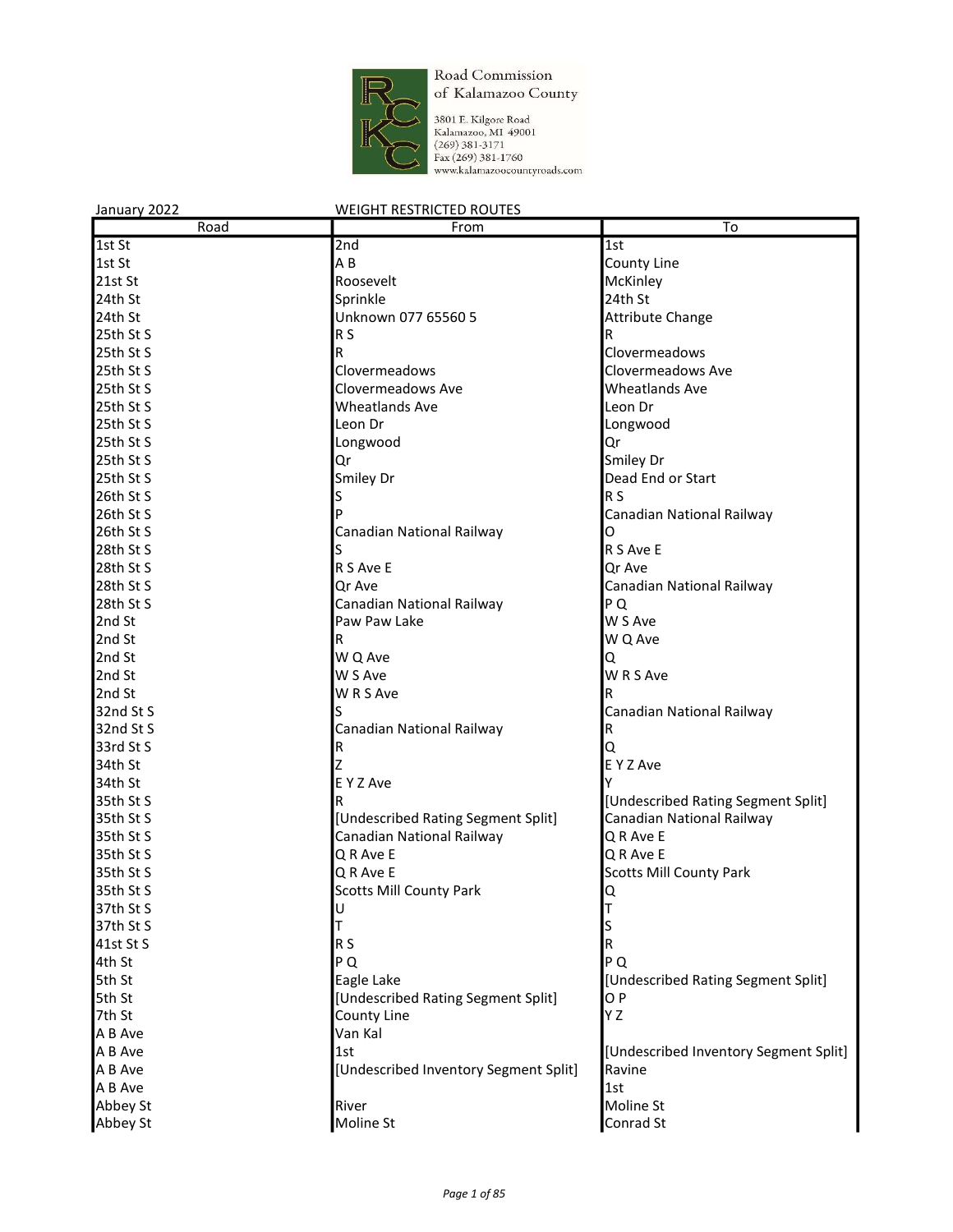

3801 E. Kilgore Road<br>Kalamazoo, MI 49001<br>(269) 381-3171<br>Fax (269) 381-1760<br>www.kalamazoocountyroads.com

# January 2022 WEIGHT RESTRICTED ROUTES Road **From To** Abbey St Conrad St Conrad St Metzger<br>Academy St Dead End or Start S. Dartmouth St Academy St **Dead End or Start Start Start Start** Startmouth St

| <b>ACQUEILIV SU</b> | Deau Enu or Start        | s Dartmouth St           |
|---------------------|--------------------------|--------------------------|
| <b>Academy St</b>   | S Dartmouth St           | Clarendon                |
| Academy St          | Clarendon                | Berkley                  |
| Academy St          | <b>Berkley</b>           | S Arlington St           |
| Academy St          | S Arlington St           | Grand                    |
| Agnathus Dr         | Fernwood                 | Dead End or Start        |
| Alamo Ave           | Turwill                  | Seminole St              |
| Alamo Ave           | Seminole St              | Cherokee                 |
| Alecia Ave          | Westnedge                | Dead End or Start        |
| Alecia Ave          | Westnedge                | Dead End or Start        |
| Alecia Ave          | Westnedge                | Dead End or Start        |
| Alecia Ave          | Westnedge                | Dead End or Start        |
| Alger St            | Comstock                 | Higgins St               |
| Alger St            | <b>Higgins St</b>        | Dead End or Start        |
| Alidor St           | R                        | Phiant Ave               |
| Alidor St           | <b>Phiant Ave</b>        | Dead End or Start        |
| Allen St            | Westnedge                | Norfolk Southern Railway |
| Allen St            | Norfolk Southern Railway | Pitcher                  |
| Alley               | Hillsdale                | Pinehurst                |
| Althea St           | Coolidge                 | <b>Grand Pre Ave</b>     |
| Althea St           | <b>Grand Pre Ave</b>     | Jenks Blvd               |
| Althea St           | Jenks Blvd               | Fletcher Ave             |
| Althea St           | <b>Fletcher Ave</b>      | La Cross                 |
| Amber Cir           | Springwood               | Dead End or Start        |
| <b>Ambling Ave</b>  | N 37th St                | Dead End or Start        |
| Amsterdam St        | Woodward                 | Westnedge                |
| <b>Andes Ave</b>    | Rocky Mountain           | Denali                   |
| Andora Ave          | Sagebrush                | Aspen Dr                 |
| Andora Ave          | Andora                   | Skyline Dr               |
| Andora Ave          | Skyline Dr               | <b>Tamarack</b>          |
| Angela Ave          | Magnolia                 | Verleen                  |
| Angus Ave           | Deer Run Rd              | Silo St                  |
| Angus Ave           | Silo St                  | Woodbrook St             |
| Ann St              | Stamford                 | Waverly Dr               |
| Ann St              | Waverly Dr               | <b>Bronx Ave</b>         |
| Ann St              | <b>Bronx Ave</b>         | Nassau St                |
| Ann St              | Nassau St                | Woodrow Dr               |
| Ann St              | Woodrow Dr               | <b>Texel Dr</b>          |
| Ann St              | <b>Texel Dr</b>          | Sunnyside Dr             |
| Ann St              | Sunnyside Dr             | <b>Upland Dr</b>         |
| Ann St              | <b>Upland Dr</b>         | Baker                    |
| Annadale Dr         | Texas Dr                 | Orchid Ave               |
| Anthony St          | Lewsinda                 | Dead End or Start        |
| Antiqua Cir         | Genessee                 | Tropicana St             |
| Antiqua Cir         | Tropicana St             | Dead End or Start        |
| <b>Antler St</b>    | Fawn Meadow Trl          | Doe Ave                  |
| Antler St           | Doe Ave                  | <b>Buck Ave</b>          |
| Appalachian Trl     | Sierra Madre             | Dead End or Start        |
| April Ln            | <b>Gull Manor</b>        | Gull                     |
|                     |                          |                          |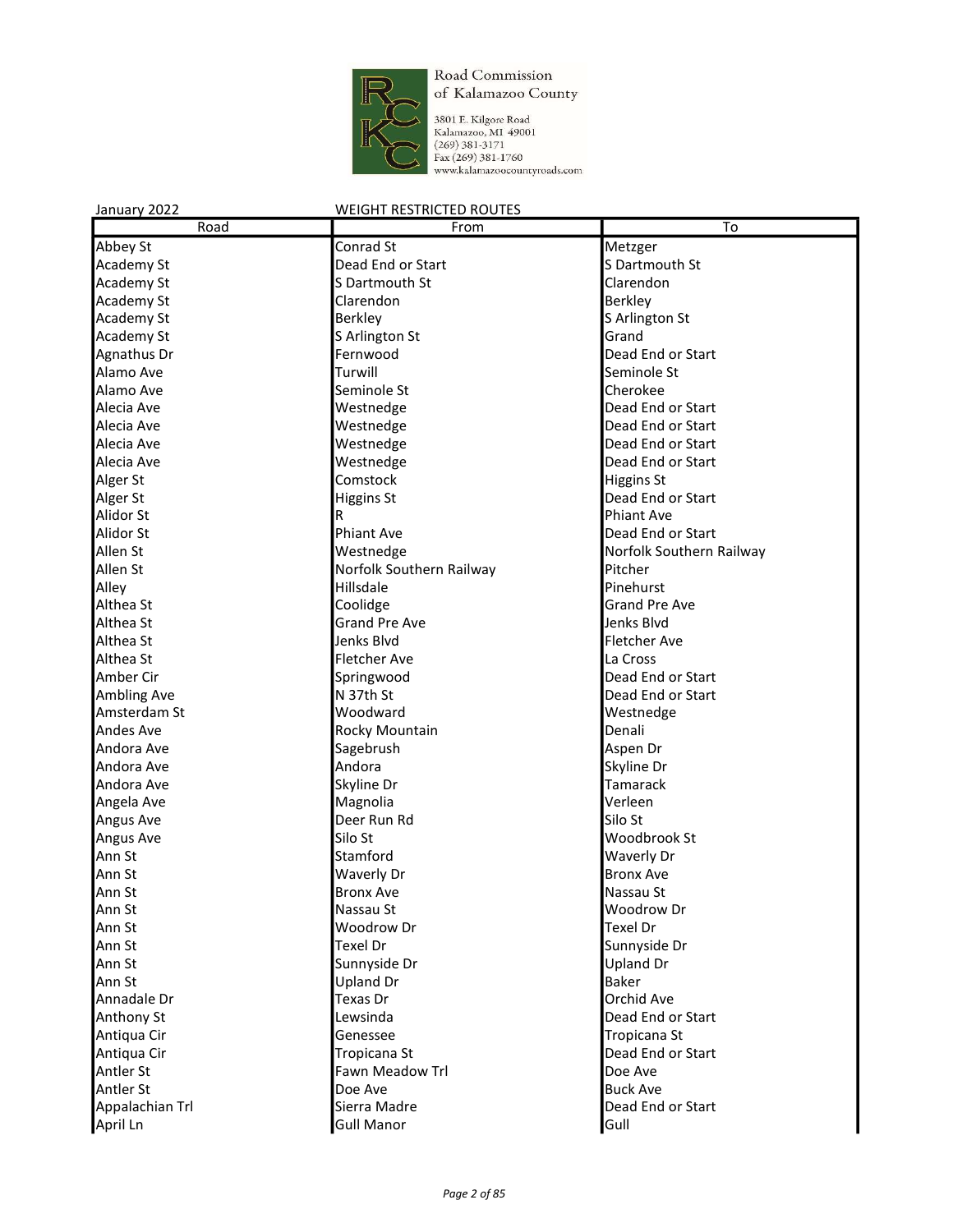

3801 E. Kilgore Road<br>Kalamazoo, MI 49001<br>(269) 381-3171<br>Fax (269) 381-1760<br>www.kalamazoocountyroads.com

| Road                 | From                    | To                      |
|----------------------|-------------------------|-------------------------|
| Arbor Pointe Cir     | <b>Bay Ridge</b>        | Dead End or Start       |
| Arbor Valley Dr      | <b>Cross Country</b>    | Dead End or Start       |
| <b>Arctic Ave</b>    | <b>Arctic Ave</b>       | N Peak St               |
| <b>Arctic Ave</b>    | N Peak St               | N Peak St               |
| Arden Ave            | Elliot                  | Lawndale                |
| Arrow Wood Ln        | Silverleaf              | <b>Black Oak Ln</b>     |
| Arrow Wood Ln        | <b>Black Oak Ln</b>     | Pepper Bush Ln          |
| Arrow Wood Ln        | Pepper Bush Ln          | Sweet Cherry Ln         |
| Arrow Wood Ln        | Sweet Cherry Ln         | Yellow Pine Ln          |
| Arrow Wood Ln        | Yellow Pine Ln          | Palmbrook Ln            |
| Arrow Wood Ln        | Palmbrook Ln            | Cypress Creek Ln        |
| Arrow Wood Ln        | Cypress Creek Ln        | Dead End or Start       |
| Arrowhead Dr E       | Arrowhead               | Shawnee Cir             |
| Arrowhead Dr E       | Shawnee Cir             | Arrowhead               |
| Arrowhead Dr N       | Arrowhead               | Arrowhead               |
| Arrowhead Dr W       | R <sub>S</sub>          | Arrowhead Dr E          |
| Arrowhead Dr W       | Arrowhead Dr E          | Arrowhead               |
| <b>Art Martin St</b> | W                       | Whitelawn Ave           |
| <b>Art Martin St</b> | Whitelawn Ave           | <b>Attribute Change</b> |
| <b>Arthur Ave</b>    | Charles                 | Kenilworth Ave          |
| <b>Arthur Ave</b>    | Kenilworth Ave          | Dearborn Ave            |
| <b>Arthur Ave</b>    | Dearborn Ave            | Coy Ave                 |
| <b>Arthur Ave</b>    | Coy Ave                 | Main                    |
| Asbury Ave           | <b>Heatherdowns</b>     | Woodrow Dr              |
| Asbury Ave           | Woodrow Dr              | Sunnyside               |
| Ashby Ln             | <b>Edling Dr</b>        | Carsten Ave             |
| Ashley Dr            | Kenilworth              | Dearborn Ave            |
| Ashley Dr            | Dearborn Ave            | Coy Ave                 |
| Ashley Dr            | Coy Ave                 | Main                    |
| Aspen Dr             | Andora                  | Chaparral               |
| Aspen Ln             | <b>Inverness Dr</b>     | Vail Dr                 |
| <b>Atlantic Ave</b>  | 9th                     | Cranbrook Ln N          |
| <b>Atlantic Ave</b>  | Cranbrook Ln N          | Parkview                |
| <b>Atlee Ave</b>     | Manor                   | <b>Bretton</b>          |
| <b>Atwater Ct</b>    | Texas                   | Dead End or Start       |
| Autumn Ct            | Autumn Glen             | Maple Hollow Ln         |
| Autumn Ct            | Maple Hollow Ln         | <b>Attribute Change</b> |
| Autumn Glen St       | N                       | <b>Timberview Ave</b>   |
| Autumn Glen St       | <b>Timberview Ave</b>   | Oakwood Ave             |
| Autumn Glen St       | Oakwood Ave             | Autumn Ct               |
| Autumn Glen St       | Autumn Ct               | <b>Attribute Change</b> |
| Autumn Glen St       | <b>Attribute Change</b> |                         |
| Autumn Glen St       |                         | Shane St                |
| Autumn Joy St        | Daylily                 | Coral Bell              |
| Autumn Joy St        | Coral Bell Cir          | Candytuft Ln            |
| Autumwood Dr         | Springwood              | Dead End or Start       |
| <b>Averling Way</b>  | Lausen Ln               | Geiser Grove            |
| <b>Avery St</b>      | <b>Gull Lake</b>        | Louisa Ave              |
| <b>Avery St</b>      | Louisa Ave              | Dead End or Start       |
| Avondale Dr          | Craft                   | Avondale                |
|                      |                         |                         |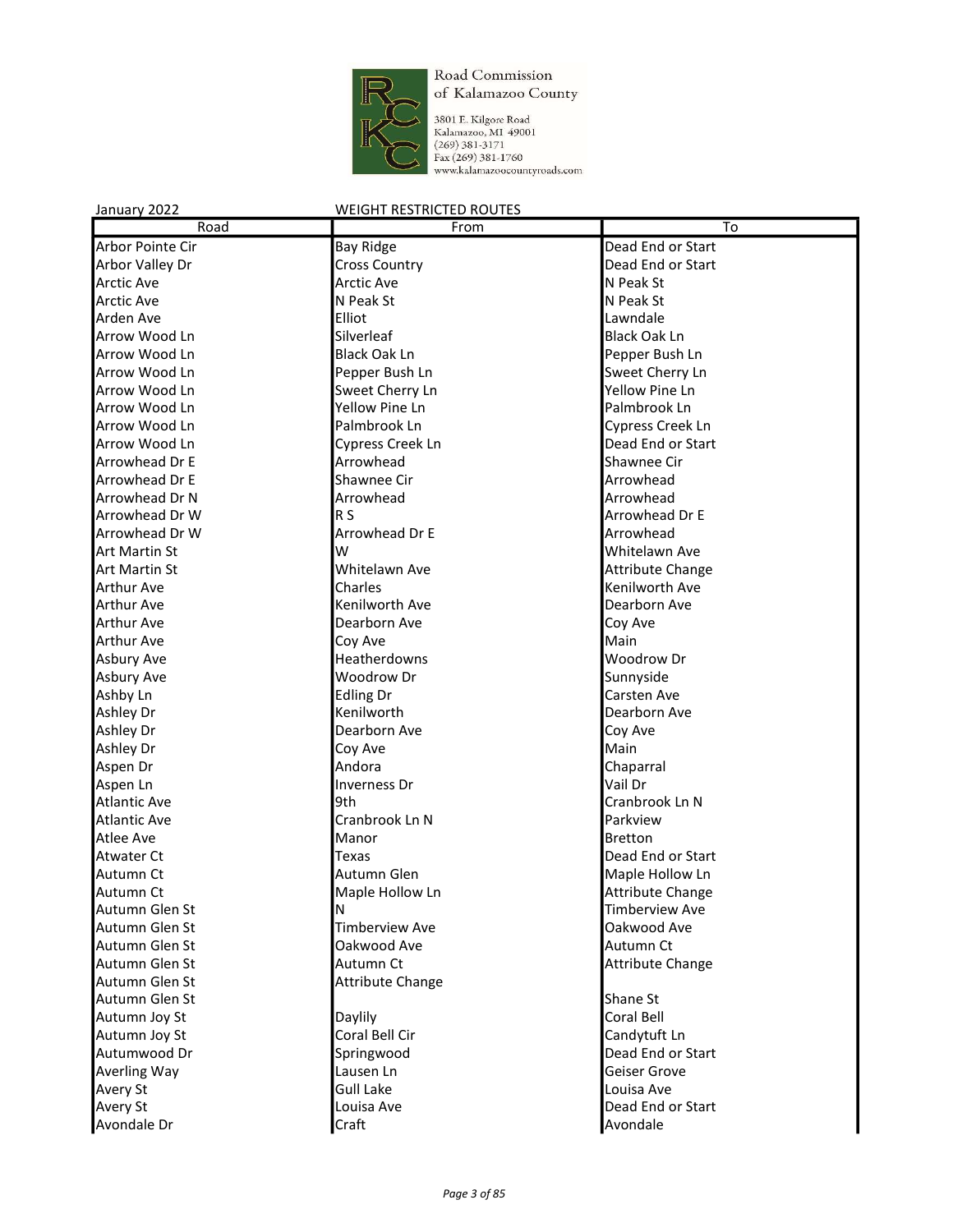

3801 E. Kilgore Road Kalamazoo, MI 49001  $(269)$  381-3171 Fax (269) 381-1760 www.kalamazoocountyroads.com

#### January 2022 WEIGHT RESTRICTED ROUTES Road **From To** Avondale Dr **Craft** Avondale Circle Avondale Circle Avondale Circle Avondale Circle Avondale Circle Avondale Cir Avondale Dr **Avondale Dr** Avondale Dr Avondale Dr **Dead End of Start Avondale Dr** Dead End or Start Avondale Dr Dead End or Start Avondale Dr Dead End or Start Avondale Dr Dead End or Start Avondale Dr Dead End or Start Avondale Dr Dead End or Start Avondale D Azo Dr **M** L **M** L **Dead End or Start** Azo Dr **M** L **M** L **Dead End or Start** Azuba Ave **Ripley Comstock Comstock** Bailey St **Liggett Saginaw COVID-19 COVID-19 COVID-19 COVID-19 COVID-19 COVID-19 COVID-19 COVID-19 COVID-19 COVID-19 COVID-19 COVID-19 COVID-19 COVID-19 COVID-19 COVID-19 COVID-19 COVID-19 COVID-19 COVID-19 COVID-19 CO** Bainbridge Dr **Barony Barony Example 2 Example 2 Example 2 Example 2 Example 2 EXAMPLE 2 EXAMPLE 2 EXAMPLE 2 EXAMPLE 2 EXAMPLE 2 EXAMPLE 2 EXAMPLE 2 EXAMPLE 2 EXAMPLE 2 EXAMPLE 2 EXAMPLE 2** Bainbridge Dr **Exercicial Contract Contract Contract Contract Contract Contract Contract Contract Contract Contr** Bainbridge Dr **business Controller Controller Controller** [Undescribed Rating Segment Split] 6th Baker Dr **Main** Ann St Baker Dr **Ann St Gertrude St** Gertrude St Gertrude St Gertrude St Gertrude St Baker Dr Gertrude St Tampa St Tampa St Baker Dr **Tampa St** Miami Ave and Tampa St **Miami** Ave Baker Dr **Mulhearn** Miami Ave **Mulhearn** Mulhearn **Balboa St** Canal Canal **Canal Canal Canal Dead End or Start** Banting Rd **Sturtevant Ave** Cowley Ct Barclay Dr **Sonora Communist Sonora Communist Sonora Communist Structure Communist Structure Communist Communist Communist Communist Communist Communist Communist Communist Communist Communist Communist Communist Com** Barclay Dr **Cimarron Dr Cimarron Dr Cimarron Dr** Cimarron Dr Cimarron Dr Cimarron Dr Barclay Dr **Communist Communist Communist Communist Communist Communist Communist Communist Communist Communist Communist Communist Communist Communist Communist Communist Communist Communist Communist Communist Communist** Barclay Dr **Shasta Dr Shasta Dr** Mount Olivet Barker Ave **Rex** Rex **Pickard** Barkwood Ln **Cypress Creek Property** Cypress Creek **Cypress** Creek Barney Rd **Barney Ct Nichols Barney Ct Barney Ct** Barney Rd Barney Ct Barney Ct Bridge 4609 Barney Rd **Bridge 1609** Bridge 4609 Bridge 4609 Barney Rd **Bridge 4609 Disk Example 1609 Disk Example 2609 Old Farm** Barney Rd **Douglas Did Farm Did Farm Douglas Douglas** Barney Rd **City/Twp Line Riverview** Riverview Barney Rd **Riverview Riverview COLOGITY RIVER RIVER AND RIVER RIVER RIVER AND RIVER RIVER RIVER AND RIVER R** Barney Rd **Communist Communist Communist Communist Communist Communist Communist Communist Communist Communist Communist Communist Communist Communist Communist Communist Communist Communist Communist Communist Communist C** Barney Rd **Construction Cold Riverview Service Drive** Delray St Barney Rd **Delray St** Delray St **Delray St Laredo St** Barney Rd **City/Twp Line** Laredo St **City/Twp Line** Barnswallow Ave **Prairie Edge St Prairie Edge St Dead End or Start** Barony Pt **Wine Stone Ter** Wine Stone Ter Wyndwood Pt Barony Pt **Example 2018** Wyndwood **Bainbridge Dr** Bainbridge Dr Barony Pt **Bainbridge Dr** Bainbridge Dr **Thornwood Pt** Barony Pt **Example 2** Thornwood Pt **Brandon Circle 19** Brandon Circle 19 Brandon Circle 19 Brandon Circle 19 Brandon Circle 19 Brandon Circle 19 Brandon Circle 19 Brandon Circle 19 Brandon Circle 19 Brandon Circle 19 Brand Barony Pt **Brandon Cir** Brandon Cir **Q** Barony Pt **Contract Contract Contract Contract Contract Contract Contract Contract Contract Contract Contract Contract Contract Contract Contract Contract Contract Contract Contract Contract Contract Contract Contract Cont** Barony Pte **Barony Pt & Vinewood Pt** Dead End or Start Barton Lake Dr W Barton Lake Clyde St Barton Lake Dr W Clyde St Attribute Change Barton Lake Dr W **Portage Communist Communist Communist Communist Communist Communist Communist Communist Communist Communist Communist Communist Communist Communist Communist Communist Communist Communist Communist Commun** Barton Lake Dr W **[Undescribed Rating Segment Split]** E X Ave Barton Lake Dr W **EX** Ave **Dead End or Start** Barton Lake Dr W Barton Rd **Barton Lake** Barton Lake **Clyde** Baseline Rd **City/Twp Line Community** City/Twp Line Dead End or Start Baseline Rd **Australia Communist Communist Communist Communist Communist Communist Communist Communist Communist Communist Communist Communist Communist Communist Communist Communist Communist Communist Communist Communist**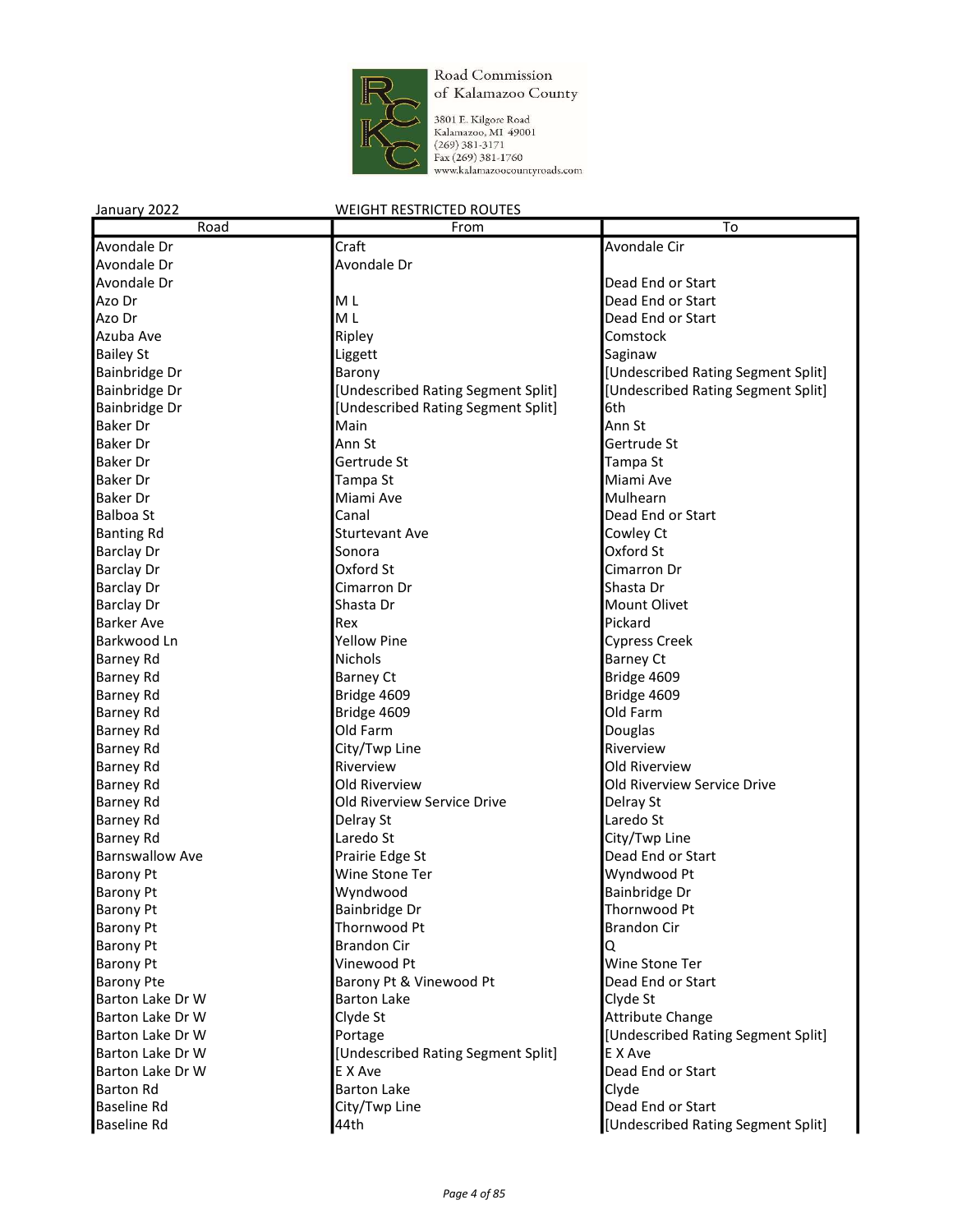

3801 F. Kilgore Road<br>Kalamazoo, M1 49001<br>(269) 381-3171<br>Fax (269) 381-1760<br>www.kalamazoocountyroads.com

| January 2022            | <b>WEIGHT RESTRICTED ROUTES</b>    |                            |
|-------------------------|------------------------------------|----------------------------|
| Road                    | From                               | $\overline{\text{To}}$     |
| <b>Baseline Rd</b>      | [Undescribed Rating Segment Split] | County Line                |
| <b>Baseline Rd</b>      | County Line                        | County Line                |
| <b>Baseline Rd</b>      | 45th                               | 45th                       |
| Baseline Rd             | 45th                               | Lang Rd                    |
| <b>Baseline Rd</b>      | Lang Rd                            | 47th                       |
| <b>Baseline Rd</b>      | County Line                        | 47th                       |
| <b>Baseline Rd</b>      | Kellogg School Rd                  | 42nd                       |
| <b>Baseline Rd</b>      | N 39th St                          | 40th                       |
| <b>Baseline Rd</b>      | Woodlawn Beach Rd                  | Dead End or Start          |
| <b>Baton Rouge Ave</b>  | Cajun                              | Bayou Vista St             |
| <b>Baton Rouge Ave</b>  | Bayou Vista St                     | 8th                        |
| <b>Battenkill Dr</b>    | Treetop                            | Firefly Ln                 |
| <b>Battenkill Dr</b>    | Firefly Ln                         | Sumac St                   |
| <b>Battenkill Dr</b>    | Sumac St                           | G                          |
| Bay Ridge Rd            | Texas                              | Arbor Pointe Cir           |
| Bay Ridge Rd            | Arbor Pointe Cir                   | Quail Hollow Cir           |
| Bay Ridge Rd            | Quail Hollow Cir                   | Windscape Dr               |
| Bay Ridge Rd            | Windscape Dr                       | Dead End or Start          |
| Bayou Vista St          | Saint Charles                      | <b>Baton Rouge</b>         |
| <b>Bayview Dr</b>       | Waterview                          | Peninsular                 |
| <b>Beech Ave</b>        | Drake                              |                            |
| <b>Beech Ave</b>        |                                    | Dead End or Start          |
| <b>Beech Bay</b>        | Paw Paw                            | Dead End or Start          |
| <b>Bel Shore Dr</b>     | <b>Bel Shore Ln</b>                | <b>Pleasant Meadow Trl</b> |
| <b>Bel Shore Dr</b>     | <b>Pleasant Meadow Trl</b>         | Dead End or Start          |
| <b>Bel Shore Ln</b>     | <b>Bel Shore Dr</b>                | Dead End or Start          |
| Bel Villagio Dr         | W S Ave                            | <b>Pleasant Meadow Trl</b> |
| <b>Bel Villagio Dr</b>  | <b>Pleasant Meadow Trl</b>         | <b>Bel Shore Dr</b>        |
| <b>Bela Ave</b>         | N 9th St                           | <b>Rupal St</b>            |
| Belgian Ave             | Belgian                            | Dead End or Start          |
| Belgian Ave             | Belgian                            | Clydesdale Ave             |
| <b>Belle Chase Blvd</b> | Cajun                              | Saint Charles Pl           |
| <b>Belle Chase Blvd</b> | Saint Charles Pl                   | Dead End or Start          |
| <b>Belle St</b>         | Mickeys Trl                        |                            |
| <b>Belle St</b>         |                                    | Lexy Ln                    |
| <b>Benedict Ave</b>     | Cross                              | Electra St                 |
| <b>Benedict Ave</b>     | Electra St                         | Dead End or Start          |
| Bent Tree Rd            | Q                                  | Huntwick Rd                |
| <b>Bent Tree Rd</b>     | Huntwick Rd                        | Four Seasons Dr            |
| Bent Tree Rd            | Four Seasons Dr                    | Shepherds Glen             |
| <b>Bentley Dr</b>       | Texas                              | Windscape Dr               |
| <b>Bentley Dr</b>       | Windscape Dr                       | Dead End or Start          |
| Bentwood Trl            | S 8th St                           | Dead End or Start          |
| Berry St                | Percy                              | Jill Ave                   |
| <b>Berry St</b>         | Jill Ave                           | H                          |
| Beth Anne Ave           | <b>Blake</b>                       | Blake                      |
| <b>Beverly Ave</b>      | G                                  | Remus                      |
| <b>Beverton St</b>      | Glengarry                          | Coventry Ave               |
| <b>Beverton St</b>      | Coventry Ave                       | City/Twp Line              |
| <b>Beverton St</b>      | City/Twp Line                      | Dead End or Start          |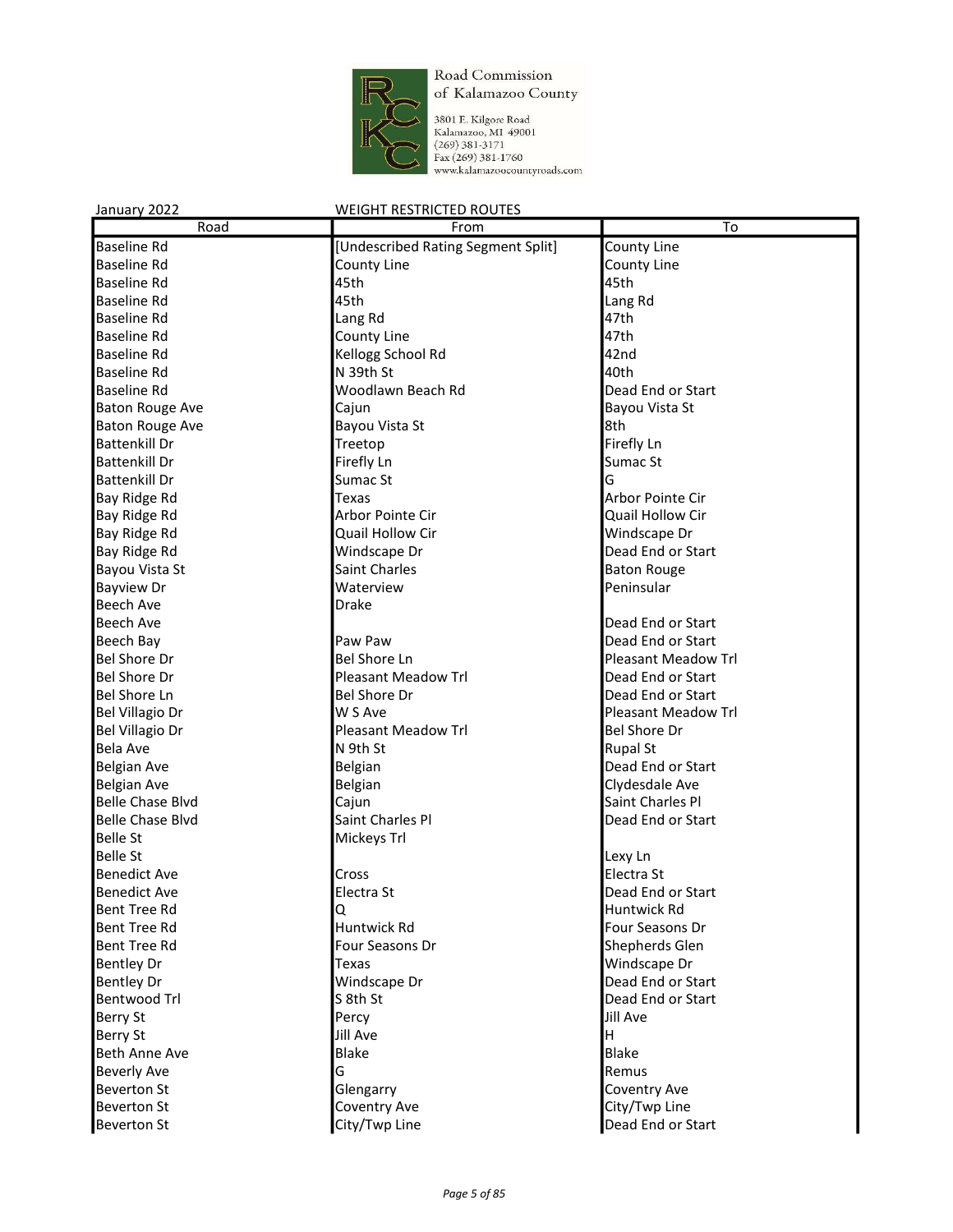

3801 E. Kilgore Road<br>Kalamazoo, MI 49001<br>(269) 381-3171<br>Fax (269) 381-1760<br>www.kalamazoocountyroads.com

| Road                     | From                               | To                                 |
|--------------------------|------------------------------------|------------------------------------|
| <b>Beymoure St</b>       | Caddam Wood Ave                    | Dead End or Start                  |
| <b>Beymoure St</b>       |                                    | 0 Lexy Ln                          |
| <b>Beymoure St</b>       | Lexy Ln                            | Jane Anns Way                      |
| <b>Beymoure St</b>       | Jane Anns Way                      | Dead End or Start                  |
| <b>Bingham Ave</b>       | Petoskey St                        | Charlevoix St                      |
| Birchwood Dr             | Birchwood                          | Dead End or Start                  |
| <b>Bixby Rd</b>          | Bixby                              | Gull                               |
| <b>Black Oak Ln</b>      | <b>Hickory Nut</b>                 | Arrow Wood Ln                      |
| <b>Black Oak Ln</b>      | Arrow Wood Ln                      | G                                  |
| <b>Blackstone Ave</b>    | Heron St                           |                                    |
| <b>Blackstone Ave</b>    |                                    | <b>Blue Ridge St</b>               |
| <b>Blair St</b>          | Comstock                           | Higgins St                         |
| <b>Blair St</b>          | <b>Higgins St</b>                  | Dead End or Start                  |
| <b>Blake Blvd</b>        | <b>Blake</b>                       | Ilene St                           |
| <b>Blake Blvd</b>        | Ilene St                           | Courtney St                        |
| <b>Blake Blvd</b>        | Courtney St                        | Cynthia St                         |
| <b>Blake Blvd</b>        | Cynthia St                         | Kimberly St                        |
| <b>Blake Blvd</b>        | Kimberly St                        | Woodlark Dr                        |
| <b>Blake Blvd</b>        | Woodlark Dr                        | 35th                               |
| <b>Blalock St</b>        | Gleason                            | Michigan                           |
| Blue Jay Dr              | 10th                               | Canary Dr                          |
| Blue Jay Dr              | Canary Dr                          | Morning Dove Ln                    |
| Blue Jay Dr              | Morning Dove Ln                    | <b>Bobwhite</b>                    |
| <b>Blue Ridge St</b>     | South Hill                         | <b>Blackstone Ave</b>              |
| <b>Blue Ridge St</b>     | <b>Blackstone Ave</b>              | Crimora St                         |
| <b>Blue Ridge St</b>     | Crimora St                         | <b>Blue Ridge</b>                  |
| <b>Blue Ridge St</b>     | Surry                              | Dead End or Start                  |
| <b>Blue Spruce Ln</b>    | <b>Attribute Change</b>            | Old Stone Cir                      |
| <b>Blue Spruce Ln</b>    | Old Stone Cir                      | Finch Dr                           |
| <b>Blue Spruce Ln</b>    | Finch Dr                           | Old Oak Cir                        |
| <b>Blue Spruce Ln</b>    | Old Oak Cir                        | <b>Blue Spruce</b>                 |
| <b>Blue Spruce Ln</b>    | <b>Green Pine</b>                  | Dead End or Start                  |
| <b>Bluebird Ave</b>      | Newport                            | Foxwood                            |
| <b>Bluffton Ave</b>      | Trundel                            | Dead End or Start                  |
| Boardman St              | Washington                         | <b>Traction Ct</b>                 |
| <b>Bob White Ave</b>     | <b>Morning Dove</b>                | <b>Bob White</b>                   |
| <b>Bobwhite Ave</b>      | <b>Blue Jay</b>                    | Warbler                            |
| <b>Borgess Dr</b>        | Nazareth                           | City/Twp Line                      |
| <b>Borgess Dr</b>        | City/Twp Line                      | Casper                             |
| <b>Boulder Ave</b>       | <b>Rolling Meadows</b>             | Dead End or Start                  |
| <b>Bowers Harbor AVE</b> | <b>Trout Bay St</b>                | Petoskey St                        |
| Boxwood Rdg              | Clovermeadows Ave                  | Dead End or Start                  |
| Boyce Ln                 | н                                  | Emneth                             |
| <b>Boylan St</b>         | G                                  | Rosedale Ave                       |
| Boylan St                | Rosedale Ave                       | Colby                              |
| <b>Boyne St</b>          | <b>Texas Heights Ave</b>           | [Undescribed Rating Segment Split] |
| <b>Boyne St</b>          | [Undescribed Rating Segment Split] | W Q Ave                            |
| <b>Bracket Ave</b>       | <b>Keyes</b>                       | N Riverview Dr                     |
| <b>Bracket Ave</b>       | N Riverview Dr                     | <b>Thayer Ave</b>                  |
| <b>Bracket Ave</b>       | <b>Thayer Ave</b>                  | Dead End or Start                  |
|                          |                                    |                                    |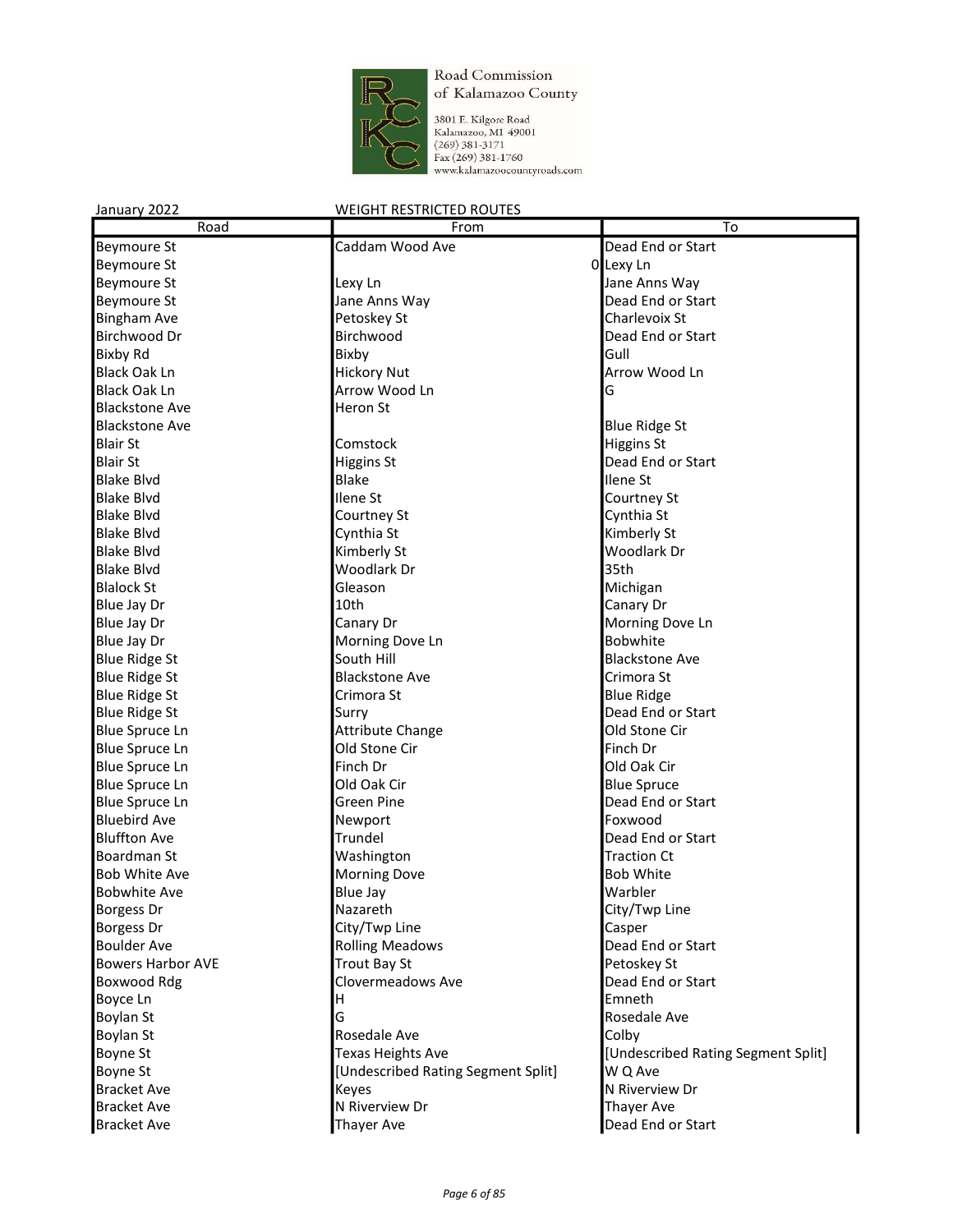

3801 E. Kilgore Road<br>Kalamazoo, MI 49001<br>(269) 381-3171<br>Fax (269) 381-1760<br>www.kalamazoocountyroads.com

| Road                               | From                       | To                          |
|------------------------------------|----------------------------|-----------------------------|
| <b>Braeburn Ct</b>                 | <b>Stoney Brook</b>        | Dead End or Start           |
| <b>Bramble Dr</b>                  | Rose Arbor                 | W H Ave                     |
| <b>Bramble Dr</b>                  | W H Ave                    | Bayfield                    |
| Bramblewood Dr                     | Bramblewood                | <b>Stoney Brook</b>         |
| Bramblewood Dr                     | <b>Brandy Chase</b>        | Dead End or Start           |
| <b>Branchton St</b>                | Deer Run                   | Dead End or Start           |
| <b>Brandon Cir</b>                 | Barony                     | Bainbridge                  |
| <b>Brandy Ave</b>                  | Tropicana                  | <b>Fountain Square</b>      |
| <b>Brandy Chase Ave</b>            | Bramblewood                | Gobblewood                  |
| Brantingham Way                    | E C Ave                    | Lausen Ln                   |
| Breckenridge Rd                    | <b>Breezy Point</b>        | <b>Breezy Point</b>         |
| <b>Breezy Meadow Ct</b>            | Crooked Cove St            | Dead End or Start           |
| <b>Breezy Point Ln</b>             | Breckenridge               | Killington Dr               |
| <b>Breezy Point Ln</b>             | Killington Dr              | Breckenridge Rd             |
| <b>Breezy Point Ln</b>             | Breckenridge Rd            | Sugarbush                   |
| <b>Brekke Ln</b>                   | 2nd                        | Dead End or Start           |
| <b>Bretton Dr</b>                  | Atlee                      | Haskell                     |
| <b>Bretton Dr</b>                  | Haskell                    | Dead End or Start           |
| <b>Briar Pl</b>                    | Fenimore                   | Chicago                     |
| <b>Briarcliff Ln</b>               | O                          | <b>Briarcliff Ct</b>        |
| <b>Briarcliff Ln</b>               | <b>Briarcliff Ct</b>       |                             |
| <b>Briarcliff Ln</b>               |                            | <b>Briarcliff Ct</b>        |
| <b>Briarcliff Ln</b>               | <b>Briarcliff Ct</b>       | Dead End or Start           |
| <b>British St</b>                  | Saint Luke Dr              | W E Ave                     |
| <b>Broadhill Ave</b>               | Broadhill                  | Dead End or Start           |
| Brockway Dr                        | v                          | <b>Thrall Ave</b>           |
| <b>Brockway Dr</b>                 | <b>Thrall Ave</b>          | Dead End or Start           |
| <b>Brogan HI</b>                   | Trundel                    | Sanfield                    |
| <b>Bronson Ave</b>                 | Lake                       | Carleton                    |
| <b>Bronx Ave</b>                   | Main                       | Ann St                      |
| <b>Bronx Ave</b>                   | Ann St                     | Gertrude                    |
| <b>Brook Dr</b>                    | Dead End or Start          | Gull                        |
| <b>Brookfield Ave</b>              | Olmstead                   | Crossfield                  |
| <b>Brookview St</b>                | Proctor                    | King Hwy                    |
| <b>Brookview St</b>                | King Hwy                   | Michigan                    |
| <b>Brownell St</b>                 | Alamo                      | <b>Attribute Change</b>     |
| <b>Brownell St</b>                 | Alamo                      | Dead End or Start           |
| <b>Brownstone Ave</b>              | <b>Heather Ridge</b>       | Dead End or Start           |
| <b>Buck Ave</b>                    | N 30th St                  | Roush St                    |
|                                    | Roush St                   | Antler St                   |
| <b>Buck Ave</b>                    |                            | Dead End or Start           |
| <b>Buck Ave</b><br>Buckham Wood Dr | Antler St<br>9th           | Laurel Wood St              |
| Buckham Wood Dr                    | Laurel Wood St             | Wood Hollow Ave             |
| Buckham Wood Dr                    |                            |                             |
| <b>Buckskin Rd</b>                 | Wood Hollow Ave<br>Woodlea | Caddam Wood Dr<br>Ormada Dr |
|                                    |                            |                             |
| <b>Buckskin Rd</b>                 | Ormada Dr                  | Enola                       |
| <b>Bunkerhill Dr</b>               | Westlins                   | Valley Forge Dr             |
| <b>Bunkerhill Dr</b>               | Valley Forge Dr            | Sugarbush Trl               |
| <b>Bunkerhill Dr</b>               | Sugarbush Trl              | Nantucket                   |
| <b>Burlington Dr</b>               | Midland                    | Burlington                  |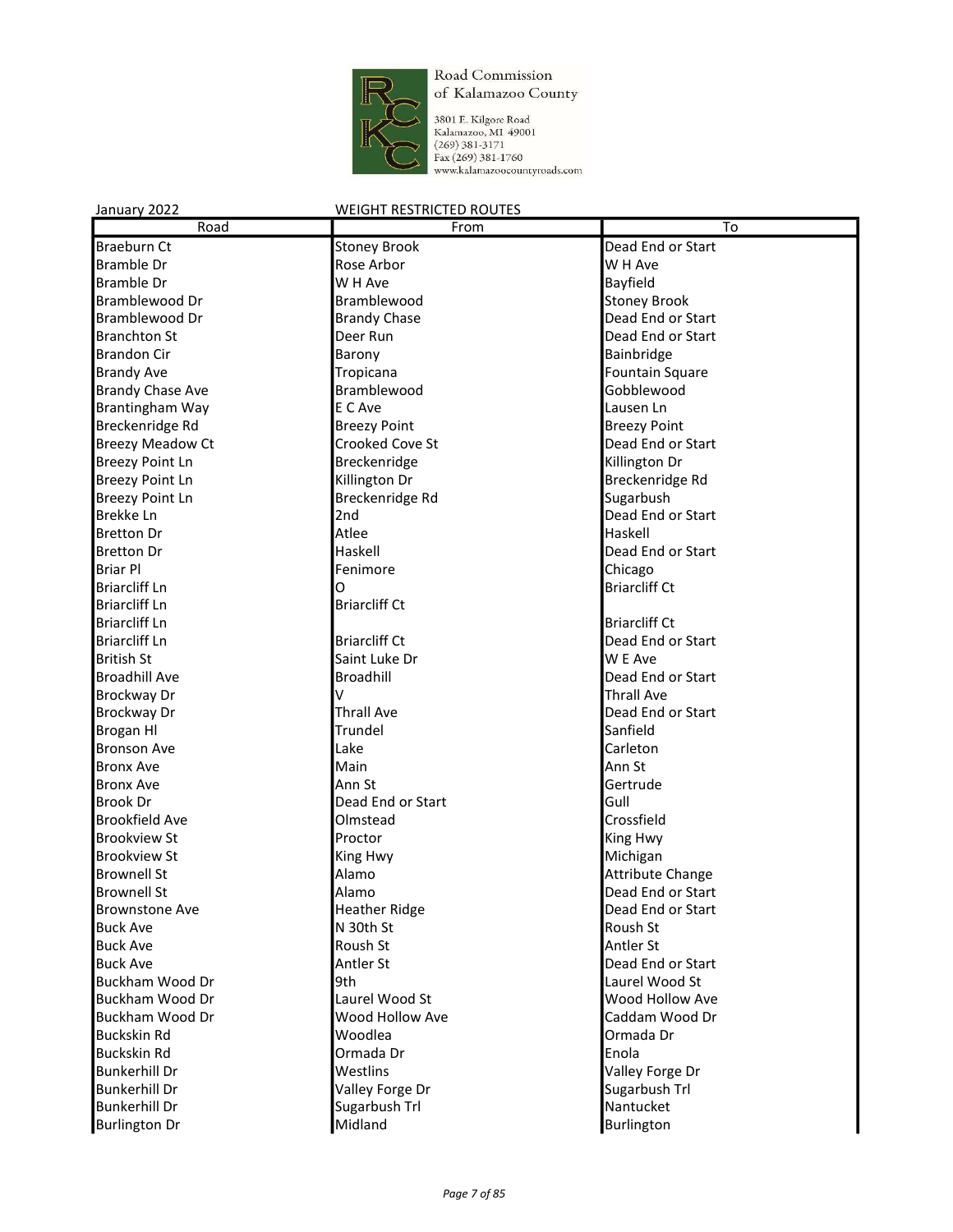

3801 E. Kilgore Road<br>Kalamazoo, M1 49001<br>(269) 381-3171<br>Fax (269) 381-1760<br>www.kalamazoocountyroads.com

| January 2022           | <b>WEIGHT RESTRICTED ROUTES</b>    |                                    |
|------------------------|------------------------------------|------------------------------------|
| Road                   | From                               | To                                 |
| <b>Burlington Dr</b>   | Corey Entrance                     | Moonlite Ave                       |
| <b>Burlington Dr</b>   | Moonlite Ave                       | [Undescribed Rating Segment Split] |
| <b>Burlington Dr</b>   | [Undescribed Rating Segment Split] | E C Ave                            |
| <b>Burlington Dr</b>   | E C Ave                            |                                    |
| <b>Burlington Dr</b>   |                                    | <b>Reilly Dr</b>                   |
| <b>Burlington Dr</b>   | <b>Reilly Dr</b>                   | Hoffmaster St                      |
| <b>Burlington Dr</b>   | Hoffmaster St                      | Midlake Dr                         |
| <b>Burlington Dr</b>   | Midlake Dr                         | Makin St                           |
| <b>Burlington Dr</b>   | Makin St                           | Sport St                           |
| <b>Burlington Dr</b>   | Sport St                           | <b>Tabernacle Ave</b>              |
| <b>Burlington Dr</b>   | <b>Tabernacle Ave</b>              | Paris St                           |
| <b>Burlington Dr</b>   | Paris St                           | [Undescribed Rating Segment Split] |
| <b>Burlington Dr</b>   | [Undescribed Rating Segment Split] | Norris St                          |
| <b>Burlington Dr</b>   | Norris St                          | [Undescribed Rating Segment Split] |
| <b>Burlington Dr</b>   | [Undescribed Rating Segment Split] | <b>Gull Lake</b>                   |
| <b>Burning Tree St</b> | <b>Hunters Ridge</b>               | Stoney Brook Rd                    |
| <b>Burning Tree St</b> | Stoney Brook Rd                    | Dead End or Start                  |
| <b>Buster Dr</b>       | Western Woods Dr                   | Dead End or Start                  |
| <b>Buttercup St</b>    | Candytuft Ln                       | Sundrop Ave                        |
| <b>Buttercup St</b>    | Sundrop Ave                        | Daylily Ln                         |
| <b>Buttercup St</b>    | Daylily Ln                         | Dead End or Start                  |
| Caddam Wood Ave        | Laurel Wood St                     | Beymoure St                        |
| Caddam Wood Ave        | <b>Beymoure St</b>                 | Buckham Wood Dr                    |
| Cade Ave               | Cindy St                           | N 28th St                          |
| Cadet Ln               | Westlins                           | W Point Dr                         |
| Cadet Ln               | W Point Dr                         | Valley Forge Dr                    |
| Cadet Ln               | Valley Forge Dr                    | Rudgate Dr                         |
| Cadet Ln               | Rudgate Dr                         | Nantucket                          |
| Cajun Dr               | <b>Belle Chase</b>                 | Dead End or Start                  |
| Calabria Ave           | Toscana St                         | Dead End or Start                  |
| Calhoun St             | Haskell                            | <b>Attribute Change</b>            |
| Calhoun St             |                                    | Dead End or Start                  |
| Callaway Dr            | Coronet Dr                         | <b>Embassy St</b>                  |
| Callaway Dr            | <b>Embassy St</b>                  | [Undescribed Rating Segment Split] |
| Callaway Dr            | [Undescribed Rating Segment Split] | S 1st St                           |
| Camden Way Dr          | Rapids Way St                      | N 14th St                          |
| Camomile Dr            | Fernwood                           | Attribute Change                   |
| Campbell Ave           | Main                               | Commonwealth Pl                    |
| Campbell Ave           | Commonwealth Pl                    | Kenwood St                         |
| Campbell Ave           | Kenwood St                         | Pinehurst                          |
| Canal St               | Panama                             | <b>Balboa St</b>                   |
| Canal St               | <b>Balboa St</b>                   | Portage                            |
| Canary Dr              | Swallow                            | <b>Blue Jay</b>                    |
| Candytuft Ln           | Ivy                                | Dead End or Start                  |
| Candytuft Ln           | Ivy St                             | Autumn Joy St                      |
| Candytuft Ln           | Autumn Joy St                      | <b>Buttercup St</b>                |
| Canterbury Ave         | City/Twp Line                      | Turwill Ln                         |
| Canterbury Ave         | Turwill Ln                         | Gorham Ln                          |
| Canterbury Ave         | Gorham Ln                          | Cherokee St                        |
| Canterbury Ave         | Cherokee St                        | Mohawk St                          |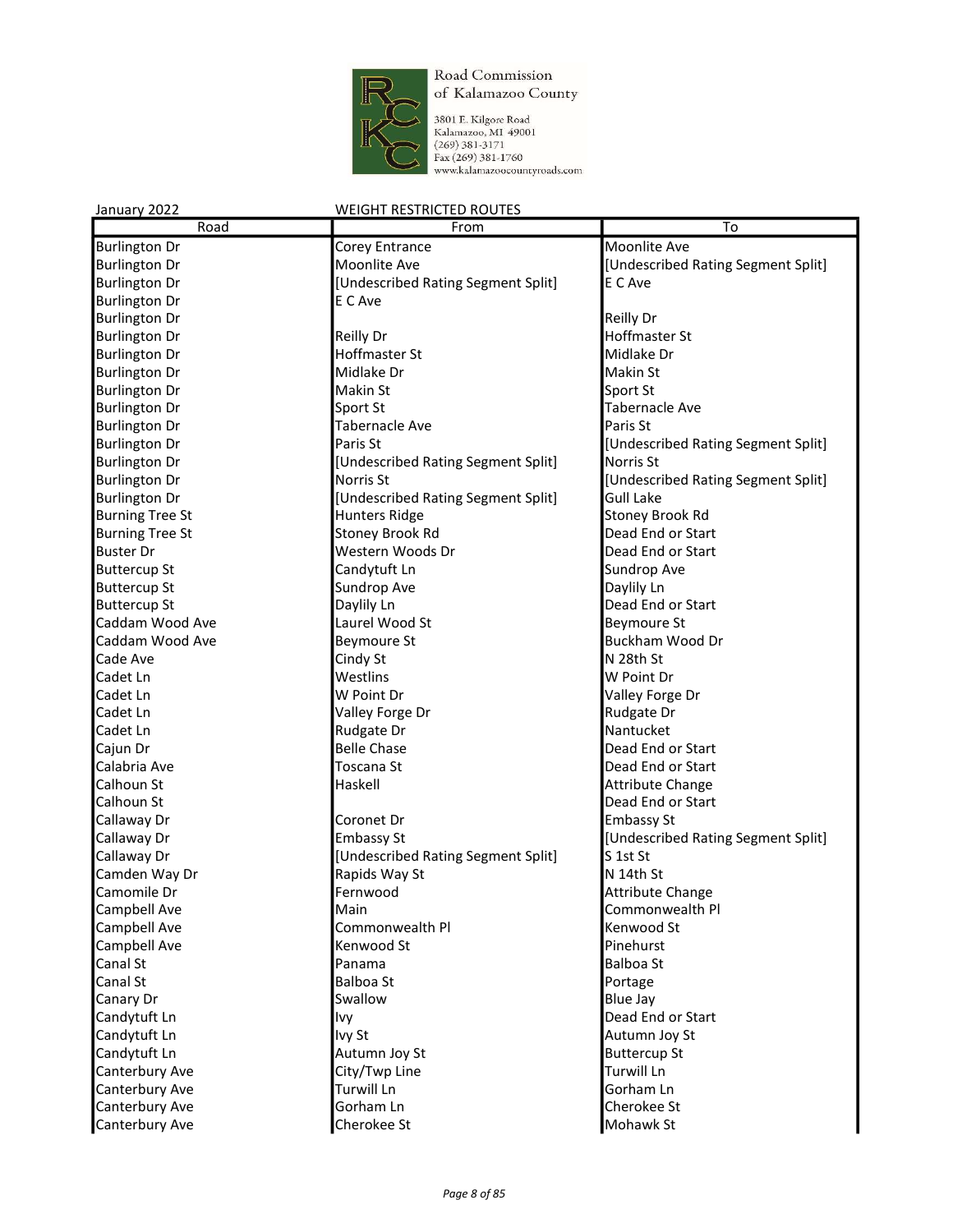

3801 E. Kilgore Road<br>Kalamazoo, MI 49001<br>(269) 381-3171<br>Fax (269) 381-1760<br>www.kalamazoocountyroads.com

| Road               | From                         | To                           |
|--------------------|------------------------------|------------------------------|
| Canterbury Ave     | Mohawk St                    | <b>Nichols</b>               |
| Canton Dr          | Brenda                       | Tibet Ave & Chandra Dr       |
| Canton Dr          | Tibet Ave & Canton Dr        | Canton Dr                    |
| Canton Dr          | Chandra Dr                   | Nancy Ann Dr                 |
| Canyon Dr          | Vail Dr                      | <b>Inverness Dr</b>          |
| Cardinal Hills Trl | Crimson Oak Ave              | Cinnamon Woods Trl           |
| Cardinal Hills Trl | Cinnamon Woods Trl           | Dead End or Start            |
| Cardinal Hills Trl | Crimson Oak Ave              | Dead End or Start            |
| Caribia Ave        | Fountain                     | Dead End or Start            |
| Carleton Ave       | Field                        | Dupont Ave                   |
| Carleton Ave       | <b>Dupont Ave</b>            | Lamont Ave                   |
| Carleton Ave       | Lamont Ave                   | <b>Willis Ave</b>            |
| Carleton Ave       | Willis Ave                   | Riverside Ave                |
| Carleton Ave       | Riverside Ave                | Melrose Ave                  |
| Carleton Ave       | Melrose Ave                  | <b>Roy Ave</b>               |
| Carleton Ave       | <b>Roy Ave</b>               | Surprise Ave                 |
| Carleton Ave       | Surprise Ave                 | <b>Bronson Ave</b>           |
| Carleton Ave       | <b>Bronson Ave</b>           | Dead End or Start            |
| Carriage St        | M <sub>L</sub>               | Larivee                      |
| Carsten Ave        | N Nichols Rd                 | <b>Edling Dr</b>             |
| <b>Carsten Ave</b> | <b>Edling Dr</b>             | Ashby Ln                     |
| Carsten Ave        | Ashby Ln                     | Piedmont Dr                  |
| Carter St          | Lois                         | Lantana Ave                  |
| Carter St          | Lantana Ave                  | Lucerne Ave                  |
| Carter St          | Lucerne Ave                  | Main                         |
| Carver Dr          | Ν                            | Wilson Dr                    |
| Carver Dr          | Wilson Dr                    | Dead End or Start            |
| Cascade Ct         | Firefly                      | Dead End or Start            |
| Casper St          | <b>Pristine Ave</b>          | Grandessa Dr                 |
| Casper St          | Grandessa Dr                 | Sunsprite Dr                 |
| Casper St          | H                            | Borgess Dr                   |
| Casper St          | H                            | Borgess                      |
| Cass St            | Comstock                     | Higgins St                   |
| Cass St            | <b>Higgins St</b>            | Dead End or Start            |
| Castle St          | Clark                        | <b>Brook Dr</b>              |
| Castle St          | <b>Brook Dr</b>              | Fairfield                    |
| Castleton Ln       | Oshtemo Woods Ln             | Powderhorn Dr & Castleton Ln |
| Castleton Ln       | Powderhorn Dr & Castleton Dr | Powderhorn Dr                |
| Castleton Ln       | Powderhorn Dr                | Whitegate Ln                 |
| Catalina Ave       | <b>Gull Manor</b>            | Dead End or Start            |
| Catskill St        | Treetop                      | Firefly Ln                   |
| Catskill St        | Firefly Ln                   | G                            |
| Cayhill Ave        | Cayhill                      | Dead End or Start            |
| Cayhill Ave        | Cayhill                      | Dead End or Start            |
| Cd Ave             | 46th                         | County Line                  |
| Cedarbrook Dr      | Main                         | Sprucebrook Rd               |
| Cedarbrook Dr      | Sprucebrook Rd               | Merry Brook                  |
| Celery St          | River                        | Moline St                    |
| Celery St          | Moline St                    | Conrad St                    |
| Celery St          | Conrad St                    | Metzger St                   |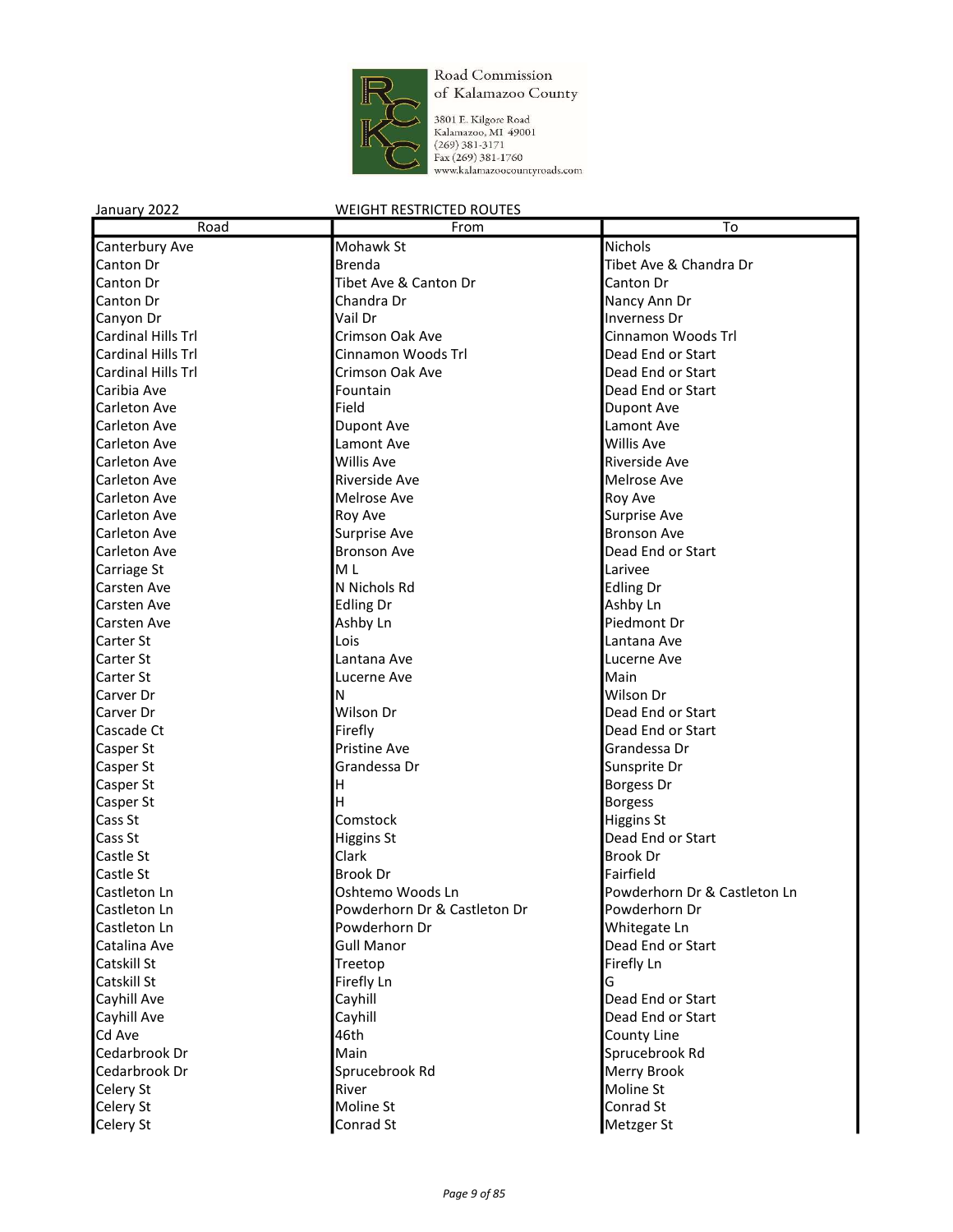

3801 E. Kilgore Road<br>Kalamazoo, MI 49001<br>(269) 381-3171<br>Fax (269) 381-1760<br>www.kalamazoocountyroads.com

| Road                    | From                               | $\overline{\text{To}}$             |
|-------------------------|------------------------------------|------------------------------------|
| Celery St               | Metzger St                         | Henry St                           |
| Celery St               | Henry St                           | Gateway St                         |
| Celery St               | Gateway St                         | Roe                                |
| Chaddsford Way          | Main                               | Dead End or Start                  |
| Chadeau Ave             | <b>Norcross</b>                    | [Undescribed Rating Segment Split] |
| Chadeau Ave             | [Undescribed Rating Segment Split] | 10th                               |
| Chandra Dr              | Canton                             | Nancy Ann Dr                       |
| <b>Channel View Ave</b> | 23rd                               | Waterview                          |
| Chaparral St            | <b>Grand Prairie</b>               | Fir Ave                            |
| Chaparral St            | Fir Ave                            | Yucca Ave                          |
| Chaparral St            | Yucca Ave                          | Sequoia Ct                         |
| Chaparral St            | Sequoia Ct                         | Aspen                              |
| Chapman St              | Rimmel                             | Randall                            |
| <b>Charles Ave</b>      | Wallace                            | <b>Fenimore Ave</b>                |
| <b>Charles Ave</b>      | Fenimore Ave                       | Chicago Ave                        |
| <b>Charles Ave</b>      | Chicago Ave                        | The Dells St & Cooper Ave          |
| <b>Charles Ave</b>      | The Dells St & Cooper Ave          | Washburn Ave                       |
| <b>Charles Ave</b>      | Washburn Ave                       | Ira Ave                            |
| <b>Charles Ave</b>      | Ira Ave                            | Lum Ave                            |
| <b>Charles Ave</b>      | Lum Ave                            | Darling St                         |
| <b>Charles Ave</b>      | Darling St                         | Gayle Ave                          |
| <b>Charles Ave</b>      | Gayle Ave                          | Dayton Ave                         |
| <b>Charles Ave</b>      | Dayton Ave                         | City/Twp Line                      |
| <b>Charles Ave</b>      | Rex                                | Pickard                            |
| <b>Charles Ave</b>      | Daniel                             | Shields                            |
|                         |                                    |                                    |
| Charlevoix St           | Northport Ave                      | <b>Bingham Ave</b>                 |
| Charlevoix St           | <b>Bingham Ave</b>                 |                                    |
| Charlevoix St           | <b>Texas Heights Ave</b>           | <b>Manitou Ave</b>                 |
| Charlevoix St           | Manitou Ave                        | <b>Texas Heights Ave</b>           |
| Checker St              | QR                                 | Oakscot St                         |
| Checker St              | Oakscot St                         | Railroad                           |
| <b>Cherokee St</b>      | Main                               | Olney St                           |
| <b>Cherokee St</b>      | Olney St                           | Grace Rd                           |
| <b>Cherokee St</b>      | Grace Rd                           | Canterbury Ave                     |
| <b>Cherokee St</b>      | Canterbury Ave                     | Devonshire Ave                     |
| Cherokee St             | Devonshire Ave                     | Cranbrook Ave                      |
| Cherokee St             | Cranbrook Ave                      | Croyden Ave                        |
| <b>Cherokee St</b>      | Croyden Ave                        | Marlane Ave                        |
| Cherokee St             | Marlane Ave                        | Huron Ave                          |
| Cherokee St             | Huron Ave                          | Iroquois Trl                       |
| Cherokee St             | Iroquois Trl                       | Alamo                              |
| Cherry Hill St          | Santos                             | Dead End or Start                  |
| Chesapeake Dr           | Windrift                           | Rose Arbor                         |
| Chestnut Trl            | E H J Ave                          | Wild Coyote Trl                    |
| Chianti Cir             | P Q                                | Reisling                           |
| Chicago Ave             | Schippers                          | Oonah                              |
| Chicago Ave             | Oonah                              | The Dells St                       |
| Chicago Ave             | The Dells St                       | Oak Openings                       |
| Chicago Ave             | Oak Openings                       | <b>Charles Ave</b>                 |
| Chicago Ave             | <b>Charles Ave</b>                 | Kenilworth Ave                     |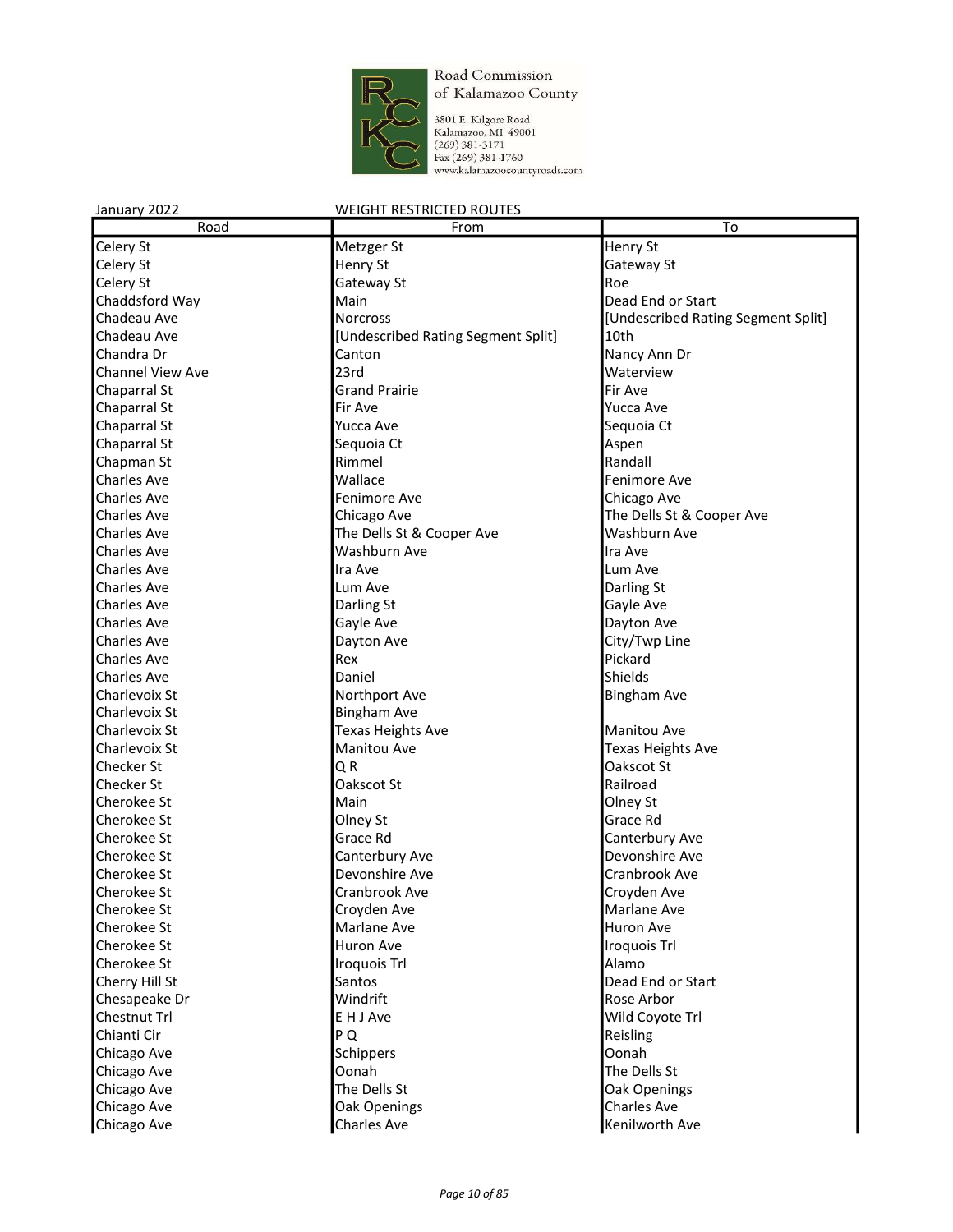

3801 E. Kilgore Road<br>Kalamazoo, MI 49001<br>(269) 381-3171<br>Fax (269) 381-1760<br>www.kalamazoocountyroads.com

| Road                | From               | To                      |
|---------------------|--------------------|-------------------------|
| Chicago Ave         | Kenilworth Ave     | Dearborn Ave            |
| Chicago Ave         | Dearborn Ave       | E Main St               |
| Chicago Ave         | E Main St          | <b>Briar Pl</b>         |
| Chicago Ave         | <b>Briar Pl</b>    | Humphrey                |
| Chickadee Dr        | Warbler            | Whistler Dr             |
| Chickadee Dr        | Whistler Dr        | Plover Dr               |
| Chickadee Dr        | Plover Dr          | Swan St                 |
| Chickadee Dr        | Swan St            | Phoebe                  |
| Chicory Trl         | Pennycress Ln      | S 1st St                |
| Chime St            | Erie               | Stadium                 |
| Chippendale Dr      | <b>Cutty Sark</b>  | Morningway St           |
| Chippendale Dr      | Morningway St      | Dead End or Start       |
| Chrysler St         | Kenilworth         | Dearborn Ave            |
| Chrysler St         | Dearborn Ave       | Coy Ave                 |
| Chrysler St         | Coy Ave            | Main                    |
| Chubb Ave           | School             |                         |
| Chubb Ave           |                    | 26th                    |
| Cimarron Dr         | Barclay            | Mosel                   |
| Cindy St            | Cindy St           | Cade Ave                |
| Cindy St            | Cade Ave           | Kristin Ave             |
| Cinnamon Woods Trl  | Cardinal Hills Trl | <b>Crimson Oak Ave</b>  |
| Cinnamon Woods Trl  | Crimson Oak Ave    | Dead End or Start       |
| Citadel Rd          | G                  | Wolverine Dr            |
| Citadel Rd          | Citadel Rd         | Citadel Rd              |
| Citadel Rd          | Wolverine Dr       | Dead End or Start       |
| <b>Clarice St</b>   | Percy              | Jill                    |
| Clark Ave           | Gull               | Castle                  |
| Clato St            | Tanda              | Pico St                 |
| Clato St            | Pico St            | Sandra Dr               |
| Clato St            | Sandra Dr          | Dead End or Start       |
| <b>Claxton St</b>   | Heath              | Cork                    |
| <b>Clearview St</b> | Kenilworth         | Dearborn Ave            |
| Clearview St        | Dearborn Ave       | Coy Ave                 |
| Clearview St        | Coy Ave            | Main                    |
| Climax Ave          | Hillsdale          | Alamo                   |
| Climax Dr           | Miller             | Streamside Dr           |
| Climax Dr           | Streamside Dr      | <b>Attribute Change</b> |
| <b>Clinton Ave</b>  | Shakespeare        | Schuster Ave            |
| <b>Clinton Ave</b>  | Schuster Ave       | <b>Attribute Change</b> |
| Clovermeadows Ave   | 25th               | Grapeholly St           |
| Clovermeadows Ave   | Grapeholly St      | Lupine St               |
| Clovermeadows Ave   | Lupine St          | Moonflower St           |
| Clovermeadows Ave   | Moonflower St      | Boxwood Rdg             |
| Clovermeadows Ave   | Boxwood Rdg        | Waterclover St          |
| Clovermeadows Ave   | Waterclover St     | Dead End or Start       |
| Club View Dr        | Windingwood        | Valley View Dr          |
| Club View Dr        | Valley View Dr     | Fairway Cir             |
| Club View Dr        | Fairway Cir        | Shadywood Dr            |
| Club View Dr        | Shadywood Dr       |                         |
| Club View Dr        |                    | Lodge                   |
|                     |                    |                         |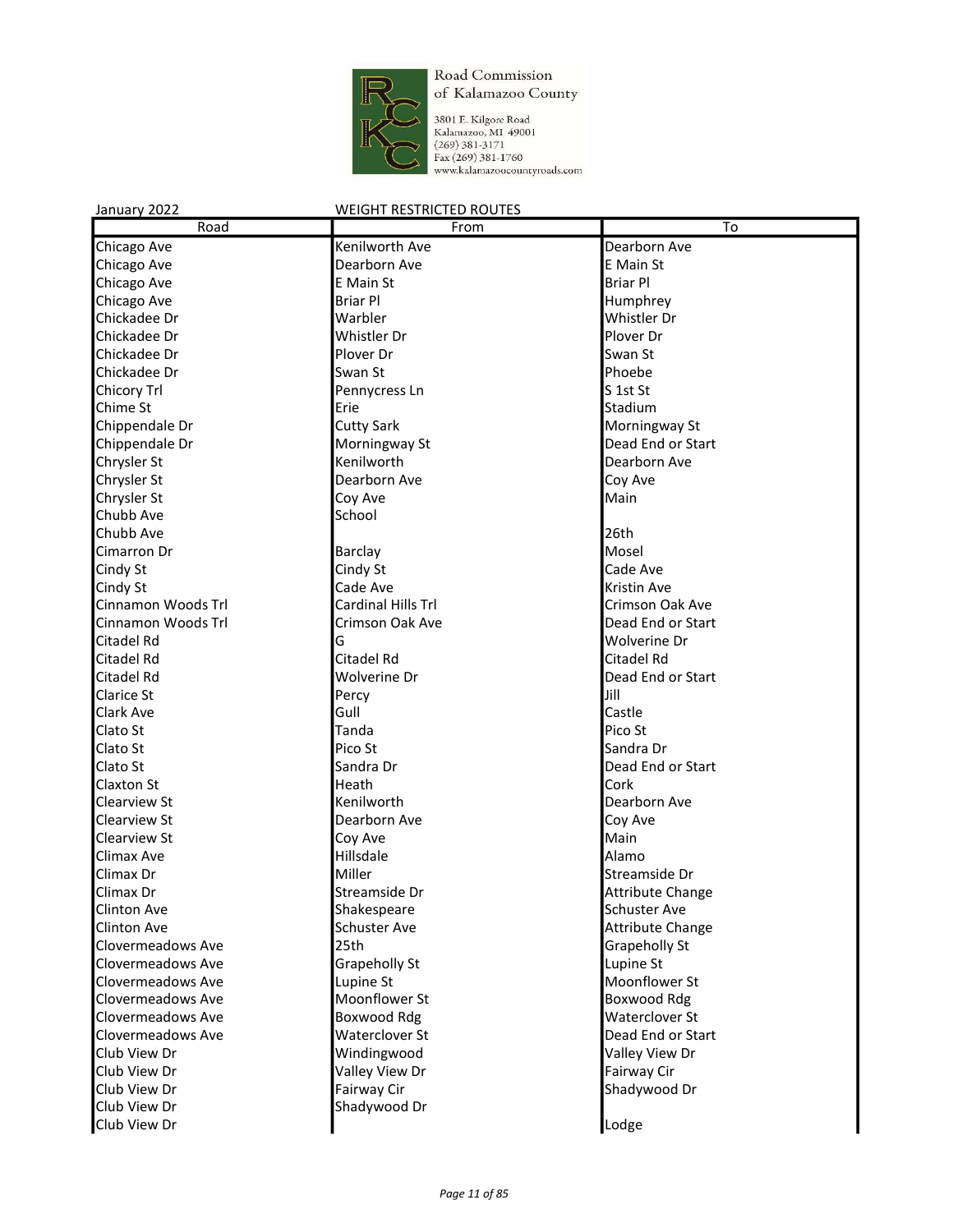

3801 E. Kilgore Road<br>Kalamazoo, MI 49001<br>(269) 381-3171<br>Fax (269) 381-1760<br>www.kalamazoocountyroads.com

| Road                   | From                      | To                        |
|------------------------|---------------------------|---------------------------|
| Clyde St               | Portage                   | <b>Barton Rd</b>          |
| Clyde St               | <b>Barton Rd</b>          | <b>Barton Lake</b>        |
| Clydesdale Ave         | Per Cheron                |                           |
| Clydesdale Ave         |                           | Belgian                   |
| Coach St               | M <sub>L</sub>            | Larivee Ave               |
| Coach St               | Larivee Ave               | Keller                    |
| Cobblewood Dr          | Gobblewood                | <b>Hunters Ridge</b>      |
| Coddington Ln          | $S$ 11th St               |                           |
| Coddington Ln          |                           | Oshtemo Ridge Trl         |
| Coddington Ln          | Oshtemo Ridge Trl         | Ellington Dr              |
| Coddington Ln          | Ellington Dr              | Oshtemo Woods Ln          |
| Coddington Ln          | Ellington Dr              | Oshtemo Woods Ln          |
| Colby St               | 20th                      | Boylan St                 |
| Colby St               | Boylan St                 | Wayne Ave                 |
| Colby St               | Wayne Ave                 | Weller St                 |
| Colby St               | Weller St                 | Collingwood               |
| <b>Colgrove Ave</b>    | Junction                  | Gull                      |
| <b>Colgrove Ave</b>    | Junction                  | Dead End or Start         |
| <b>Colgrove Ave</b>    | Gull                      | Ida St                    |
| <b>Colgrove Ave</b>    | Ida St                    | <b>Attribute Change</b>   |
| <b>Collette Ave</b>    | Josephine                 | Cross St                  |
| <b>Collette Ave</b>    | Cross St                  | Flectra                   |
| <b>Collette Ave</b>    | Electra                   | Dead End or Start         |
|                        | G                         |                           |
| <b>Collingwood Ave</b> |                           | Wayne Ave<br>Rosedale Ave |
| <b>Collingwood Ave</b> | Wayne Ave<br>Rosedale Ave | Rosedale Ave              |
| <b>Collingwood Ave</b> | Rosedale Ave              |                           |
| <b>Collingwood Ave</b> |                           | Colby St                  |
| <b>Collingwood Ave</b> | Colby St                  |                           |
| <b>Collingwood Ave</b> |                           | Riverview                 |
| Colony Ln              | <b>Green Pine</b>         | Dead End or Start         |
| Colony Ln              | Green Pine                | Dead End or Start         |
| Colony Woods Dr        | Q                         | Oak Hill Dr               |
| Colony Woods Dr        | Oak Hill Dr               | <b>Attribute Change</b>   |
| Commonwealth Pl        | Campbell                  | N Dartmouth St            |
| Commonwealth Pl        | N Dartmouth St            | N Clarendon St            |
| Commonwealth Pl        | N Clarendon St            | N Berkley St              |
| Commonwealth Pl        | N Berkley St              | Arlington                 |
| Commonwealth Pl        | Campbell                  | N Dartmouth St            |
| <b>Comstock Ave</b>    | River                     | Moline St                 |
| <b>Comstock Ave</b>    | Moline St                 | Conrad                    |
| Conrad St              | Celery                    | Wright St                 |
| Conrad St              | Wright St                 | Francis St                |
| Conrad St              | <b>Francis St</b>         | Abbey St                  |
| Conrad St              | Abbey St                  | Comstock                  |
| <b>Construction Dr</b> | Wynn                      | <b>Attribute Change</b>   |
| <b>Continental Trl</b> | Mystic                    | Sierra Madre              |
| Contingo Ter           | Eagle Lake                | Silva St                  |
| Contingo Ter           | Silva St                  | Dead End or Start         |
| Coolidge Ave           | Main                      | <b>Crestview Ave</b>      |
| Coolidge Ave           | <b>Crestview Ave</b>      | Olney St                  |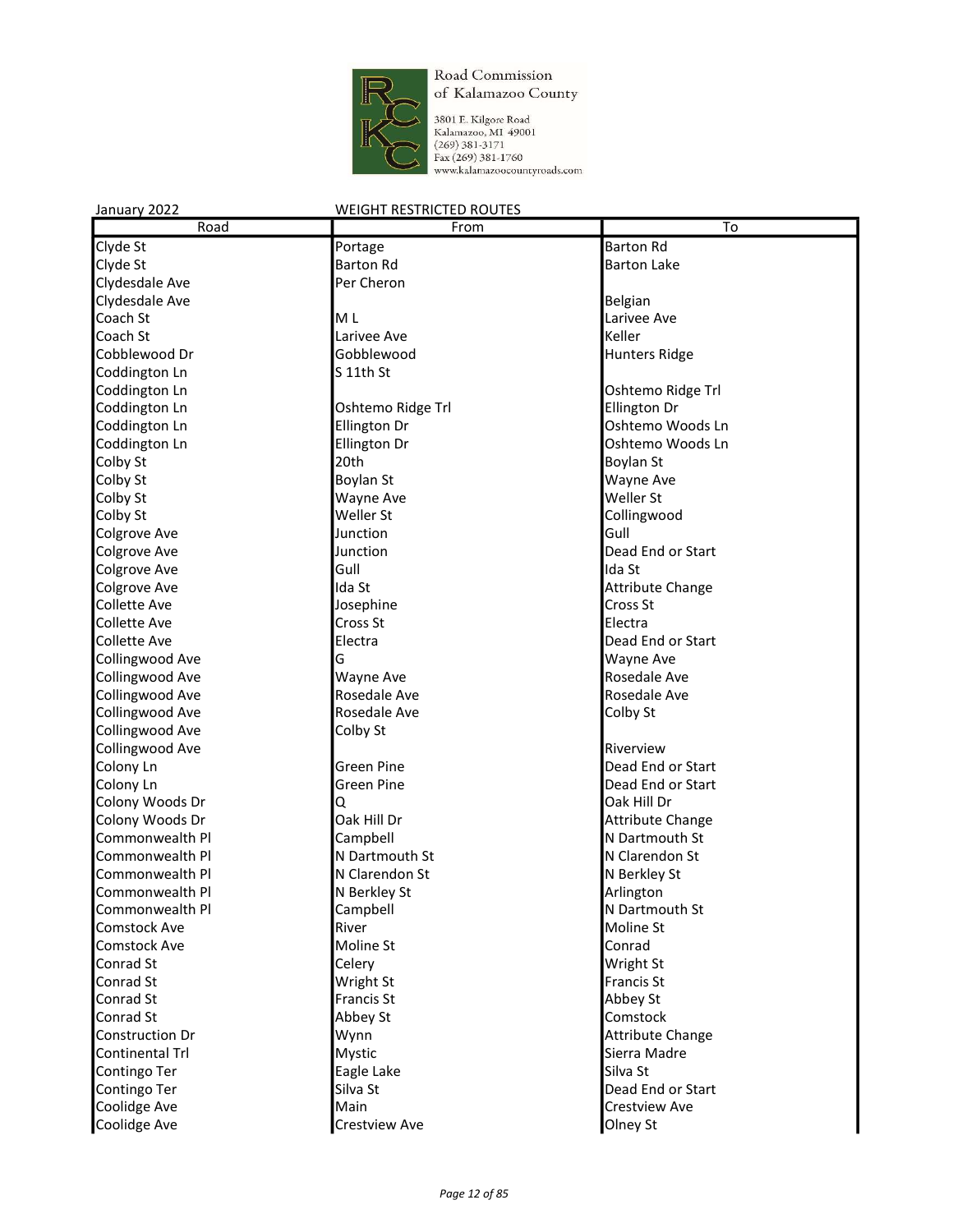

3801 E. Kilgore Road<br>Kalamazoo, MI 49001<br>(269) 381-3171<br>Fax (269) 381-1760<br>www.kalamazoocountyroads.com

| Road                      | From                               | $\overline{To}$                     |
|---------------------------|------------------------------------|-------------------------------------|
| Coolidge Ave              | Olney St                           | Grace Rd                            |
| Coolidge Ave              | Grace Rd                           | Althea St                           |
| Coolidge Ave              | Althea St                          | Ellamarie Dr                        |
| Coolidge Ave              | <b>Ellamarie Dr</b>                | Ellamarie Dr                        |
| Coolidge Ave              | <b>Ellamarie Dr</b>                | Haskell St                          |
| Coolidge Ave              | Haskell St                         | Coolidge Ct                         |
| Coolidge Ave              | Coolidge Ct                        | <b>Grand Pre</b>                    |
| Coolidge Ct               | Coolidge                           | Dead End or Start                   |
| Cooper Ave                | Charles                            | Kenilworth Ave                      |
| Cooper Ave                | Kenilworth Ave                     | Dearborn Ave                        |
| Cooper Ave                | Dearborn Ave                       | Main                                |
| <b>Copeland Ave</b>       | Shirley                            | Ermine                              |
| Copper Harbor St          | Kendall Arbor Ave                  | Texas Heights Dr                    |
| Coral Bell Cir            | Daylily                            | Autumn Joy                          |
| Corey Entrance            | <b>Gull Lake</b>                   | Burlington                          |
| Coronet Dr                | Callaway Dr                        | Deerfield Trl                       |
| Coronet Dr                | Deerfield Trl                      | <b>Riedell Dr</b>                   |
|                           |                                    | Emneth                              |
| Cotswold Ave              | Н                                  |                                     |
| Cotters Ridge Rd          | Ċ                                  | Olde Fox Ln                         |
| Cotters Ridge Rd          | Olde Fox Ln                        | 34th                                |
| Cottonwood St             | D F                                | Cayhill Ave                         |
| Cottonwood St             | Cayhill Ave                        | Broadhill                           |
| <b>Country Meadows Dr</b> | <b>Country Meadows</b>             | 28th                                |
| <b>Country Meadows Dr</b> | <b>Country Meadows</b>             | Flower Field Ave                    |
| Country Meadows Dr        | Flower Field Ave                   | Silverton Ave                       |
| Country Meadows Dr        | Silverton Ave                      | Duncan                              |
| Country View Dr           | 8th                                | Dead End or Start                   |
| Country Wood Ct           | Swainwood                          | Dead End or Start                   |
| County Line Rd            | 22nd                               | [Undescribed Surface Segment Split] |
| Courtney St               | Shadowlane                         | Blake                               |
| Coventry Ave              | Beverton                           | Attribute Change                    |
| Cowley Ct                 | <b>Banting Rd</b>                  | Dead End or Start                   |
| Coy Ave                   | Washburn                           | Ira Ave                             |
| Coy Ave                   | Ira Ave                            | Lum Ave                             |
| Coy Ave                   | Lum Ave                            | Gayle Ave                           |
| Coy Ave                   | Gayle Ave                          | Dayton Ave                          |
| Coy Ave                   | Dayton Ave                         | <b>Arthur Ave</b>                   |
| Coy Ave                   | <b>Arthur Ave</b>                  | Dwillard Dr                         |
| Coy Ave                   | Dwillard Dr                        | Ashley Dr                           |
| Coy Ave                   | Ashley Dr                          | Clearview St                        |
| Coy Ave                   | Clearview St                       | Chrysler St                         |
| Coy Ave                   | Chrysler St                        | Craft                               |
| Crabapple Ln              | Hidden Oak Ave                     | <b>Elmgrove Ave</b>                 |
| Cracker Barrel Blvd       | 9th                                | [Undescribed Rating Segment Split]  |
| Cracker Barrel Blvd       | [Undescribed Rating Segment Split] | Dead End or Start                   |
| Craft Ave                 | Main                               | Dead End or Start                   |
| Craft Ave                 | Kenilworth                         | Avondale Dr                         |
| Craft Ave                 | Avondale Dr                        | Dearborn Ave                        |
| Craft Ave                 | Dearborn Ave                       | Coy Ave                             |
| <b>Craft Ave</b>          | Coy Ave                            | Avondale Dr                         |
|                           |                                    |                                     |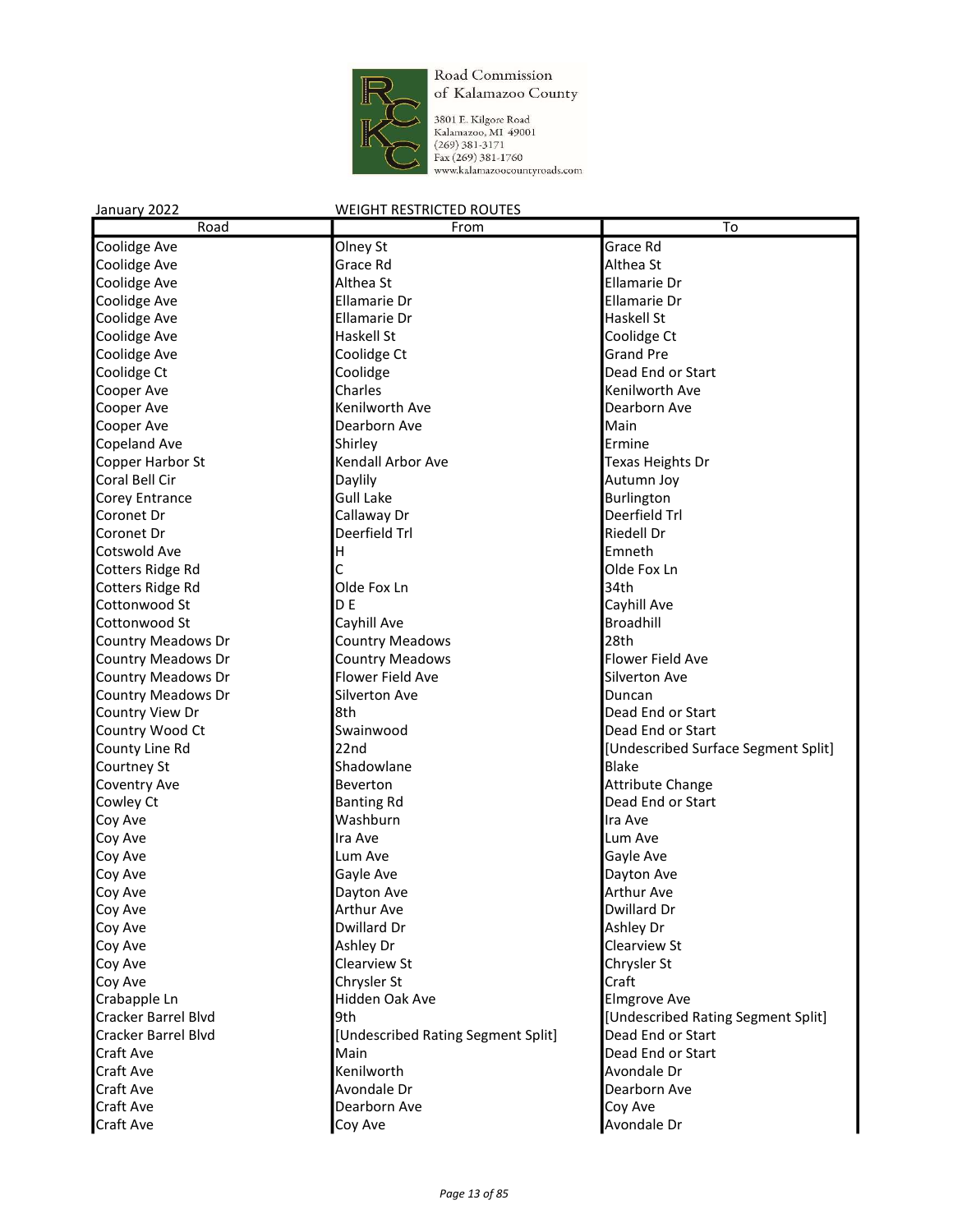

3801 E. Kilgore Road<br>Kalamazoo, MI 49001<br>(269) 381-3171<br>Fax (269) 381-1760<br>www.kalamazoocountyroads.com

| Road                  | From                        | $\overline{\text{To}}$      |
|-----------------------|-----------------------------|-----------------------------|
| Craft Ave             | Avondale Dr                 | Craft                       |
| Cranberry Ct          | <b>Willow Bend</b>          | Dead End or Start           |
| Cranbrook Ave         | Cherokee                    | Mohawk St                   |
| Cranbrook Ave         | Mohawk St                   | Croyden                     |
| Crayton Ave           | Darlington Trl              | Tillingsdale Dr             |
| <b>Crestview Ave</b>  | Coolidge                    | Dead End or Start           |
| Crestview Dr          | 5th                         | Fieldwood                   |
| Crestwood Ave         | 26th                        | Woodmere Ln                 |
| Crestwood Ave         | Woodmere Ln                 | Rosemere St                 |
| Crestwood Ave         | Rosemere St                 | Crestwood                   |
| Crestwood Ave         | Starchief                   | Durango St                  |
| Crestwood Ave         | Durango St                  | Reynolds                    |
| Crimora St            | <b>Blue Ridge</b>           | <b>Starlet St</b>           |
| Crimora St            | <b>Starlet St</b>           | Hopewell St                 |
| Crimora St            | <b>Hopewell St</b>          | <b>Surry Ave</b>            |
| Crimson Ln            | Mandalay                    | Driftwood                   |
| Crimson Oak Ave       | N Riverview Dr              | Cardinal Hills Trl          |
| Crimson Oak Ave       | Cardinal Hills Trl          | Cinnamon Woods Trl          |
| Crocus St             | Jasmine                     | Sweet William Dr            |
| Crocus St             | Sweet William Dr            | Dead End or Start           |
| Crooked Cove St       | Field Bay Ave               | <b>Breezy Meadow Ct</b>     |
| Crooked Cove St       | <b>Breezy Meadow Ct</b>     | Interlochen St              |
| Crooked Cove St       | Interlochen St              | Dead End or Start           |
| Crooked Lake Dr       | Crooked Lake                | Dead End or Start           |
| Cross Bend Ct         | Fairgrove                   | Dead End or Start           |
| Cross Country Dr      | 7th                         | Steeplechase Ct             |
| Cross Country Dr      | Steeplechase Ct             | Windcrest Ct                |
| Cross Country Dr      | <b>Windcrest Ct</b>         | W Foxmoor Ct & E Foxmoor Ct |
| Cross Country Dr      | W Foxmoor Ct & E Foxmoor Ct | Farmwood Ct                 |
| Cross Country Dr      | Farmwood Ct                 | Arbor Valley Dr             |
| Cross Country Dr      | Arbor Valley Dr             | Hawthorn Valley Dr          |
| Cross Country Dr      | Hawthorn Valley Dr          | Oak Highlands Dr            |
| Cross Country Dr      | Oak Highlands Dr            | Dead End or Start           |
| Cross St              | Collette                    | <b>Benedict Ave</b>         |
| Cross St              | <b>Benedict Ave</b>         | <b>Shields</b>              |
| Crossfield Ave        | Market                      | Springfield Ave             |
| Crossfield Ave        | Springfield Ave             | <b>Brookfield Ave</b>       |
| <b>Crossfield Ave</b> | <b>Brookfield Ave</b>       | Greenfield Ave              |
| Crossfield Ave        | Greenfield Ave              | Lake                        |
| Crown St              | La Cross                    |                             |
| Crown St              |                             | Hillsdale                   |
| Croyden Ave           | City/Twp Line               | Turwill Ln                  |
| Croyden Ave           | <b>Turwill Ln</b>           | Seminole St                 |
| Croyden Ave           | Seminole St                 | Cherokee St                 |
| Croyden Ave           | Cherokee St                 | Mohawk St                   |
| Croyden Ave           | Mohawk St                   | Cranbrook Ave               |
| Croyden Ave           | Cranbrook Ave               | Nichols                     |
| Croyden Dr            | Maple Hill                  | <b>Bronson Dr</b>           |
| Croyden Dr            | <b>Bronson Dr</b>           |                             |
| Croyden Dr            |                             | Croyden Ave                 |
|                       |                             |                             |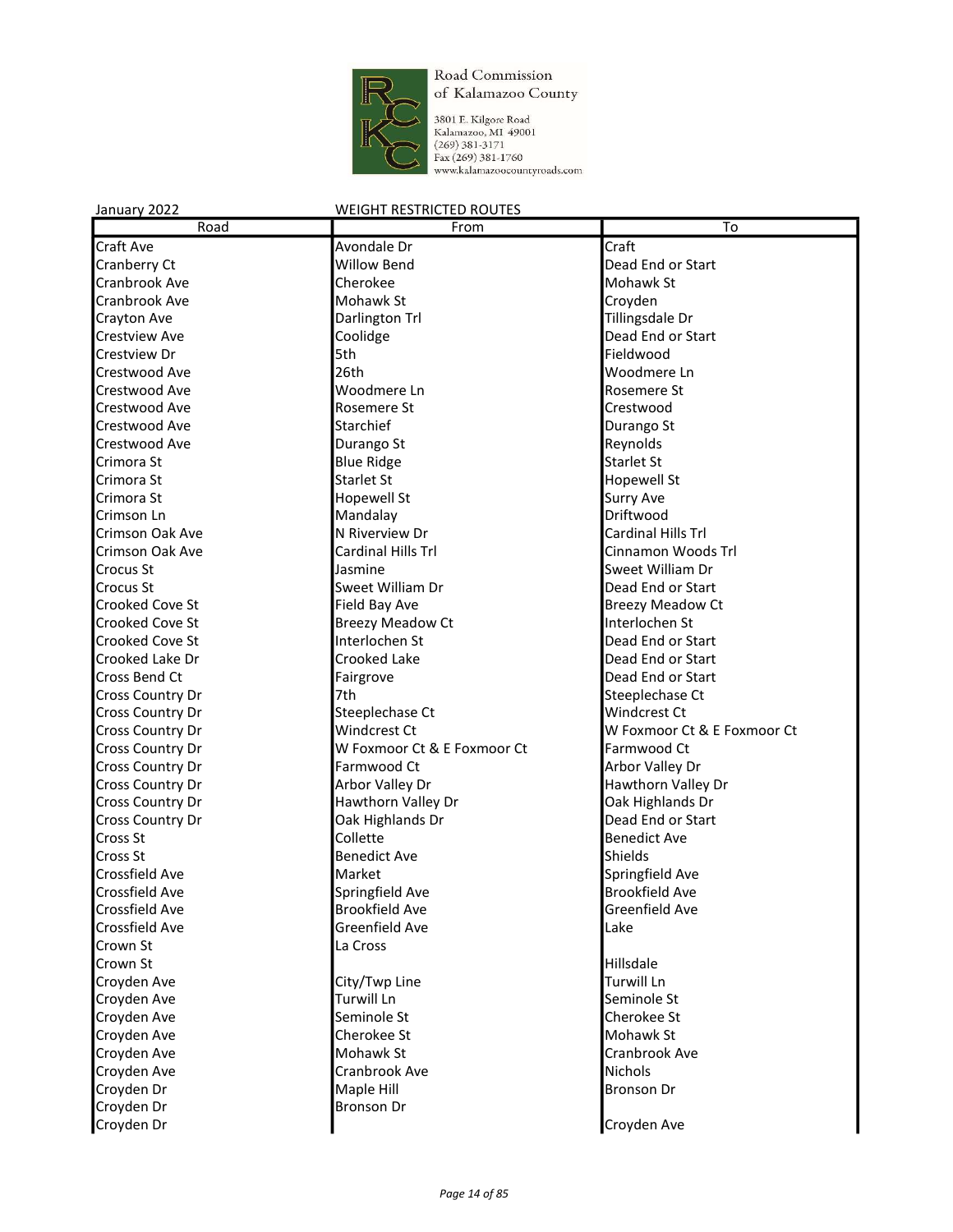

3801 E. Kilgore Road<br>Kalamazoo, MI 49001<br>(269) 381-3171<br>Fax (269) 381-1760<br>www.kalamazoocountyroads.com

| Road                     | From                    | To                               |
|--------------------------|-------------------------|----------------------------------|
| Crystal Ln               | Parkview                |                                  |
| Crystal Ln               |                         |                                  |
| Crystal Ln               |                         | Dori Dr                          |
| Crystal Ln               | Dori Dr                 | Genessee                         |
| <b>Cumberland St</b>     | <b>Grand Prairie</b>    | Fir Ave                          |
| <b>Cumberland St</b>     | Fir Ave                 | Yucca Ave                        |
| <b>Cumberland St</b>     | Yucca Ave               | Dead End or Start                |
| <b>Cutters Ridge Ave</b> | Flagstone               | 14th                             |
| <b>Cutty Sark Dr</b>     | Nightingale             | Maple Leaf Ave                   |
| <b>Cutty Sark Dr</b>     | Maple Leaf Ave          | Chippendale Dr                   |
| <b>Cutty Sark Dr</b>     | Chippendale Dr          | Windrift                         |
| Cynthia St               | Shadowlane              | <b>Blake</b>                     |
| Cypress Bay Dr           | Veronica St             | Attribute Change                 |
| Cypress Bay Dr           |                         | Hunters Ridge Dr                 |
| Cypress Bay Dr           | Hunters Ridge Dr        | <b>Torrey Pines Dr</b>           |
| Cypress Bay Dr           | <b>Torrey Pines Dr</b>  |                                  |
| Cypress Bay Dr           | Montreux Ave            | Montreux Ave                     |
| Cypress Bay Dr           | Montreux Ave            | Attribute Change                 |
| Cypress Bay Dr           | <b>Attribute Change</b> | Orchid Ave                       |
| Cypress Bay Dr           | Orchid Ave              | Woodrush Ave                     |
| Cypress Creek Ln         | <b>Willow Point</b>     | Hazlenut Ln                      |
| Cypress Creek Ln         | Hazlenut Ln             | Hickory Nut Ln                   |
| Cypress Creek Ln         | Hickory Nut Ln          | Arrow Wood Ln                    |
| Cypress Creek Ln         | Arrow Wood Ln           | Barkwood Ln                      |
| <b>Cypress Creek Ln</b>  | Barkwood Ln             | Lands End                        |
| D Ave                    | 26th                    | 27th                             |
| Daniel St                | Electra                 | Charles                          |
| Darling St               | Schippers               | Charles                          |
| Darlington Trl           | Crayton Ave             | Ellington Dr & Oshtemo Ridge Trl |
| Darwood Ave              | Delray                  | Dead End or Start                |
| Dawes Ave                | 26th                    | Dead End or Start                |
| Daylily Ln               | 33rd                    | Lavender Cir                     |
| Daylily Ln               | Lavender Cir            | Ivy St                           |
| Daylily Ln               | Ivy St                  | Coral Bell Cir                   |
| Daylily Ln               | Coral Bell Cir          | Autumn Joy                       |
| Daylily Ln               | Autumn Joy St           | <b>Buttercup St</b>              |
| Daylily Ln               | <b>Buttercup St</b>     | Juneberry St                     |
| Dayton Ave               | Charles                 | Kenilworth Ave                   |
| Dayton Ave               | Kenilworth Ave          | Dearborn Ave                     |
| Dayton Ave               | Dearborn Ave            | Coy Ave                          |
| Dayton Ave               | Coy Ave                 | Main                             |
| Dearborn Ave             | Wallace                 | Fenimore Ave                     |
| Dearborn Ave             | Fenimore Ave            | Chicago Ave                      |
| Dearborn Ave             | Chicago Ave             | Cooper Ave                       |
| Dearborn Ave             | Cooper Ave              | Washburn Ave                     |
| Dearborn Ave             | Washburn Ave            | Ira Ave                          |
| Dearborn Ave             | Ira Ave                 | Lum Ave                          |
| Dearborn Ave             | Lum Ave                 | Gayle Ave                        |
| Dearborn Ave             | Gayle Ave               | Dayton Ave                       |
| Dearborn Ave             | Dayton Ave              | Arthur Ave                       |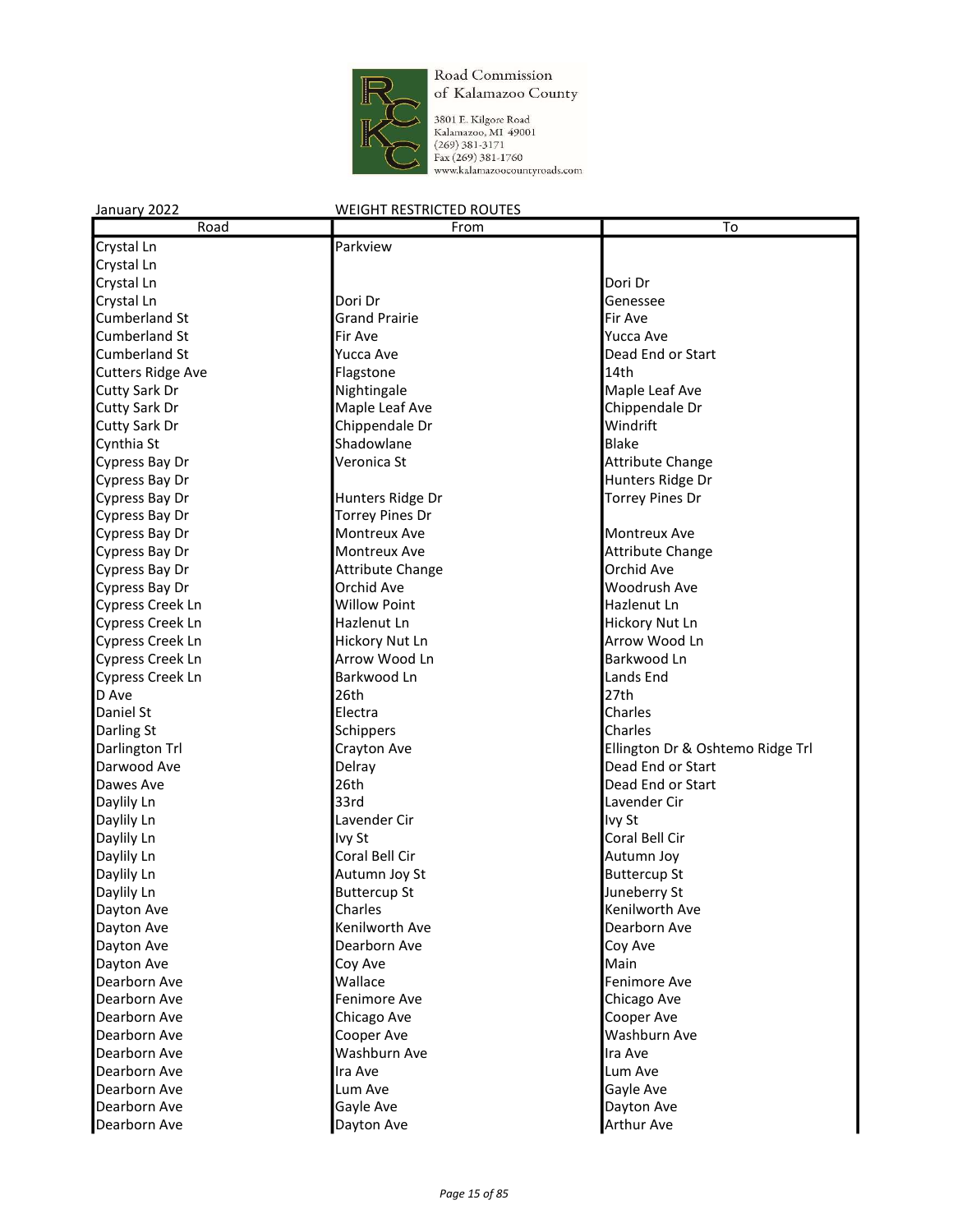

3801 E. Kilgore Road<br>Kalamazoo, MI 49001<br>(269) 381-3171<br>Fax (269) 381-1760<br>www.kalamazoocountyroads.com

| Road           | From                    | To                      |
|----------------|-------------------------|-------------------------|
| Dearborn Ave   | <b>Arthur Ave</b>       | Dwillard Dr             |
| Dearborn Ave   | Dwillard Dr             | Ashley Dr               |
| Dearborn Ave   | Ashley Dr               | Clearview St            |
| Dearborn Ave   | Clearview St            | Chrysler St             |
| Dearborn Ave   | Chrysler St             | Craft                   |
| Decker Ln      | Hemel                   | Silverado               |
| Deep Point Dr  | City/Twp Line           | S 24th St               |
| Deep Point Dr  | S 24th St               | W Long Lake Dr          |
| Deep Point Dr  | W Long Lake Dr          | Dead End or Start       |
| Deer Run       | Sunshine Ave            | <b>Branchton St</b>     |
| Deer Run       | <b>Branchton St</b>     | Farmstone St            |
| Deer Run       | Farmstone St            | <b>Grazenview St</b>    |
| Deer Run       | <b>Grazenview St</b>    |                         |
| Deer Run       |                         | Indian Valley St        |
| Deer Run       | <b>Indian Valley</b>    | Prairie Ronde           |
| Deer Run       | Deer Run Rd             | Silo St                 |
| Deer Run       | Silo St                 | <b>Angus Ave</b>        |
| Deerfield Trl  | Deerfield Trl &         | Coronet Dr              |
| Deerfield Trl  | Coronet Dr              | <b>Embassy St</b>       |
| Deerfield Trl  | <b>Embassy St</b>       | <b>Riedell Dr</b>       |
| Deerland St    | Greenland               | Patland Dr              |
| Deerland St    | Patland Dr              | Lands End               |
| Deerpath Rd    | Q                       | Saddle Club             |
| Dell Ave       | The Dells               | Washburn Ave            |
| Dell Ave       | Washburn Ave            | <b>Attribute Change</b> |
| Delmar St      | 36th                    | Merrimac St             |
| Delmar St      | Merrimac St             | <b>END</b>              |
| Delray St      | Fargo                   | Darwood Ave             |
| Delray St      | Darwood Ave             | Mosel                   |
| Delwood St     | Woodlea                 | н                       |
| Denali St      | Andes                   |                         |
| Denali St      |                         | El Dorado Ave           |
| Denali St      | El Dorado Ave           | Himalayas Ave           |
| Devonshire Ave | City/Twp Line           | <b>Turwill Ln</b>       |
| Devonshire Ave | <b>Turwill Ln</b>       | Gorham Ln               |
| Devonshire Ave | Gorham Ln               | Cherokee St             |
| Devonshire Ave | Cherokee St             | Mohawk St               |
| Devonshire Ave | Mohawk St               | Nichols                 |
| Dnr St         | OP                      | Eagle Lake BAS          |
| Dnr St         | Eagle Lake BAS          | Eagle Lake BAS          |
| Dnr St         | Eagle Lake BAS          | 1050 south of OP        |
| Doe Ave        | Doe Ave                 | Dead End or Start       |
| Doncrest Dr    | Kaywood                 | Dead End or Start       |
| Doolittle Ct   | Western Woods Dr        | Dead End or Start       |
| Dorval Rd      | Stapleton               | Dead End or Start       |
| Dosca St       | Lucerne                 | Main                    |
| Doubletree Ct  | Saddle Club             | Dead End or Start       |
| Douglas Ave    | City/Twp Line           | Orchard                 |
| Doyle Dr       | <b>Attribute Change</b> | Gull                    |
| Drake Ridge ST | Field Bay Ave           | Olivia Rose AVE         |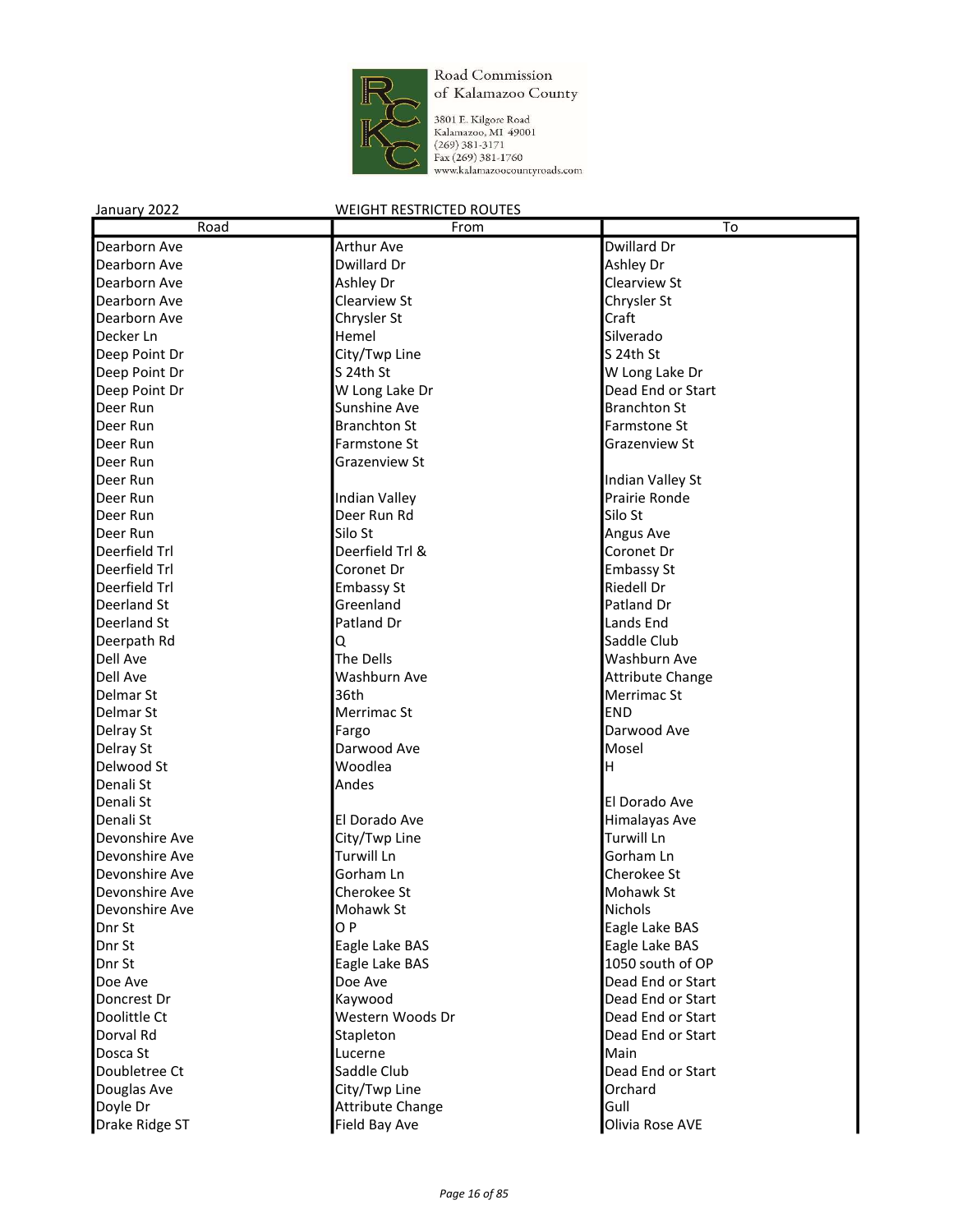

3801 E. Kilgore Road<br>Kalamazoo, M1 49001<br>(269) 381-3171<br>Fax (269) 381-1760<br>www.kalamazoocountyroads.com

| January 2022      | <b>WEIGHT RESTRICTED ROUTES</b>     |                                     |
|-------------------|-------------------------------------|-------------------------------------|
| Road              | From                                | To                                  |
| Driftwood Ave     | Green Meadow Dr                     | Crimson Ln                          |
| Driftwood Ave     | Crimson                             | Crimson Ln                          |
| Driftwood Ave     | Crimson Ln                          | <b>Westview St</b>                  |
| Driftwood Ave     | <b>Westview St</b>                  | <b>Drake</b>                        |
| Duncan Ave        | 28th                                | Prairie Hill St                     |
| Duncan Ave        | Prairie Hill St                     |                                     |
| Duncan Ave        |                                     | Wild Meadows St & Wild Meadow St    |
| Duncan Ave        | Wild Meadows St & Wild Meadow St    | <b>Country Meadows</b>              |
| Dunwoody Ct       | <b>Stoney Brook</b>                 | Dead End or Start                   |
| Dunwoody Ct       | Saddle Club                         |                                     |
| Dunwoody Ct       |                                     | Dead End or Start                   |
| <b>Dupont Ave</b> | Lake                                | Carleton Ave                        |
| <b>Dupont Ave</b> | Carleton Ave                        | Willow                              |
| Durango St        | Crestwood                           |                                     |
| Durango St        |                                     | Silverton                           |
| Durham St         | Liverpool Ave                       | Saint Luke Dr                       |
| Dustin Cir        | Spaniel Dr                          | Terrier Trl & Spaniel Dr            |
| Dustin Cir        | W P Ave                             | <b>Terrier Trl</b>                  |
| Dustin Cir        | Terrier Trl                         | Spaniel Dr                          |
| Duvall Cir        | <b>Embassy St</b>                   | Dead End or Start                   |
| Dwillard Dr       | Charles                             | [Undescribed Rating Segment Split]  |
| Dwillard Dr       | [Undescribed Rating Segment Split]  | [Undescribed Rating Segment Split]  |
| Dwillard Dr       | [Undescribed Rating Segment Split]  | Dearborn Ave                        |
| Dwillard Dr       | Dearborn Ave                        | Coy Ave                             |
| Dwillard Dr       | Coy Ave                             | Main                                |
| E A B Ave         | M89                                 | 28th St                             |
| E A B Ave         | 28th St                             | 28th St                             |
| E A B Ave         | 28th St                             | 29th                                |
| E A B Ave         | 29th                                | N 29th St                           |
| E A B Ave         | N 29th St                           | [Undescribed Surface Segment Split] |
| E A B Ave         | [Undescribed Surface Segment Split] | N 30th St                           |
| E A B Ave         | N 30th St                           | 31st                                |
| E Ab Ave          | 43rd                                | 44th                                |
| E B Ave           | 19th                                | [Undescribed Rating Segment Split]  |
| E B Ave           | [Undescribed Rating Segment Split]  | N Riverview Dr                      |
| E B Ave           | N Riverview Dr                      | 22nd                                |
| E B Ave           | 22nd                                | N 22nd St                           |
| E B Ave           | N 22nd St                           | [Surface Segment Split]             |
| E B Ave           | [Surface Segment Split]             |                                     |
| E B Ave           |                                     | Taplin Ln                           |
| E B Ave           | Taplin Ln                           | 24th                                |
| E B Ave           | 24th                                | Richplain                           |
| E B Ave           | 31st                                | 32nd                                |
| E B Ave           | <b>Gull Lake</b>                    | <b>Gull Lake</b>                    |
| E B Ave           | 40th                                | N 39th St                           |
| E B Ave           | N 42nd St                           | 42nd                                |
| E B Ave           | 45th                                | Gravel                              |
| E B Ave           | Gravel                              | Gravel End                          |
| E B Ave           | <b>Gravel End</b>                   | 3100 ft east of 44th                |
| E B Ave           | 3100ft east of 44th                 | N 45th St                           |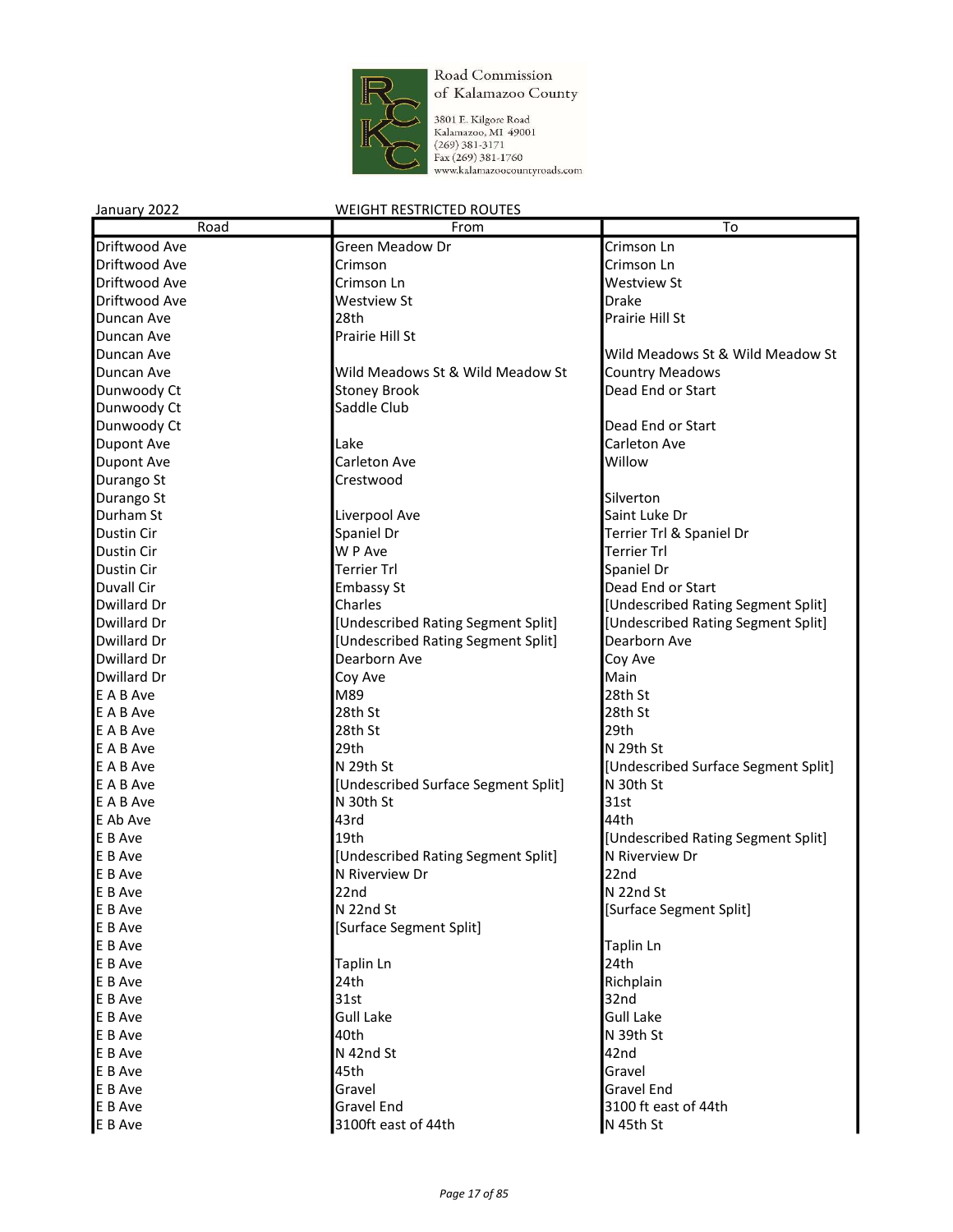

3801 E. Kilgore Road<br>Kalamazoo, M1 49001<br>(269) 381-3171<br>Fax (269) 381-1760<br>www.kalamazoocountyroads.com

| January 2022  | <b>WEIGHT RESTRICTED ROUTES</b>       |                                       |
|---------------|---------------------------------------|---------------------------------------|
| Road          | From                                  | To                                    |
| E B Ave       | N 45th St                             | 1100 east of 45th                     |
| E B Ave       | [Undescribed Rating Segment Split]    | [Undescribed Rating Segment Split]    |
| E B Ave       | N 39th St                             | N 40th St                             |
| E B Ave       | [Undescribed Rating Segment Split]    | 47th                                  |
| E B Ave       | N 40th St                             | N 42nd St                             |
| E B C Ave     | 32nd                                  | W Gullway St                          |
| E B C Ave     | W Gullway St                          | E Gullway St                          |
| E B C Ave     | E Gullway St                          | N 34th St                             |
| E B C Ave     | N 34th St                             | [Undescribed Inventory Segment Split] |
| E B C Ave     | [Undescribed Inventory Segment Split] | Whim Trl                              |
| E B C Ave     | Whim Trl                              | <b>Cotters Ridge</b>                  |
| E B C Ave     | <b>Cotters Ridge</b>                  | C                                     |
| E B C Ave     | 34th                                  | <b>Gull Lake</b>                      |
| E Baseline Rd | Riverview                             | 2nd St                                |
| E Baseline Rd | 2nd St                                | 22nd                                  |
| E Brenda Ln   | Pinto                                 | <b>Brenda</b>                         |
| E Brenda Ln   | Canton                                | Pinto                                 |
| E Brenda Ln   | Observation                           | Pinto                                 |
| E C Ave       | Riverview                             | 24th                                  |
| E C Ave       | С                                     | W Gull Lake Dr                        |
| E C Ave       | W Gull Lake Dr                        | Werner St                             |
| E C Ave       | Werner St                             | <b>Ricker St</b>                      |
| E C Ave       | <b>Ricker St</b>                      | Fraulin                               |
| E C Ave       | 28th                                  | Richplain                             |
| E C Ave       | 32nd                                  | <b>Cotters Ridge</b>                  |
| E C Ave       | <b>Cotters Ridge</b>                  | С                                     |
| E C Ave       | Burlington                            | Midland Dr                            |
| E C Ave       | Midland Dr                            | <b>Gull Lake</b>                      |
| E C Ave       | <b>Gull Lake</b>                      | <b>Bird Sanctuary Dr</b>              |
| E C Ave       | <b>Bird Sanctuary Dr</b>              | 39th                                  |
| E C Ave       | 39th                                  | 40th                                  |
| E C Ave       | 40th                                  | N 42nd St                             |
| E C Ave       | N 42nd St                             | 43rd                                  |
| E C Ave       | 43rd                                  | N 43rd St                             |
| E C Ave       | N 43rd St                             | 44th                                  |
| E C Ave       | 44th                                  | N 44th St                             |
| E C Ave       | N 44th St                             | N 45th St                             |
| E C Ave       | N 45th St                             | N 46th St                             |
| E C Ave       | N 46th St                             | 48th                                  |
| E C Ave       | С                                     | County Line                           |
| E C Ave       | 24th                                  | Linda Ln                              |
| E C Ave       | Linda Ln                              | 27th                                  |
| E C D Ave     | 24th                                  | Country Ln                            |
| E C D Ave     | Country Ln                            | D                                     |
| E C D Ave     | 32nd                                  | 35th                                  |
| E C D Ave     | 32nd                                  | 35th                                  |
| E C D Ave     | 35th                                  | Unknown                               |
| E C D Ave     | Unknown                               | 36th                                  |
| E C D Ave     | 36th                                  | Sherbrook St                          |
| E C D Ave     | Sherbrook St                          | 37 <sub>th</sub>                      |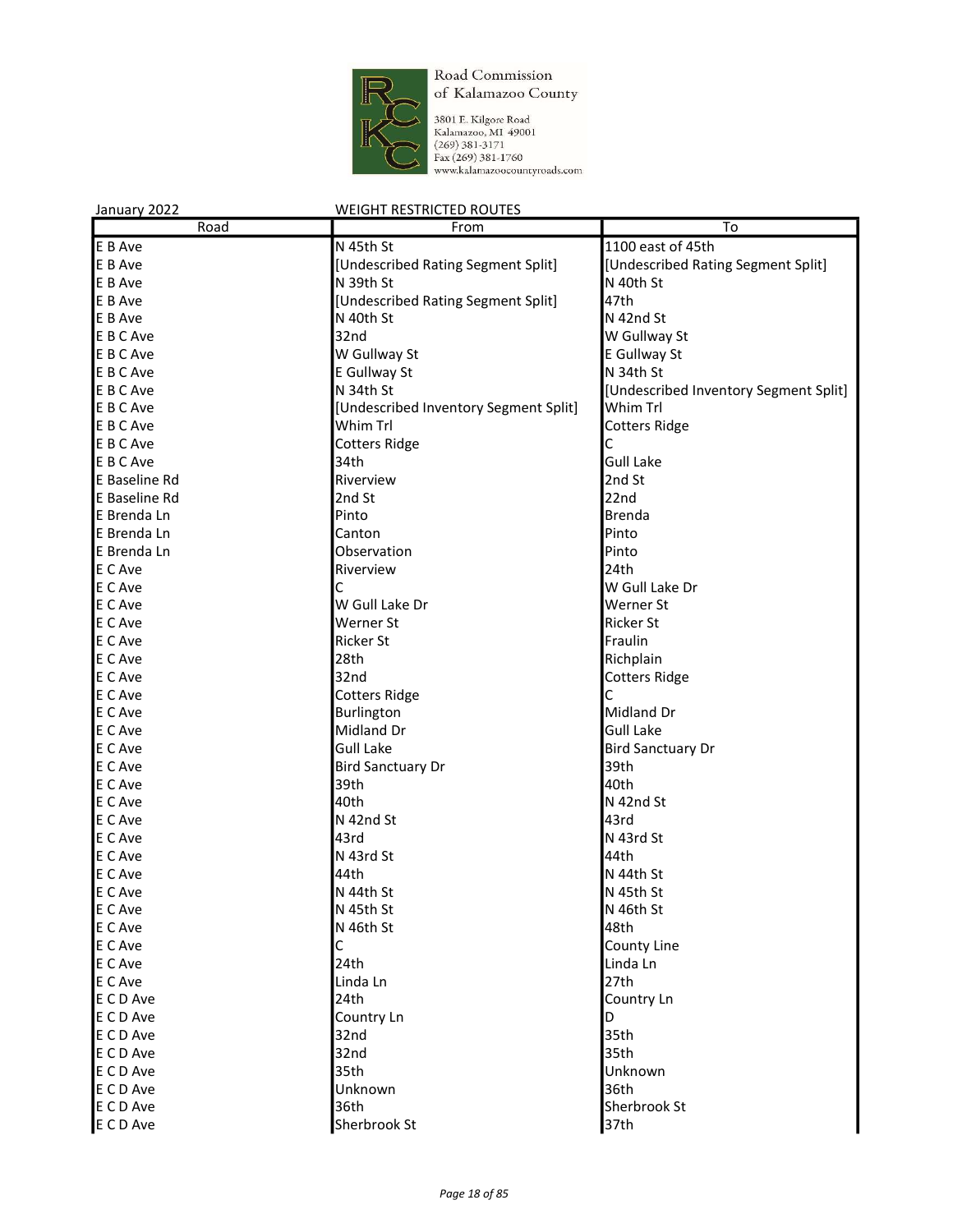

3801 E. Kilgore Road Kalamazoo, MI 49001  $(269)$  381-3171 Fax (269) 381-1760 www.kalamazoocountyroads.com

#### January 2022 WEIGHT RESTRICTED ROUTES Road **From To** E C D Ave 37th Gull Lake E C D Ave **Country Ln** Country Ln E D Ave 28th E D Ave 30th N 30th St E D Ave 30th St 30th St 30th St 30th E D Ave 30th Foxwood E D Ave Foxwood Foxwood Foxwood Foxwood Foxwood Foxwood Foxwood Foxwood Foxwood Foxwood Foxwood Foxwood Foxwood E D Ave **M 89** M 89 Richwood Ave E D Ave 34th E D Ave City/Twp Line 37th E B Ave 10 and 10 and 10 and 10 and 10 and 10 and 10 and 10 and 10 and 10 and 10 and 10 and 10 and 10 and 10 and 10 and 10 and 10 and 10 and 10 and 10 and 10 and 10 and 10 and 10 and 10 and 10 and 10 and 10 and 10 and 10 a E D Ave **W** Gull Lake Dr McDonald E D Ave and South American McDonald and South Ave and South Ave and South Ave and South Ave and South Ave and South Ave and South Ave and South Ave and South Ave and South Ave and South Ave and South Ave and South Ave and E D Ave 37th S Gull Lake Dr E D Ave North Contract Area S Gull Lake Dr N S (North N Yorkville Ln E D Ave N Yorkville Ln S Gull Lake Dr E D Ave **S** Gull Lake Dr **Harbor Pt** Harbor Pt E D Ave **D** Ave **Harbor Pt Harbor Pt** E D Ave 39th 39th 39th 1700 feet east of 39th E D Ave 1700 feet east of 39th 40th E D E Ave **Cottonwood Continue Continue Attribute change** E D E Ave **Cottonwood** Cottonwood **Cottonwood** Cottonwood **Cottonwood** Cottonwood Cottonwood St E D E Ave Not all a new Section Cottonwood St Cotton N 30th St E D E Ave **N** 30th St Foxwood St E D E Ave 30th E D E Ave 34th E D E Ave N 35th St N 35th St N 35th St N 35th St N 35th St N 35th St N 35th St N 35th St E D E Ave 35th St 35th St 35th St 35th 35th E D E Ave **EXECUTE:** [Undescribed Rating Segment Split] **City/Twp Line** E D E Ave 37th E D E Ave **D** D County Line E D E Ave **EXECUTE:** Number 2011 Width/Attribute change Cottonwood E D E Ave **Attribute change Attribute change Attribute change Attribute change** E De Ave 23rd 23rd 23rd City/Twp Line E De Ave 24th E De Ave 2012 24th 24th 22th Prairie Crossings Ln E De Ave **Prairie Crossings Ln** 26th E E Ave N Riverview Dr. Shady Grove St E E Ave Shady Grove St Springbrook Ln Springbrook Ln Springbrook Ln Springbrook Ln Springbrook Ln Springbrook Ln Springbrook Ln Springbrook Ln Springbrook Ln Springbrook Ln Springbrook Ln Springbrook Ln Springbrook Ln Spri Springbrook Ln 25th St E E Ave 28th E E Ave **E** N Riverview Dr E E F Ave N 31st St E E F Ave 31st St E E F Ave 31st 31st 31st E E F Ave 32nd [Undescribed Rating Segment Split] E F Ave **EXECT CONCOCOLLY CONCOCOLLY CONCOCOLLY CONCOCOLLY CONCOCOLLY CONCOCOLLY CONCOCOLLY CONCOCOLLY CONCOCOLLY CONCOCOLLY CONCOCOLLY CONCOCOLLY CONCOCOLLY CONCOCOLLY CONCOCOLLY CONCOCOLLY CONCOCOLLY CONCOCOLLY CONCOCOLL** E E F Ave **EXECUTE:** [Undescribed Rating Segment Split] 35th E E F Ave 41st E E F Ave 44th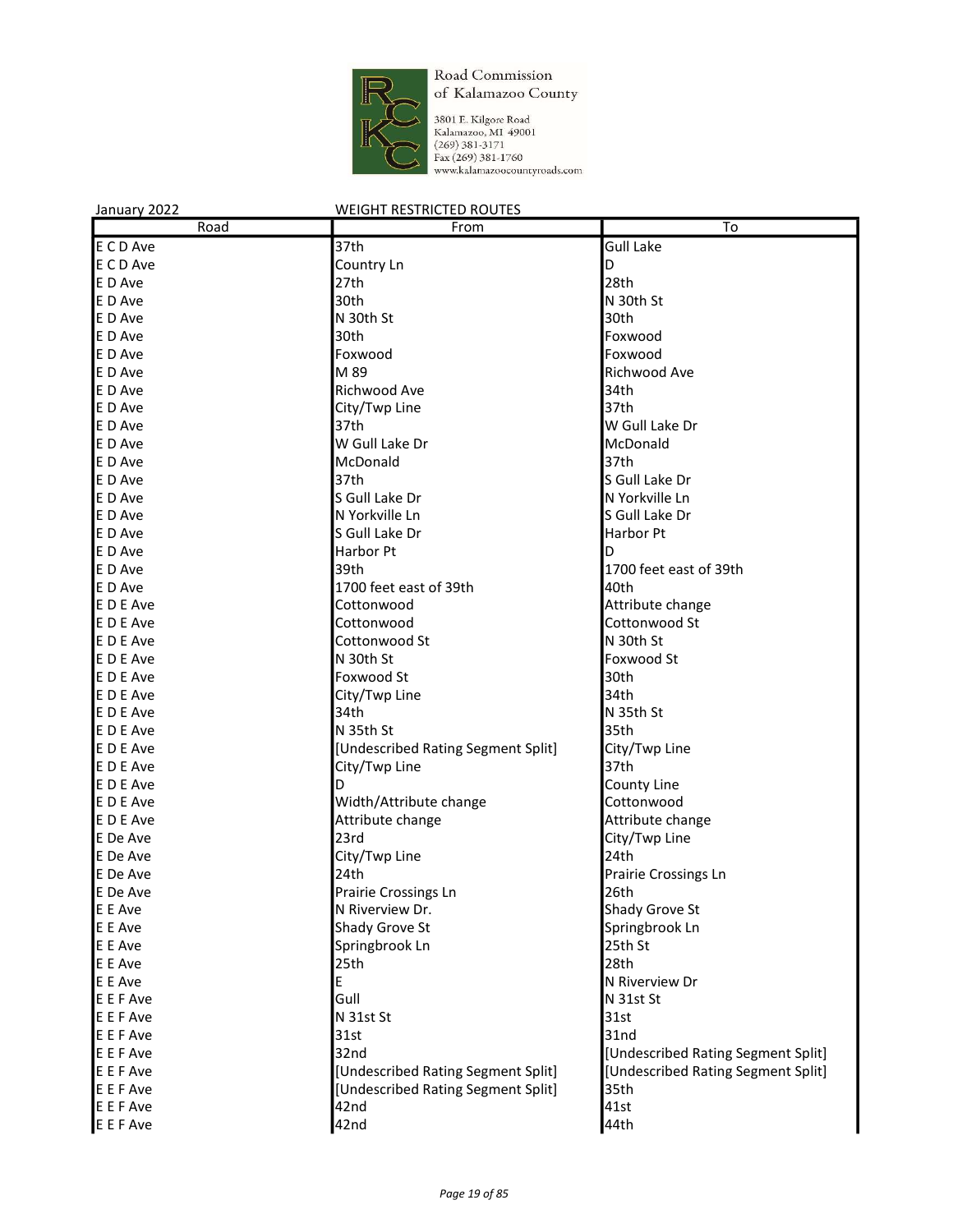

3801 E. Kilgore Road Kalamazoo, MI 49001  $(269)$  381-3171 Fax (269) 381-1760 www.kalamazoocountyroads.com

#### January 2022 WEIGHT RESTRICTED ROUTES Road **From To** E Eagle Lake Dr **Eagle Lake** C P E Eagle Lake Dr **Contingo** Contingo **Dead End or Start** E Eagle Lake Dr **Attribute Change E** Eagle Lake Dr **Attribute Change and Club** [Undescribed Rating Segment Split] E Eagle Lake Dr **Eagle Lake** [Undescribed Rating Segment Split] **Eagle Lake** E F Ave **25th** Sagamore Ln 25th Sagamore Ln 25th Sagamore Ln 25th Sagamore Ln 25th Sagamore Ln 25th Sagamore Ln E F Ave **Sagamore Ln** Sagamore Ln **E F** Ave Split Lundescribed Rating Segment Split E F Ave **EXECUTE:** [Undescribed Rating Segment Split] 28th E F G Ave 25th E F G Ave 36th 35th 35th 35th 36th E F G Ave 39th 39th City/Twp Line E F G Ave **39th** 39th City/Twp Line E Foxmoor Ct **Foxmoor Foxmoor E** Foxmoor **Dead End or Start** E Gleneagle Dr **M** L Gleneagle Dr Gleneagle E Gullway St **Gullway Community** Gullway **B C** E H Ave **Gull** Gull **Gull** City/Twp Line E H Ave Casper St Casper St Casper St Casper St Casper St Casper St Casper St Casper St E H Ave **Casper St** Casper St **Casper St** Rockingham St E H Ave **Rockingham St** W of Margaret Ave E H Ave **Margaret Ave Margaret Ave** Margaret Ave Margaret Ave E H Ave Normandy Ave Normandy Ave Normandy Ave Normandy Ave Normandy Ave Normandy Ave Normandy Ave Normandy Ave E H Ave Normandy Ave Normandy Ave Normandy Ave Normandy Ave Normandy Ave Normandy Ave North Ave North Ave North Ave E H Ave Leigh Ave Leigh Ave Leigh Ave Leigh Ave Leigh Ave Leigh Ave Leigh Ave Leigh Ave Leigh Ave Leigh Ave Leigh Ave Leigh Ave Leigh Ave Leigh Ave Leigh Ave Leigh Ave Leigh Ave Leigh Ave Leigh Ave Leigh Ave Leigh Ave Leig E H Ave Sunnycrest Dr **E** Leigh Ave Sunnycrest Dr **Sunnycrest** Dr E H Ave Berry St E H Ave **Berry St** Berry St **Comstock Village Ln** E H Ave **COMSTOCK Village Ln** E of Comstock Village Ln E H Ave Sprinkle **E** of Comstock Village Ln Sprinkle E H Ave 26th Lyons Ave E H Ave **Delwood Strategies Ave** Lyons Ave **Delwood Strategies Ave and Delwood Strategies** E H Ave **Delwood St Delwood St Contains Run** E H Ave **Hunters Run Reynolds St** Reynolds St Reynolds St Reynolds St E H Ave **Reynolds** Reynolds St **Reynolds** St **Reynolds** Reynolds St **Reynolds** E H Ave 28th E H Ave N 28th N 28th N 28th N 28th St E H Ave 28th St 28th St 28th St 28th E H Ave 30th [Undescribed Rating Segment Split] E H Ave **Example 20 Telepon Controller Segment Split** [Undescribed Rating Segment Split] [Undescribed Rating Segment Split] E H Ave **EXECUTE:** [Undescribed Rating Segment Split] 30th E H Ave N 30th St & N 30th St & N 30th St & N 30th St & N 30th St & N 30th St & N 30th St & N 30th St & N 30th St & N 30th St & N 30th St & N 30th St & N 30th St & N 30th St & N 30th St & N 30th St & N 30th St & N 30th St E H Ave **N 30th St & COMB CON 2018** [Undescribed Rating Segment Split] E H Ave **EXECUTE 1** [Undescribed Rating Segment Split] Shepard St E H Ave **Shepard Struck Ave Shepard Struck Ave Shepard Struck** Phillips Ave **Phillips Ave** E H Ave **Phillips Ave Community Ave Ave Ave Ave Ave Ave** Myngate Mdw E H Ave **EXECUTE ACCOMPLISION** Wyngate Mdw **EXECUTE 1** [Undescribed Rating Segment Split] E H Ave **EXECUTE:** [Undescribed Rating Segment Split] 33rd E H J Ave 26th Attribute Change E H J Ave **Attribute Change Change Change Dead End or Start Change Dead End or Start** E Hj Ave 35th E Hj Ave 35th Chestnut Trl E Hj Ave Chestnut Trl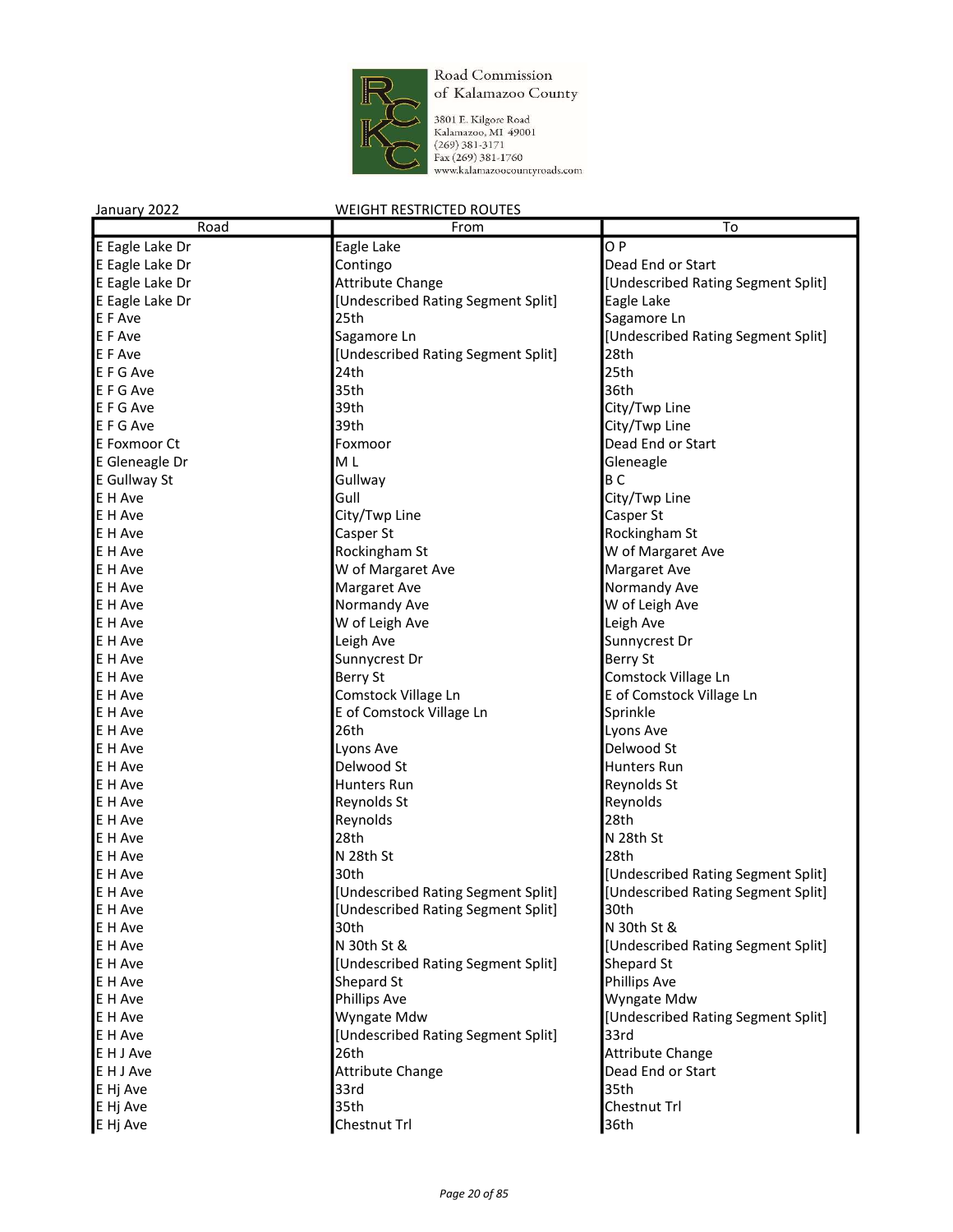

3801 E. Kilgore Road<br>Kalamazoo, MI 49001<br>(269) 381-3171<br>Fax (269) 381-1760<br>www.kalamazoocountyroads.com

| Road                 | From                                  | To                                        |
|----------------------|---------------------------------------|-------------------------------------------|
| E Hj Ave             | 36th                                  | 37th                                      |
| E Indian Lake Dr     | City/Twp Line                         | Oak St                                    |
| E Indian Lake Dr     | Oak St                                | <b>Attribute Change</b>                   |
| E Indian Lake Dr     | <b>Indian Lake</b>                    | South St                                  |
| E Indian Lake Dr     | South St                              | <b>Hickory St</b>                         |
| E Indian Lake Dr     | <b>Hickory St</b>                     | W Indian Lake Dr & Salem St               |
| E Indian Lake Dr     | W Indian Lake Dr & Salem St           | <b>Victory St</b>                         |
| E Indian Lake Dr     | <b>Victory St</b>                     | Hope St                                   |
| E Indian Lake Dr     | Hope St                               | Central St                                |
| E Indian Lake Dr     | Central St                            | City/Twp Line                             |
| E Jk Ave             | 26th                                  | Worden Ave                                |
| E Jk Ave             | Worden Ave                            | Lombard St                                |
| E Jk Ave             | Lombard St                            | 28th                                      |
| E Jk Ave             | Worden Ave                            | Lombard St                                |
| E L Ave              | 40th                                  | [Undescribed Rating Segment Split]        |
| E L Ave              | [Undescribed Rating Segment Split]    | 500ft west of 40th Street                 |
| E L Ave              | 500ft west of 40th Street             | <b>Hickory Rdg</b>                        |
| E L Ave              | <b>Hickory Rdg</b>                    | S 42nd St                                 |
| E L Ave              | S 42nd St                             | 42nd                                      |
| E L Ave              | 46th                                  | [Surface Segment Split]                   |
| E L Ave              | [Surface Segment Split]               | Michigan                                  |
| E M Ave              | 44th                                  | Mercury                                   |
| E M Ave              | 33rd                                  | 35th                                      |
| E M L Ave            | 38th                                  | [Undescribed Inventory Segment Split]     |
| E M L Ave            | [Undescribed Inventory Segment Split] | 40th                                      |
| E M N Ave            | Mercury                               | S 46th St                                 |
| E M N Ave            | S 46th St                             | 46th                                      |
| E M N Ave            | [Undescribed Inventory Segment Split] | Canadian National Railway                 |
| E M N Ave            | Canadian National Railway             | County Line                               |
| E Main St            | Sprinkle                              | Dosca St                                  |
| IE Main St           | Dosca St                              | Carter                                    |
| IE Main St           | Carter                                | Magnolia                                  |
| E Main St            | Magnolia                              | 26th                                      |
| E Main St            | 26th                                  | Cedarbrook Dr                             |
| E Main St            | Cedarbrook Dr                         | Cedarbrook                                |
| <b>E</b> Main St     | Cedarbrook                            | Merry Brook Dr                            |
| E Main St            |                                       | 28th                                      |
| E Main St            | Merry Brook Dr<br>28th                | 28th St                                   |
| <b>E</b> Main St     | 28th St                               | 30th St                                   |
| <b>E</b> Main St     | 30th St                               | 33rd                                      |
| E Michigan Ave       | Wallace                               | Schippers                                 |
| E Michigan Ave       | Earl                                  | City/Twp Line                             |
|                      |                                       | Bridge 4580                               |
| E MI Ave<br>E MI Ave | Bridge 4580<br>26th                   | 28th                                      |
| E MI Ave             | 28th                                  | Cooks Dr & E MI Ave                       |
| E MI Ave             | Cooks Dr & E M L Ave                  |                                           |
|                      |                                       | W Gleneagle Dr                            |
| E MI Ave             | W Gleneagle Dr                        | E M L Ave & E Gleneagle Dr<br>$S$ 31st St |
| E MI Ave             | E Gleneagle Dr & E MI Ave             |                                           |
| E MI Ave             | S 31st St                             | S 33rd St                                 |
| E MI Ave             | S 33rd St                             | Carriage St                               |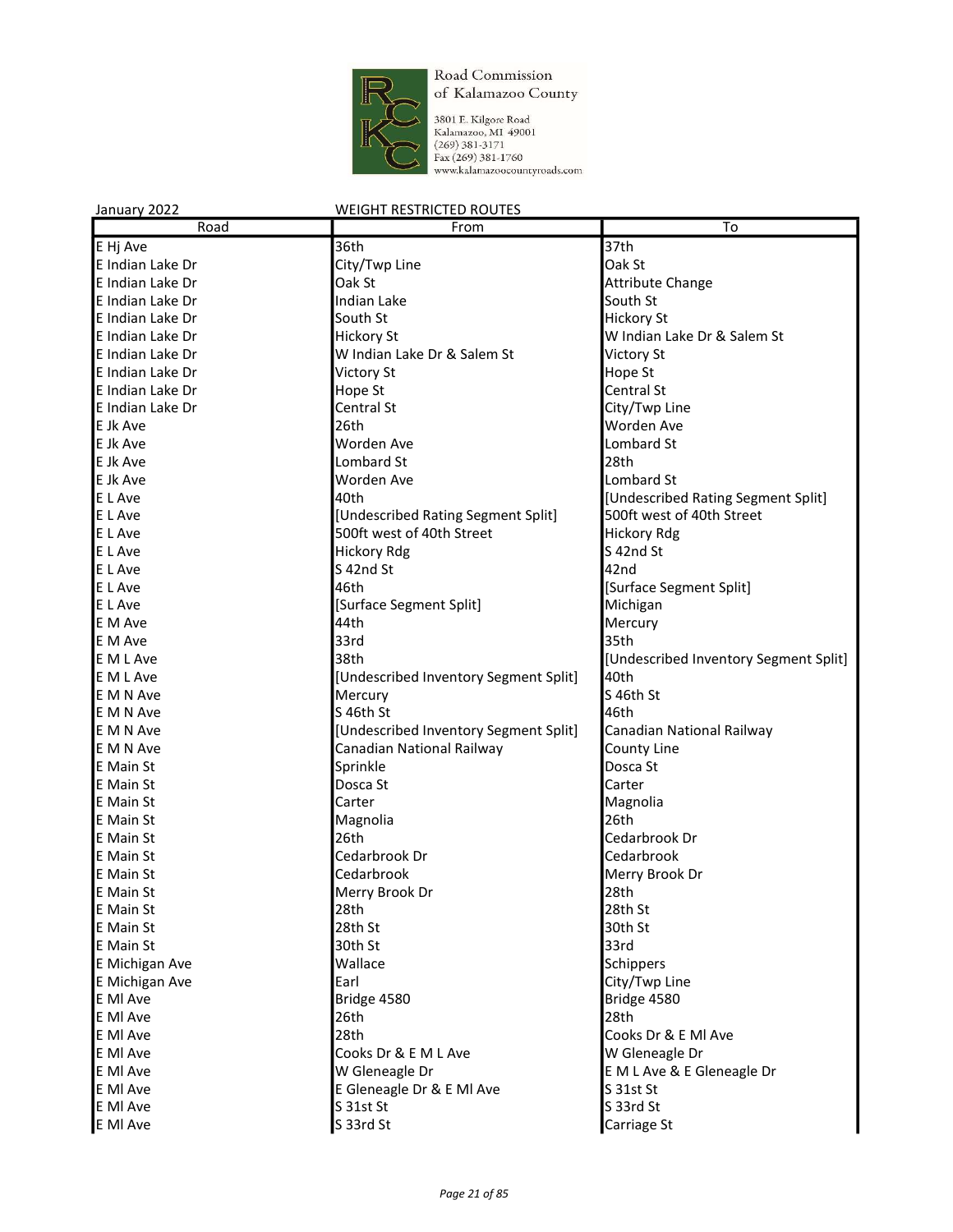

3801 E. Kilgore Road<br>Kalamazoo, M1 49001<br>(269) 381-3171<br>Fax (269) 381-1760<br>www.kalamazoocountyroads.com

| January 2022 | <b>WEIGHT RESTRICTED ROUTES</b>    |                                    |
|--------------|------------------------------------|------------------------------------|
| Road         | From                               | To                                 |
| E MI Ave     | Carriage St                        | Coach                              |
| E MI Ave     | Coach                              | 35th                               |
| E MI Ave     | 35th                               | Attribute change                   |
| E MI Ave     | E Gleneagle Dr & E MI Ave          | S 31st St                          |
| E MI Ave     | 35th                               | 36th                               |
| E MI Ave     | Attribute change                   | 36th                               |
| E O Ave      | 36th                               | 38th                               |
| E O Ave      | 29th                               | S 30th St                          |
| E O Ave      | S 30th St                          | S 31st St &                        |
| E O Ave      | S 31st St &                        |                                    |
| E O Ave      | S 32nd St                          | S 33rd St                          |
| E O Ave      | S 33rd St                          | 34th                               |
| E O Ave      | Corporate                          | City/Twp Line                      |
| E O Ave      | City/Twp Line                      | S 25th St                          |
| E O Ave      | S 25th St                          | Canadian National Railway          |
| E O Ave      | Canadian National Railway          | 26th St S                          |
| E O Ave      | 26th St S                          | ON                                 |
| E O Ave      | 26th St S                          | ON                                 |
| E O Ave      |                                    | S 32nd St                          |
| E O N Ave    | City/Twp Line                      | 47th                               |
| E O N Ave    | 47th                               | County Line                        |
| E O N Ave    | ON.                                | 29th                               |
| E O N Ave    | 39th                               |                                    |
| E O N Ave    |                                    | 42nd                               |
| E O P Ave    | 42nd                               |                                    |
| E O P Ave    | S 44th St                          | 47th                               |
| E O P Ave    | 29th                               | [Undescribed Rating Segment Split] |
| E O P Ave    | [Undescribed Rating Segment Split] | S 31st St                          |
| E O P Ave    | S 31st St                          | 32nd                               |
| E P Ave      | 44th                               | 45th                               |
| E P Ave      | 32nd                               | 34th                               |
| E P Ave      | 38th                               | Jetsons Dr                         |
| E P Ave      | Jetsons Dr                         | Le Fever Lake BAS                  |
| E P Ave      | Le Fever Lake BAS                  | Canadian National Railway          |
| E P Ave      | Canadian National Railway          | 40th                               |
| E P Ave      | 40th                               | S 40th St                          |
| E P Ave      | S 40th St                          | S 42nd St                          |
| E P Ave      | S 42nd St                          | 43rd                               |
| E P Q Ave    | 46th                               | P Q                                |
| E P Q Ave    | 47th                               | County Line                        |
| E Q Ave      | 38th                               | S 40th St                          |
| E Q Ave      | S 40th St                          | 43rd                               |
| E Q Ave      | 44th                               | S 45th St                          |
| E Q Ave      | S 45th St                          | S 45th St                          |
| E Q Ave      | S 45th St                          | Q                                  |
| E Q Ave      | Q                                  | P                                  |
| E Q Ave      | P                                  | O                                  |
| E Q Ave      | 46th                               | County Line                        |
| E Q Ave      | Q                                  | P                                  |
| E R Ave      | Long Lake                          | S Long Lake Dr                     |
|              |                                    |                                    |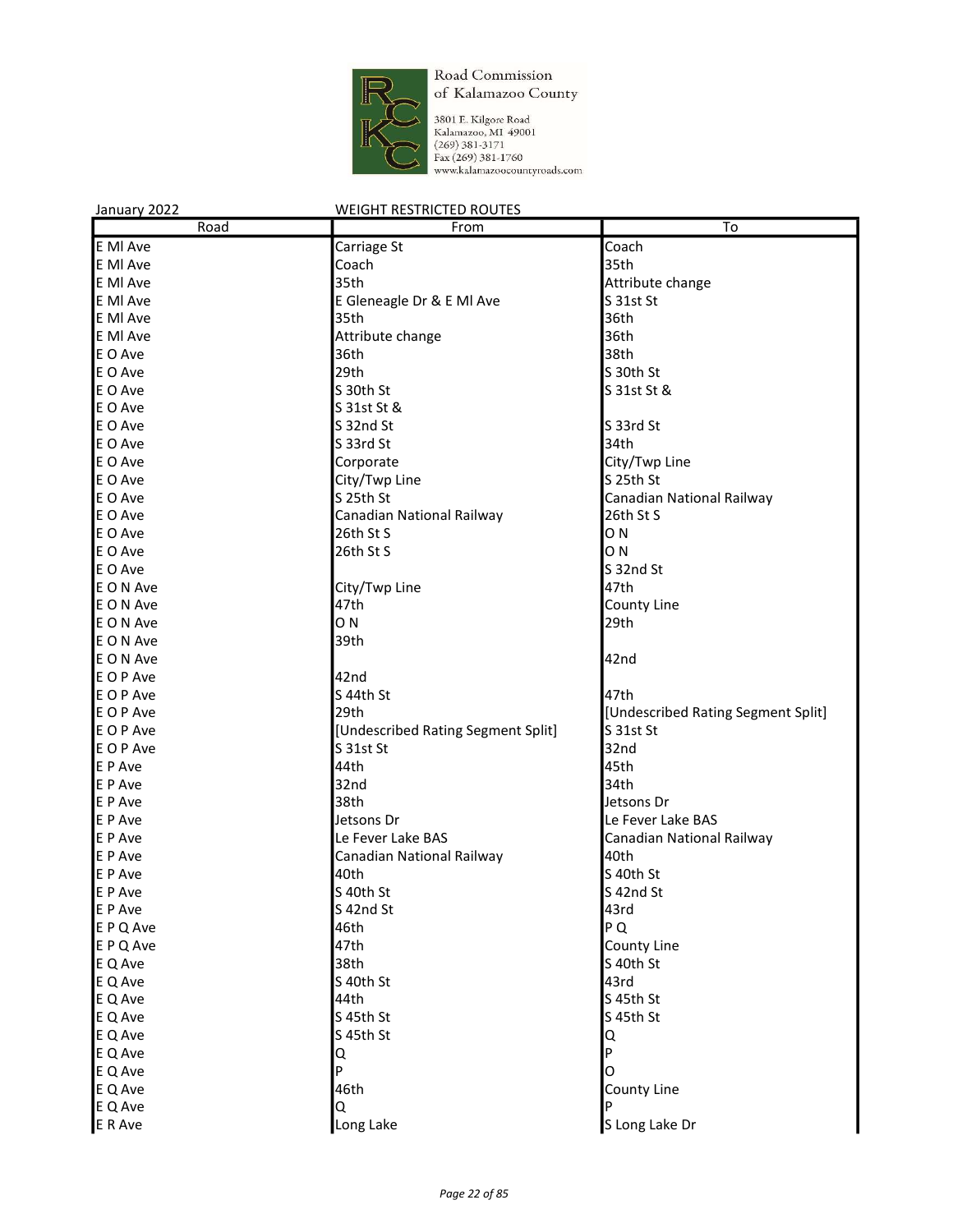

3801 E. Kilgore Road Kalamazoo, MI 49001  $(269)$  381-3171 Fax (269) 381-1760 www.kalamazoocountyroads.com

#### January 2022 WEIGHT RESTRICTED ROUTES Road **From To** E R Ave Show S Long Lake Dr Long Lake Long Lake Long Lake Long Lake Long Lake E R Ave and the Long Lake Long Lake and the Contract of the Contract of the Contract of the Contract of the Contract of the Contract of the Contract of the Contract of the Contract of the Contract of the Contract of the Co E R Ave 34th 34th 35th St S E R Ave 36th St S 35th St S 36th E Ridge Cir **Ridge Valley View** Ridge **Ridge** Valley View **Valley View** E Rs Ave **1998 County Line 1999 County Line County Line County Line** E S Ave **29th 2008** 29th **2008 2008 2008 2008 2008 2008 2008 2008 2008 2008 2008 2008 2008 2008 2008 2008 2008 2008 2008 2008 2008 2008 2008 2008 2008 2008 2008 2008** E S Ave **EXECUTE:** [Undescribed Inventory Segment Split] T S E S Ave **T S** T S Canadian National Railway E S Ave **Canadian National Railway**<br>
E S Ave **Canadian National Railway Canadian National Railway**<br>
E S Ave **Canadian National Railway** 32nd St S Canadian National Railway 32nd St S E S Ave 32nd St S 33rd E S Ave Solution Services Services and S 34th St E S Ave 37th St S 36th 37th St S E S Ave 39th St S 37th St S E S Ave Services and S 43rd S 44th St S 44th St E S Ave S 45th St S 44th St S 44th St S 45th St E S Ave Services and S 47th St and After Archives and After Archives and S 47th St and S 47th St and S 47th St E S Ave **S** 47th St County Line E S Ave 46th E Stockbridge Ave City/Twp Line Shakespeare Ave E Stockbridge Ave Shakespeare Ave Shakespeare Ave Shakespeare Ave Shakespeare Ave E T Ave Server Server Allen States and the 26th States of the Server Server States States States States States E T Ave S 27th St Lemon Park Lemon Park City/Twp Line E T Ave **City/Twp Line** T T Ave E T Ave Solution Service States and S 32nd States States States States States States States States States States States States States States States States States States States States States States States States States Stat E T Ave S 33rd St S 34th St E T Ave 37th St S 36th 37th St S E T Ave 39th St S 37th St S E T Ave **Archaeology City/Twp Line City/Twp Line** E T Ave City/Twp Line City/Twp Line City City/Twp Line City/Twp Line City<br>
City/Twp Line City City/Twp Line City City City City City City City E T Ave City/Twp Line 44th 47th **EXECUTE:** City/Twp Line E T Ave **COULD COULD COULD COULD COULD COULD COULD** COULD COULD COULD COULD COULD COULD COULD COULD COULD COULD COULD COULD COULD COULD COULD COULD COULD COULD COULD COULD COULD COULD COULD COULD COULD COULD COULD COULD CO E T Ave 36th E T S Ave 47th County Line E T S Ave 34th E T S Ave Server Server Server S 42nd St E T S Ave 44th E T U Ave 23rd City/Twp Line E T U Ave Sprinkle E T U Ave Ullrey Dr E T U Ave Ullrey Dr T E T U Ave 47th E Tremblay Dr **Example 19 Tremblay** Tremblay **CONFING 1989 129th** CONFINENT RELATIONS 120th 130th E U Ave 29th 29th 20th 30th E U Ave 30th Pleasant St E U Ave Pleasant St 29th E U Ave 32nd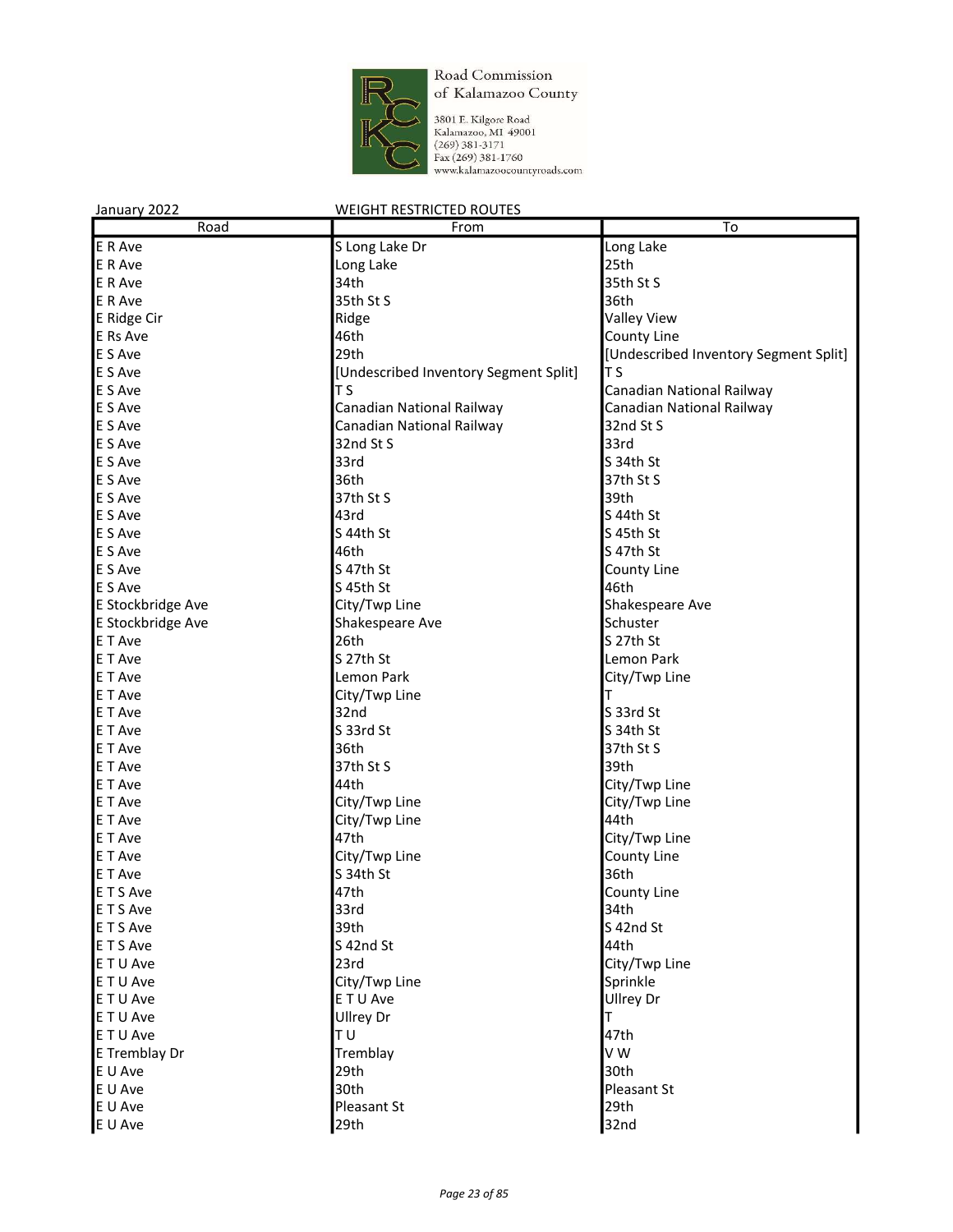

3801 E. Kilgore Road<br>Kalamazoo, MI 49001<br>(269) 381-3171<br>Fax (269) 381-1760<br>www.kalamazoocountyroads.com

| January 2022 | <b>WEIGHT RESTRICTED ROUTES</b>       |                                       |
|--------------|---------------------------------------|---------------------------------------|
| Road         | From                                  | To                                    |
| E U Ave      | 32nd                                  | 34th                                  |
| E U Ave      | 34th                                  | 36th                                  |
| E U Ave      | 36th                                  | 37th                                  |
| E U Ave      | 37th                                  | 37th St S                             |
| E U Ave      | 37th St S                             | 39th                                  |
| E U Ave      | 39th                                  | S 39th St                             |
| E U Ave      | S 39th St                             | 42nd                                  |
| E U Ave      | 42nd                                  | S 42nd St                             |
| E U Ave      | S 42nd St                             | S 44th St                             |
| E U Ave      | S 44th St                             | ΙTυ                                   |
| E U V Ave    | 26th                                  | Canadian National Railway             |
| E U V Ave    | Canadian National Railway             | Indian Lake                           |
| E U V Ave    | Indian Lake                           | Indian Lake                           |
| E U V Ave    | Indian Lake                           | Hayward                               |
| E U V Ave    | Hayward                               | 28th                                  |
| E U V Ave    | 28th                                  | 28th                                  |
| E U V Ave    | 28th                                  | 29th                                  |
| E U V Ave    | 32nd                                  | 34th                                  |
| E U V Ave    | 45th                                  | [Undescribed Rating Segment Split]    |
| E U V Ave    | [Undescribed Rating Segment Split]    | S 47th St                             |
| E U V Ave    | S 47th St                             | County Line                           |
| E U V Ave    | Sprinkle                              | change of pavement                    |
| E U V Ave    | change of pavement                    | 26th                                  |
| E V Ave      | 36th                                  | S 38th St                             |
| E V Ave      | S 38th St                             | S 39th St                             |
| E V Ave      | S 39th St                             | S 42nd St                             |
| E V Ave      | S 42nd St                             | S 44th St                             |
| E V Ave      | S 44th St                             | 45th                                  |
| E V Ave      | 18th                                  | Portage                               |
| E V Ave      | Portage                               | City/Twp Line                         |
| E V Ave      | S 29th St                             | S 31st St                             |
| E V Ave      | S 31st St                             | S 32nd St                             |
| E V Ave      | S 32nd St                             | S 34th St                             |
| E V Ave      | S 34th St                             | 36th                                  |
| E Vw Ave     | 34th                                  | 36th                                  |
| E W Ave      | 22nd                                  | 4th                                   |
| E W Ave      | 4th                                   | 5th                                   |
| E W Ave      | 5th                                   | S 1st St                              |
| E W Ave      | S 1st St                              | 1st                                   |
| E W Ave      | 1st                                   | 2nd                                   |
| E W Ave      | 2nd                                   | 4th                                   |
| E W Ave      | 4th                                   | 4th                                   |
| E W Ave      | 8th                                   | 8th                                   |
| E W Ave      | 8th                                   | 10th                                  |
| E W Ave      | 10th                                  | S 10th St                             |
| E W Ave      | S 10th St                             | City/Twp Line                         |
| E W Ave      | 42nd                                  | [Undescribed Inventory Segment Split] |
| E W Ave      | [Undescribed Inventory Segment Split] | S 44th St                             |
| E W Ave      | S 44th St                             | S 47th St                             |
| E W Ave      | S 47th St                             | <b>County Line</b>                    |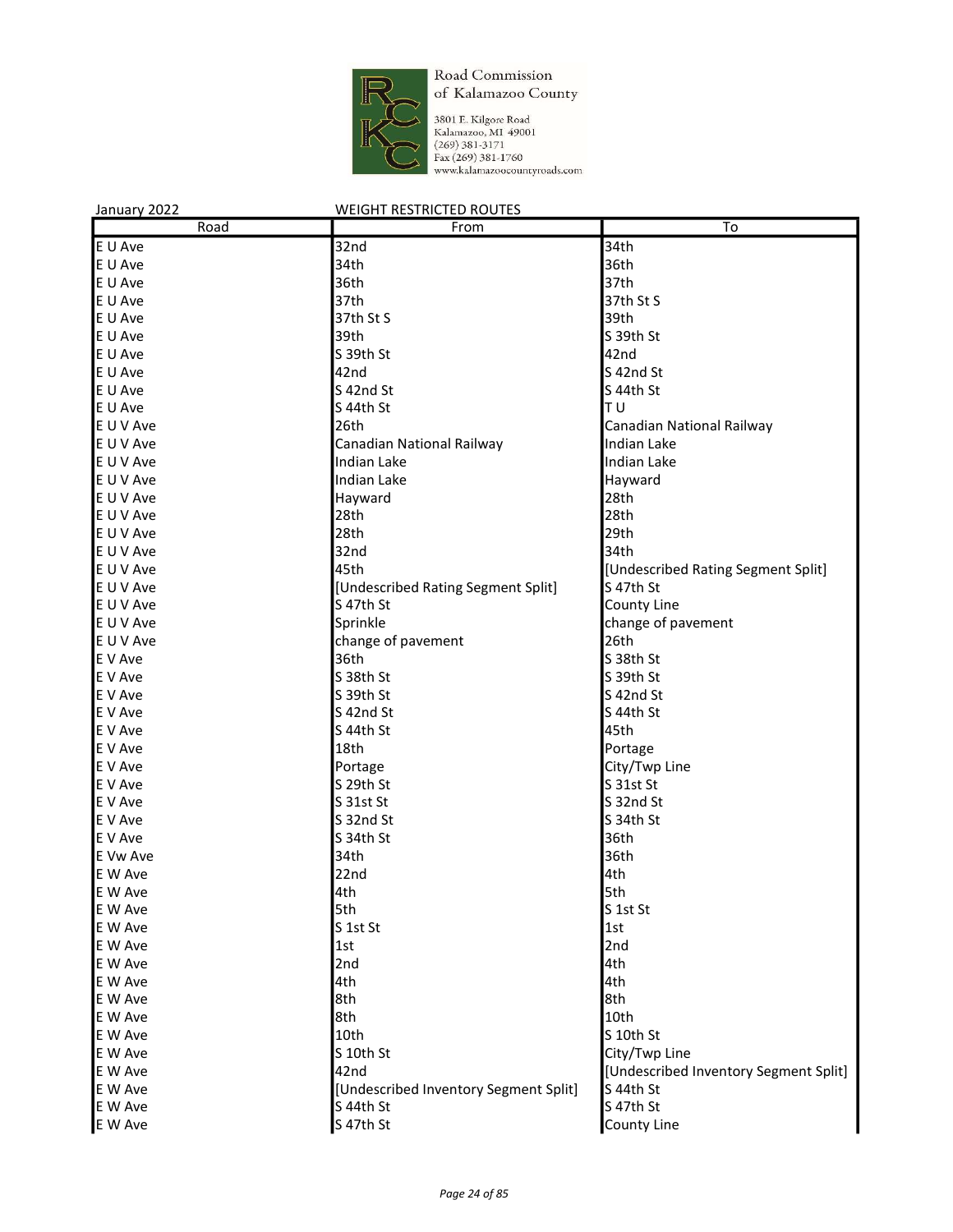

3801 E. Kilgore Road<br>Kalamazoo, MI 49001<br>(269) 381-3171<br>Fax (269) 381-1760<br>www.kalamazoocountyroads.com

| January 2022  | <b>WEIGHT RESTRICTED ROUTES</b>                 |                                    |
|---------------|-------------------------------------------------|------------------------------------|
| Road          | From                                            | To                                 |
| E W X Ave     | 33rd                                            | 36th                               |
| E W X Ave     | 36th                                            | 37th                               |
| E Westwood Dr | Main                                            | Westwood                           |
| E X Ave       | 31st                                            | 32nd                               |
| E X Ave       | 32nd                                            | S 33rd St                          |
| E X Ave       | S 33rd St                                       | 33rd                               |
| E X Ave       | Portage                                         | <b>Barton Lake</b>                 |
| E X Ave       | 22nd                                            | 24th                               |
| E X Ave       | 22nd                                            | 24th                               |
| E X Ave       | 37th                                            | S 38th St                          |
| E X Ave       | S 38th St                                       | 38th                               |
| E X Ave       | 38th                                            | S 40th St                          |
| E X Ave       | S 40th St                                       | S <sub>42nd</sub> St               |
| E X Ave       | S 42nd St                                       | 42nd                               |
| E X Ave       | 42nd                                            | 44th                               |
| E X Ave       | 44th                                            | 47th                               |
| E X Ave       | [Undescribed Inventory Segment Split]           | 47th                               |
| E X Ave       | 29th                                            |                                    |
| E X Ave       |                                                 | 30th                               |
| E X Y Ave     | City/Twp Line                                   | S 37th St                          |
| E X Y Ave     | S 37th St                                       | 38th                               |
| E X Y Ave     | 29th                                            | S 30th St                          |
| E X Y Ave     | S 30th St                                       | [Undescribed Rating Segment Split] |
| E X Y Ave     | [Undescribed Rating Segment Split]              | S 32nd St                          |
| E X Y Ave     | S 32nd St                                       | S 33rd St                          |
| E X Y Ave     | S 33rd St                                       | [Undescribed Rating Segment Split] |
| E X Y Ave     | [Undescribed Rating Segment Split]              | City/Twp Line                      |
| E Y Ave       | Reed                                            | Railton Ln                         |
| E Y Ave       | Railton Ln                                      | 21st                               |
| E Y Ave       | 21st                                            | $S$ 21st St                        |
| E Y Ave       | S 21st St                                       | S 22nd St                          |
| E Y Ave       | S 22nd St                                       | Kimble Lake Dr                     |
| E Y Ave       | Kimble Lake Dr                                  | Kimble Lake Dr                     |
| E Y Ave       | Kimble Lake Dr                                  | Poplar Ln S                        |
| E Y Ave       | Poplar Ln S                                     | 24th                               |
| E Y Ave       | 24th                                            | 27th                               |
| E Y Ave       | 40th                                            | 42nd                               |
| E Y Ave       | 42nd                                            | 44th                               |
| E Y Ave       | 44th                                            | 44th                               |
| E Y Ave       | 44th                                            | 46th                               |
| E Y Ave       | 46th                                            | S 46th St                          |
| E Y Ave       | S 46th St                                       |                                    |
|               | 27th                                            | County Line                        |
| E Y Ave       |                                                 |                                    |
| E Y Ave       | [Undescribed Rating Segment Split]<br>S 29th St | [Undescribed Rating Segment Split] |
| E Y Ave       |                                                 | 29th                               |
| E Y Ave       | 29th                                            | 31st                               |
| E Y Ave       |                                                 | [Undescribed Rating Segment Split] |
| E Y Ave       | [Undescribed Rating Segment Split]              | S 29th St                          |
| E Y Z Ave     | 27th                                            | 28th                               |
| E Y Z Ave     | 28th                                            | 31st                               |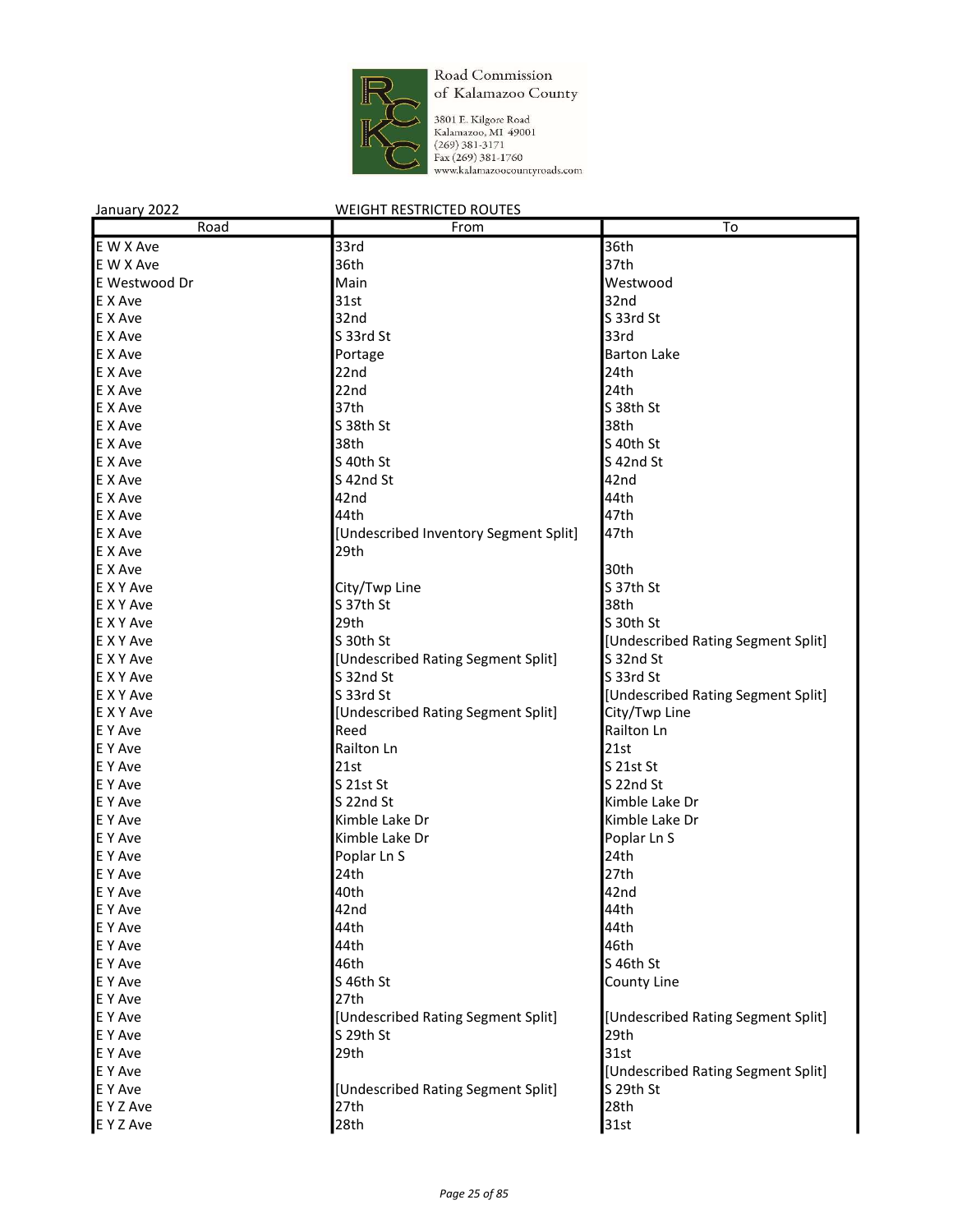

3801 E. Kilgore Road<br>Kalamazoo, MI 49001<br>(269) 381-3171<br>Fax (269) 381-1760<br>www.kalamazoocountyroads.com

| Road                | From                      | To                        |
|---------------------|---------------------------|---------------------------|
| E Y Z Ave           | 31st                      | 32nd                      |
| E Y Z Ave           | 38th                      | 40th                      |
| E Y Z Ave           | 40th                      | 40th                      |
| E Y Z Ave           | 40th                      | 42nd                      |
| E Y Z Ave           | 46th                      | County Line               |
| E Y Z Ave           | 32nd                      | S 33rd St                 |
| E Y Z Ave           | S 33rd St                 | 34th                      |
| E Z Ave             | 21st                      | 24th                      |
| E Z Ave             | 24th                      | County Line               |
| E Z Ave             | 38th                      | 40th                      |
| E Z Ave             | 42nd                      | Correll Rd & S 44th St    |
| E Z Ave             | Correll Rd & S 44th St    | <b>Shorts Rd</b>          |
| E Z Ave             | County Line               | pavement change           |
| E Z Ave             |                           | Y Z                       |
|                     | pavement change           |                           |
| Eagle Heights Dr    | P Q                       | Dead End or Start         |
| Eagle Ridge Dr      | Eagle Ridge               | Sturbridge Dr             |
| Eagle Ridge Dr      | Sturbridge Dr             | Oatman Dr                 |
| Eagle Ridge Dr      | Eagle Ridge Dr            | Dead End or Start         |
| Eagle Ridge Dr      | Eagle Ridge               | Sturbridge                |
| Eagle Ter           | P Q                       | Dead End or Start         |
| Eaglehead Ave       | <b>Red Rock</b>           | <b>Rolling Meadows Dr</b> |
| Eaglehead Ave       | <b>Rolling Meadows Dr</b> | Dead End or Start         |
| Echo Hills Dr       | Scenic Way                | Manorwood                 |
| <b>Edison St</b>    | Old Douglas               | Milla Ln                  |
| <b>Edison St</b>    | Milla Ln                  | <b>Truman St</b>          |
| Edison St           | <b>Truman St</b>          | Taft St                   |
| Edison St           | Taft St                   | <b>Waldorf St</b>         |
| <b>Edison St</b>    | <b>Waldorf St</b>         | Glen St                   |
| <b>Edison St</b>    | Glen St                   | George St                 |
| Edison St           | George St                 | Westnedge                 |
| <b>Edling Dr</b>    | Carsten Ave               | Ashby Ln                  |
| <b>Edling Dr</b>    | Ashby Ln                  | Piedmont Dr               |
| Edna Blvd           | Ohio                      | Nazareth                  |
| <b>Egleston Ave</b> | City/Twp Line             | Shakespeare Ave           |
| <b>Egleston Ave</b> | Shakespeare Ave           | <b>Schuster Ave</b>       |
| <b>Egleston Ave</b> | <b>Schuster Ave</b>       | Dead End or Start         |
| El Dorado Ave       | Denali St                 | Himalayas Ave             |
| El Dorado Ave       | Himalayas Ave             | Shoshone St               |
| Elaine Ave          | Magnolia                  | Verleen                   |
| Electra St          | Kincaid                   | Collette Ave              |
| Electra St          | <b>Collette Ave</b>       | Collette Ave              |
| Electra St          | Collette Ave              | <b>Benedict Ave</b>       |
| Electra St          | <b>Benedict Ave</b>       | Daniel St                 |
| Electra St          | Daniel St                 | Shields                   |
| <b>Elkerton Ave</b> | Humphrey                  | Junction Ave              |
| <b>Elkerton Ave</b> | Junction Ave              | Gull                      |
|                     |                           |                           |
| <b>Elkerton Ave</b> | Gull                      | Ida St                    |
| <b>Elkerton Ave</b> | Ida St                    | <b>Attribute Change</b>   |
| Ellamarie Dr        | Coolidge                  | <b>Grand Pre Ave</b>      |
| Ellamarie Dr        | <b>Grand Pre Ave</b>      | Jenks                     |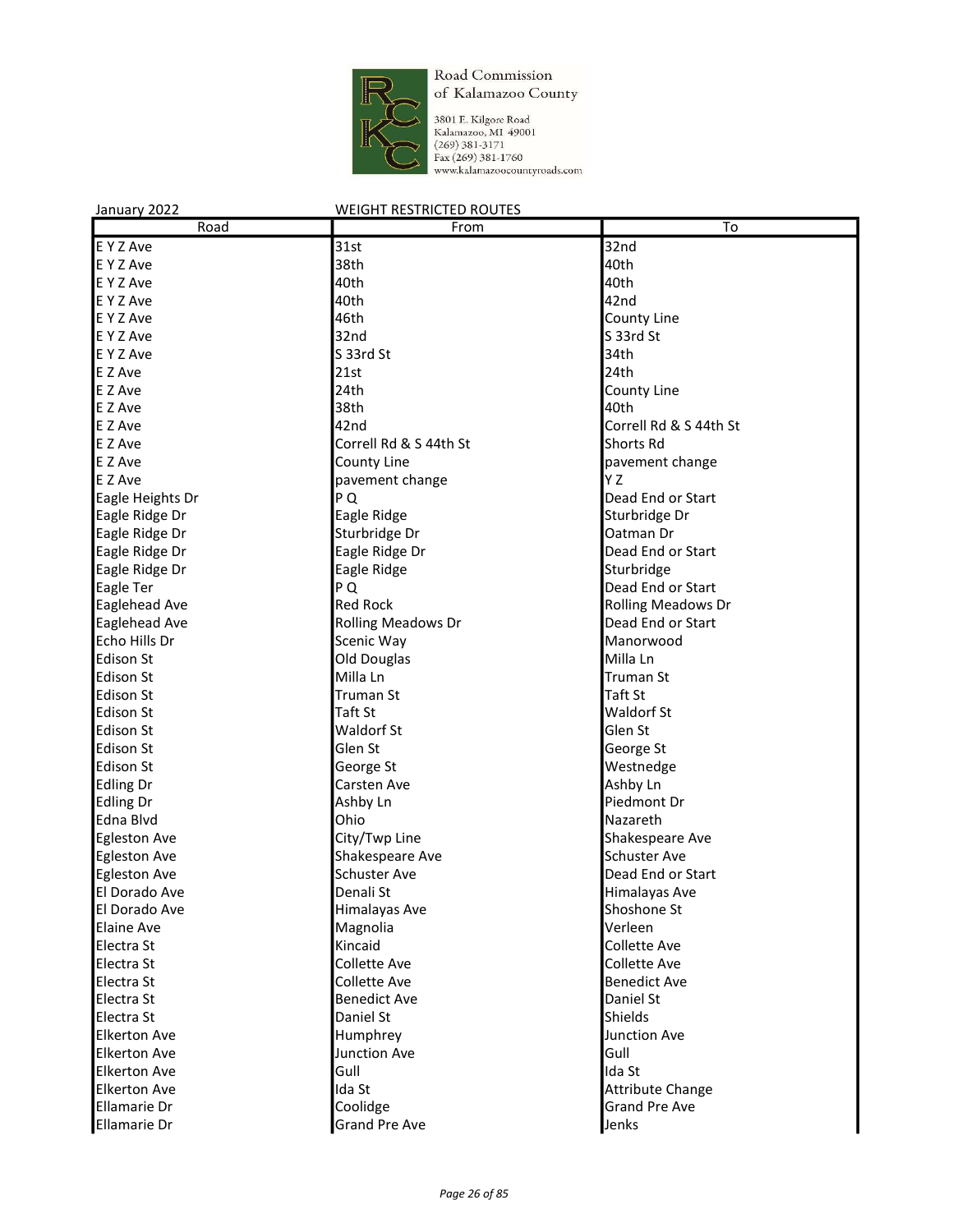

3801 E. Kilgore Road<br>Kalamazoo, MI 49001<br>(269) 381-3171<br>Fax (269) 381-1760<br>www.kalamazoocountyroads.com

| Road                  | From                         | To                                 |
|-----------------------|------------------------------|------------------------------------|
| Ellamarie Dr          | Coolidge                     | Dead End or Start                  |
| Ellington Dr          | Coddington Ln                | Tillingsdale Dr                    |
| Ellington Dr          | Tillingsdale Dr              | Darlington Trl & Oshtemo Ridge Trl |
| Elliot Rd             | Chene                        | Arden Ave                          |
| <b>Elliot Rd</b>      | Arden Ave                    | Michigan                           |
| <b>Elmgrove Ave</b>   | Richplain Rd                 | Silverpine St                      |
| <b>Embassy St</b>     | W O Ave                      | Martell Ct                         |
| <b>Embassy St</b>     | Martell Ct                   | Duvall Cir                         |
| <b>Embassy St</b>     | Duvall Cir                   |                                    |
| <b>Embassy St</b>     | Deerfield Trl                | Callaway Dr                        |
| <b>Embassy St</b>     | Callaway Dr                  | Deerfield Trl                      |
| <b>Emneth Ave</b>     | Boyce                        | Cotswold                           |
| Engelwood Ave         | N 30th St                    | Hemel Ln                           |
| <b>Engelwood Ave</b>  | Hemel Ln                     | Decker Ln                          |
| Engelwood Ave         | Foxwood St                   | Foxwood St                         |
| Enola Ave             | 26th                         | <b>Glendalock St</b>               |
| Enola Ave             | Glendalock St                | Skyview St                         |
| Enola Ave             | Skyview St                   | Mustang St                         |
| Enola Ave             | <b>Mustang St</b>            | Foxdale St                         |
| Enola Ave             | Foxdale St                   | Reynolds St                        |
| Enola Ave             | Reynolds St                  | <b>Buckskin</b>                    |
| Enterprise Dr         | <b>Silver Hills</b>          | Dead End or Start                  |
| Enzian Rd             | AB                           | County Line                        |
| Erick Ave             | QR                           | Jamieson St                        |
| <b>Erick Ave</b>      | Jamieson St                  | Norscott                           |
| Erie St               | Chime                        | Atlantic                           |
| Ermine Ave            | Proctor                      | <b>Grange Ave</b>                  |
| Ermine Ave            | Grange Ave                   | King Hwy                           |
| Ermine Ave            | King Hwy                     | Michigan                           |
| <b>Everhard Ave</b>   | G                            | Remus                              |
| <b>Fairfield Ave</b>  | Gull                         | Castle St                          |
| <b>Fairfield Ave</b>  | Castle St                    | Seamers St                         |
| <b>Fairfield Ave</b>  | Seamers St                   | Hilltop St                         |
| Fairfield Ave         | <b>Hilltop St</b>            | Dead End or Start                  |
| <b>Fairgrove Ave</b>  | Stadium                      | Mansfield St & Fairgrove St        |
| Fairgrove Ave         | Mansfield St & Fairgrove St  | Fairgrove Ave & Cross Bend Ct      |
| Fairgrove Ave         | Cross Bend Ct & Fairgrove St | <b>Quail Run</b>                   |
| Fairway Cir           | Club View                    |                                    |
| Fairway Cir           |                              | Dead End or Start                  |
| Fairway Cir           |                              |                                    |
| Far Hills Way         |                              | Dead End or Start                  |
| Farallon Dr           | Callaway Dr                  | Riedell Dr                         |
| Fargo Ave             | Dead End or Start            | Delray St                          |
| Fargo Ave             | Delray St                    | Laredo St                          |
| Fargo Ave             | Laredo St                    | Sonora                             |
| Farmington Ave        | <b>Hunters Ridge</b>         | Hunters Ridge                      |
| Farmington Ave        | Dead End or Start            | Orchard Hill Ave                   |
| Farmington Ave        | Orchard Hill Ave             | Foxcroft Dr                        |
| <b>Farmington Ave</b> | Foxcroft Dr                  | Orchard Hill Ave                   |
| <b>Farmington Ave</b> | Orchard Hill Ave             | [Undescribed Rating Segment Split] |
|                       |                              |                                    |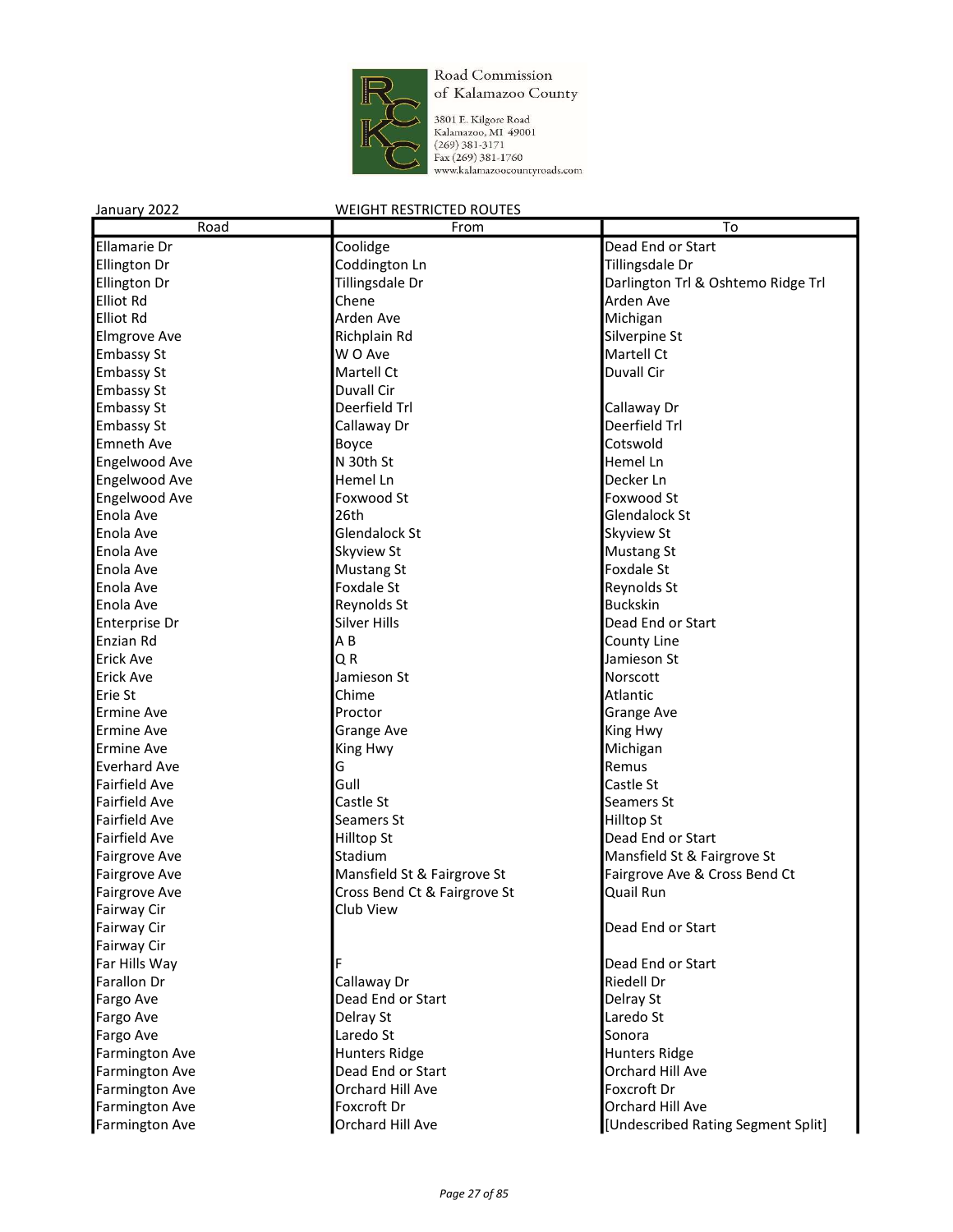

3801 E. Kilgore Road<br>Kalamazoo, MI 49001<br>(269) 381-3171<br>Fax (269) 381-1760<br>www.kalamazoocountyroads.com

| Road                   | From                               | To                      |
|------------------------|------------------------------------|-------------------------|
| <b>Farmington Ave</b>  | [Undescribed Rating Segment Split] | Heathrow                |
| Farmington Ave         | <b>Hunters Ridge</b>               | <b>Hunters Ridge</b>    |
| Farmstone St           | Sunshine Ave                       | Deer Run                |
| Farmwood Ct            | <b>Cross Country</b>               | Dead End or Start       |
| <b>Fawn Ave</b>        | Sagebrush St                       | Long Leaf St            |
| Fawn Brook Cir         | Sprucebrook                        | Dead End or Start       |
| <b>Fawn Meadow Trl</b> | 30th                               | Spike St                |
| <b>Fawn Meadow Trl</b> | Spike St                           |                         |
| <b>Fawn Meadow Trl</b> |                                    | Antler St               |
| Fawn Meadow Trl        | Antler St                          | Dead End or Start       |
| <b>Fayette Ave</b>     | Stonecrest                         | Meadow                  |
| Fenimore Ave           | Oak Openings                       | <b>Charles Ave</b>      |
| Fenimore Ave           | <b>Charles Ave</b>                 | Kenilworth Ave          |
| Fenimore Ave           | Kenilworth Ave                     | Dearborn Ave            |
| Fenimore Ave           | Dearborn Ave                       | E Main St               |
| Fenimore Ave           | E Main St                          | <b>Briar Pl</b>         |
| Fenimore Ave           | <b>Briar Pl</b>                    | Humphrey                |
| Ferndale Ave           | <b>Hillsdale</b>                   | Alamo                   |
| Fernwood Dr            | D                                  | <b>Trillium Dr</b>      |
| Fernwood Dr            | Trillium                           | Camomile Dr             |
| Fernwood Dr            | Camomile Dr                        | Agnathus                |
| Fernwood Dr            | <b>Trillium Dr</b>                 | Agnathus                |
| Ferris St              | Comstock                           | <b>Higgins St</b>       |
| Ferris St              | <b>Higgins St</b>                  | Dead End or Start       |
| <b>Field Ave</b>       | Lake                               | Carleton Ave            |
| Field Ave              | Carleton Ave                       | City/Twp Line           |
| Field Ave              | City/Twp Line                      | Willow                  |
| Field Bay Ave          | Crooked Cove St                    | Dead End or Start       |
| Field Bay Ave          | Crooked Cove St                    | Dead End or Start       |
| Field Bay Ave          | Drake Ridge ST                     | Dead End or Start       |
| Field Bay Ave          |                                    | 0 Drake Ridge ST        |
| Fieldwood Pt           | Fieldwood                          |                         |
| Fieldwood Pt           |                                    | Fieldwood               |
| Fieldwood Pt           | Fieldwood                          | Dead End or Start       |
| Fieldwood Pt           | Fieldwood                          | Fieldwood               |
| <b>Financial Pkwy</b>  | l9th                               |                         |
| <b>Financial Pkwy</b>  |                                    | Dead End or Start       |
| Finch Dr               | <b>Blue Spruce</b>                 | <b>Swallow Ave</b>      |
| Finch Dr               | <b>Swallow Ave</b>                 | <b>Bob White Ave</b>    |
| Finch Dr               | Finch Dr                           | Bobwhite                |
| <b>Fineview Ave</b>    | Douglas                            | Westnedge               |
| Finnagen Dr            | PQ                                 | Pepper                  |
| Finnegan Dr            | Q                                  | Pine Island Ct S        |
| Finnegan Dr            | Pine Island Ct S                   | Pine Island Ct N        |
| Finnegan Dr            | Pine Island Ct N                   | P Q                     |
| Fir Ave                | Cumberland                         | Chaparral St            |
| Fir Ave                | Chaparral St                       | <b>Attribute Change</b> |
| Fir Ave                | Skyline                            | <b>Tamarack</b>         |
| Firefly Ln             | <b>Battenkill</b>                  | Cascade Ct              |
| Firefly Ln             | Cascade Ct                         | Catskill St             |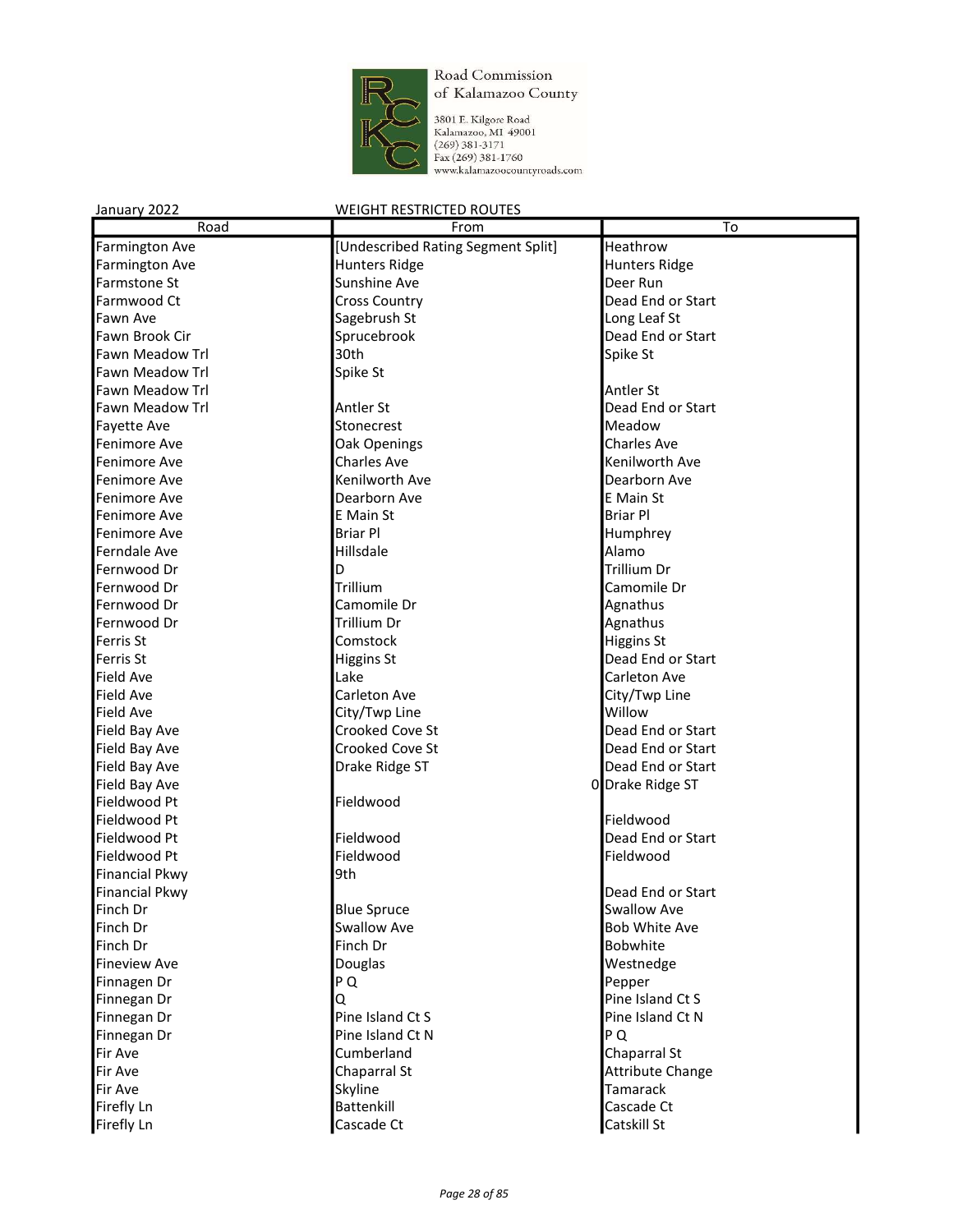

3801 E. Kilgore Road Kalamazoo, MI 49001  $(269)$  381-3171 Fax (269) 381-1760 www.kalamazoocountyroads.com

#### January 2022 WEIGHT RESTRICTED ROUTES Road **From To** Firefly Ln Catskill St Attribute Change Catskill St Attribute Change Flagstone St **Cutters Ridge** Timberstone Ave & Northridge Rd Cutters Ridge Flagstone St **Northridge Rd Heather Ridge** Northridge Rd **Heather Ridge** Flagstone St **Sandstone Sandstone Flagstone** Flagstone St Cutters Ridge Timberstone Ave & Northridge Rd Fletcher Ave Fletcher W Main St Fletcher Ave **W** Main St **Althea St** Althea St Fletcher Ave **Althea St** Althea St **Haskell St** Haskell St Fletcher Ave **Haskell St** Haskell St **Hillsdale** Fletcher Ave **Fletcher Fletcher Example 1 Beverly Dr** Fletcher Ave **Beverly Dr** Beverly Dr **Sydelle** Flower Field Ave **Country Meadows** Meadows Meadows St Flower Field Ave Wild Meadows St Prairie Hill Fordham Ave **Nazareth Nazareth Nazareth Huntington Ave** Fordham Ave Huntington Ave City/Twp Line Fordham Ave **City/Twp Line** City/Twp Line Fordham Ave **Steger Ave Steger Ave Steger Ave Stephen Ave** Leigh Ave Fordham Ave **Leigh Ave Community** Leigh Ave **Dead End or Start** Forest Harbor Dr **Example 26th** Sandy Cove Dr 26th Sandy Cove Dr Sandy Cove Dr 3 Forest Harbor Dr **Sandy Cove Dr Dead End or Start** Forest River Way **Ravine Ravine Ravine Ravine Property Dead End or Start** Forney St **Canadian Community Community** Cak Dale **Community Community Community Community** Community Community Community Community Community Community Community Community Community Community Community Community Community Fort Custer Dr **Michigan** Pinehill Dr **Michigan** Pinehill Dr **Pinehill Dr** Fort Custer Dr **Pinehill Dr** Pinehill Dr **Pinehill Dr** Fort Custer **Fort Custer**<br>Fort Custer Dr **Property Augusta** Fort Custer Dr **Fort Custer Dr Contact Custer Contact Custer Contact Ann Ln** Fort Custer Dr **Ann Lock Custer Dr Ann Ln** Ann Ln James B Eads Dr Fort Custer Dr **County Lines B** Eads Dr **County Line** Foster Ave **Market Springs Ave** Sprinkle View Dr Foster Ave **Sprinkle View Dr McCormick Strate** McCormick Strategy and McCormick St Foster Ave **Manual Accormick St** Lake Lake Lake Fountain Square Dr **Caribia** Caribia Sweet Briar Sweet Briar Fountain Square Dr **Fountain Square** Fountain Square **Fountain** Fountain Square Dr **Square Start School School Square Dead End or Start** Dead End or Start Fountain Square Dr **Example 20** Willow Bend Trl **Example 20 III** [Undescribed Rating Segment Split] Fountain Square Dr [Undescribed Rating Segment Split] Dead End or Start Four Seasons Dr **Saddle Club** Bent Tree Foxboro Ln **D D Attribute Change** Foxcroft Dr **Farmington Constanting Constanting Constanting Constanting Constanting Constanting Constanting Constanting Constanting Constanting Constanting Constanting Constanting Constanting Constanting Constanting Cons** Foxcroft Dr **Call Ave Communist Communist Communist Communist Communist Communist Communist Communist Communist Communist Communist Communist Communist Communist Communist Communist Communist Communist Communist Communist** Foxcroft Dr Hunters Ridge Dr Hitching Post Rd Foxcroft Dr **Foxcroft Dr** Hitching Post Rd Thrasher Ln Foxcroft Dr Thrasher Ln 12th Foxdale St **Example 3** Woodlea **COLLEGE WOODLER** Woodlea **COLLEGE ST** Ormada Foxdale St **Enola** Enola Crestwood **Crestwood** Foxwood St D E Yale Ave Foxwood St **Example Ave** Pale Ave **Bluebird Ave** Bluebird Ave Foxwood St **Bluebird Ave Harvest Ave Harvest Ave** Foxwood St **Harvest Ave** Hemel Ln **Hemel Ln**

Foxwood St **Hemel Ln** Silverado Ln Silverado Ln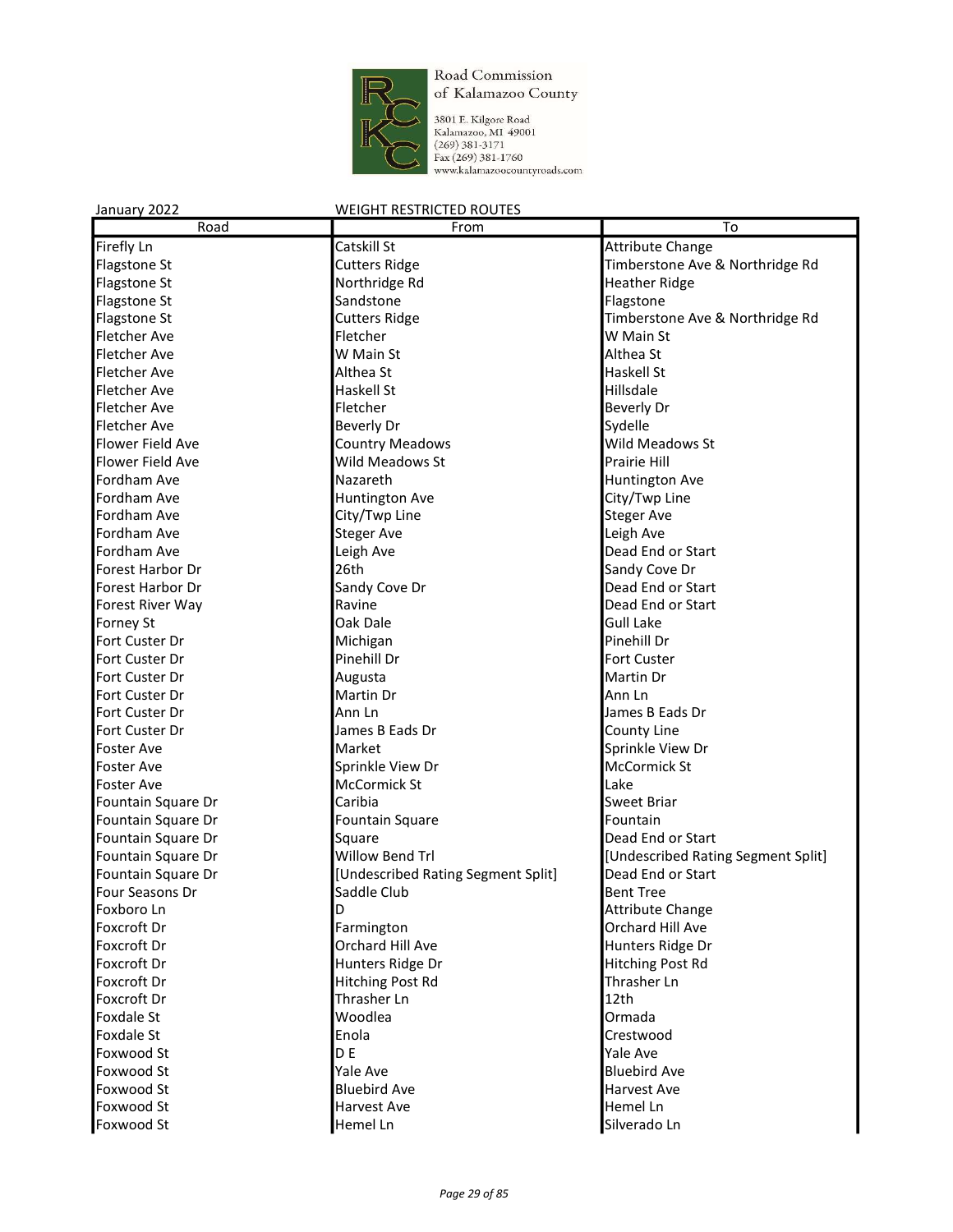

3801 E. Kilgore Road<br>Kalamazoo, MI 49001<br>(269) 381-3171<br>Fax (269) 381-1760<br>www.kalamazoocountyroads.com

| Road                      | From                               | $\overline{To}$                    |
|---------------------------|------------------------------------|------------------------------------|
| Foxwood St                | Silverado Ln                       | Engelwood Ave                      |
| Foxwood St                | Engelwood Ave                      | D                                  |
| <b>Francis St</b>         | River                              | Moline St                          |
| <b>Francis St</b>         | Moline St                          | Conrad St                          |
| <b>Francis St</b>         | Conrad St                          | Metzger St                         |
| <b>Francis St</b>         | Metzger St                         | Henry                              |
| Franklin St               | Olmstead                           | Louisa Ave                         |
| Franklin St               | Louisa Ave                         | Sprinkle                           |
| <b>Fraulin Cir</b>        | Fraulin                            | Fraulin                            |
| <b>Fraulin Dr</b>         | Werner                             | <b>Ricker St</b>                   |
| <b>Fraulin Dr</b>         | <b>Ricker St</b>                   | Fraulin                            |
| <b>Fraulin Dr</b>         | Fraulin                            | Fraulin                            |
| Fraulin Dr                | С                                  | Fraulin                            |
| <b>Frederick St</b>       | Comstock                           | Dead End or Start                  |
| Frie Ave                  | O Park                             | 6th                                |
| Fulton Dr                 | 42nd                               | <b>Attribute Change</b>            |
| Gateway St                | Celery                             | Wright                             |
| Gatwick Ct                | Heathrow                           | Dead End or Start                  |
| Gayle Ave                 | Charles                            | Kenilworth Ave                     |
| Gayle Ave                 | Kenilworth Ave                     | Dearborn Ave                       |
| Gayle Ave                 | Dearborn Ave                       | Coy Ave                            |
| Gayle Ave                 | Coy Ave                            | Main                               |
| Gaywood St                | Woodfield                          | M <sub>L</sub>                     |
| Geiser Grove              | Averling Way                       | Lausen Ln                          |
| George St                 | Stassen                            | Edison St                          |
| George St                 | <b>Edison St</b>                   | G                                  |
| Gertrude St               | Stamford                           | Waverly Dr                         |
| Gertrude St               | Waverly Dr                         | <b>Bronx Ave</b>                   |
| Gertrude St               | <b>Bronx Ave</b>                   | Nassau St                          |
| Gertrude St               | Nassau St                          | Woodrow Dr                         |
| Gertrude St               | Woodrow Dr                         | Texel Dr                           |
| Gertrude St               | Texel Dr                           | Sunnyside Dr                       |
| Gertrude St               | Sunnyside Dr                       | <b>Upland Dr</b>                   |
| Gertrude St               | <b>Upland Dr</b>                   | <b>Baker</b>                       |
| Gibbs Ave                 | 5th                                | O Park                             |
| Gilabend Trl              | Maricopa                           | Dead End or Start                  |
| Gilkson Ave               | Main                               | Dead End or Start                  |
| <b>Glacier Valley Ave</b> | <b>Rolling Meadows</b>             | <b>Hillview</b>                    |
| Glade Trl                 | Windsong                           | [Undescribed Rating Segment Split] |
| Glade Trl                 | [Undescribed Rating Segment Split] | [Undescribed Rating Segment Split] |
| Glade Trl                 | [Undescribed Rating Segment Split] | [Undescribed Rating Segment Split] |
| Glade Trl                 | [Undescribed Rating Segment Split] | [Undescribed Rating Segment Split] |
| Glade Trl                 | [Undescribed Rating Segment Split] | [Undescribed Rating Segment Split] |
| Glade Trl                 | [Undescribed Rating Segment Split] | 8th                                |
| Gladeview Dr              | Windsong                           | Hobblebush                         |
| Gleason St                | Van Woert                          | Homer St                           |
| Gleason St                | Homer St                           | Jones St                           |
| Gleason St                | Jones St                           | Level St                           |
| Gleason St                | Level St                           | Hunt                               |
| Gleason St                | Ocom                               | <b>Blalock St</b>                  |
|                           |                                    |                                    |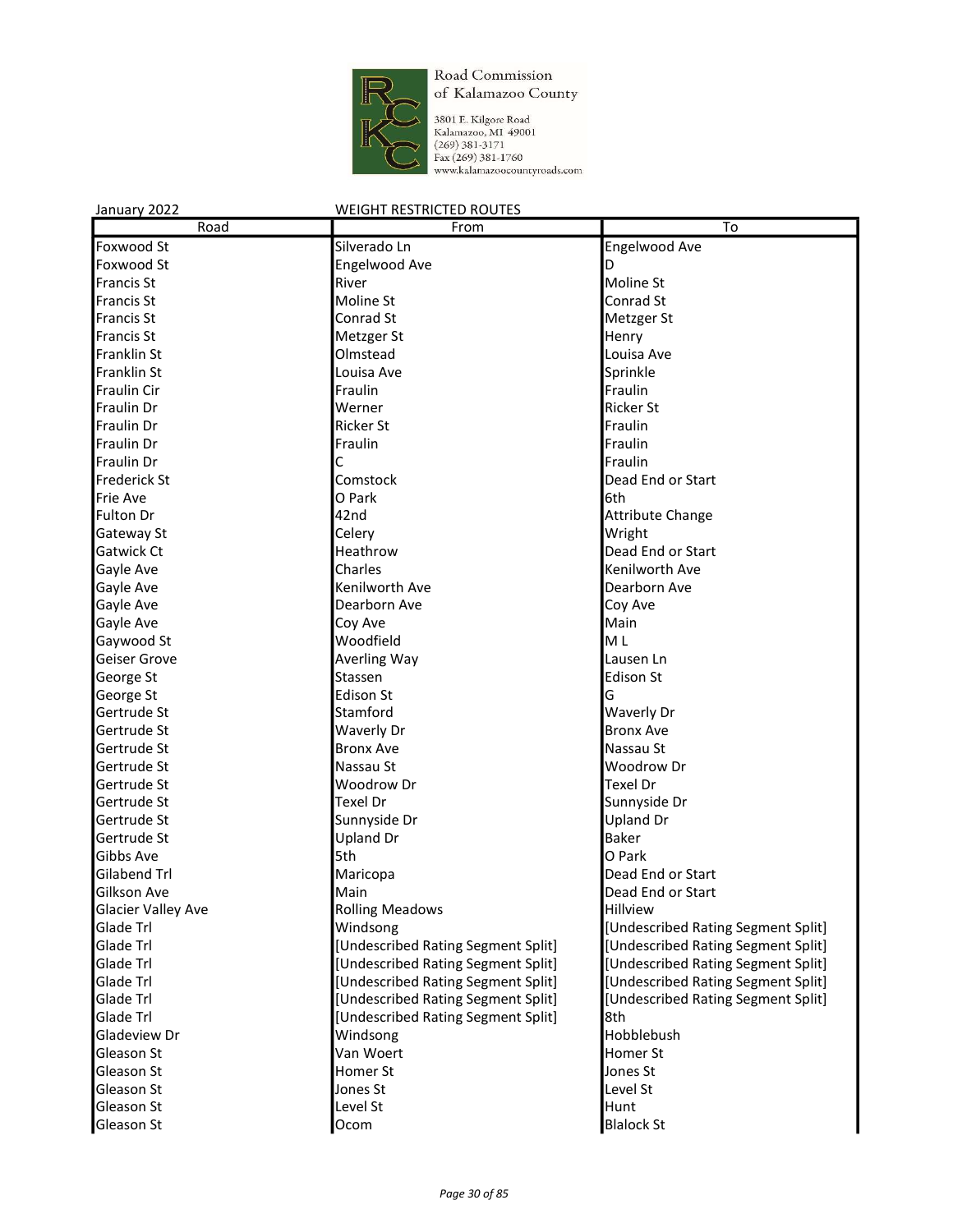

3801 E. Kilgore Road<br>Kalamazoo, MI 49001<br>(269) 381-3171<br>Fax (269) 381-1760<br>www.kalamazoocountyroads.com

| Road                    | From                  | To                      |
|-------------------------|-----------------------|-------------------------|
| Gleason St              | <b>Blalock St</b>     | Dead End or Start       |
| Glen Harbor Dr          | Texas                 | Glen Harbor Dr          |
| Glen Harbor Dr          | Birchwood Dr          | Dead End or Start       |
| Glen Harbor Dr          | Birchwood Dr          | Dead End or Start       |
| Glen St                 | Waldorf               | G                       |
| Glen St                 | Edison                | George St & Stassen Ave |
| Glen St                 | George St             | Westnedge               |
| Glen St                 | Edison                | George St & Stassen Ave |
| <b>Glendalock St</b>    | Woodlea               | Ormada Dr               |
| Glendalock St           | Ormada Dr             | Enola Ave               |
| <b>Glendalock St</b>    | Enola Ave             | Plainfield              |
| <b>Glengarry Ave</b>    | Beverton              | Havenbrook St           |
| <b>Glengarry Ave</b>    | Havenbrook St         | Stonegate Rd            |
| <b>Glengarry Ave</b>    | Stonegate Rd          | <b>Nichols</b>          |
| Glenwynd Dr             | O                     | 6th                     |
| Gobblewood Dr           | Cobblewood            | Dead End or Start       |
| Golden Pond Ct          | Summerset             | Dead End or Start       |
| Gooseberry Ave          | Southwind St          | Tiger Lily Dr           |
| Gorham Ln               | Main                  | Olney St                |
| Gorham Ln               | Olney St              | Grace Rd                |
| Gorham Ln               | Grace Rd              | Canterbury Ave          |
| Gorham Ln               | Canterbury Ave        | Devonshire              |
| Grace Rd                | Grace                 | Cherokee St             |
| Grace Rd                | Cherokee St           | Mohawk St               |
| Grace Rd                | Mohawk St             | N Nichols Rd            |
| Grace Rd                | N Nichols Rd          | Coolidge                |
| Graham St               | 24th                  | Long Lake               |
| <b>Grand Prairie Rd</b> | Drake                 | <b>Cumberland St</b>    |
| <b>Grand Prairie Rd</b> | <b>Cumberland St</b>  | Chaparral St            |
| <b>Grand Prairie Rd</b> | Chaparral St          | Sagebrush St            |
| <b>Grand Prairie Rd</b> | Sagebrush St          | City/Twp Line           |
| <b>Grand Prairie Rd</b> | City/Twp Line         | Skyline Dr              |
| <b>Grand Prairie Rd</b> | Skyline Dr            | Seminole St             |
| <b>Grand Prairie Rd</b> | Seminole St           | Rock Valley Dr          |
| <b>Grand Prairie Rd</b> | Rock Valley Dr        | Rock Valley Dr          |
| <b>Grand Prairie Rd</b> | Rock Valley Dr        | N Nichols Rd            |
| <b>Grand Pre Ave</b>    | Main                  | Jenks Blvd              |
| <b>Grand Pre Ave</b>    | Jenks Blyd            | Olney St                |
| <b>Grand Pre Ave</b>    | Olney St              | Althea St               |
| <b>Grand Pre Ave</b>    | Althea St             | Ellamarie Dr            |
| <b>Grand Pre Ave</b>    | Ellamarie Dr          | Haskell St              |
| <b>Grand Pre Ave</b>    | Haskell St            | Timberleaf Ln           |
| Grandessa Dr            | Sunsprite Dr          |                         |
| Grandessa Dr            |                       | City/Twp Line           |
| Grandessa Dr            | City/Twp Line         | Casper St               |
| Grange Ave              | Shirley               | <b>Ermine Ave</b>       |
| Grange Ave              | Ermine Ave            | Dead End or Start       |
| <b>Granite Ave</b>      | Rocky Rd              | Quartz St               |
| Grapeholly St           | <b>Wheatlands Ave</b> | Clovermeadows Ave       |
| <b>Grapeholly St</b>    | Clovermeadows Ave     | Thistlewood Ave         |
|                         |                       |                         |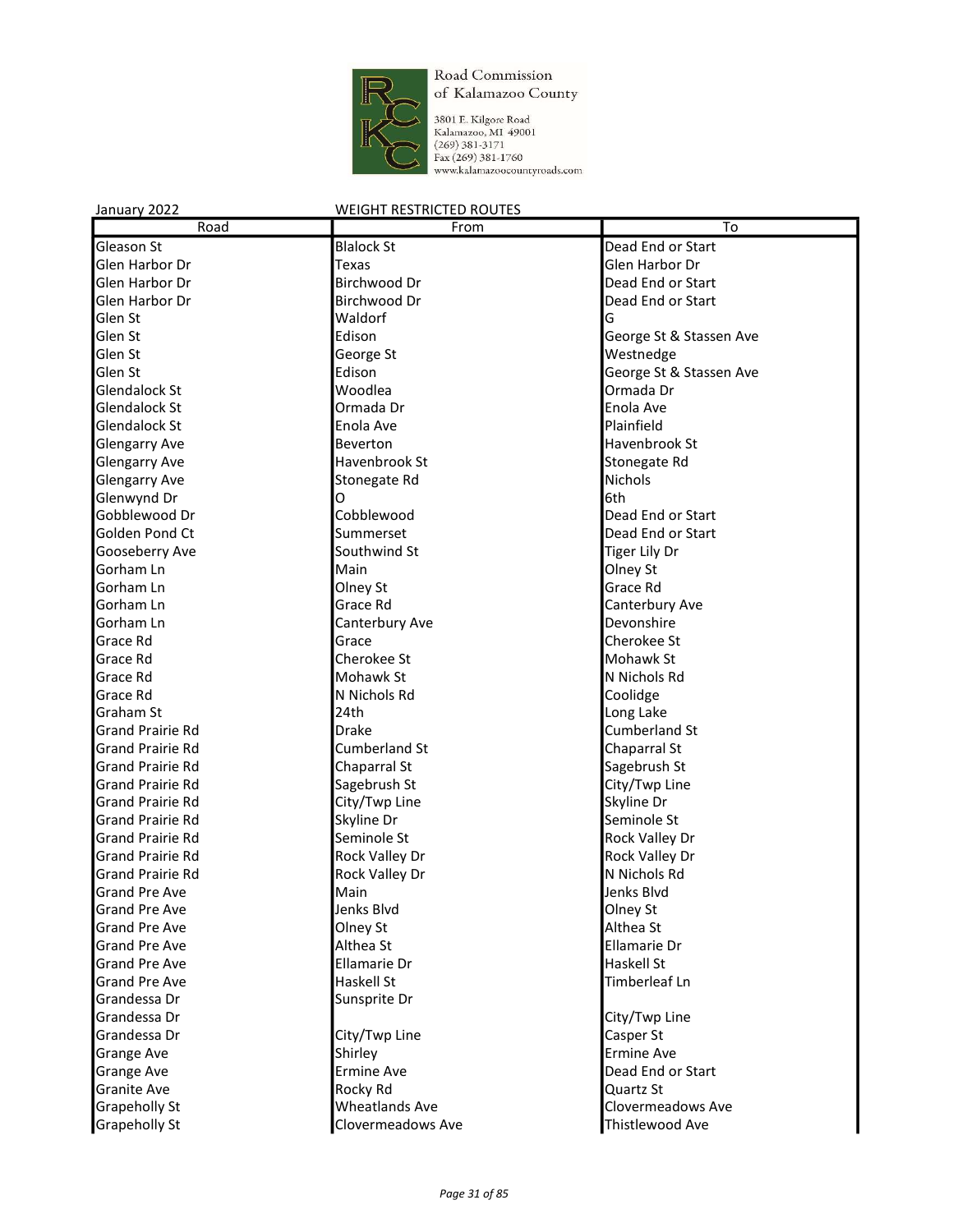

3801 E. Kilgore Road<br>Kalamazoo, M1 49001<br>(269) 381-3171<br>Fax (269) 381-1760<br>www.kalamazoocountyroads.com

| January 2022           | <b>WEIGHT RESTRICTED ROUTES</b>    |                                    |
|------------------------|------------------------------------|------------------------------------|
| Road                   | From                               | To                                 |
| <b>Grapeholly St</b>   | Thistlewood Ave                    | Dead End or Start                  |
| Grapevine Cir          | Wine Stone Ter                     |                                    |
| <b>Grapevine Cir</b>   |                                    | Wine Stone Ter                     |
| <b>Grazenview St</b>   | Sunshine Ave                       | Deer Run                           |
| Green Ave              | <b>Gull Lake</b>                   | S Gull Lake Dr                     |
| Green Ave              | S Gull Lake Dr                     | Louisa                             |
| Green Meadow Dr        | <b>Butterfly</b>                   | Round Hill Rd                      |
| <b>Green Meadow Dr</b> | Round Hill Rd                      | <b>Hickory Valley Dr</b>           |
| Green Meadow Dr        | <b>Hickory Valley Dr</b>           | Dragonfly                          |
| Green Meadow Dr        | <b>Butterfly</b>                   | Grasshopper                        |
| <b>Green Meadow Rd</b> | Dragonfly                          |                                    |
| <b>Green Meadow Rd</b> |                                    |                                    |
| <b>Green Meadow Rd</b> |                                    | Drake                              |
| Green Oak Ln           | <b>Sweet Cherry</b>                | Orange Meadow                      |
| Green Pine Ln          | <b>Blue Spruce</b>                 | Colony Ln                          |
| Green Pine Ln          | Colony Ln                          | Plover Dr                          |
| Green Pine Ln          | Plover Dr                          | Swan                               |
| Green Prairie St       | V W                                | Dead End or Start                  |
| Greenfield Ave         | Olmstead                           | Crossfield                         |
| <b>Greenland Ave</b>   | Deerland                           | Patland Dr                         |
| <b>Greenland Ave</b>   | Patland Dr                         | Lands End                          |
| Greer Dr               | 37th                               | City/Twp Line                      |
| Greer Dr               | City/Twp Line                      | 35th                               |
| Greystone Rd           | Old Forest                         | 4th                                |
| Grove St               | Dead End or Start                  | S Dartmouth St & N Dartmouth St    |
| Grove St               | S Dartmouth St & N Dartmouth St    | N Clarendon St & S Clarendon St    |
| Grove St               | N Clarendon St & S Clarendon St    | N Berkley St                       |
| Grove St               | N Berkley St                       | S Arlington St                     |
| Grove St               | S Arlington St                     | City/Twp Line                      |
| Gull Lake Dr E         | <b>Gull Lake</b>                   | Heights                            |
| Gull Lake Dr E         | Heights                            | City/Twp Line                      |
| Gull Lake Dr E         | City/Twp Line                      | <b>Baseline</b>                    |
| Gull Lake Dr E         | Moonlite                           | <b>Sunset View</b>                 |
| Gull Lake Dr E         | Willow Beach Rd                    | [Undescribed Rating Segment Split] |
| Gull Lake Dr E         | [Undescribed Rating Segment Split] | <b>Burlington Dr</b>               |
| Gull Lake Dr E         | <b>Burlington Dr</b>               |                                    |
| Gull Lake Dr E         |                                    | Corey Entrance                     |
| Gull Lake Dr E         | Corey Entrance                     | Moonlite Ave                       |
| Gull Lake Dr E         | Moonlite Ave                       | С                                  |
| Gull Lake Dr E         | С                                  | <b>Hoffmaster St</b>               |
| Gull Lake Dr E         | Hoffmaster St                      | Burlington                         |
| Gull Lake Dr E         | Burlington                         | <b>McKinley St</b>                 |
| Gull Lake Dr E         | McKinley St                        | Forney St                          |
| Gull Lake Dr E         | Forney St                          | Brulington                         |
| Gull Lake Dr E         | <b>Sunset View</b>                 | Willow Beach Rd                    |
| <b>Gull Manor Dr</b>   | Dead End or Start                  | Catalina Ave                       |
| <b>Gull Manor Dr</b>   | Catalina Ave                       | <b>Gull Manor</b>                  |
| <b>Gull Manor Dr</b>   | April                              | Dead End or Start                  |
| Gullwynd Dr            | Sturbridge                         | Dead End or Start                  |
| <b>Harger St</b>       | Tabernacle                         | Makin St                           |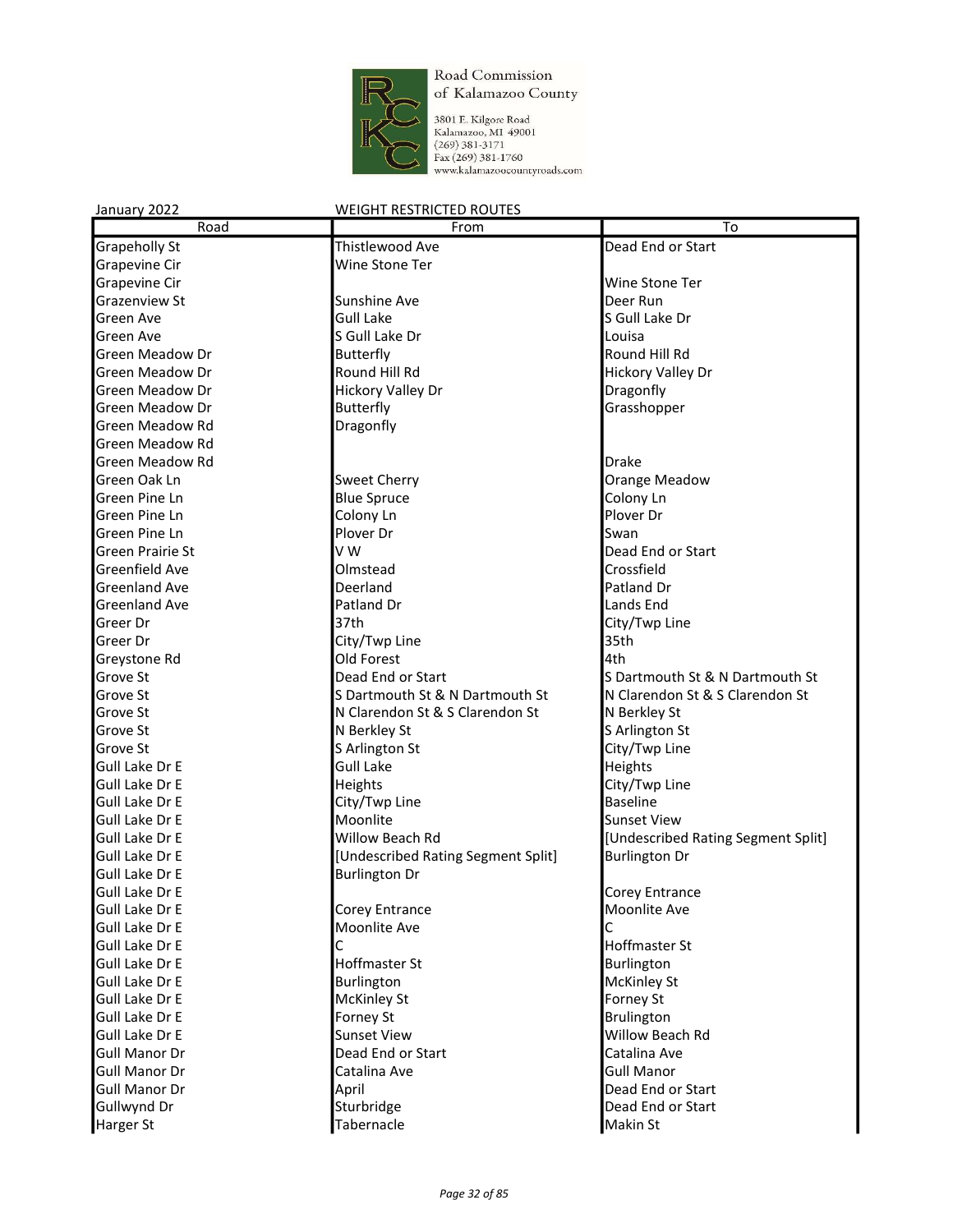

3801 E. Kilgore Road Kalamazoo, MI 49001  $(269)$  381-3171 Fax (269) 381-1760 www.kalamazoocountyroads.com

January 2022 WEIGHT RESTRICTED ROUTES Road **From To** Harmon Ave **Riverview** Keyes **Riverview** Riverview Hart Dr Hart Dr **N** 8th St Owen Dr **N** 8th St **Contract Owen Dr Hart Dr Communist Communist Communist Communist Communist Communist Communist Communist Communist Communist Communist Communist Communist Communist Communist Communist Communist Communist Communist Communist Communist Com** Hart Dr Hart Dr **Example 2018 Hart Dr Example 2018 Hart Dr Example 2018 Hart Dr Example 2018 Hart Dr Example 2018 Hart Dr Example 2018 Hart Dr Example 2018 Hart Dr Example 2018 Hart Dr Example 2018 Hart Dr Exampl** Hart Dr **Extracts Controller Controller Extracts** [Undescribed Rating Segment Split] 6th 6th St<br>Hart Dr **M** 8th St Hart Dr New York (1999) and the United States of the United States of the United States of the United States of the United States of the United States of the United States of the United States of the United States of the U Hart Dr Harvest Ave **Newport Newport Constant Constant Constant Constant Constant Constant Constant Constant Constant Constant Constant Constant Constant Constant Constant Constant Constant Constant Constant Constant Constant** Harvey Ave **Alamo** Alamo **Dead End or Start** Harway Ave **Comstock Ripley St Ripley St** Harway Ave **Ripley St** Ripley St **Dead End or Start** Haskell St Nichols Nichols Calhoun St Nichols Calhoun St Nichols Nichols Nichols Nichols Nichols Nichols Nichols Haskell St **Calhoun St** Calhoun St **Bretton Dr** Bretton Dr Haskell St **Bretton Dr** Bretton Dr **Bretton Dr** Bretton Dr Haskell St **Bretton Dr** Bretton Dr **Manor St** Haskell St Manor St Coolidge Ave Haskell St Coolidge Ave Grand Pre Ave Haskell St **Grand Pre Ave Strutter** Grand Pre Ave **Jenks Blvd** Haskell St **Haskell** Haskell **Haskell** Haskell **Fletcher** Haven Way **Almena Dr Almena Dr Communist Communist Communist Communist Communist Communist Communist Communist Communist Communist Communist Communist Communist Communist Communist Communist Communist Communist Communi** Havenbrook St **Glengarry** Glengarry **Attribute Change** Hawkins Ct discussed the U.S. of the U.S. end of Start Moods Dr and Dead End or Start<br>Hawthorn Valley Dr Dead End or Start Hawthorn Valley Chapter of Dead End or Start Hawthorn Valley Dr **Hawthorn Valley Brand** Hawthorn Valley Dr **Hawthorn Valley Communist Communist Communist** Dead End or Start Hayward Dr **No. 2018** U V **Highview St Highview St** Hayward Dr **Highview St** Dead End or Start **Communist Engineering** Dead End or Start Hazelnut Ln **Sweet Cherry Cherry Hazlenut** Hazlenut Hazelwood Ave 28th Dead End or Start Hazlenut Ln **No. 2018 Willow Point Cypress Creek** Cypress Creek Healy St **Dead End or Start** Mashington Ave Healy St **Mashington Ave Traction Ct Traction Ct** Healy St **Traction Ct Traction Ct Lake** Heath Ave **Heath** Heath Claxton St Heath Ave **Claxton St** Dead End or Start Class **Dead End or Start** Heath Ave **Senne** Dead End or Start Senne **Containers** End or Start Start Start Start Start Start Start Start Start Start Start Start Start Start Start Start Start Start Start Start Start Start Start Start Start Start Star Heather Ln Gull Dead End or Start Heather Ridge St **Sandstone** Brownstone Ave Heather Ridge St **Brownstone Ave Communist Communist Communist Communist Communist Communist Communist Communist Communist Communist Communist Communist Communist Communist Communist Communist Communist Communist Communist** Heathrow Ave **Farmington Farmington Farmington Gatwick Ct** Heathrow Ave **Gatwick Ct** Gatwick Ct **Gatwick Ct CO E** [Undescribed Rating Segment Split] Heathrow Ave **Exercise 1 Constants I** [Undescribed Rating Segment Split] [Undescribed Rating Segment Split] Heathrow Ave **Example 2 Times** [Undescribed Rating Segment Split] Standiford St

Heathrow Ave **Standiford Standiform Standiform Community** [Undescribed Rating Segment Split]

Heathrow Ave **Exercise 12th** [Undescribed Rating Segment Split] 12th

Heights Dr Gull Lake **Dead End or Start** 

Hemel Ln Engelwood Ave Silverado Ln Hemel Ln Silverado Ln Boxwood<br>Hemel Ln Boxwood Foxwood Boxwood Decker Ln Hemel Ln **Foxwood** Decker Ln **Protocommunity** Foxwood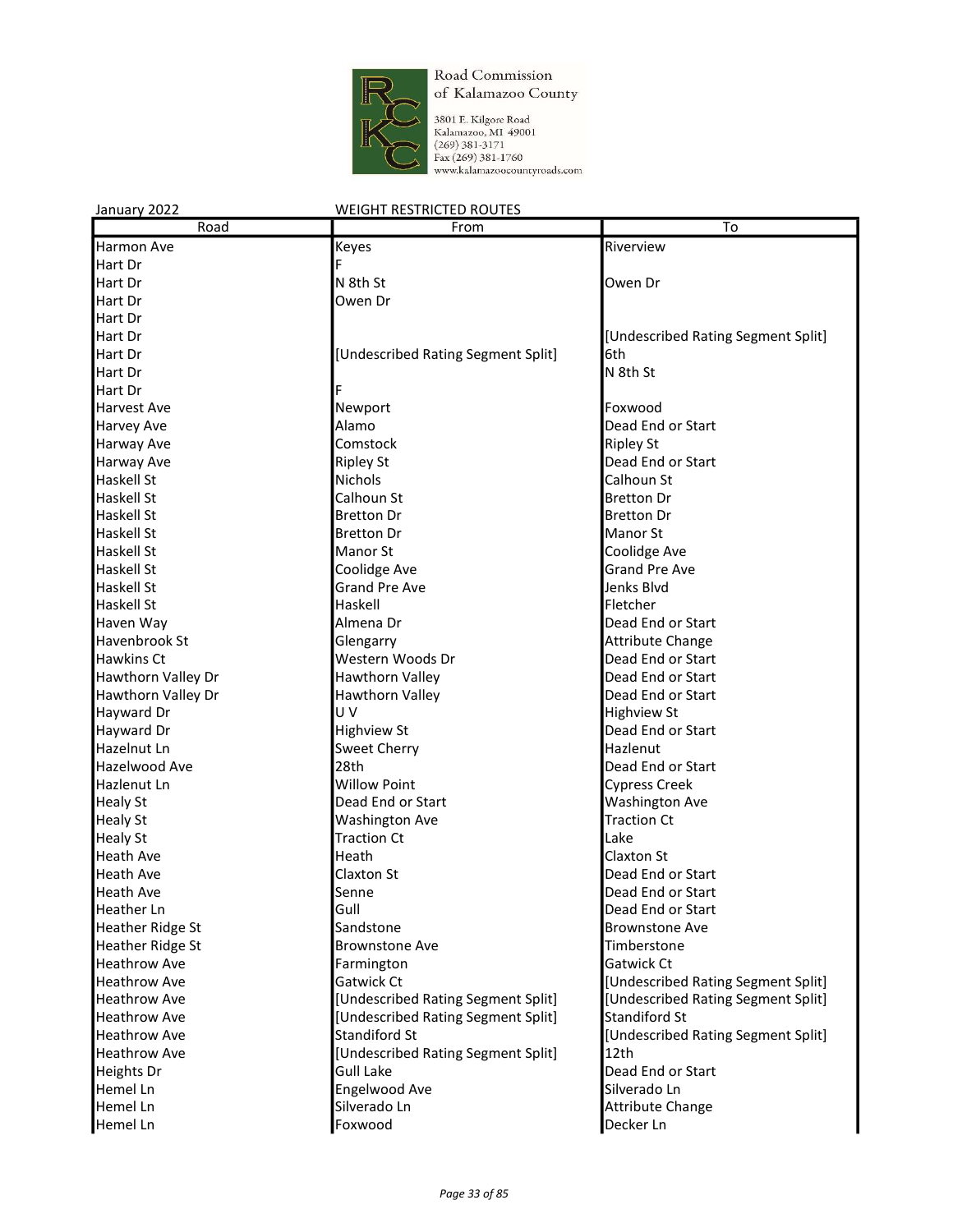

3801 E. Kilgore Road<br>Kalamazoo, MI 49001<br>(269) 381-3171<br>Fax (269) 381-1760<br>www.kalamazoocountyroads.com

| Road                    | From                               | To                                 |
|-------------------------|------------------------------------|------------------------------------|
| Hemel Ln                | Decker Ln                          | Foxwood St                         |
| Henning St              | <b>King</b>                        | Michigan                           |
| <b>Henry St</b>         | Celery                             | Wright St                          |
| <b>Henry St</b>         | Wright St                          | Francis                            |
| <b>Henshaw St</b>       | G                                  | Moffett                            |
| <b>Henson Ave</b>       | Gull                               | Lakeview Ave                       |
| <b>Henson Ave</b>       | Lakeview Ave                       | Dead End or Start                  |
| <b>Henson Ave</b>       | Gull                               | <b>Junction Ave</b>                |
| <b>Henson Ave</b>       | <b>Junction Ave</b>                | Dead End or Start                  |
| Heritage Dr             | Eagle Lake                         | [Undescribed Rating Segment Split] |
| Heritage Dr             | [Undescribed Rating Segment Split] | l6th                               |
| <b>Heron St</b>         | W U Ave                            | Nighthawk Ave                      |
| Heron St                | Nighthawk Ave                      |                                    |
| Heron St                |                                    | <b>Blackstone Ave</b>              |
| Heron St                | <b>Blackstone Ave</b>              | <b>Starling Ave</b>                |
| <b>Heron St</b>         | <b>Starling Ave</b>                | Dead End or Start                  |
| <b>Heron St</b>         | <b>Woodswallow Ave</b>             | Prairie Edge St                    |
| <b>Heron St</b>         |                                    | 0 Woodswallow Ave                  |
|                         |                                    |                                    |
| Hickory Hill Ln         | 12th                               | <b>Attribute Change</b>            |
| <b>Hickory Nut Ln</b>   | Nichols                            | Silverleaf Ln                      |
| Hickory Nut Ln          | Silverleaf Ln                      | <b>Black Oak Ln</b>                |
| Hickory Nut Ln          | <b>Black Oak Ln</b>                | Pepper Bush Ln                     |
| Hickory Nut Ln          | Pepper Bush Ln                     | Sweet Cherry Ln                    |
| <b>Hickory Nut Ln</b>   | Sweet Cherry Ln                    | Yellow Pine Ln                     |
| <b>Hickory Nut Ln</b>   | Yellow Pine Ln                     | Palmbrook Ln                       |
| Hickory Nut Ln          | Palmbrook Ln                       | Cypress Creek Ln                   |
| Hickory Nut Ln          | Cypress Creek Ln                   | Dead End or Start                  |
| Hidden Cove Pl          | 8th                                | Dead End or Start                  |
| <b>Hidden Oak Ave</b>   | Crabapple Ln                       | Silverpine St                      |
| Hidden Shores Rd        | Waterwood                          | G                                  |
| <b>Higgins St</b>       | Ferris                             | Alger St                           |
| <b>Higgins St</b>       | Alger St                           | <b>Blair St</b>                    |
| <b>Higgins St</b>       | <b>Blair St</b>                    | Cass St                            |
| <b>Higgins St</b>       | Cass St                            | Pingree St                         |
| <b>Higgins St</b>       | Pingree St                         | Sleeper St                         |
| <b>Higgins St</b>       | Sleeper St                         | River                              |
| <b>Highcrest Dr</b>     | Horizon Heights                    | <b>Valley View</b>                 |
| <b>Highland View Dr</b> | 3rd                                | Kullenbrooke Dr                    |
| <b>Highland View Dr</b> | Kullenbrooke Dr                    |                                    |
| <b>Highland View Dr</b> |                                    | Dead End or Start                  |
| <b>Highview St</b>      | Hayward                            | [Undescribed Rating Segment Split] |
| <b>Highview St</b>      | [Undescribed Rating Segment Split] | Dead End or Start                  |
| <b>Higley Cir E</b>     | Higley                             | Higley                             |
| <b>Higley Cir E</b>     | Sugar Isle                         | Higley                             |
| Higley Cir W            | Higley                             | Higley                             |
| Hillsdale Ave           | Dead End or Start                  | Ferndale Ave                       |
| <b>Hillsdale Ave</b>    | Ferndale Ave                       | Fletcher Ave                       |
| <b>Hillsdale Ave</b>    | Fletcher Ave                       | Climax Ave                         |
| Hillsdale Ave           | Climax Ave                         | Crown St                           |
| Hillsdale Ave           | Crown St                           | <b>Richland Ave</b>                |
|                         |                                    |                                    |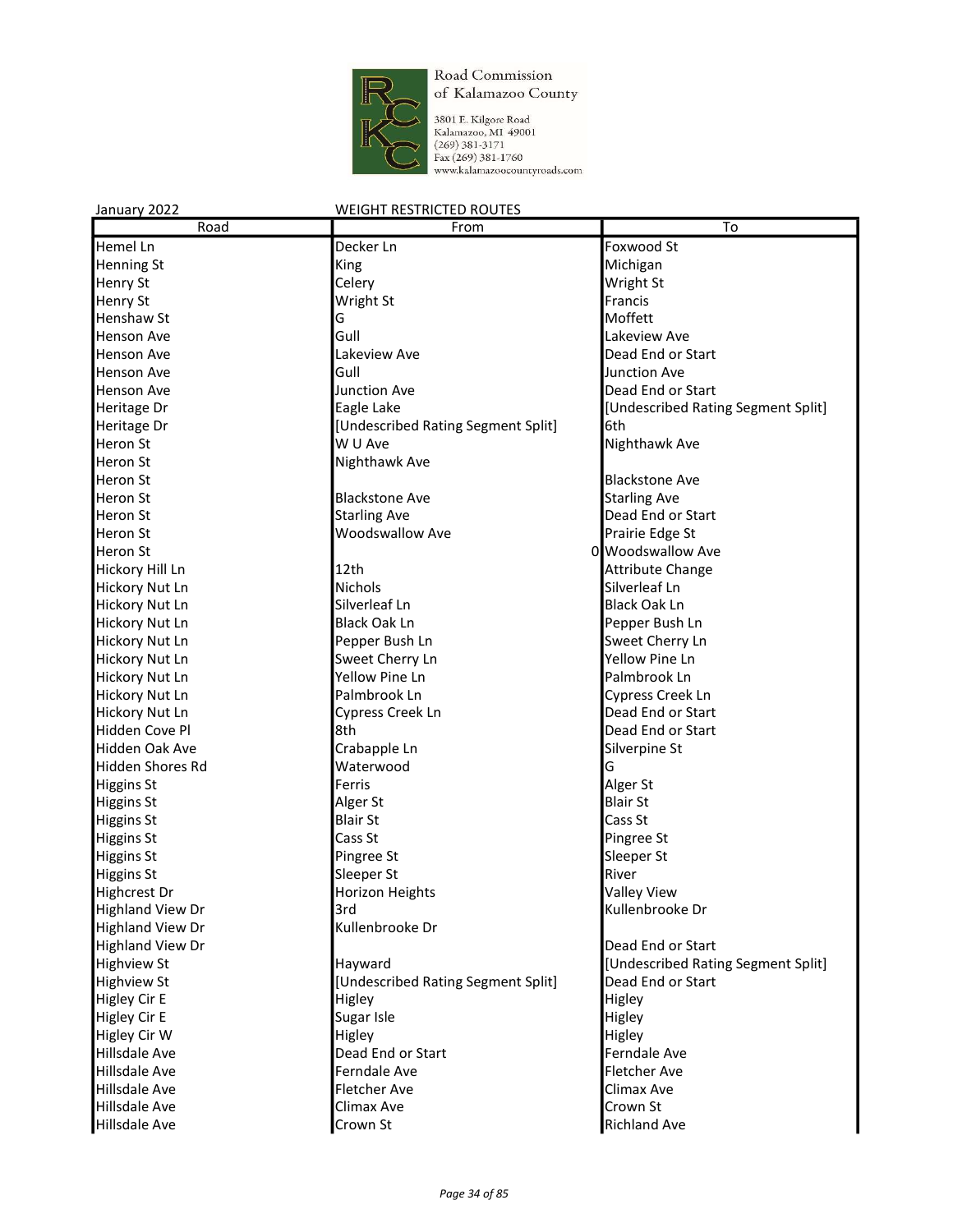

3801 E. Kilgore Road<br>Kalamazoo, MI 49001<br>(269) 381-3171<br>Fax (269) 381-1760<br>www.kalamazoocountyroads.com

| Road                                 | From                                                      | To                                         |
|--------------------------------------|-----------------------------------------------------------|--------------------------------------------|
| <b>Hillsdale Ave</b>                 | <b>Richland Ave</b>                                       | Pinehurst Blvd                             |
| Hillsdale Ave                        | Pinehurst Blvd                                            | Alley                                      |
| Hillsdale Ave                        | Alley                                                     | N Dartmouth St                             |
| <b>Hillsdale Ave</b>                 | N Dartmouth St                                            | N Clarendon St                             |
| Hillsdale Ave                        | N Clarendon St                                            | <b>Berkley</b>                             |
| Hillsight St                         | Thayer                                                    | Polaris                                    |
| <b>Hilltop St</b>                    | <b>Brook</b>                                              | Fairfield                                  |
| <b>Hillview St</b>                   | <b>Glacier Valley</b>                                     | <b>Rock Crest</b>                          |
| Himalayas Ave                        | Denali St                                                 | El Dorado Ave                              |
| Hitching Post Rd                     | <b>Hunters Ridge</b>                                      | Foxcroft                                   |
| <b>Hobbit Cir</b>                    | 4th                                                       | Dead End or Start                          |
| Hobblebush Ln                        | Gladeview                                                 | Lakeridge                                  |
| <b>Hoffmaster St</b>                 | Burlington                                                | Midland                                    |
| Holiday Ln                           | Genessee                                                  | <b>Holiday Ter</b>                         |
| Hollison Dr                          | Oakharbor                                                 | Kelfrey Cv                                 |
| Hollison Dr                          | Kelfrey Cv                                                | Bayfield                                   |
| <b>Hollison Dr</b>                   | Kelfrey Cv                                                | Bayfield                                   |
| Homer St                             | Gleason                                                   | Michigan                                   |
| Honeysuckle St                       | E Lyon St                                                 | Jasmine Ave                                |
| Horizon Heights Dr                   | Ridge                                                     | Highcrest Dr                               |
| Horizon Heights Dr                   | Highcrest Dr                                              | Lodge Ln                                   |
| Horizon Heights Dr                   | Lodge Ln                                                  | Woodlane Dr                                |
| Horizon Heights Dr                   | Woodlane Dr                                               | Windingwood                                |
| Humphrey St                          | City/Twp Line                                             | Fenimore Ave                               |
| Humphrey St                          | Fenimore Ave                                              | Chicago Ave                                |
| Humphrey St                          | Chicago Ave                                               | <b>Elkerton Ave</b>                        |
| Humphrey St                          | <b>Elkerton Ave</b>                                       | Seemore Ave                                |
|                                      | Seemore Ave                                               |                                            |
| Humphrey St                          | Wayside                                                   | Wayside<br>Main                            |
| Humphrey St<br>Hunt St               | Michigan                                                  | Gleason St                                 |
|                                      | Gleason St                                                |                                            |
| Hunt St                              |                                                           | Attribute Change                           |
| Hunters Ridge Dr<br>Hunters Ridge Dr | <b>Hitching Post</b>                                      | [Undescribed Rating Segment Split]         |
| Hunters Ridge Dr                     | [Undescribed Rating Segment Split]<br><b>Burning Tree</b> | <b>Stoney Brook</b><br><b>Heathrow Ave</b> |
|                                      | Snowbird Ct                                               | Telluride Dr                               |
| Hunters Ridge Dr                     | Telluride Dr                                              |                                            |
| Hunters Ridge Dr                     | <b>Heathrow Ave</b>                                       | Cypress Bay<br>Snowbird Ct                 |
| Hunters Ridge Dr                     | W D Ave                                                   | Wild Flower Path                           |
| <b>Hunters Xing</b>                  | Wild Flower Path                                          |                                            |
| <b>Hunters Xing</b>                  | Main                                                      | Woodview Grv                               |
| Huntington Ave<br>Huntwick Rd        | <b>Bent Tree</b>                                          | Francis<br>Shepherds Glen                  |
|                                      |                                                           |                                            |
| Huron Ave                            | Turwill                                                   | Seminole St                                |
| Huron Ave                            | Seminole St                                               | Cherokee St                                |
| Huron Ave                            | Cherokee St                                               | Mohawk St                                  |
| Huron Ave                            | Mohawk St                                                 | Nichols                                    |
| Ida St                               | Colgrove                                                  | Elkerton                                   |
| <b>Idle Ave</b>                      | 37th                                                      | <b>Gull Lake</b>                           |
| Idlewild Dr                          | <b>Gull Lake</b>                                          | <b>Idle Ave</b>                            |
| <b>Idlewild Dr</b>                   | <b>Idle Ave</b>                                           | N 37th St                                  |
| <b>Idlewild Dr</b>                   | N 37th St                                                 | W Idlewild Dr                              |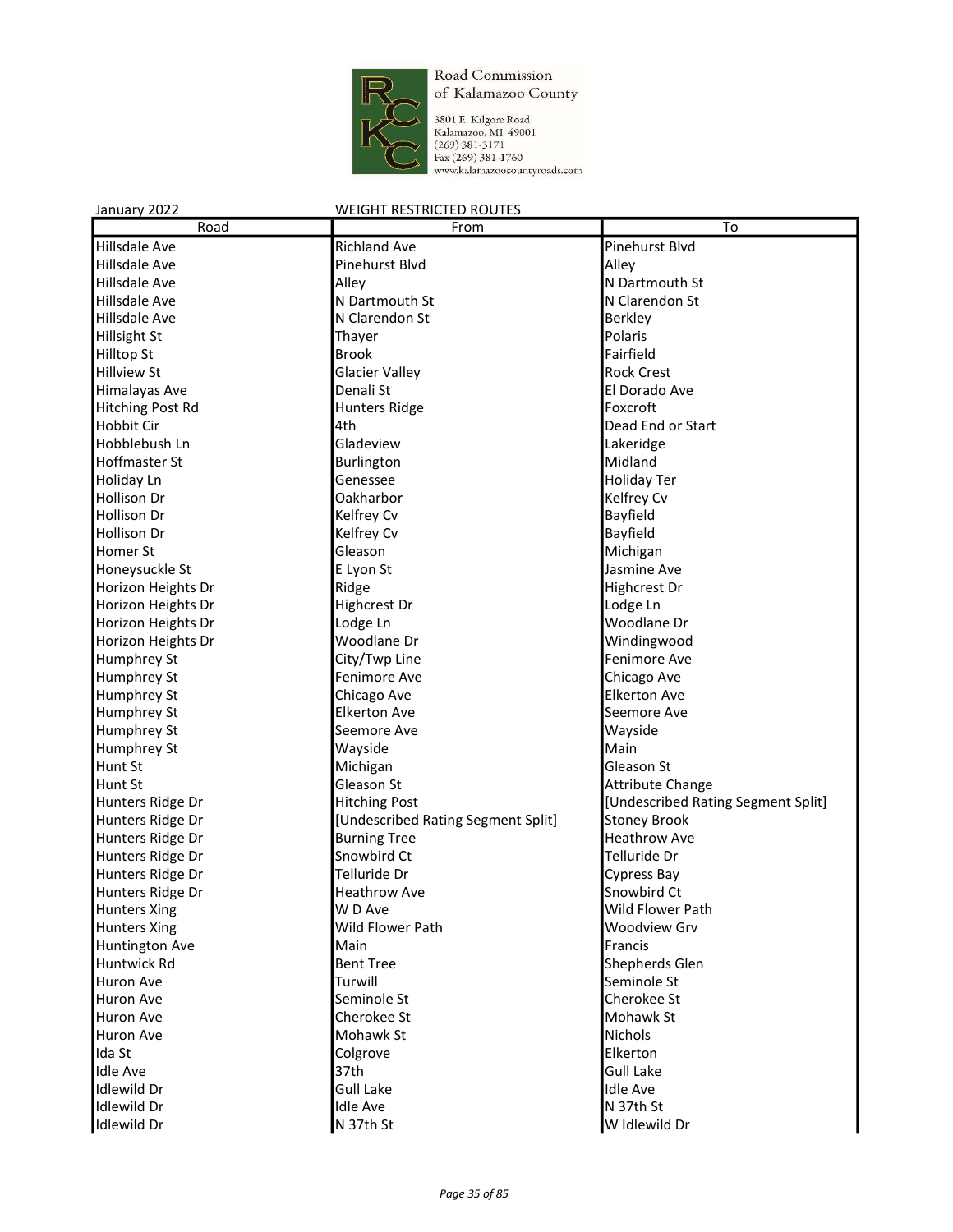

3801 E. Kilgore Road<br>Kalamazoo, MI 49001<br>(269) 381-3171<br>Fax (269) 381-1760<br>www.kalamazoocountyroads.com

| Road                         | From                   | To                                  |
|------------------------------|------------------------|-------------------------------------|
| <b>Idlewild Dr</b>           | W Idlewild Dr          | Dead End or Start                   |
| Ilene <sub>St</sub>          | <b>Blake</b>           | <b>Blake</b>                        |
| Indian Lake Trl              | U V                    | Attribute Change                    |
| Indian Trl                   | Thistlewood            | Dead End or Start                   |
| Indian Valley St             | Sunshine               | Deer Run                            |
| Indian Valley St             | Deer Run               | Dead End north of Deer Run          |
| Indian Valley St             | Sunshine               | Dead End south of Sunshine          |
| Interlochen Dr               | Q                      | <b>Mackinaw Cv</b>                  |
| Interlochen Dr               | Mackinaw Cv            | <b>Tawas Ave</b>                    |
| Interlochen Dr               | <b>Tawas Ave</b>       | Texas Heights                       |
| Interlochen Dr               | Interlochen St         | Wild Prairie Ct                     |
| Interlochen Dr               | <b>Wild Prairie Ct</b> | Crooked Cove St                     |
| Interlochen St               | Interlochen St         | Dead End or Start                   |
| Interstate Dr                | Cork                   | Dead End or Start                   |
| Inverness Dr                 | S 8th St               | Aspen Ln                            |
| Inverness Dr                 | Aspen Ln               | Canyon Dr                           |
| Ira Ave                      | Charles                | Kenilworth Ave                      |
| Ira Ave                      | Kenilworth Ave         | Dearborn Ave                        |
| Ira Ave                      | Dearborn Ave           | Coy Ave                             |
| Ira Ave                      | Coy Ave                | Main                                |
| <b>Iroquois Trl</b>          | City/Twp Line          | Turwill Ln                          |
| <b>Iroquois Trl</b>          | Turwill Ln             | Seminole St                         |
| <b>Iroquois Trl</b>          | Seminole St            | Cherokee St                         |
| Iroquois Trl                 | Cherokee St            | Mohawk St                           |
| <b>Iroquois Trl</b>          | Mohawk St              | <b>Nichols</b>                      |
| Ivy St                       | Daylily                | Lavender Cir                        |
| Ivy St                       | Lavender Cir           | Candytuft Ln                        |
| Ivy St                       | Candytuft Ln           |                                     |
| Ivy St                       |                        | Treetop                             |
| Jacaranda Dr                 | Jojemike               | R <sub>S</sub>                      |
| Jacille Ave                  | 26th                   | Oranoco St                          |
| Jacille Ave                  | Oranoco St             | <b>Attribute Change</b>             |
| Jamieson St                  | 36th                   | Watson St                           |
| Jamieson St                  | Watson St              | <b>Erick Ave</b>                    |
| Jamieson St                  | <b>Erick Ave</b>       | Wooden                              |
|                              |                        |                                     |
| Jane Anns Way<br>Jasmine Ave | <b>Baymoure St</b>     | Dead End or Start                   |
| Jasmine Ave                  | Crocus<br>Jasmine Ave  | Honeysuckle St<br>Dead End or Start |
| Jefferson Ave                |                        |                                     |
|                              | Arlington              | City/Twp Line<br>Olney St           |
| Jenks Blvd                   | <b>Grand Pre</b>       | Althea St                           |
| Jenks Blvd                   | Olney St               |                                     |
| Jenks Blvd                   | Althea St              | Ellamarie Dr                        |
| Jenks Blvd                   | Ellamarie Dr           | <b>Haskell St</b>                   |
| Jenks Blvd                   | Haskell St             | Haskell                             |
| Jennings Dr                  | Gull                   | Mission                             |
| Jennison Ave                 | Main                   | Kenwood                             |
| Jill Ave                     | Berry                  | Clarice                             |
| Jimmy Dr                     | Melissa                | Portage                             |
| Jo Fran Ave                  | Portage                | Melissa                             |
| Jo Fran Ave                  | Portage                | Melissa                             |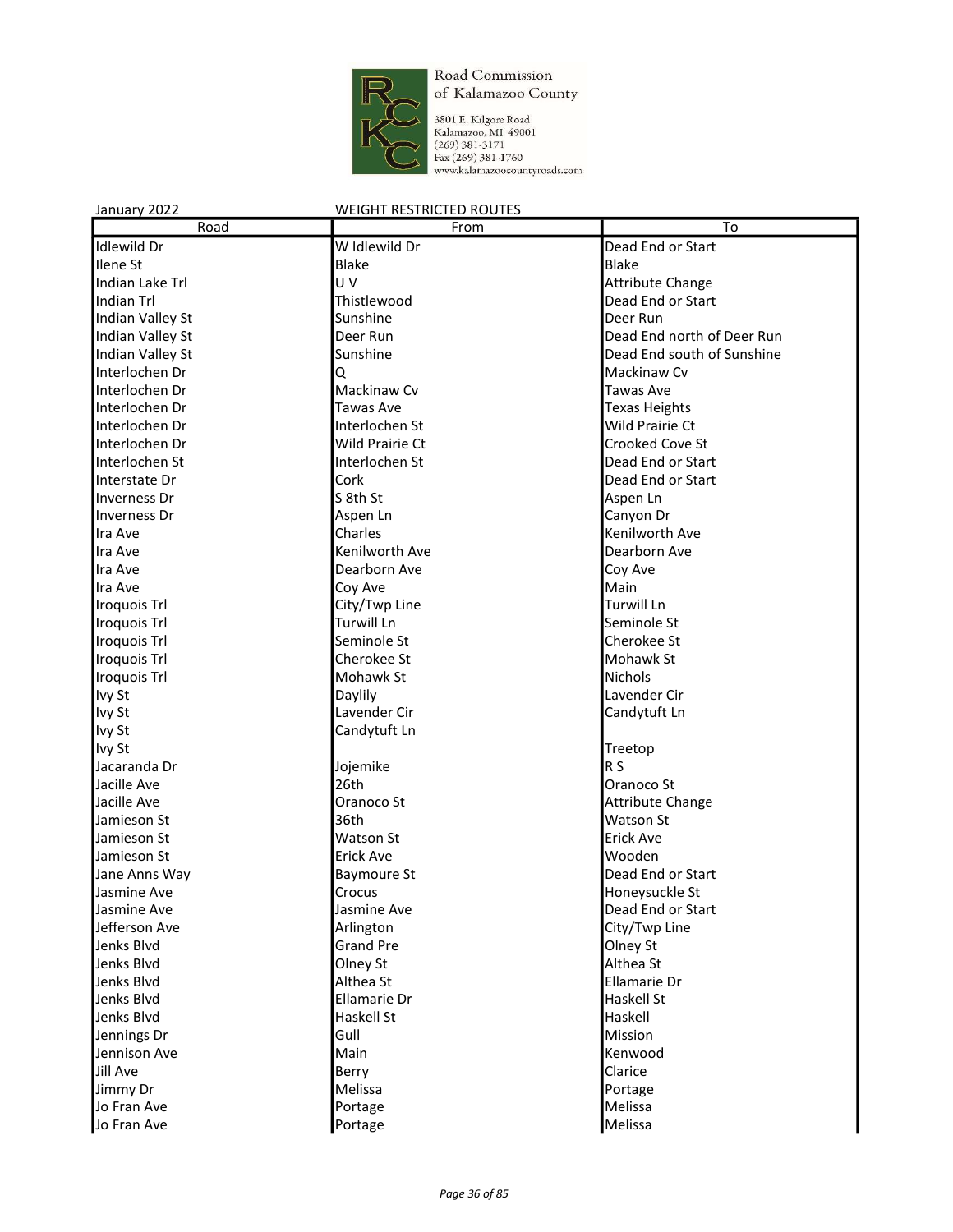

3801 E. Kilgore Road<br>Kalamazoo, MI 49001<br>(269) 381-3171<br>Fax (269) 381-1760<br>www.kalamazoocountyroads.com

| Road                | From                               | To                                 |
|---------------------|------------------------------------|------------------------------------|
| Jojemike Dr         | R <sub>S</sub>                     | Jacaranda                          |
| Jones St            | Gleason                            | Michigan                           |
| Josephine St        | Leenhouts                          | Kincaid St                         |
| Josephine St        | Kincaid St                         | <b>Collette Ave</b>                |
| Josephine St        | Collette Ave                       | Shields                            |
| Josiane Ln          | Rosemary                           | Dead End or Start                  |
| <b>Junction Ave</b> | Humphrey                           | <b>Bixby Rd</b>                    |
| Junction Ave        | <b>Bixby Rd</b>                    | <b>Trimble Ave</b>                 |
| <b>Junction Ave</b> | Trimble Ave                        | <b>Henson Ave</b>                  |
| Junction Ave        | <b>Henson Ave</b>                  | Colgrove Ave                       |
| Junction Ave        | Colgrove Ave                       | <b>Colgrove Ave</b>                |
| Junction Ave        | Colgrove Ave                       | Elkerton                           |
| <b>Junction Ave</b> | <b>Bixby Rd</b>                    | <b>Trimble Ave</b>                 |
| Juneberry St        | Daylily Ln                         | Sundrop Ave                        |
| Junedale Dr         | Kaywood                            | Dead End or Start                  |
| Kaleb Kove St       | Dead End or Start                  | [Undescribed Rating Segment Split] |
| Kaleb Kove St       |                                    |                                    |
|                     | [Undescribed Rating Segment Split] | <b>Texas Heights</b>               |
| Karabrook Ct        | Swainwood                          | Dead End or Start                  |
| Karabrook Ct        | Swainwood                          | Dead End or Start                  |
| Kaywood Dr          | Alamo                              | Doncrest Dr                        |
| Kaywood Dr          | Doncrest Dr                        | Junedale Dr                        |
| Kaywood Dr          | Junedale Dr                        | Dead End or Start                  |
| Keenan St           | Kendall Arbor                      | <b>Texas Heights</b>               |
| Keith Ct            | Norcross                           | Dead End or Start                  |
| Kelfrey Cv          | <b>Hollison Dr</b>                 | Linden Hurst Ln                    |
| Keller Dr           | Coach                              | Dead End or Start                  |
| Kendall Arbor Ave   | Copper Harbor St                   | [Undescribed Rating Segment Split] |
| Kendall Arbor Ave   | [Undescribed Rating Segment Split] | [Undescribed Rating Segment Split] |
| Kendall Arbor Ave   | [Undescribed Rating Segment Split] | Logan Bay St                       |
| Kendall Arbor Ave   | Logan Bay St                       | Kaleb Kove St                      |
| Kenilworth Ave      | Wallace                            | Fenimore Ave                       |
| Kenilworth Ave      | Fenimore Ave                       | Chicago Ave                        |
| Kenilworth Ave      | Chicago Ave                        | Cooper Ave                         |
| Kenilworth Ave      | Cooper Ave                         | Washburn Ave                       |
| Kenilworth Ave      | Washburn Ave                       | Ira Ave                            |
| Kenilworth Ave      | Ira Ave                            | Lum Ave                            |
| Kenilworth Ave      | Lum Ave                            | Gayle Ave                          |
| Kenilworth Ave      | Gayle Ave                          | Dayton Ave                         |
| Kenilworth Ave      | Dayton Ave                         | <b>Arthur Ave</b>                  |
| Kenilworth Ave      | <b>Arthur Ave</b>                  | Dwillard Dr                        |
| Kenilworth Ave      | Dwillard Dr                        | Ashley Dr                          |
| Kenilworth Ave      | Ashley Dr                          | Clearview St                       |
| Kenilworth Ave      | Clearview St                       | Chrysler St                        |
| Kenilworth Ave      | Chrysler St                        | Craft Ave                          |
| Kenilworth Ave      | Craft Ave                          | Nazareth                           |
| Kersten Ct          | Cork                               | Dead End or Start                  |
| Keweenaw St         | Texas Heights                      | Interlochen                        |
| Keweenaw St         | Texas Heights                      | Interlochen                        |
| Keyes Dr            | G                                  | Rosedale Ave                       |
| Keyes Dr            | Rosedale Ave                       | Harmon Ave                         |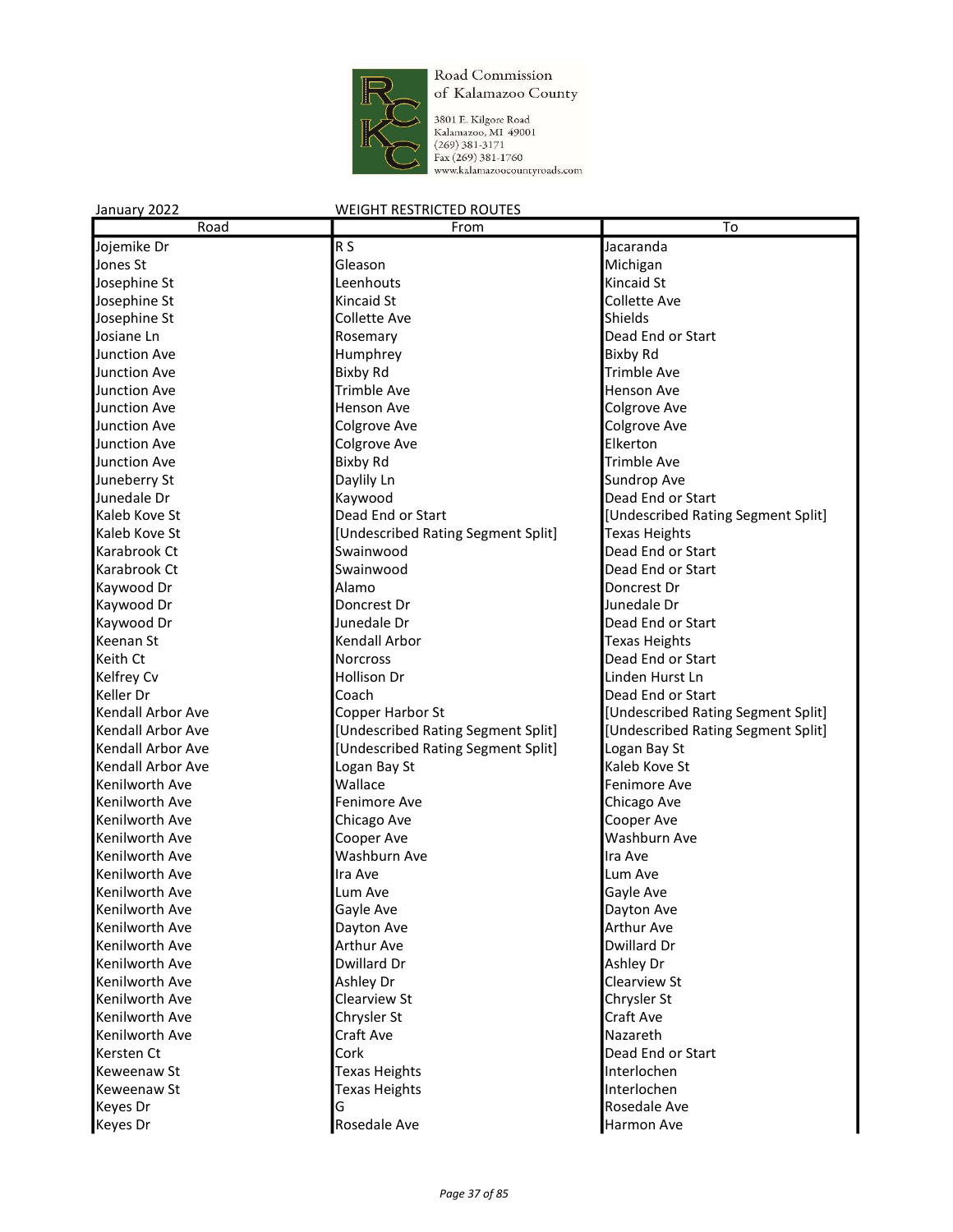

3801 E. Kilgore Road<br>Kalamazoo, MI 49001<br>(269) 381-3171<br>Fax (269) 381-1760<br>www.kalamazoocountyroads.com

| Road               | From                 | $\overline{\text{To}}$  |
|--------------------|----------------------|-------------------------|
| Keyes Dr           | Harmon Ave           | <b>Bracket Ave</b>      |
| Keyes Dr           | <b>Bracket Ave</b>   | <b>Attribute Change</b> |
| Killington Dr      | <b>Breezy Point</b>  | Wild Cherry             |
| Kilowatt Dr        | Gleneagle            | Gleneagle               |
| Kimberly St        | Shadowlane           | Blake                   |
| <b>Kincaid St</b>  | Josephine            | Electra St              |
| <b>Kincaid St</b>  | Electra St           | Dead End or Start       |
| Kitz Way           | 12th                 | Dead End or Start       |
| <b>Klepper St</b>  | Heritage             | <b>Talaria</b>          |
| Knight St          | Comstock             | Dead End or Start       |
| Knotty Pine Ln     | Mountain Pine Ln     | Dead End or Start       |
| <b>Kristin Ave</b> | Wild Meadow St       | Cindy St                |
| Kullenbrooke Dr    | <b>Highland View</b> | Dead End or Start       |
| L Ave              | Dead End or Start    | Old Climax Rd           |
| L Ave E            | River                | Floto St                |
| L Ave E            | Floto St             | <b>Stalwart St</b>      |
| L Ave E            | <b>Stalwart St</b>   | <b>Attribute Change</b> |
| La Cross St        | Althea               | Crown St                |
|                    |                      | Pinehurst               |
| La Cross St        | Crown St             |                         |
| La Jessica Cir     | La Jessica           | La Lisa Ln              |
| La Jessica Cir     | La Lisa Ln           | Dead End or Start       |
| La Jessica Cir     | La Jessica           | <b>Attribute Change</b> |
| La Lisa Ln         | La Lisa              | Dead End or Start       |
| La Lisa Ln         | La Lisa              | Dead End or Start       |
| Laguna Cir         | Winter Wood          | Dead End or Start       |
| Lake St            | City/Twp Line        | Shakespeare Ave         |
| Lake St            | Shakespeare Ave      | City/Twp Line           |
| Lake St            | City/Twp Line        | Schuster                |
| Lake St            | Schuster             | Amvet                   |
| Lake St            | Amvet                | Amvet                   |
| Lake Vista Dr      | 37th                 | End                     |
| Lakeridge Pl       | Glade                | Hobblebush Ln           |
| Lakeridge Pl       | Hobblebush Ln        | Dead End or Start       |
| Lakeview Ave       | Henson               | <b>Attribute Change</b> |
| Lakewood Dr        | Gull                 | Dead End or Start       |
| Lamont Ave         | Lake                 | Carleton Ave            |
| Lamont Ave         | Carleton Ave         | Willow                  |
| Lamont Ave         | Lake                 | City/Twp Line           |
| Lamont Ave         | City/Twp Line        | Dead End or Start       |
| Lamplighter Ln     | Oshtemo Woods Ln     | Oshtemo Woods Ln        |
| Lamplighter Ln     | Oshtemo Woods Ln     | Oshtemo Woods Ln        |
| Lamplighter Ln     | Oshtemo Woods Ln     | Powderhorn Dr           |
| Lamplighter Ln     | Powderhorn Dr        | Whitegate Ln            |
| Land O Lakes Dr    | 24th                 | Dead End or Start       |
| Landing Way        | 31st                 | Dead End or Start       |
| Lands End Dr       | G                    | <b>Greenland Ave</b>    |
| Lands End Dr       | <b>Greenland Ave</b> | Deerland                |
| Lanfair Ave        | Douglas              | Lonsdale Rd             |
| Lanfair Ave        | Lonsdale Rd          | Woodlure                |
| Lantana Ave        | Carter               | Magnolia St             |
|                    |                      |                         |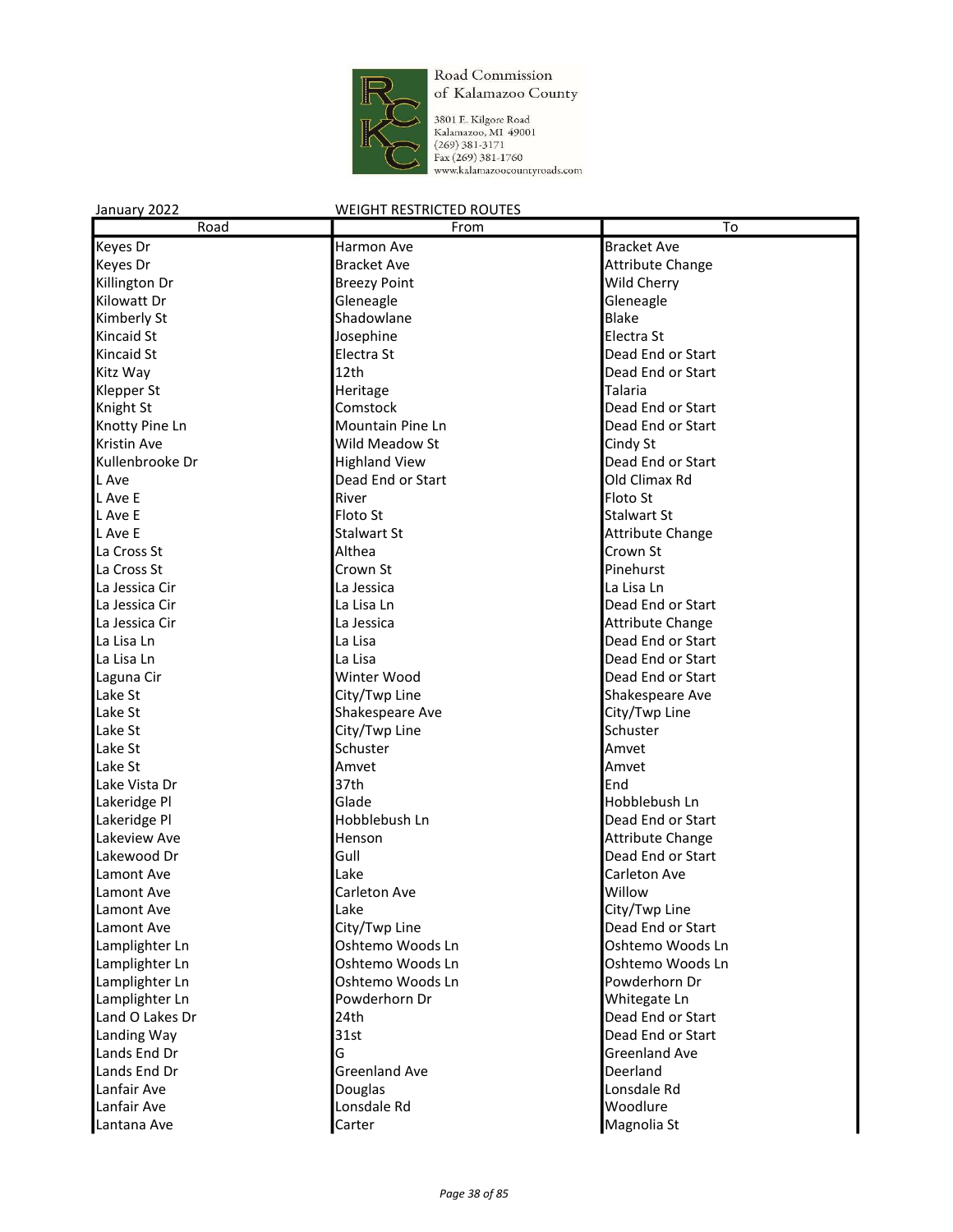

3801 E. Kilgore Road Kalamazoo, MI 49001  $(269)$  381-3171 Fax (269) 381-1760 www.kalamazoocountyroads.com

#### January 2022 WEIGHT RESTRICTED ROUTES Road **From To** Lantana Ave Magnolia St Verleen Larch Ave **Comstock Ripley Comstock Comstock** Laredo St Fargo Mosel Larivee Ave **Carriage** Carriage **Coach** Coach Laurel Wood St Buckham Wood Dr Caddam Wood Dr Laurelhill St Thornhill Dead End or Start Lausen Ln **Brantingham Way Averling Way** Lausen Ln **Averling Way Geiser Grove** Communication Control and Averling Way **Communication** Control Communication Lausen Ln Geiser Grove Chronic Lausen Lausen Ln Geiser Grove Chronic Lausen Ln Geiser Sturtevant Ave Lavender Cir Daylily Ivy Lawndale Ave Chene Arden Ave Lawndale Ave Arden Ave Michigan Lee Mar Dr **End of Start Highview** Communication of the United States of the United States of the United States Leelanau St **Kendall Arbor Ave Texas Heights Dr** Texas Heights Dr Leenhouts St **Michigan Containers Leenhouts** St and Dosephine St Leenhouts St **Leenhouts St** Josephine St **Leenhouts St** Unknown 077 17680 1 Leenhouts St Unknown 077 17680 1 Dead End or Start Leigh Ave **H** Willette **H** Willette Leigh Ave **Main** Main Steger Ave Leigh Ave **Steger Ave** Steger Ave **Steger Ave** Stegen Ave **Leigh** Leland Ct **Texas Heights** Contains the Dead End or Start Leon Dr Leon Dr Leon Dr Dead End or Start Gleason Michigan<br>
Veronica Christian Michigan<br>
Michigan Michigan Michigan Lewsinda Ave **Veronica** Lewsinda Ave **Anthony St Anthony St** 12th Lewsinda Ave **Marsha Struck Ave** Veronica **Marsha Struck Ave Marsha Struck** Marsha St Lewsinda Ave **Marsha St Marsha St Constanting Constanting Constanting Constanting Constanting Operation** Lexy Ln 9th St Belle St Belle St Belle St Belle St Belle St Belle St Belle St Belle St Lexy Ln **Belle St** Mauris Ln **Mauris Ln** Lexy Ln Mauris Ln Murphys Trl & Murphys Ln Lexy Ln **Murphys Trl & Murphys Ln** Dead End or Start Lexy Ln Baymoure St Liggett St **Bailey Contract 28th** Bailey **Contract 28th** Bailey Lillian Ct **Attribute Change Attribute Change Attribute Change Attribute Change** Lincoln St **Michigan Lincoln Lincoln Lincoln** Lincoln St **Michigan** Michigan **City/Twp Line** Lincoln St Lincoln City/Twp Line Line Lincoln Linda Ln Sandra Dead End or Start Linda Ln Sandra Communication of Start Linda Ln Start Linda Ln Start Linda L Linden Hurst Ln N 9th St Trayburne Trl Linden Hurst Ln **Trayburne Trl** Trayburne Trl Kelfrey Cv Litchfield Ln Thunder Bluff Old Deer Run Litchfield Ln Old Deer Run 10th Little Meadow Pass **Constanting Construction** Old Log **Torrington** Little Red Ave Wild Meadow St Dead End or Start Littlefield Ave Merrimac Sherbrook St Littlefield Ave Sherbrook St Charles Constanting Constanting Constanting Constanting Constanting Constanting Co

Liverpool Ave **Dead End or Start** 

Liverpool Ave Durham St Lockett St Liverpool Ave Lockett St Lockett St Lockett St Rapids Way St Lockett St Lockett St Lockett St Lockett St Lockett St Lockett St Lockett St Lockett St Lockett St Lockett St Lockett St Lockett St Lockett St Lockett St Lockett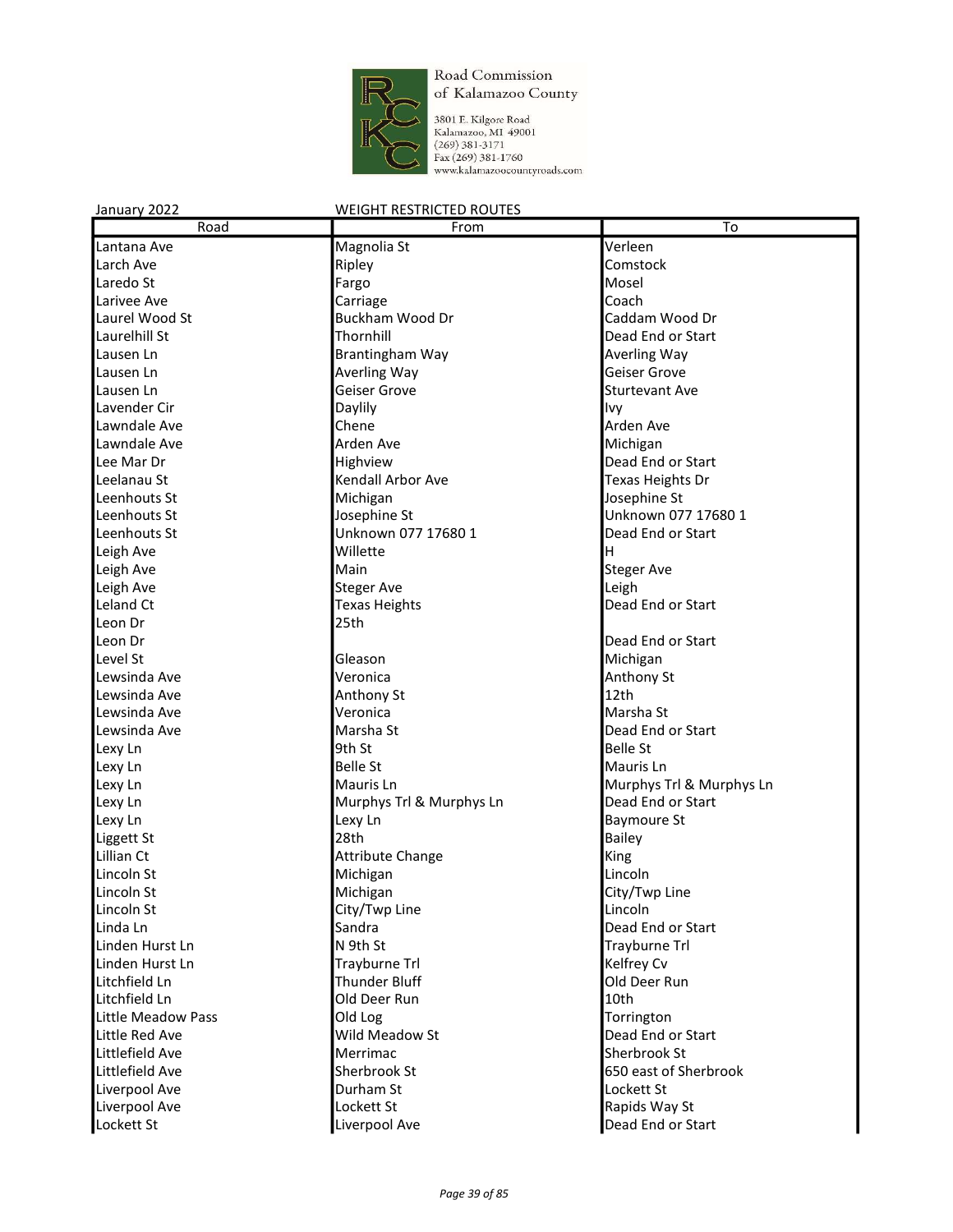

3801 E. Kilgore Road Kalamazoo, MI 49001  $(269)$  381-3171 Fax (269) 381-1760 www.kalamazoocountyroads.com

#### January 2022 WEIGHT RESTRICTED ROUTES Road **From To** Lodge Ln Horizon Heights Valley View Dr Lodge Ln Shadywood Dr Shadywood Dr Shadywood Dr Shadywood Dr Shadywood Dr Shadywood Dr Shadywood Dr Lodge Ln Shadywood Dr Club View Dr Club View Dr Shadywood Dr Club View Dr Club View Dr Lodge Ln **10th** Club View Dr **10th** Logan Bay St **Kendall Arbor** Texas Heights Lois Ave **Carter Carter** Carter **Patricia** Long Lake Dr **City/Twp Line** City/Twp Line Long Lake Dr E R R Tobey Dr Long Lake Dr E Tobey Dr Tobey Dr & Longwood Dr Long Lake Dr E **Tobey Dr & Long Lake Dr E** 25th<br>
Long Leaf St Fawn Ave Long Leaf St **Facult 2018** Long Leaf St Lonsdale Rd Woodlure Lanfair Louisa Ave **Miller Miller** Phillips St Louisa Ave **Phillips St** Phillips St **Franklin** Louisa Ave **Avery** Avery **Avery Construction** Green Lucerne Ave **Attribute Change Attribute Change Attribute Change Change Change Change Change Change Change Change Change Change Change Change Change Change Change Change Change Change** Lucerne Ave **Carter St** Dosca St Carter St Carter St Carter St Lucerne Ave Carter St Carter St Carter St Carter St Magnolia St Cartes Music St Cartes of Magnolia St Cartes o Lucerne Ave **Magnolia St** Magnolia St **Magnolia St** Verleen St Lucerne Ave Verleen St 26th Lum Ave Charles Kenilworth Ave Lum Ave Kenilworth Ave Dearborn Ave Lum Ave Dearborn Ave Coy Ave Lum Ave Coy Ave Main Lupine St **Thistlewood** Clovermeadows Ave Lupine St **Clovermeadows Ave Community** Wheatlands Ave Lyons Ave **H H H** Attribute Change Lyth Rd Miller Dead End or Start Mackinaw Cv **Interlochen** Interlochen **Interlochen** Dead End or Start Magnolia St Susan Elaine Ave Magnolia St **Elaine Ave Lantana Ave Lantana Ave Lantana Ave** Magnolia St **Lantana Ave Lantana Ave Lucerne Ave** Lucerne Ave Magnolia St **Magnolia St** Lucerne Ave **Magnolia St** Main Magnolia St **Angela** Angela **Susan** Susan Makin St **Makin** Burlington Manana Ave **Tanda Tanda Attribute Change Attribute Change** Mandalay Dr **Crimson** Crimson Sky Ridge Sky Ridge **Sky Ridge** Manitou Ave **Charlevoix St** Charlevoix St **Petoskey St** Manitou Ave **Petoskey St** Petoskey St **Petoskey St Petoskey St Petoskey St Petoskey St Petoskey St Petoskey St** Manor St **Atlee** Haskell St Atlantic Manor St Atlantic Atlantic Atlantic Manor St Atlantic Atlantic Manor St Atlantic Manor St Atlantic Manor St Atlantic Manor St Atlantic Manor St Atlantic Manor St Atlantic Manor St Atlan Manor St **Haskell St** Dead End or Start **Haskell St** Dead End or Start Mansfield St **Easily Struck Contract Contract Contract Contract Contract Contract Contract Contract Contract Contract Contract Contract Contract Contract Contract Contract Contract Contract Contract Contract Contract Contr** Mansfield St **Fairgrove Ave & Fairgrove St** Strathmore St Mansfield St **Strathmore St** Strathmore St **Dead End or Start** Maple Ave **Gull** Gull **Gull** Gull **Change** Attribute Change Maple Brook Dr Sprucebrook Dead End or Start Sprucebrook Dead End or Start Maple Hill Dr **Maple Hill** Maple Hill **Maple Hill** Vintage Ln Maple Hill Dr **Vintage Ln** SR Blvd

Maple Hill Dr S R Blvd Croyden Dr

Maple Hill Dr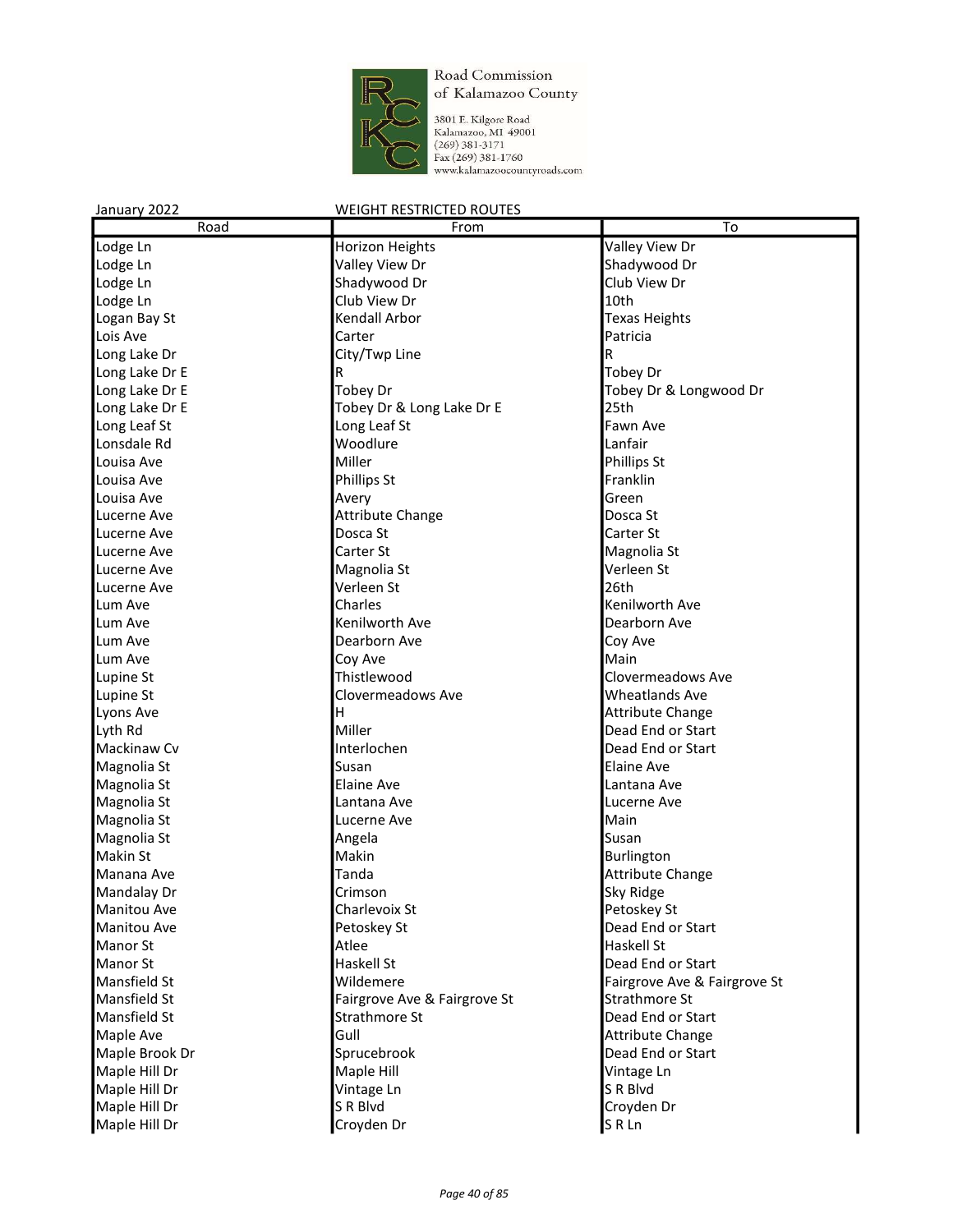

3801 E. Kilgore Road<br>Kalamazoo, MI 49001<br>(269) 381-3171<br>Fax (269) 381-1760<br>www.kalamazoocountyroads.com

| Road                          | From                  | To                                 |
|-------------------------------|-----------------------|------------------------------------|
| Maple Hill Dr                 | SRLn                  | Dead End or Start                  |
| Maple Hill Dr                 | Maple Hill            | <b>Attribute Change</b>            |
| Maple Hollow Ln               | Autumn                | <b>Attribute Change</b>            |
| Maple Leaf Ave                | <b>Cutty Sark</b>     | Windrift                           |
| <b>Margaret Ave</b>           | Willette              | H                                  |
| Maricopa Trl                  | 4th                   | Gilabend Trl                       |
| Maricopa Trl                  | Gilabend Trl          | Sierra Madre                       |
| Maricopa Trl                  | Rocky Mountain        |                                    |
| Maricopa Trl                  |                       | Maricopa                           |
| <b>Marine Ct</b>              | Comstock              | <b>Attribute Change</b>            |
| <b>Market St</b>              | Olmstead              | Crossfield Ave                     |
| <b>Market St</b>              | Crossfield Ave        | Foster Ave                         |
| <b>Market St</b>              | <b>Foster Ave</b>     | Sprinkle                           |
| <b>Market St</b>              | Sprinkle              | <b>River St</b>                    |
| <b>Market St</b>              | <b>River St</b>       | Roe St                             |
| <b>Market St</b>              | Roe St                | Floto St                           |
| <b>Market St</b>              | Floto St              | Stalwart                           |
| Marlane Ave                   | Mohawk                | <b>Nichols</b>                     |
| Marsh Ridge Trl               | <b>Stoney Creek</b>   | Pin Oak                            |
| Marsh Ridge Trl               | Pin Oak Cir           | Dead End or Start                  |
| Marsha St                     | Lewsinda              | Dead End or Start                  |
| Martell Ct                    | <b>Embassy St</b>     | Dead End or Start                  |
|                               | Alamo                 |                                    |
| Marywood St                   |                       | Rusridge                           |
| Mauris Ln<br><b>Mauris Ln</b> | Mickeys Trl           |                                    |
|                               |                       | Lexy Ln                            |
| <b>McDonald St</b>            | D<br>20th             | <b>Attribute Change</b><br>21st St |
| <b>McKinley St</b>            |                       |                                    |
| <b>McKinley St</b>            | 21st St               | Polk St                            |
| <b>McKinley St</b>            | Polk St               | Riverview                          |
| Meadow St                     | Fayette               | <b>Stonecrest Ave</b>              |
| <b>Meadow St</b>              | <b>Stonecrest Ave</b> | Rapp                               |
| <b>Meadowcroft Ave</b>        | Rockwood              | Stonegate Rd                       |
| <b>Meadowcroft Ave</b>        | Stonegate Rd          | Nichols Rd                         |
| Meadowcroft Ln                | Nichols Rd            | Mulberry Ln                        |
| Meadowcroft Ln                | Mulberry Ln           | Buttonwood                         |
| Meadowcroft Ln                | Mulberry Ln           | Buttonwood                         |
| Meadowview Ave                | Plainfield            | Rosemere                           |
| <b>Melcrest St</b>            | Alamo                 | Rusridge                           |
| Melissa Ct                    | Jimmy                 | Dead End or Start                  |
| <b>Melrose Ave</b>            | Lake                  | Carleton Ave                       |
| Melrose Ave                   | Carleton Ave          | Saint Joe                          |
| <b>Meridian Ave</b>           | 9th                   | Sunset                             |
| Merrimac St                   | Littlefield           | Delmar St                          |
| Merrimac St                   | Delmar St             | 750 north of delmar                |
| Merry Brook Dr                | <b>Willow Brook</b>   | Cedarbrook Dr                      |
| Merry Brook Dr                | Cedarbrook Dr         | Main                               |
| Metzger St                    | Celery                | Wright St                          |
| Metzger St                    | Wright St             | Francis St                         |
| Metzger St                    | Francis St            | Abbey                              |
| Miah St                       | Sarah                 | Mildred                            |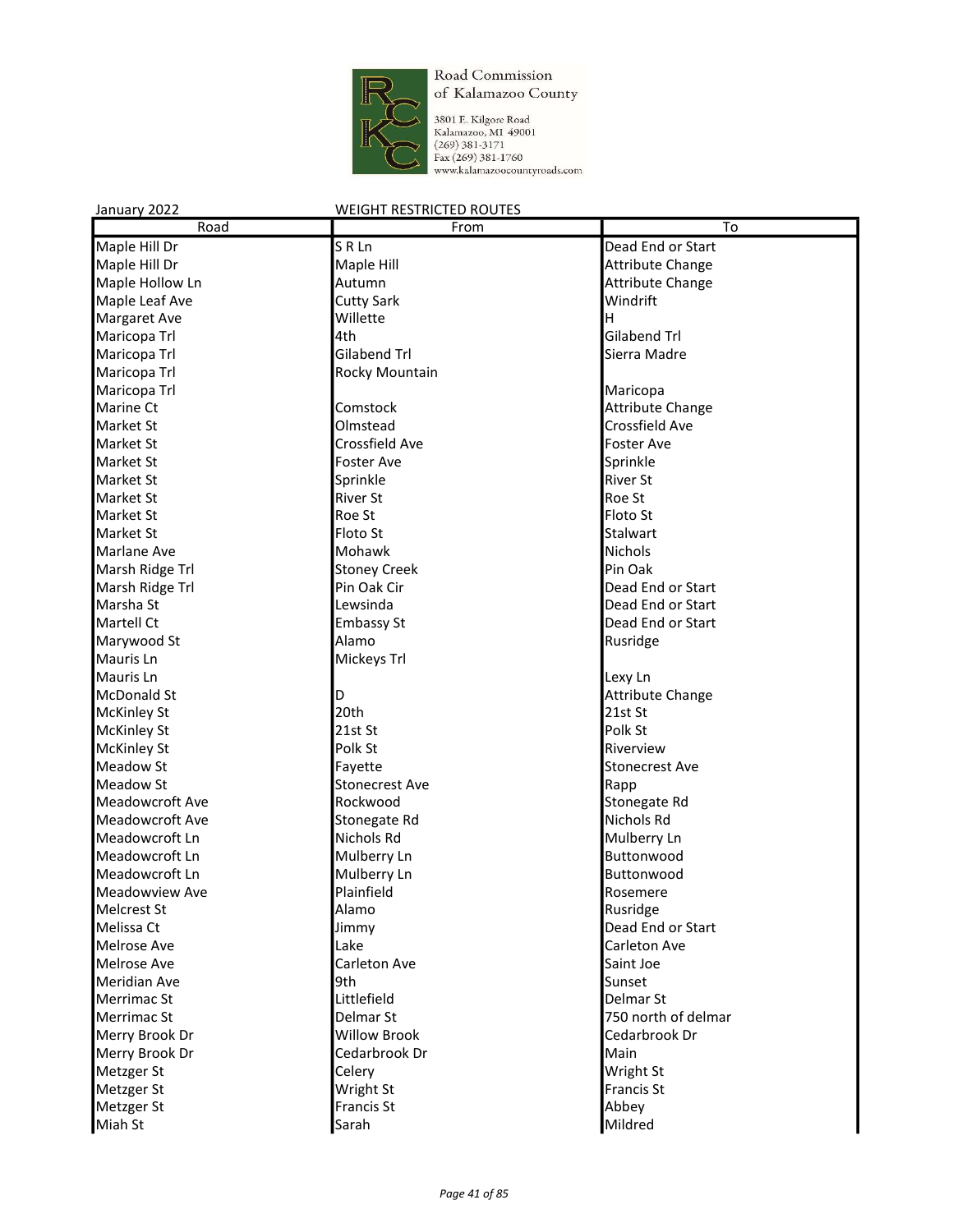

| January 2022       | <b>WEIGHT RESTRICTED ROUTES</b>    |                                    |
|--------------------|------------------------------------|------------------------------------|
| Road               | From                               | To                                 |
| Miami Ave          | <b>Baker</b>                       | Nazareth                           |
| Mickeys Trl        | 9th St                             | <b>Belle St</b>                    |
| Mickeys Trl        | <b>Belle St</b>                    | Mauris Ln                          |
| Mickeys Trl        | Mauris Ln                          | Murphys Trl                        |
| Midlake Dr         | Burlington                         | Harger                             |
| Midlake Dr         | Harger                             | [Undescribed Rating Segment Split] |
| Midlake Dr         | [Undescribed Rating Segment Split] | Snyder St                          |
| Midlake Dr         | Snyder St                          | Wendel St                          |
| Midlake Dr         | Wendel St                          | Norris                             |
| Midland Dr         | C                                  | [Undescribed Rating Segment Split] |
| <b>Midland Dr</b>  | [Undescribed Rating Segment Split] | [Undescribed Rating Segment Split] |
| Midland Dr         | [Undescribed Rating Segment Split] | Hoffmaster                         |
| Midway Ave         | Saratoga                           | Savannah                           |
| <b>Mildred St</b>  | Shadowlane                         | Miah                               |
| Miller Dr          | Lyth                               | 35th                               |
| Miller Rd          | 35th                               | .2 mi East of 35th Street          |
| Miller Rd          | .2 mi East of 35th Street          | City/Twp Line                      |
| Miller Rd          | Streamside Dr                      | Sandwood St                        |
| Miller Rd          | Sandwood St                        | 38th                               |
| Miller Rd          | 35th                               | .2 mi East of 35th Street          |
| Miller Rd          | City/Twp Line                      | Streamside Dr                      |
| Miller Rd          | S 35th St                          |                                    |
| Mirabella Ave      | Toscana St                         | Dead End or Start                  |
| <b>Mission Ave</b> | Saratoga                           | Jennings                           |
| Misty Creek Dr     | S 11th St                          | Fountain Square Dr                 |
| Misty Creek Dr     | Fountain Square Dr                 | [Undescribed Rating Segment Split] |
| Misty Creek Dr     | [Undescribed Rating Segment Split] | S 12th St                          |
| Mn Ave             | 26th                               | New Farm St                        |
| Mn Ave             | New Farm St                        | 28th                               |
| Mn Ave             | 28th                               | 29th                               |
| Mn Ave             | 29th                               | 31st                               |
| Moffett Ave        | Westnedge                          | Henshaw                            |
| Mohawk St          | Olney                              | Grace Rd                           |
| Mohawk St          | Grace Rd                           | Canterbury Ave                     |
| Mohawk St          | Canterbury Ave                     | Devonshire Ave                     |
| Mohawk St          | Devonshire Ave                     | Cranbrook Ave                      |
| Mohawk St          | Cranbrook Ave                      | Croyden Ave                        |
| Mohawk St          | Croyden Ave                        | Marlane Ave                        |
| Mohawk St          | Marlane Ave                        | Marlane Ave                        |
| Mohawk St          | Marlane Ave                        | Huron Ave                          |
| Mohawk St          | Huron Ave                          | <b>Iroquois Trl</b>                |
| Mohawk St          | Iroquois Trl                       | Dead End or Start                  |
| Moline St          | Celery                             | Wright St                          |
| Moline St          | Wright St                          | Francis St                         |
| Moline St          | <b>Francis St</b>                  | Abbey St                           |
| Moline St          | Abbey St                           | Comstock                           |
| Monterey Cir       | Monterey                           | Dead End or Start                  |
| Monterey Dr        | Shasta                             | Monterey Cir                       |
| Monterey Dr        | Monterey Cir                       | City/Twp Line                      |
| Monterey Dr        | City/Twp Line                      | Seville                            |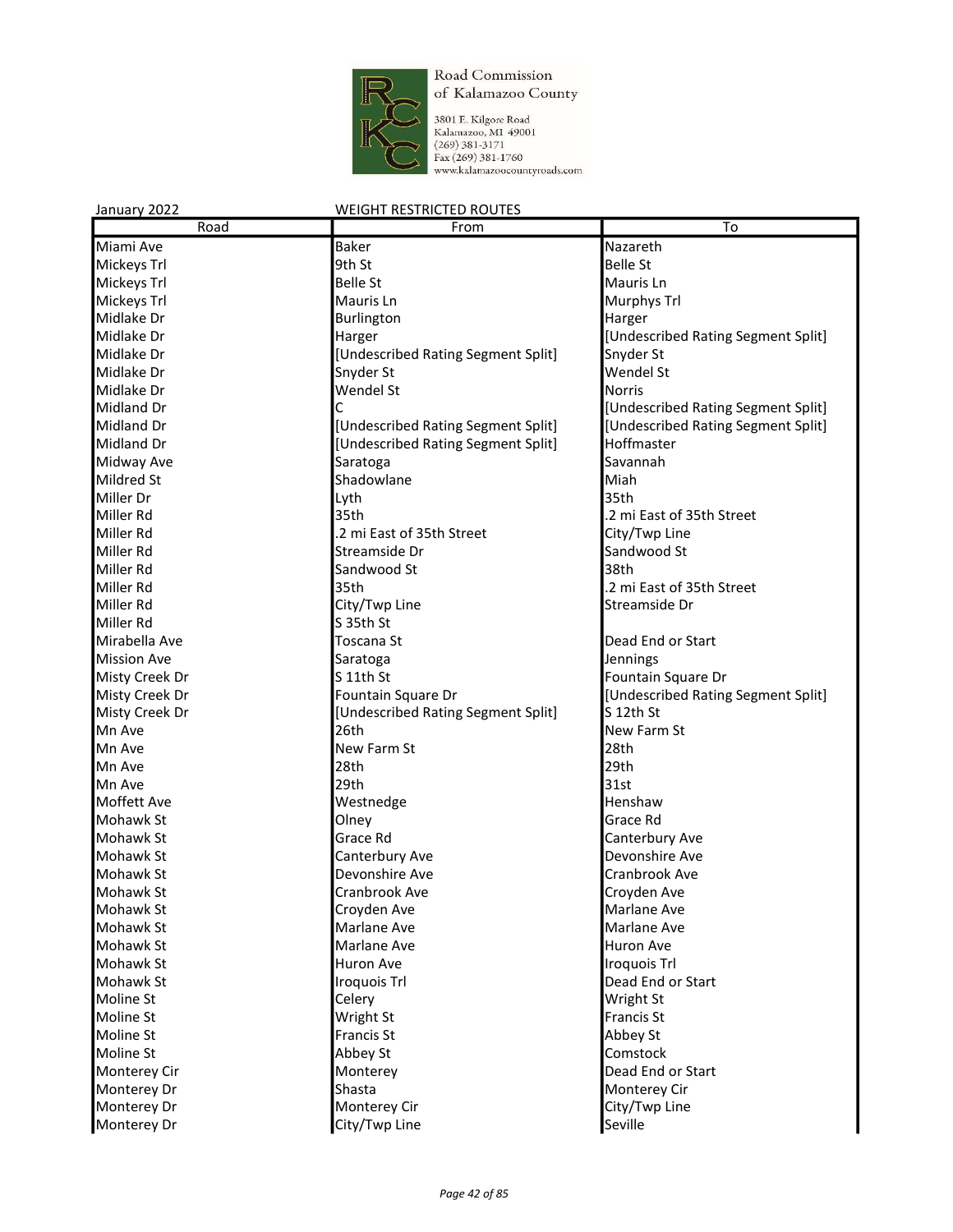

3801 E. Kilgore Road<br>Kalamazoo, MI 49001<br>(269) 381-3171<br>Fax (269) 381-1760<br>www.kalamazoocountyroads.com

| Road                     | From                  | To                    |
|--------------------------|-----------------------|-----------------------|
| Montezuma Ave            | Shoshone St           | S 4th St              |
| Montreux Ave             | Cypress Bay Dr        | Southwind St          |
| Moonflower St            | Thistlewood           | Clovermeadows         |
| Moonflower St            | Clovermeadows Ave     | <b>Wheatlands Ave</b> |
| Moonlite Ave             | Burlington            | <b>Gull Lake</b>      |
| Morning Dove Ln          | Swallow               | <b>Bob White Ave</b>  |
| Morning Dove Ln          | <b>Bob White Ave</b>  | <b>Blue Jay</b>       |
| Morningway St            | Chippendale           | Dead End or Start     |
| Morrow St                | Michigan              |                       |
| <b>Morrow St</b>         |                       | Dead End or Start     |
| Morrow St                |                       |                       |
| Mount Olivet Rd          | G                     | Wolverine             |
| Mount Olivet Rd          | Wolverine             | Tanda                 |
| <b>Mount Olivet Rd</b>   | Tanda                 | Rollridge Ave         |
| Mount Olivet Rd          | Rollridge Ave         | Sandra Dr             |
| Mount Olivet Rd          | Sandra Dr             | Pinto                 |
| Mount Olivet Rd          | Pinto                 | Shangri La Dr         |
| Mount Olivet Rd          | Shangri La Dr         | Riverview             |
| Mountain Ridge St        | <b>Tahoe Ave</b>      | <b>Wolverine Ave</b>  |
| Mountain Ridge St        | <b>Wolverine Ave</b>  | Nordic Ave            |
| Mountain Ridge St        | Nordic Ave            | <b>Arctic Ave</b>     |
| <b>Mountian Pine Trl</b> | S 4th St              | Mountain Pine Ln      |
| <b>Mountian Pine Trl</b> | Mountain Pine Ln      | Sierra Madre Trl      |
| <b>Mountian Pine Trl</b> | Sierra Madre Trl      | Knotty Pine Ln        |
| Mulberry Ln              | Meadowcroft           | Buttonwood Ln         |
| Mulberry Ln              | Buttonwood Ln         | <b>Sweet Cherry</b>   |
| Mulberry Ln              | Meadowcroft           | <b>Buttonwood Ln</b>  |
| Mulberry Ln              | Meadowcroft           | <b>Buttonwood Ln</b>  |
| <b>Mulhearn Ave</b>      | <b>Baker</b>          | Ohio Ave              |
| Mulhearn Ave             | Ohio Ave              | Nazareth              |
| Murphys Trl              | Murphys Trl           |                       |
| Murphys Trl              |                       | Murphys Ln & Lexy Ln  |
| Murphys Trl              | Murphys Trl & Lexy Ln | Dead End or Start     |
| <b>Mustang St</b>        | Ormada                | Enola                 |
| <b>Mystic Trl</b>        | 6th                   | <b>Teton Trl</b>      |
| <b>Mystic Trl</b>        | <b>Teton Trl</b>      | Continental Trl       |
| Mystic Trl               | Continental Trl       | Saquaro Trl           |
| <b>Mystic Trl</b>        | Saquaro Trl           | Sierra Madre          |
| N 10th St                | В                     | <b>Baseline</b>       |
| N 10th St                | н                     | Kal Haven Trl         |
| N 10th St                | Kal Haven Trl         | G                     |
| N 12th St                | Clayborne             | Nottingham            |
| N 12th St                | Drake Rd              | W G H Ave             |
| N 12th St/Ravine         | W G H Ave             | W G H Ave             |
| N 12th St/Ravine         | W G H Ave             | Bridge 4612           |
| N 12th St/Ravine         | Bridge 4612           | Bridge 4613           |
| N 12th St/Ravine         | Bridge 4613           | W G Ave               |
| N 12th St/Ravine         | W G Ave               | Forest River Way      |
| N 12th St/Ravine         | Forest River Way      | Winding               |
| N 12th St/Ravine         | Ravine/12th Street    | Winding               |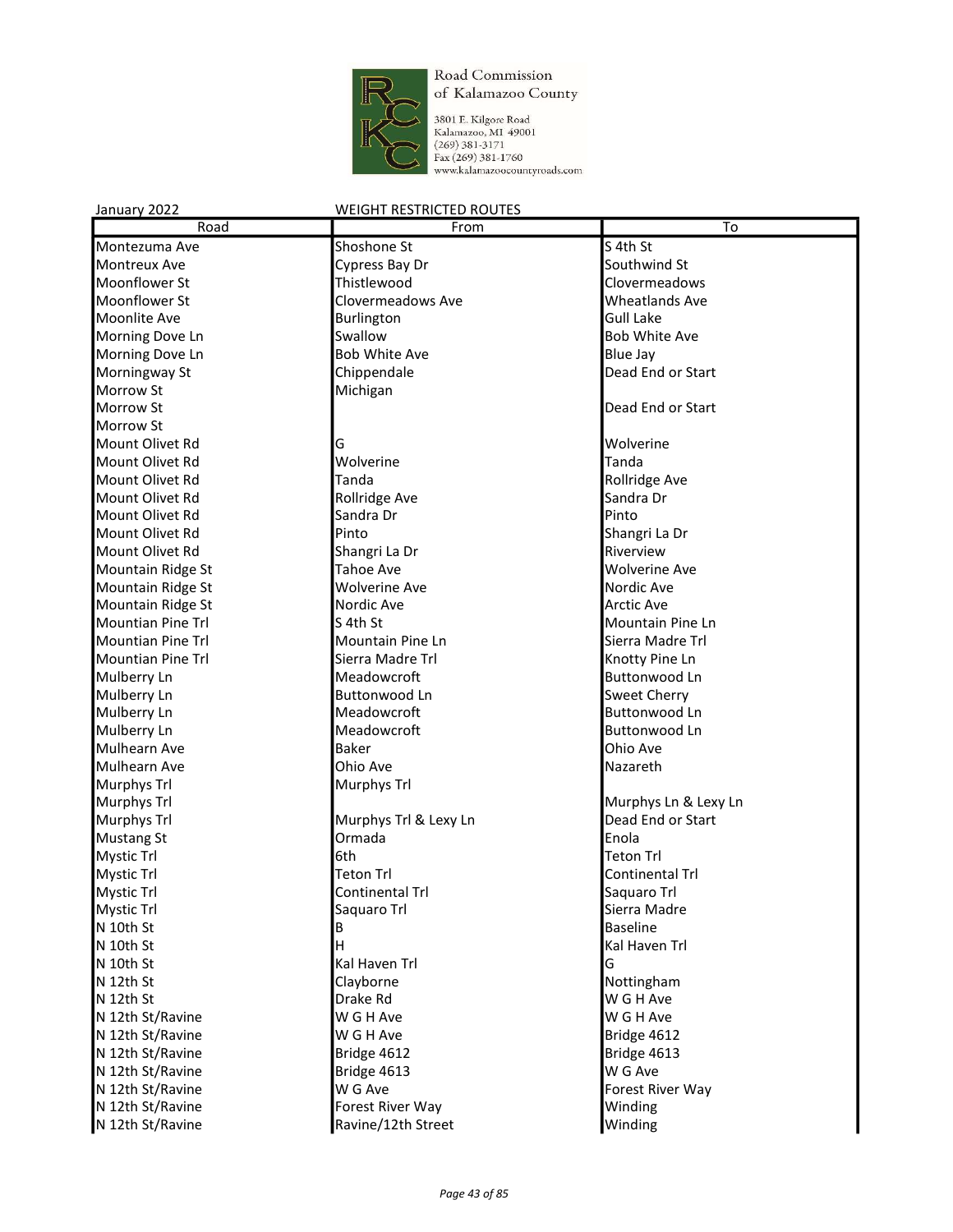

| January 2022     | <b>WEIGHT RESTRICTED ROUTES</b>  |                                  |
|------------------|----------------------------------|----------------------------------|
| Road             | From                             | To                               |
| N 12th St/Ravine | Winding                          | City/Twp Line                    |
| N 12th St/Ravine | City/Twp Line                    | Ravine                           |
| N 12th St/Ravine | City/Twp Line                    | Ravine                           |
| N 12th St        | Ravine                           | F                                |
| N 12th St        | F                                | D                                |
| N 12th St        |                                  | W E Ave                          |
| N 12th St        | W E Ave                          | Walkers Ridge Rd                 |
| N 12th St        | Walkers Ridge Rd                 | Kailee Dr                        |
| N 12th St        | Kailee Dr                        | D                                |
| N 14th St        | Barney                           | Quarry Ridge Ct                  |
| N 14th St        | Quarry Ridge Ct                  | Vliet Ln                         |
| N 14th St        | Vliet Ln                         | S Bus US 131                     |
| N 14th St        | S Bus US 131                     | N Bus US 131                     |
| N 14th St        | N Bus US 131                     | <b>Carsten Ave</b>               |
| N 14th St        | <b>Carsten Ave</b>               | <b>Thornhill Ave</b>             |
| N 14th St        | <b>Thornhill Ave</b>             | Meadowcroft Ave & Meadowcroft Ln |
| N 14th St        | Meadowcroft Ave & Meadowcroft Ln | Hickory Nut Ln                   |
| N 14th St        | Hickory Nut Ln                   | Northview Dr                     |
| N 14th St        | Northview Dr                     | <b>Glengarry Ave</b>             |
| N 14th St        | <b>Glengarry Ave</b>             | G                                |
| N 14th St        | G                                |                                  |
| N 14th St        |                                  | W F Ave                          |
| N 14th St        | W F Ave                          | <b>Cutters Ridge Ave</b>         |
| N 14th St        | <b>Cutters Ridge Ave</b>         | Camden Way Dr                    |
| N 14th St        | Camden Way Dr                    | W E Ave                          |
| N 14th St        | W E Ave                          | D                                |
| N 14th St        | D                                | C                                |
| N 14th St        | ΥZ                               | W X Y Ave                        |
| N 14th St        | W X Y Ave                        | lχγ                              |
| N 14th St        | XY                               | City/Twp Line                    |
| N 14th St        | Lyon                             | Sweet William Dr                 |
| N 14th St        | Sweet William Dr                 | U                                |
| N 14th St        | Lyon                             | U                                |
| N 16th St        | Douglas                          | W B Ave                          |
| N 16th St        | W B Ave                          | W A B Ave                        |
| N 16th St        | W A B Ave                        | B                                |
| N 17th St        | D                                | $\mathsf{C}$                     |
| N 17th St        | C                                | W C Ave                          |
| N 17th St        | W C Ave                          | B                                |
| N 17th St        | В                                | W B Ave                          |
| N 17th St        | W B Ave                          | <b>Grand Elk Railroad</b>        |
| N 17th St        | <b>Grand Elk Railroad</b>        | С                                |
| N 19th St        | В                                | County Line                      |
| N 20th St        | G                                | Rosedale Ave                     |
| N 20th St        | Rosedale Ave                     | Remus St                         |
| N 20th St        | Remus St                         | Colby St                         |
| N 20th St        | Colby St                         | <b>Travis Rd</b>                 |
| N 20th St        | <b>Travis Rd</b>                 | Roosevelt Ave                    |
| N 20th St        | Roosevelt Ave                    | McKinley                         |
| N 22nd St        | В                                |                                  |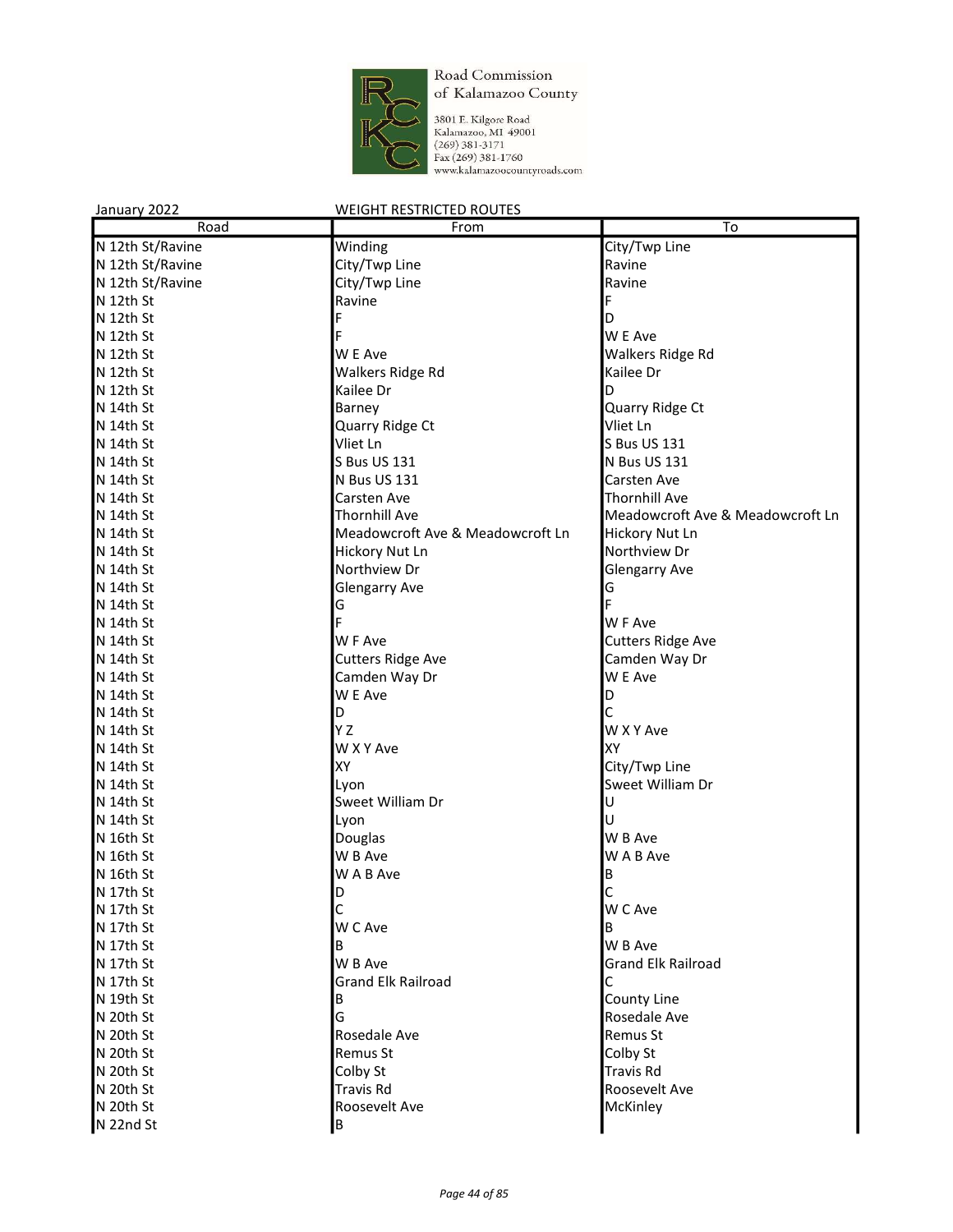

| January 2022 | <b>WEIGHT RESTRICTED ROUTES</b> |                           |
|--------------|---------------------------------|---------------------------|
| Road         | From                            | To                        |
| N 22nd St    |                                 |                           |
| N 22nd St    |                                 | <b>Baseline</b>           |
| N 23rd St    | E                               | D <sub>E</sub>            |
| N 24th St    | E G                             | Landing Ln                |
| N 24th St    | Landing Ln                      | FG                        |
| N 24th St    | FG                              | E F G Ave                 |
| N 24th St    | E F G Ave                       | Rollridge Ave             |
| N 24th St    | Rollridge Ave                   | Pavement Ends             |
| N 24th St    | <b>Pavement Ends</b>            | E FG                      |
| N 26th St    | Michigan                        | Norfolk Southern Railway  |
| N 26th St    | D E                             | D                         |
| N 27th St    | Gull                            | Sturbridge Dr             |
| N 27th St    | Sturbridge Dr                   | E F                       |
| N 27th St    | D                               | D                         |
| N 27th St    | D                               | E C Ave                   |
| N 27th St    | E C Ave                         | Richplain                 |
| N 28th St    | н                               | <b>Country Meadows Dr</b> |
| N 28th St    | <b>Country Meadows Dr</b>       | <b>Ringling Ave</b>       |
| N 28th St    | <b>Ringling Ave</b>             | Duncan Ave                |
| N 28th St    | Duncan Ave                      | Cade Ave                  |
| N 28th St    | Cade Ave                        | G                         |
| N 28th St    | Michigan                        | Norfolk Southern Railway  |
| N 28th St    | Norfolk Southern Railway        | Liggett St                |
| N 28th St    | Liggett St                      | Worden Ave                |
| N 28th St    | Worden Ave                      | E Jk Ave                  |
| N 28th St    | E Jk Ave                        | Main                      |
| N 28th St    | Richplain                       | $A$ $B$                   |
| N 28th St    | D                               | C                         |
| N 2nd St     | Oshtemo                         | Almena Dr                 |
| N 2nd St     | Almena Dr                       | Sunnywood Dr              |
| N 2nd St     | Sunnywood Dr                    | N 2nd St & Brekke Ln      |
| N 2nd St     | Brekke Ln                       | Springwood Dr             |
| N 2nd St     | Springwood Dr                   | Main                      |
| N 2nd St     | Main                            | Rosemary Ln               |
| N 2nd St     | Rosemary Ln                     | W J Ave                   |
| N 2nd St     | W J Ave                         | W H Ave                   |
| N 2nd St     | W H Ave                         | lG                        |
| N 2nd St     | G                               | FG                        |
| N 2nd St     | FG                              | W F G Ave                 |
| N 2nd St     | W F G Ave                       | EF                        |
| N 2nd St     | EF                              | W E F Ave                 |
| N 2nd St     | W E F Ave                       | Kal Haven Trl             |
| N 2nd St     | Kal Haven Trl                   | DE                        |
| N 2nd St     | DE                              | D                         |
| N 2nd St     | D                               | W C Ave                   |
| N 2nd St     | W C Ave                         | W B Ave                   |
| N 2nd St     | W B Ave                         | В                         |
| N 2nd St     | В                               | 1st                       |
| N 2nd St     | Sunnywood Dr                    | N 2nd St & Brekke Ln      |
| N 30th St    | Gull                            | E D E Ave                 |
|              |                                 |                           |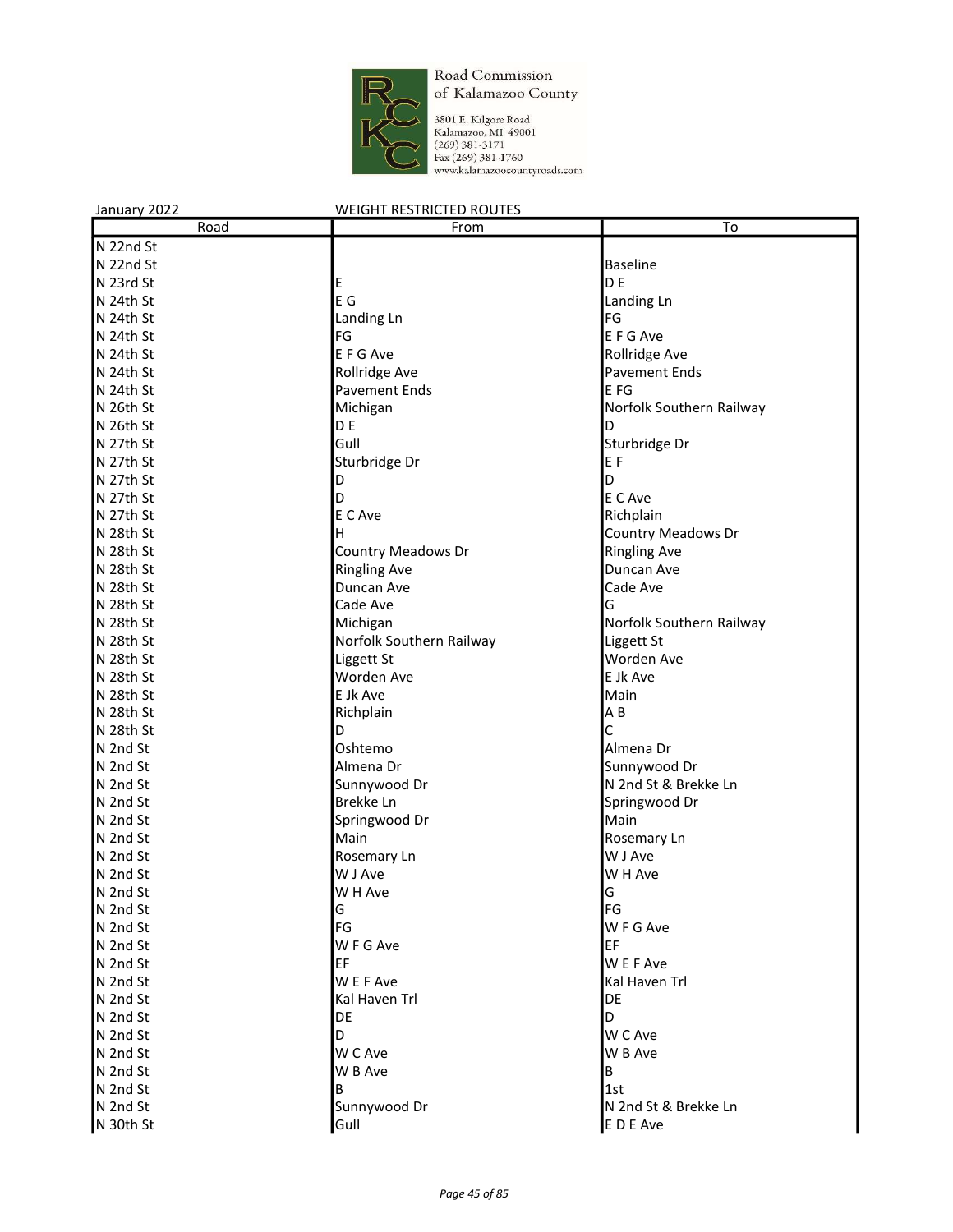

| January 2022 | <b>WEIGHT RESTRICTED ROUTES</b> |                                    |
|--------------|---------------------------------|------------------------------------|
| Road         | From                            | To                                 |
| N 30th St    | E D E Ave                       | Engelwood Ave                      |
| N 30th St    | Engelwood Ave                   | DE                                 |
| N 30th St    | AB                              | E C Ave                            |
| N 30th St    | E C Ave                         | C                                  |
| N 30th St    | ΙK                              | Norfolk Southern Railway           |
| N 30th St    | Norfolk Southern Railway        | K Ave                              |
| N 30th St    | K Ave                           | К                                  |
| N 30th St    | K                               | Hubbard                            |
| N 30th St    | Hubbard                         | Fawn Meadow Trl                    |
| N 30th St    | Fawn Meadow Trl                 | <b>Buck Ave</b>                    |
| N 30th St    | <b>Buck Ave</b>                 | E Main                             |
| N 30th St    | E Main                          | East Main                          |
| N 30th St    | East Main                       | Fawn Medow                         |
| N 31st St    | В                               | A B                                |
| N 31st St    | Landing                         | EF                                 |
| N 32nd St    | M 43                            | <b>Baseline</b>                    |
| N 35th St    | Bridge 4582                     | 35th/ W I 94                       |
| N 35th St    | G                               | E F G Ave                          |
| N 35th St    | E F G Ave                       | EF                                 |
| N 35th St    | EF                              | E E F Ave                          |
| N 35th St    | E E F Ave                       | Greer Dr                           |
| N 35th St    | Greer Dr                        | Greer                              |
| N 35th St    | Greer                           | lF G                               |
| N 35th St    | D                               | E C D Ave                          |
| N 35th St    | E C D Ave                       | E C D Ave                          |
| N 35th St    | E C D Ave                       | E C Ave                            |
| N 35th St    | E C Ave                         | CD                                 |
| N 36th St    | County Line                     | E HJ Ave                           |
| N 36th St    | E HJ Ave                        | НJ                                 |
| N 36th St    | G                               | F G                                |
| N 37th St    | Augusta                         | City/Twp Line                      |
| N 37th St    | City/Twp Line                   | City/Twp Line                      |
| N 37th St    | City/Twp Line                   | Ambling Ave                        |
| N 37th St    | Ambling Ave                     | lн ј                               |
| N 37th St    | H J                             | City/Twp Line                      |
| N 37th St    | City/Twp Line                   | G                                  |
| N 37th St    | ID                              | Lake Vista Dr                      |
| N 37th St    | Lake Vista Dr                   | Shoal Ave                          |
| N 37th St    | Shoal Ave                       | CD                                 |
| N 37th St    | CD                              | <b>Idle Ave</b>                    |
| N 37th St    | <b>Idle Ave</b>                 | <b>Gull Lake</b>                   |
| N 37th St    | Greer                           | Greer Dr                           |
| N 37th St    | Greer Dr                        | Forest Beach Dr                    |
| N 37th St    | Forest Beach Dr                 | Yorkshire                          |
| N 37th St    | Yorkshire                       | <b>Cranes Ave</b>                  |
| N 37th St    | <b>Cranes Ave</b>               | D E                                |
| N 37th St    | D <sub>E</sub>                  | M 89                               |
| N 37th St    | M 89                            | D                                  |
| N 37th St    | City/Twp Line                   | G                                  |
| N 38th St    | Augusta                         | [Undescribed Rating Segment Split] |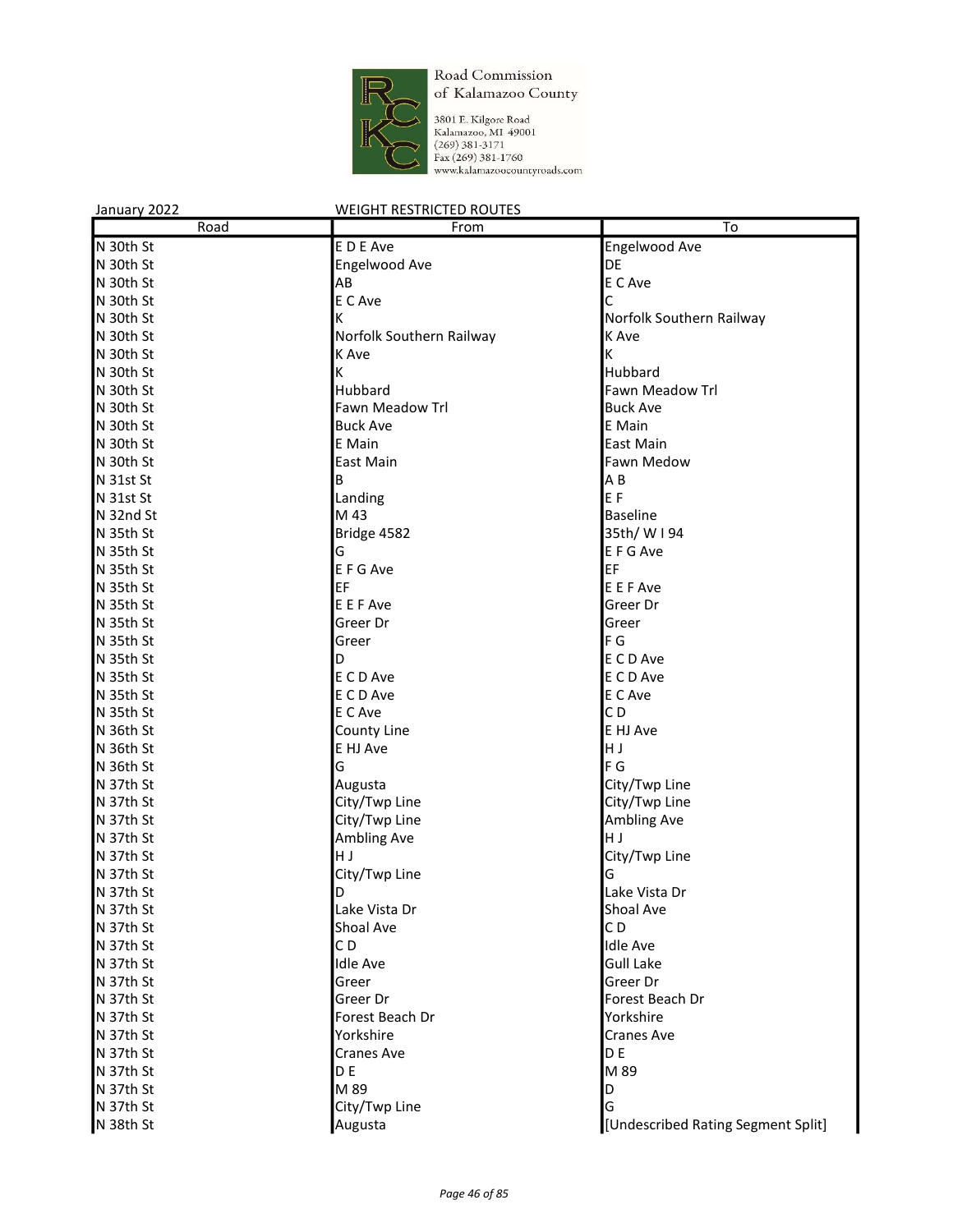

| January 2022 | <b>WEIGHT RESTRICTED ROUTES</b>       |                                       |
|--------------|---------------------------------------|---------------------------------------|
| Road         | From                                  | To                                    |
| N 38th St    | [Undescribed Rating Segment Split]    | City/Twp Line                         |
| N 38th St    | City/Twp Line                         | G                                     |
| N 39th St    | В                                     |                                       |
| N 39th St    | <b>Bay Arbor</b>                      | [Undescribed Rating Segment Split]    |
| N 39th St    | [Undescribed Rating Segment Split]    | Bay Arbor Dr                          |
| N 39th St    | Bay Arbor Dr                          | C                                     |
| N 39th St    | G                                     | E F G Ave                             |
| N 39th St    |                                       | F G                                   |
|              | Mawby Way<br>E F G Ave                |                                       |
| N 39th St    |                                       | Mawby Way                             |
| N 39th St    |                                       | <b>Baseline</b>                       |
| N 3rd St     | н                                     | <b>Highland View Dr</b>               |
| N 3rd St     | <b>Highland View Dr</b>               | н                                     |
| N 3rd St     | н                                     | W H Ave                               |
| N 3rd St     | W H Ave                               | G                                     |
| N 3rd St     | G                                     | W F G Ave                             |
| N 3rd St     | W F G Ave                             |                                       |
| N 3rd St     | <b>Big Rock</b>                       | Dead End or Start                     |
| N 40th St    | 40th/ W I 94                          | <b>Fort Custer</b>                    |
| N 41st St    | E <sub>F</sub>                        |                                       |
| N 41st St    |                                       | D                                     |
| N 42nd St    | D                                     | 4000' North of M-89                   |
| N 42nd St    | E C Ave                               | B                                     |
| N 42nd St    |                                       | <b>Baseline</b>                       |
| N 42nd St    | 4000' North of M-89                   | E C Ave                               |
| N 43rd St    | D                                     | С                                     |
| N 43rd St    | E C Ave                               |                                       |
| N 43rd St    | Ab                                    | County Line                           |
| N 43rd St    | В                                     | AB                                    |
| N 43rd St    | D                                     | 43rd                                  |
| N 43rd St    | E Ab Ave                              |                                       |
| N 44th St    | Augusta                               | [Undescribed Rating Segment Split]    |
| N 44th St    | [Undescribed Rating Segment Split]    | [Undescribed Inventory Segment Split] |
| N 44th St    | [Undescribed Inventory Segment Split] | E E F Ave                             |
| N 44th St    | E E F Ave                             | EF                                    |
| N 44th St    | EF                                    | Allister Mackenzie Ave                |
| N 44th St    | Allister Mackenzie Ave                | D                                     |
|              | $\mathsf{C}$                          |                                       |
| N 44th St    |                                       | [Undescribed Rating Segment Split]    |
| N 44th St    | [Undescribed Rating Segment Split]    | E B Ave                               |
| N 44th St    | E B Ave                               | E Ab Ave                              |
| N 44th St    | E Ab Ave                              | В                                     |
| N 45th St    | С                                     | E B Ave                               |
| N 45th St    | E B Ave                               | [Undescribed Rating Segment Split]    |
| N 45th St    | [Undescribed Rating Segment Split]    | В                                     |
| N 46th St    | D                                     | Cd Ave                                |
| N 46th St    | Cd Ave                                | С                                     |
| N 46th St    | Augusta                               | End All-Season                        |
| N 46th St    | End All-Season                        | D                                     |
| N 47th St    | В                                     | <b>Baseline</b>                       |
| N 4th St     | G                                     | Dead End or Start                     |
| N 5th St     | Main                                  | Western Woods Dr                      |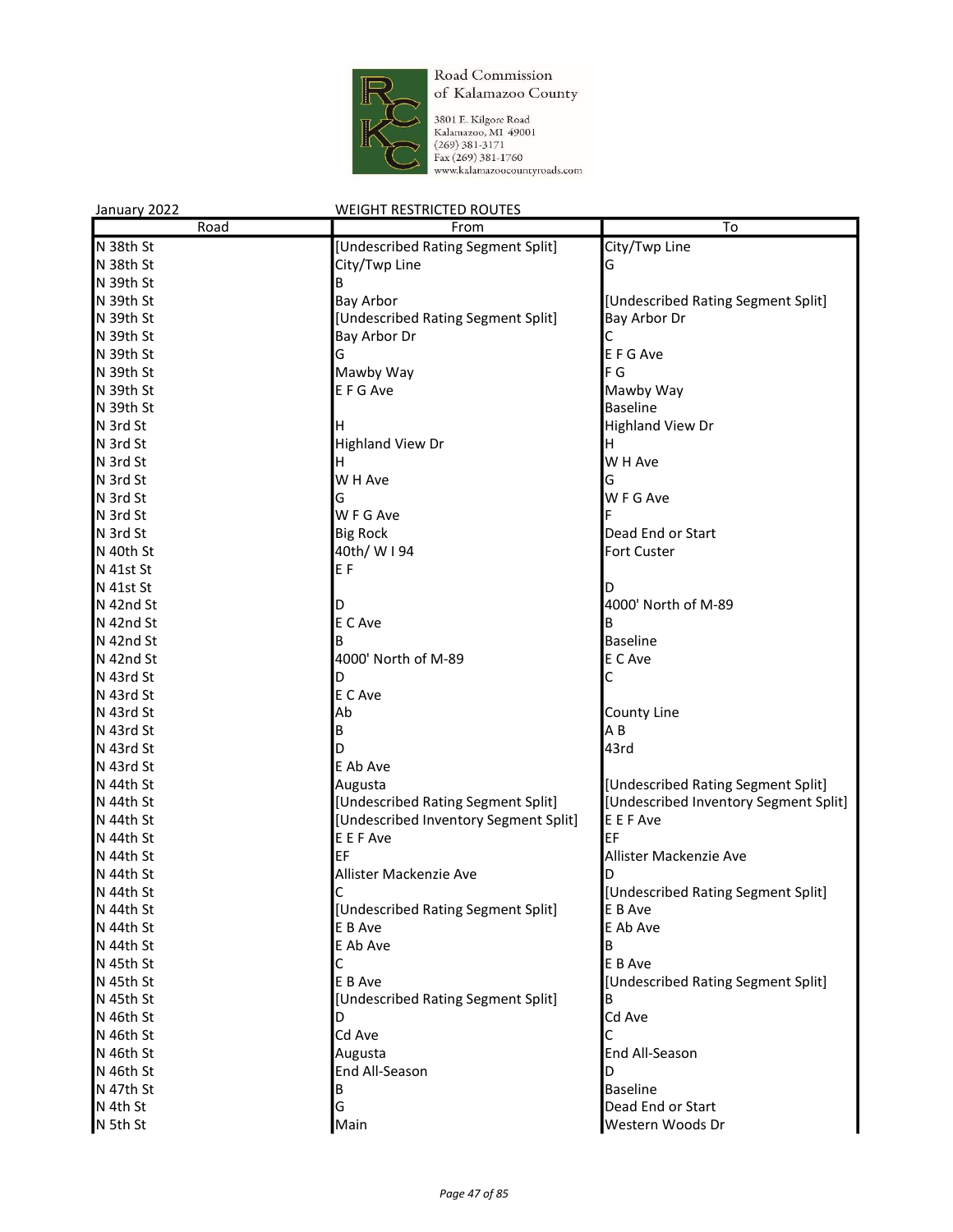

| January 2022     | <b>WEIGHT RESTRICTED ROUTES</b> |                           |
|------------------|---------------------------------|---------------------------|
| Road             | From                            | To                        |
| N 5th St         | Western Woods Dr                | H                         |
| N 6th St         | D Ave                           | W C Ave                   |
| N 6th St         | W C Ave                         | W B Ave                   |
| N 6th St         | W B Ave                         | Ravine                    |
| N 7th St         | F                               | W F Ave                   |
| N 7th St         | W F Ave                         | Owen                      |
| N 7th St         | Main                            | Cross Country Dr          |
| N 7th St         | Cross Country Dr                | Dead End or Start         |
| N 8th St         | В                               | <b>Baseline</b>           |
| N 8th St         | GH                              | G                         |
| N 8th St         | G                               | Country View Dr           |
| N 8th St         | Country View Dr                 | W F Ave                   |
| N 8th St         | W F Ave                         | W F Ave                   |
| N 8th St         | W F Ave                         | Kal Haven Trl             |
| N 8th St         | Kal Haven Trl                   | Hart                      |
| N 9th St         | н                               | Linden Hurst Ln           |
| N 9th St         | Linden Hurst Ln                 | W G H Ave                 |
| N Arlington St   | Academy                         | N Arlington St & Grove St |
| N Arlington St   | S Arlington St & Grove St       | W Main St                 |
| N Arlington St   | W Main St                       | Commonwealth Ave          |
| N Arlington St   | Commonwealth Ave                | Jefferson                 |
| N Berkley St     | Academy                         | N Berkley St              |
| N Berkley St     | N Berkley St                    | W Main St                 |
| N Berkley St     | W Main St                       | Commonwealth Ave          |
| N Berkley St     | Commonwealth Ave                | North                     |
| N Berkley St     | North                           | Hillsdale                 |
| N Clarendon St   | Academy                         | Grove St                  |
| N Clarendon St   | Grove St                        | W Main St                 |
| N Clarendon St   | W Main St                       | Commonwealth Ave          |
| N Clarendon St   | Commonwealth Ave                | North                     |
| N Clarendon St   | <b>Hillsdale</b>                | Attribute Change          |
| N Dartmouth St   | City/Twp Line                   | Academy St                |
| N Dartmouth St   | Academy St                      | Grove St & N Dartmouth St |
| N Dartmouth St   | Grove St & S Dartmouth St       | W Main St                 |
| N Dartmouth St   | W Main St                       | Commonwealth Ave          |
| N Dartmouth St   | Commonwealth Ave                | W North St                |
| N Dartmouth St   | W North St                      |                           |
| N Dartmouth St   |                                 | Hillsdale                 |
| N Eagle Lake Dr  | 5th                             | Eagle Lake                |
| N Gleneagle Dr   | Gleneagle                       | Kilowatt Dr               |
| N Gleneagle Dr   | Kilowatt Dr                     | Gleneagle                 |
| N Indian Lake Dr | <b>TS</b>                       | Canadian National Railway |
| N Indian Lake Dr | Canadian National Railway       | Attribute Change          |
| N Lauderdale Dr  | Main                            | Dead End or Start         |
| N Lauderdale Dr  | Main                            | Dead End or Start         |
| N Peak St        | E G Ave                         | <b>Tahoe Ave</b>          |
| N Peak St        | <b>Tahoe Ave</b>                | Nordic Ave                |
| N Peak St        | Nordic Ave                      | <b>Arctic Ave</b>         |
| N Peak St        | <b>Arctic Ave</b>               | Dead End or Start         |
| N Pitcher St     | Allen St                        | <b>Tyler St</b>           |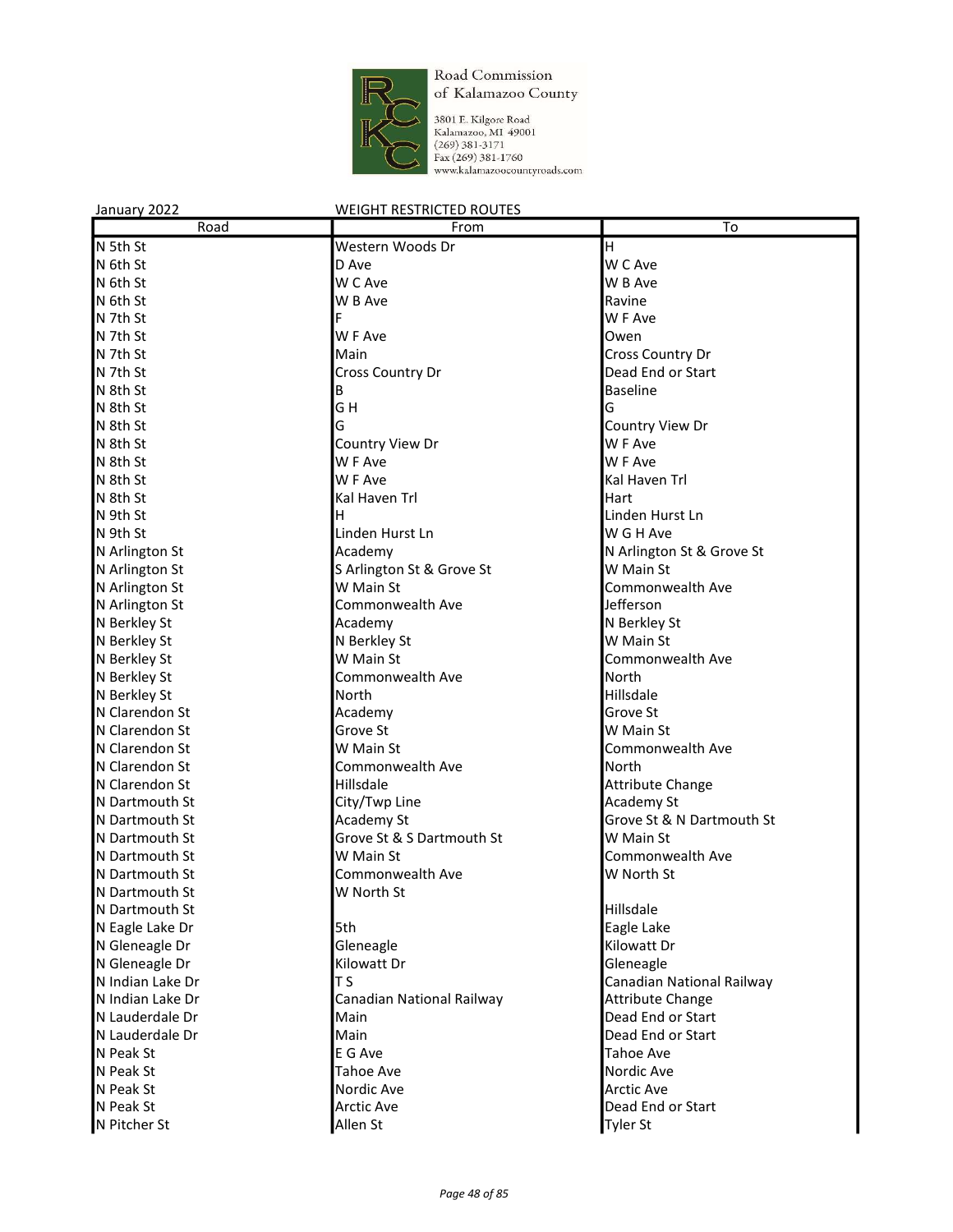

3801 E. Kilgore Road<br>Kalamazoo, MI 49001<br>(269) 381-3171<br>Fax (269) 381-1760<br>www.kalamazoocountyroads.com

| Road              | From                               | To                                 |
|-------------------|------------------------------------|------------------------------------|
| N Pitcher St      | Tyler St                           | G                                  |
| N Sherman Lake Dr | Sherman Lake                       | M 89                               |
| N Sherman Lake Dr | M 89                               | D                                  |
| N Sherman Lake Dr | Sherman Lake                       | Ross Ln                            |
| N Sherman Lake Dr | Ross <sub>Ln</sub>                 | W Sherman Lake Dr                  |
| N Sherman Lake Dr | W Sherman Lake Dr                  | <b>Attribute Change</b>            |
| N Sherman Lake Dr | Sherman Lake                       | M 89                               |
| N Yorkville Ln    | D                                  | <b>Gull Lake</b>                   |
| Nancy Ann Dr      | Canton Dr                          | Chandra Dr                         |
| Nantucket Ln      | Bunkerhill                         | Old Deer Run                       |
| Nantucket Ln      | Old Deer Run                       | Cadet                              |
| Naples Ct         | Summerset                          | Dead End or Start                  |
| Nassau St         | Main                               | Ann St                             |
| Nassau St         | Ann St                             | Gertrude                           |
| Natalie St        | Wild Meadow St                     | Cindy St                           |
| Nature Way        | 4th                                | Dead End or Start                  |
| Nazareth Rd       | Michigan                           | City/Twp Line                      |
| Nazareth Rd       | Charles                            | Kenilworth Ave                     |
| Nazareth Rd       | Kenilworth Ave                     | <b>Consumers Drive</b>             |
| Nazareth Rd       | Main                               | Tampa St                           |
| Nazareth Rd       | Tampa St                           | Miami Ave                          |
| Nazareth Rd       | Miami Ave                          | Mulhearn                           |
| Nazareth Rd       | Mulhearn                           | Francis                            |
| Nazareth Rd       | Francis                            | Edna                               |
| Nazareth Rd       | Edna                               | <b>Pristine Ave</b>                |
| Nazareth Rd       | <b>Pristine Ave</b>                | Oak Tree Dr                        |
| Nazareth Rd       | Oak Tree Dr                        | Shadow Bend Dr                     |
| Nazareth Rd       | Shadow Bend Dr                     | City/Twp Line                      |
| Nazareth Rd       | City/Twp Line                      | <b>Borgess</b>                     |
| Nazareth Rd       | <b>Borgess</b>                     | Gull                               |
| Neal Ave          | Shields                            | Oran Ave                           |
| <b>Neal Ave</b>   | Oran Ave                           | 26th                               |
| <b>Nelson Ave</b> | Main                               | Dead End or Start                  |
| New Farm St       | Mn Ave                             | Dead End or Start                  |
| <b>Newport St</b> | <b>Bluebird</b>                    | Harvest                            |
| Nichole St        | <b>Blake</b>                       | <b>Blake</b>                       |
| Nichols Rd        | Main                               | <b>Nichols</b>                     |
| Nighthawk Ave     | Praire Edge St                     | Heron St                           |
| Nightingale Ave   | Nightingale                        | Signal Hill                        |
| Nightingale Ave   | Nightingale                        | Dead End or Start                  |
| Norcross St       | Chadeau                            | Keith Ct                           |
| Norcross St       | Keith Ct                           | Dead End or Start                  |
| Nordic Ave        | Mountain Ridge St                  | N Peak St                          |
| Normandy Ave      | H                                  | Gull                               |
| Norris St         | Midlake                            | Wendel St                          |
| Norris St         | Wendel St                          | Snyder St                          |
| Norris St         | Snyder St                          | Burlington                         |
| Norscott St       | Wallene                            | 36th                               |
| Norscott St       | 36th                               | [Undescribed Rating Segment Split] |
| Norscott St       | [Undescribed Rating Segment Split] | <b>Erick Ave</b>                   |
|                   |                                    |                                    |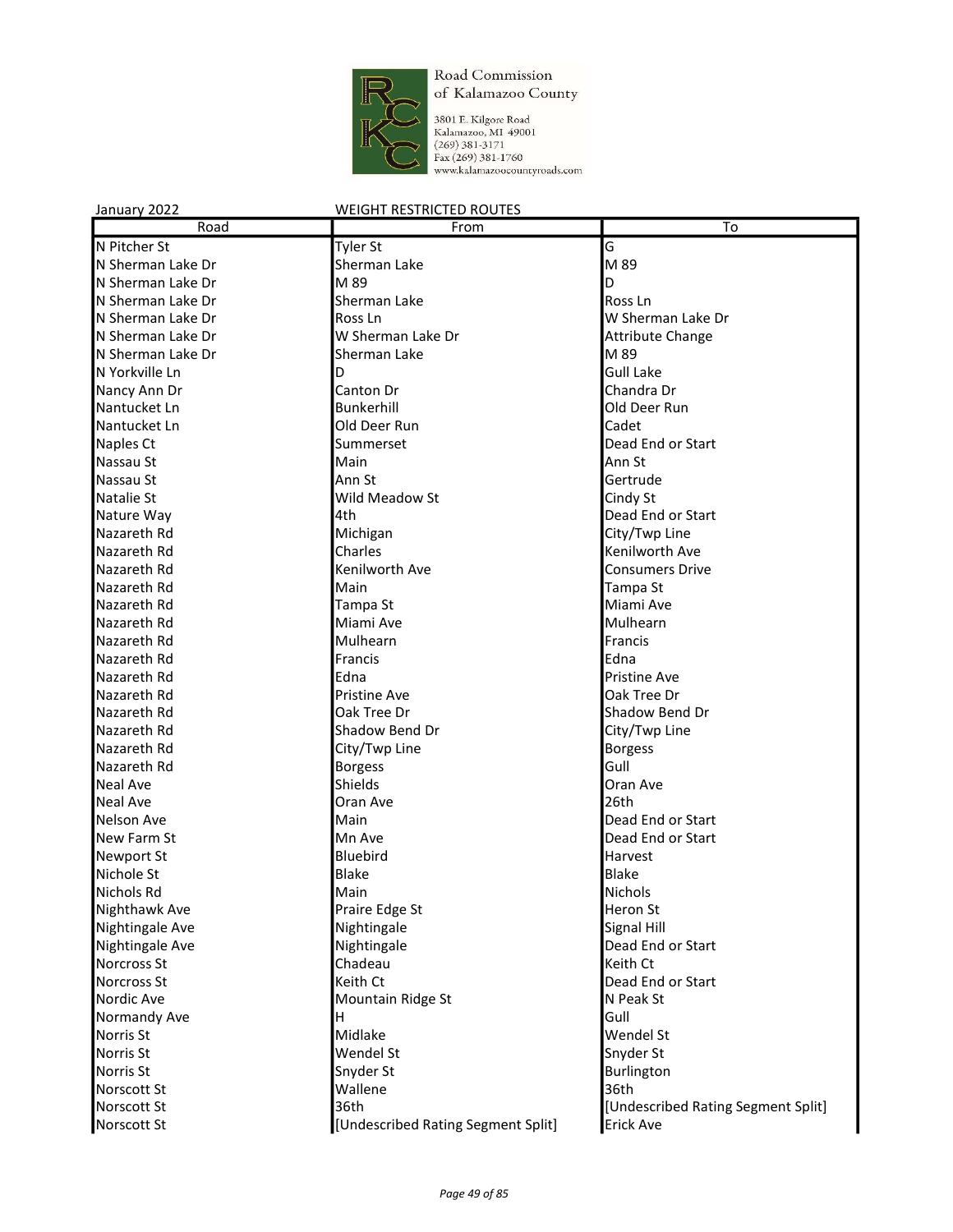

3801 E. Kilgore Road<br>Kalamazoo, MI 49001<br>(269) 381-3171<br>Fax (269) 381-1760<br>www.kalamazoocountyroads.com

| Road                   | From                               | $\overline{\text{To}}$             |
|------------------------|------------------------------------|------------------------------------|
| <b>Norscott St</b>     | <b>Erick Ave</b>                   | Wooden                             |
| Northfield Trl         | W H Ave                            | Westhaven Trl                      |
| Northfield Trl         | Westhaven Trl                      | <b>Stoneview Ave</b>               |
| Northfield Trl         | <b>Stoneview Ave</b>               | Westhaven Trl                      |
| Northfield Trl         | Westhaven Trl                      | <b>Weston Dr</b>                   |
| Northport Ave          | Charlevoix St                      | Petoskey St                        |
| Northport Ave          | Petoskey St                        | Dead End or Start                  |
| Northridge Rd          | Timberstone                        | Dead End or Start                  |
| Northstar Ave          | 9th                                | Promenade St                       |
| Northstar Ave          | Promenade St                       | Dead End or Start                  |
| Northview Dr           | Rockwood                           | Stonegate Rd                       |
| Northview Dr           | Stonegate Rd                       | Stonegate Rd                       |
| Northview Dr           | Stonegate Rd                       | Nichols                            |
| O P Ave E              | OP                                 | 36th                               |
| O Park St              | <b>Atlantic</b>                    | Gibbs Ave                          |
| O Park St              | Gibbs Ave                          | Frie Ave                           |
| O Park St              | <b>Frie Ave</b>                    | Stadium                            |
| Oak Dale Ave           | Forney                             | <b>Attribute Change</b>            |
| Oak Highlands Dr       | 9th                                | Cross Country Dr                   |
| Oak Highlands Dr       | Cross Country Dr                   | Dead End or Start                  |
| Oak Hill Dr            | Colony Woods                       | Q                                  |
| Oak Openings St        | Wallace                            | Fenimore Ave                       |
| Oak Openings St        | Fenimore Ave                       | Chicago                            |
| Oakharbor St           | Bayfield                           | Hollison                           |
| Oakharbor St           | Hollison Dr                        | Trayburne Trl                      |
| Oakharbor St           | Trayburne Trl                      | Dead End or Start                  |
| Oakharbor St           | Bayfield                           | Hollison                           |
| Oakland Dr             | V W                                | U                                  |
| Oakland Dr             | Ū                                  | <b>Surry Ave</b>                   |
| Oakland Dr             | <b>Surry Ave</b>                   | [Undescribed Rating Segment Split] |
| Oakland Dr             | [Undescribed Rating Segment Split] | City/Twp Line                      |
| Oakscot St             | Checker                            | Wallene                            |
| Oakwood Ave            | Shane St                           |                                    |
| Oakwood Ave            |                                    | <b>Attribute Change</b>            |
| Oakwood Ave            | Autumn Glen                        | Attribute Change                   |
| Oatman Dr              | Oatman                             | Dead End or Start                  |
| <b>Observation Ave</b> | Rollridge                          | Dead End or Start                  |
| Ocom St                | Gleason                            | Michigan                           |
| Ohio Ave               | Mulhearn                           | Edna                               |
| Old 24th St            | 24th                               | Unknown                            |
| Old A B Ave            | Unknown                            | City/Twp Line                      |
| Old A B Ave            | City/Twp Line                      | A B                                |
| Old Deer Run           | Nantucket                          | Litchfield                         |
| Old Douglas Ave        | F                                  | Douglas                            |
| Old Douglas Ave        | Edison                             | G                                  |
| Old Douglas Ave        | G                                  | [Undescribed Rating Segment Split] |
| Old Douglas Ave        | [Undescribed Rating Segment Split] | [Undescribed Rating Segment Split] |
| Old Douglas Ave        | [Undescribed Rating Segment Split] | Old Douglas                        |
| Old Forest Dr          | Greystone                          | Dead End or Start                  |
| Old Forest Dr          | Greystone                          | Forest Creek Dr                    |
|                        |                                    |                                    |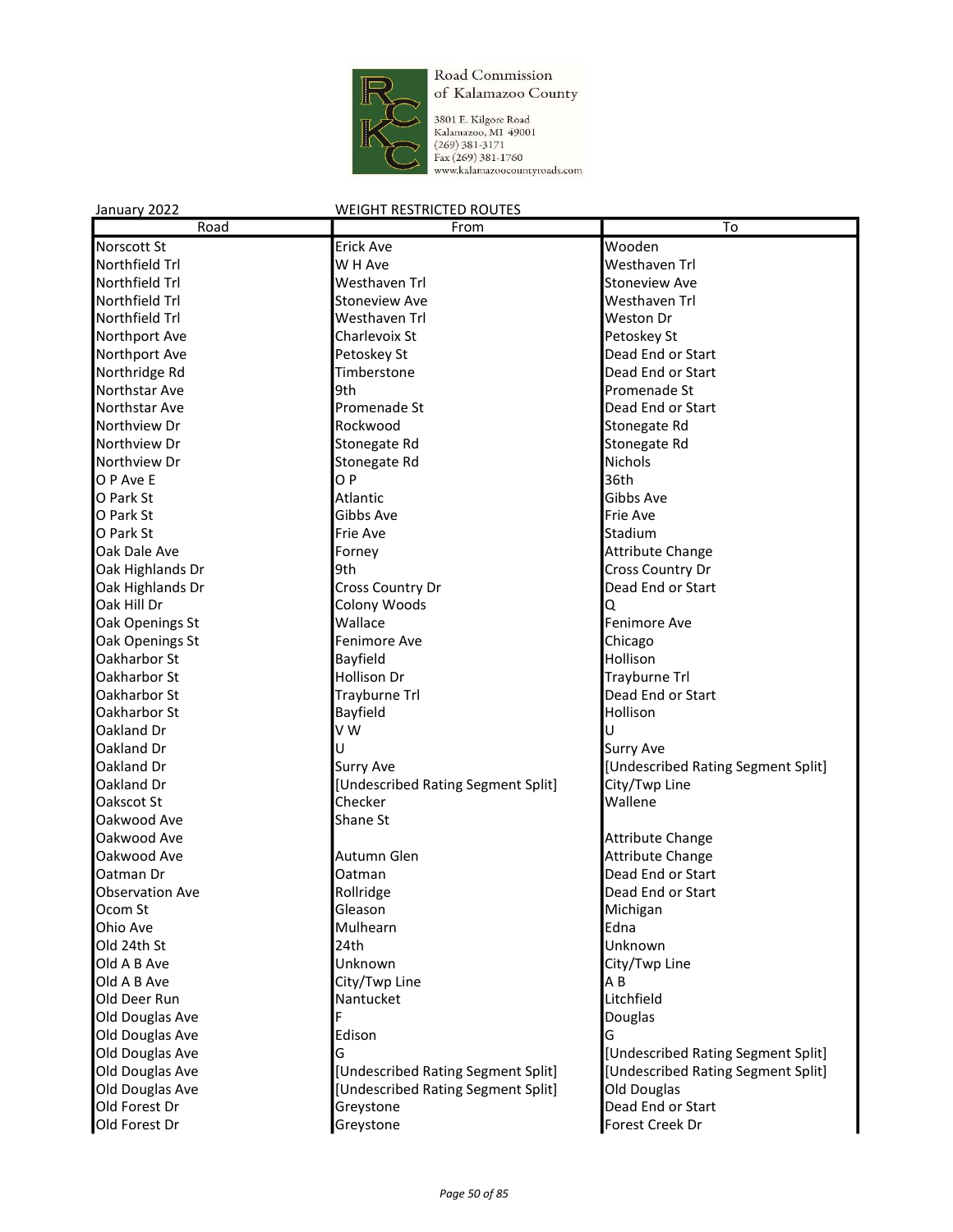

3801 E. Kilgore Road<br>Kalamazoo, MI 49001<br>(269) 381-3171<br>Fax (269) 381-1760<br>www.kalamazoocountyroads.com

| Road                 | From                               | To                                 |
|----------------------|------------------------------------|------------------------------------|
| Old Forest Dr        | Forest Creek Dr                    | Stadium                            |
| Old Forest Dr        | Forest Creek Dr                    | Stadium                            |
| Old Log Trl          | Wild Cherry                        | Little Meadow Pass                 |
| Old Log Trl          | Little Meadow Pass                 | Wingate                            |
| Old Oak Cir          | <b>Blue Spruce</b>                 | Dead End or Start                  |
| Old Post Rd          | Westlins                           | Dead End or Start                  |
| Old Q Ave            | 2nd                                | Q                                  |
| Old Savannah Dr      | W H Ave                            | Valdosta Ln                        |
| Old Savannah Dr      | Valdosta Ln                        | Druit Hills Ct                     |
| Old Savannah Dr      | Druit Hills Ct                     | <b>Stone Mountain Dr</b>           |
| Old Stone Cir        | <b>Blue Spruce</b>                 | Dead End or Start                  |
| Olde Fox Ln          | <b>Cotters Ridge</b>               | Dead End or Start                  |
| Olivia Rose AVE      | Drake Ridge ST                     | Dead End or Start                  |
| Olmstead Rd          | Amvet                              | Amvet                              |
| Olney St             | Gorham Ln                          | Cherokee St                        |
| Olney St             | Cherokee St                        | Mohawk St                          |
| Olney St             | <b>Mohawk St</b>                   | Nichols                            |
| Olney St             | <b>Nichols</b>                     | Coolidge Ave                       |
| Olney St             | Coolidge Ave                       | <b>Grand Pre Ave</b>               |
| Olney St             | <b>Grand Pre Ave</b>               | Jenks                              |
|                      | Chadeau                            | Dead End or Start                  |
| Omega St<br>Oran Ave | School                             | 26th                               |
|                      |                                    | Green Oak                          |
| Orange Meadow Ln     | <b>Sweet Cherry</b>                | Jacille                            |
| Oranoco St           | н                                  |                                    |
| Orchard Ave          | Douglas                            | Dead End or Start                  |
| Orchard Hill Ave     | Farmington                         | [Undescribed Rating Segment Split] |
| Orchard Hill Ave     | [Undescribed Rating Segment Split] | <b>Orchard Hill</b>                |
| Orchard Hill Ave     | Farmington                         | Orchard Hill                       |
| Orchid Ave           | Annadale Dr                        | Cypress Bay Dr                     |
| Oriole St            | Rollridge                          | Sparrow                            |
| Orly Ct              | Heathrow                           | Dead End or Start                  |
| Ormada Dr            | Woodlea                            | Glendalock St                      |
| Ormada Dr            | <b>Glendalock St</b>               | Skyview St                         |
| Ormada Dr            | <b>Skyview St</b>                  | <b>Mustang St</b>                  |
| Ormada Dr            | <b>Mustang St</b>                  | Foxdale St                         |
| Ormada Dr            | <b>Foxdale St</b>                  | <b>Buckskin</b>                    |
| Oshtemo Ct           | Oshtemo                            | <b>Attribute Change</b>            |
| Oshtemo Rd           | K L                                | Oshtemo Ct                         |
| Oshtemo Rd           | Oshtemo Ct                         | <b>Upper Valley Trl</b>            |
| Oshtemo Rd           | <b>Upper Valley Trl</b>            | 40 feet south of KL Avenue         |
| Oshtemo Rd           | 40 feet south of KL Avenue         | [Undescribed Rating Segment Split] |
| Oshtemo Rd           | [Undescribed Rating Segment Split] | Dead End or Start                  |
| Oshtemo Ridge Trl    | Coddington Ln                      | Darlington Trl & Ellington Dr      |
| Oshtemo Woods Ln     | Lamplighter Ln                     | Castleton Dr                       |
| Oshtemo Woods Ln     | Castleton Dr                       | Coddington Ln                      |
| Oshtemo Woods Ln     | Venture Park Rd                    | Lamplighter Ln                     |
| Ottawa Ave           | Dead End or Start                  | <b>Turwill Ln</b>                  |
| Ottawa Ave           | Turwill Ln                         | Ottawa                             |
| Ottawa Ave           | Seminole                           | Dead End or Start                  |
| Owen Dr              | B                                  | Dead End or Start                  |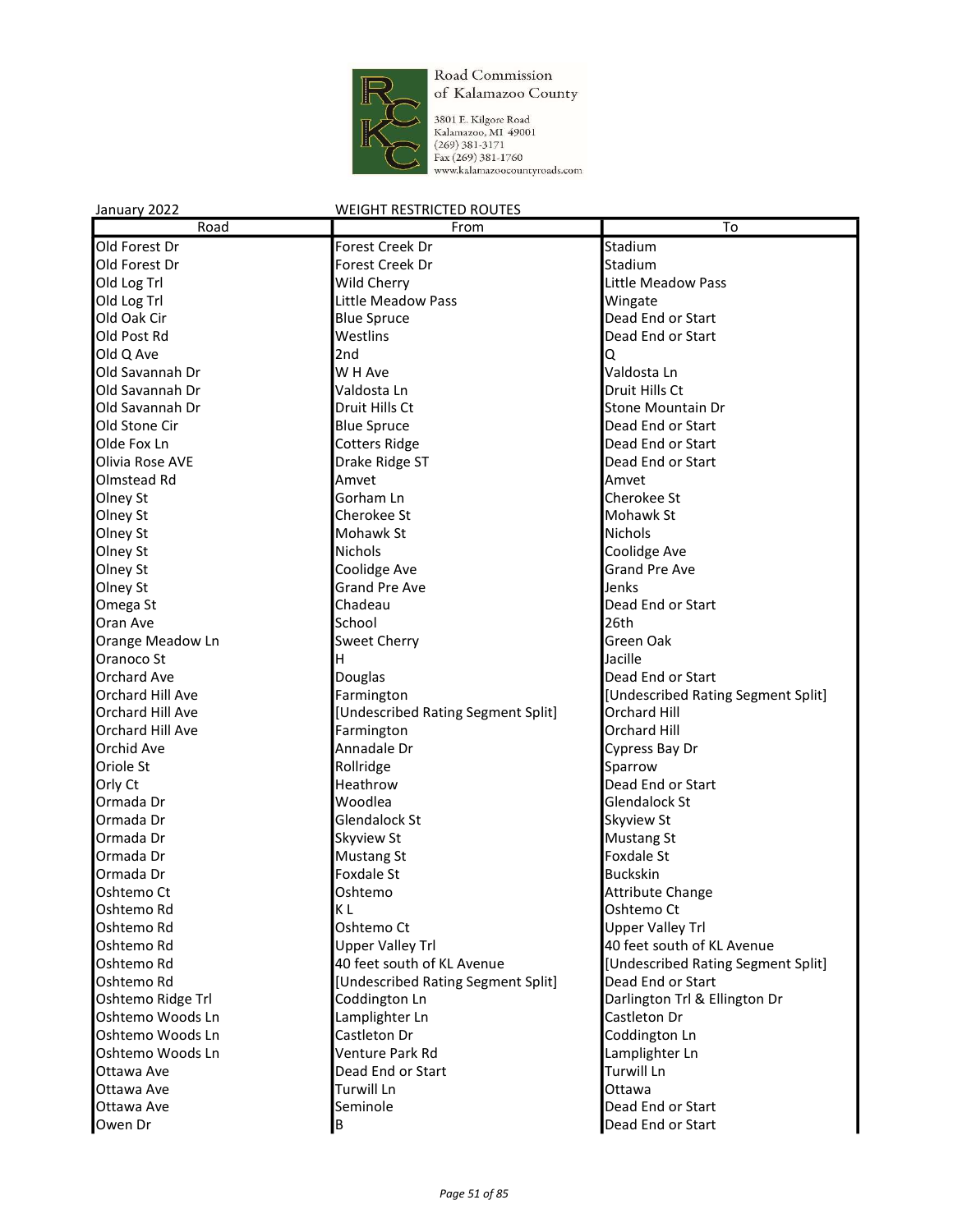

3801 E. Kilgore Road<br>Kalamazoo, MI 49001<br>(269) 381-3171<br>Fax (269) 381-1760<br>www.kalamazoocountyroads.com

| Road                                                                                                                                                              | From                                                                                                                                                                                         | To                                                                                                                                                                                                   |
|-------------------------------------------------------------------------------------------------------------------------------------------------------------------|----------------------------------------------------------------------------------------------------------------------------------------------------------------------------------------------|------------------------------------------------------------------------------------------------------------------------------------------------------------------------------------------------------|
| Owen Dr                                                                                                                                                           | F                                                                                                                                                                                            | N 6th St                                                                                                                                                                                             |
| Owen Dr                                                                                                                                                           | N 6th St                                                                                                                                                                                     | N 7th St                                                                                                                                                                                             |
| Owen Dr                                                                                                                                                           | N 7th St                                                                                                                                                                                     | Kal Haven Trl                                                                                                                                                                                        |
| Owen Dr                                                                                                                                                           | Kal Haven Trl                                                                                                                                                                                | Hart                                                                                                                                                                                                 |
| Owen Dr                                                                                                                                                           | Hart                                                                                                                                                                                         | Hart Dr                                                                                                                                                                                              |
| Owen Dr                                                                                                                                                           | Ravine                                                                                                                                                                                       | W D Ave                                                                                                                                                                                              |
| Owen Dr                                                                                                                                                           | W D Ave                                                                                                                                                                                      | W C Ave                                                                                                                                                                                              |
| Owen Dr                                                                                                                                                           | W C Ave                                                                                                                                                                                      | change in pavement                                                                                                                                                                                   |
| Owen Dr                                                                                                                                                           | change in pavement                                                                                                                                                                           | В                                                                                                                                                                                                    |
| Oxford St                                                                                                                                                         | City/Twp Line                                                                                                                                                                                | <b>Barclay</b>                                                                                                                                                                                       |
| P Q Ave                                                                                                                                                           | 3rd                                                                                                                                                                                          | <b>Reisling St</b>                                                                                                                                                                                   |
| P Q Ave                                                                                                                                                           | <b>Reisling St</b>                                                                                                                                                                           | Chianti Cir                                                                                                                                                                                          |
| P Q Ave                                                                                                                                                           | Chianti Cir                                                                                                                                                                                  | Eagle Heights Dr                                                                                                                                                                                     |
| P Q Ave                                                                                                                                                           | Eagle Heights Dr                                                                                                                                                                             | Eagle Ter                                                                                                                                                                                            |
| P Q Ave                                                                                                                                                           | Eagle Ter                                                                                                                                                                                    | 4th                                                                                                                                                                                                  |
| P Q Ave                                                                                                                                                           | County Line                                                                                                                                                                                  | 3rd                                                                                                                                                                                                  |
| P Q Ave                                                                                                                                                           | Chianti Cir                                                                                                                                                                                  | Eagle Heights Dr                                                                                                                                                                                     |
| Packard St                                                                                                                                                        |                                                                                                                                                                                              |                                                                                                                                                                                                      |
|                                                                                                                                                                   | King                                                                                                                                                                                         | Michigan                                                                                                                                                                                             |
| Palmbrook Ln                                                                                                                                                      | <b>Hickory Nut</b><br>Panama                                                                                                                                                                 | Arrow Wood                                                                                                                                                                                           |
| Panama St                                                                                                                                                         |                                                                                                                                                                                              | Dead End or Start                                                                                                                                                                                    |
| Panama St                                                                                                                                                         | Panama                                                                                                                                                                                       | Dead End or Start                                                                                                                                                                                    |
| <b>Parchmount Ave</b>                                                                                                                                             | City/Twp Line                                                                                                                                                                                | Nazareth                                                                                                                                                                                             |
| Parcom St                                                                                                                                                         | Michigan                                                                                                                                                                                     | King Hwy                                                                                                                                                                                             |
| Parcom St                                                                                                                                                         | King Hwy                                                                                                                                                                                     | <b>Attribute Change</b>                                                                                                                                                                              |
|                                                                                                                                                                   |                                                                                                                                                                                              |                                                                                                                                                                                                      |
|                                                                                                                                                                   |                                                                                                                                                                                              |                                                                                                                                                                                                      |
|                                                                                                                                                                   |                                                                                                                                                                                              |                                                                                                                                                                                                      |
|                                                                                                                                                                   |                                                                                                                                                                                              |                                                                                                                                                                                                      |
|                                                                                                                                                                   |                                                                                                                                                                                              |                                                                                                                                                                                                      |
|                                                                                                                                                                   |                                                                                                                                                                                              |                                                                                                                                                                                                      |
|                                                                                                                                                                   |                                                                                                                                                                                              |                                                                                                                                                                                                      |
|                                                                                                                                                                   |                                                                                                                                                                                              |                                                                                                                                                                                                      |
|                                                                                                                                                                   |                                                                                                                                                                                              |                                                                                                                                                                                                      |
|                                                                                                                                                                   |                                                                                                                                                                                              |                                                                                                                                                                                                      |
| Paw Paw Hts                                                                                                                                                       |                                                                                                                                                                                              |                                                                                                                                                                                                      |
| Paw Paw Lake Dr                                                                                                                                                   |                                                                                                                                                                                              |                                                                                                                                                                                                      |
| Paw Paw Lake Dr                                                                                                                                                   |                                                                                                                                                                                              |                                                                                                                                                                                                      |
| Paw Paw Lake Dr                                                                                                                                                   |                                                                                                                                                                                              | 2nd St                                                                                                                                                                                               |
| Paw Paw Lake Dr                                                                                                                                                   |                                                                                                                                                                                              | Paw Paw Lake BAS                                                                                                                                                                                     |
| Paw Paw Lake Dr                                                                                                                                                   | Paw Paw Lake BAS                                                                                                                                                                             | City/Twp Line                                                                                                                                                                                        |
| Paw Paw Lake Dr                                                                                                                                                   | City/Twp Line                                                                                                                                                                                | R <sub>S</sub>                                                                                                                                                                                       |
| Peninsular Dr                                                                                                                                                     | Bayview                                                                                                                                                                                      | Dead End or Start                                                                                                                                                                                    |
| Penny Ln                                                                                                                                                          | 9th                                                                                                                                                                                          | Dead End or Start                                                                                                                                                                                    |
| Pennycress Ln                                                                                                                                                     | W P Ave                                                                                                                                                                                      | Chicory Trl                                                                                                                                                                                          |
| Pennycress Ln                                                                                                                                                     | Chicory Trl                                                                                                                                                                                  | S 1st St                                                                                                                                                                                             |
| Pepper Bush Ln                                                                                                                                                    | <b>Hickory Nut</b>                                                                                                                                                                           | Arrow Wood Ln                                                                                                                                                                                        |
|                                                                                                                                                                   | Arrow Wood Ln                                                                                                                                                                                |                                                                                                                                                                                                      |
| Pepper Bush Ln                                                                                                                                                    |                                                                                                                                                                                              | Dead End or Start                                                                                                                                                                                    |
| Pepper Dr                                                                                                                                                         |                                                                                                                                                                                              | <b>Treasure Island</b>                                                                                                                                                                               |
| Pepper Dr                                                                                                                                                         | Pepper                                                                                                                                                                                       | Dead End or Start                                                                                                                                                                                    |
| Paris St<br>Parkview Ave<br>Parkview Ave<br>Parkview Ave<br>Partridge Ln<br>Patland Dr<br>Patland Dr<br>Patricia St<br>Patti Cir<br>Paw Paw Hts<br>Pepper Bush Ln | Midlake<br>12th<br>Bridge 4558<br>Bridge 4558<br>Quail Run<br>G<br><b>Greenland Ave</b><br>Susan<br>Rocky<br>2nd<br>Rainbow Ridge Dr<br>T U<br>S 4th St<br>City/Twp Line<br>2nd St<br>Pepper | Burlington<br>Bridge 4558<br>Bridge 4558<br><b>Drake</b><br>Quail Run<br><b>Greenland Ave</b><br>Deerland<br>Lois<br>Dead End or Start<br>Rainbow Ridge Dr<br>Beech Bay<br>S 4th St<br>City/Twp Line |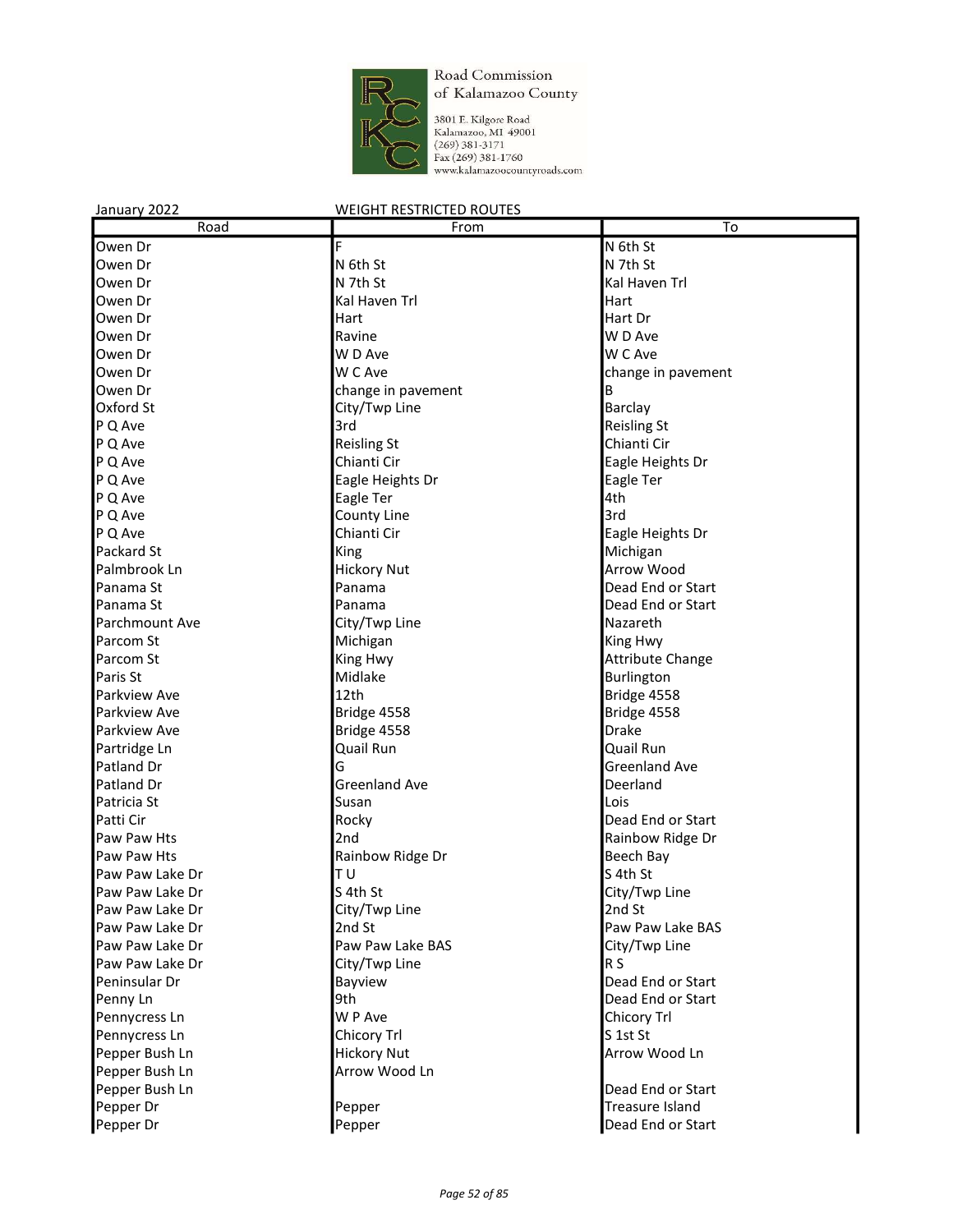

| January 2022      | <b>WEIGHT RESTRICTED ROUTES</b>    |                                    |
|-------------------|------------------------------------|------------------------------------|
| Road              | From                               | To                                 |
| Per Cheron St     | Q                                  | Clydesdale Ave                     |
| Per Cheron St     | Clydesdale Ave                     | Belgian                            |
| Percy Ave         | Sunnycrest                         | <b>Berry St</b>                    |
| Percy Ave         | Berry St                           | Clarice                            |
| Petoskey St       | <b>Suttons Bay St</b>              | Manitou Ave                        |
| Petoskey St       | Manitou Ave                        |                                    |
| Petoskey St       |                                    | <b>Bingham Ave</b>                 |
| Petoskey St       | <b>Bingham Ave</b>                 | [Undescribed Rating Segment Split] |
| Petoskey St       | [Undescribed Rating Segment Split] | <b>Attribute Change</b>            |
| Petoskey St       | <b>Attribute Change</b>            | Presque Isle Dr                    |
| Petoskey St       | Presque Isle Dr                    | Port Hope Dr                       |
| Petoskey St       | Port Hope Dr                       | Dead End or Start                  |
| Petoskey St       | <b>Bowers Harbor AVE</b>           | Dead End or Start                  |
| Petoskey St       |                                    | 0 Bowers Harbor AVE                |
| Pheasant Ln       | Tanger                             | Quail Run                          |
| <b>Phiant Ave</b> | Alidor                             | Dead End or Start                  |
| Phillips St       | Olmstead                           | Louisa Ave                         |
| Phillips St       | Louisa Ave                         | Sprinkle                           |
| Phoebe St         | Swallow                            | Chickadee Dr                       |
| Phoebe St         | Chickadee Dr                       | Whippoorwill                       |
| <b>Pickard St</b> | Michigan                           | <b>Barker Ave</b>                  |
| <b>Pickard St</b> | <b>Barker Ave</b>                  | Charles                            |
| Pico St           | Lindenwood                         | Clato                              |
| Piedmont Dr       | Carsten Ave                        | Edling Dr                          |
| Piedmont Dr       | Carsten Ave                        | Dead End or Start                  |
| Pin Oak Cir       | Marsh Ridge                        | Dead End or Start                  |
| Pine Acres Dr     | S 4th St                           | Forest Vlew Dr                     |
| Pine Acres Dr     | Forest Vlew Dr                     | Dead End or Start                  |
| Pine Island Ct N  | Finnigan                           | Dead End or Start                  |
| Pine Island Ct S  | Finnigan                           | Dead End or Start                  |
| Pine Knoll Ave    | Whitmore                           | <b>Attribute Change</b>            |
| Pinebrook St      | County Line                        | Dead End or Start                  |
| Pinehill Dr       | Fort Custer                        | Dead End or Start                  |
| Pinehurst Blvd    | Main                               | Kenwood St                         |
| Pinehurst Blvd    | Kenwood St                         | Waverly St                         |
| Pinehurst Blvd    | <b>Waverly St</b>                  | Wilmette St                        |
| Pinehurst Blvd    | Wilmette St                        | La Cross St                        |
| Pinehurst Blvd    | La Cross St                        | Campbell Ave                       |
| Pinehurst Blvd    | Campbell Ave                       | Hillsdale Ave                      |
| Pinehurst Blvd    | Hillsdale Ave                      | Alley                              |
| Pinehurst Blvd    | Alley                              | Alamo                              |
| Pinehurst Blvd    | Wilmette St                        | La Cross St                        |
| Pinehurst Blvd    | W Main St                          | Kenwood St                         |
| Pinehurst Blvd    | Kenwood St                         | Waverly St                         |
| Pinehurst Blvd    | <b>Waverly St</b>                  | Wilmette St                        |
| Pinehurst Blvd    | Wilmette St                        | Pinehurst Blvd                     |
| Pingree St        | Comstock                           | <b>Higgins St</b>                  |
| Pingree St        | <b>Higgins St</b>                  | Dead End or Start                  |
| Pinto Rd          | Mount Olivet                       | E Brenda Ln & W Brenda Ln          |
| Pinto Rd          | E Brenda Ln & W Brenda Ln          | E Brenda Ln                        |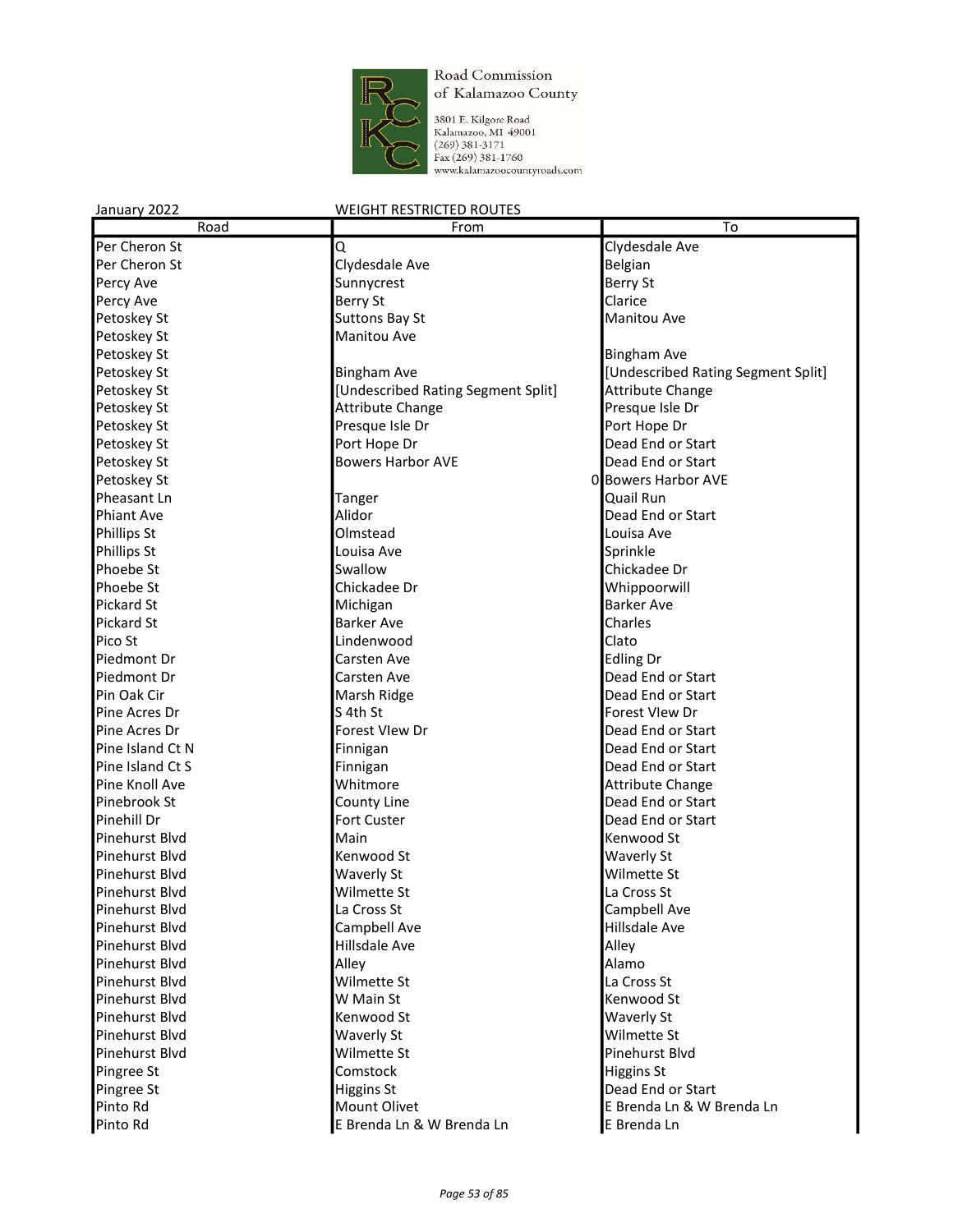

3801 E. Kilgore Road<br>Kalamazoo, MI 49001<br>(269) 381-3171<br>Fax (269) 381-1760<br>www.kalamazoocountyroads.com

| Road                       | From                               | $\overline{\text{To}}$             |
|----------------------------|------------------------------------|------------------------------------|
| Pinto Rd                   | E Brenda Ln                        | Dead End or Start                  |
| <b>Plainfield Ave</b>      | 26th                               | Woodmere Ln                        |
| <b>Plainfield Ave</b>      | Woodmere Ln                        | Meadowview Ave                     |
| <b>Plainfield Ave</b>      | Meadowview Ave                     | <b>Glendalock St</b>               |
| <b>Plainfield Ave</b>      | <b>Glendalock St</b>               | Rosemere                           |
| <b>Plainview St</b>        | Stadium                            | Dead End or Start                  |
| <b>Plantation Ave</b>      | Sprinkle                           | Rimmel                             |
| Plaza Pl                   | Rosemont                           | Morrow Lake BAS                    |
| Plaza Pl                   | <b>Morrow Lake BAS</b>             | Dead End or Start                  |
| <b>Pleasant Meadow Trl</b> | <b>Bel Villagio Dr</b>             | <b>Bel Shore Dr</b>                |
| Plover Dr                  | Dead End or Start                  | Green Pine Ln                      |
| Plover Dr                  | Green Pine Ln                      | [Undescribed Rating Segment Split] |
| Plover Dr                  | [Undescribed Rating Segment Split] | Chickadee                          |
| Polaris St                 | Solvel St                          |                                    |
| Polaris St                 | Lindenwood                         | Hillsight St                       |
| Polaris St                 | <b>Hillsight St</b>                | Lindenwood St                      |
| Polk St                    | Roosevelt                          | McKinley St                        |
| Polk St                    | <b>McKinley St</b>                 | Attribute Change                   |
| Pond St                    | Q R                                | Railroad                           |
| Ponds Edge Cir             | Pondview                           | Dead End or Start                  |
| Pondview Dr                | м                                  | Ponds Edge Cir                     |
| Pondview Dr                | Ponds Edge Cir                     |                                    |
| Pondview Dr                |                                    | Dead End or Start                  |
| Pontiac Ave                | Seminole St                        | Dead End or Start                  |
| Pontiac Ave                | Seminole St                        | Dead End or Start                  |
| Port Hope Dr               | <b>Trout Bay St</b>                | Petoskey St                        |
| Port Hope Dr               | Petoskey St                        | Dead End or Start                  |
| Port Hope Dr               | <b>Trout Bay St</b>                | Dead End or Start                  |
| Portage Rd                 | Reed                               | Rawson Ln                          |
| Portage Rd                 | Rawson Ln                          | Barton Lake Dr W                   |
| Portage Rd                 | Barton Lake Dr W                   | <b>XY</b>                          |
| Portage Rd                 | XΥ                                 | E X Ave                            |
| Portage Rd                 | E X Ave                            | <b>Barton Lake BAS</b>             |
| Portage Rd                 | <b>Barton Lake BAS</b>             | Jo Fran Ave                        |
| Portage Rd                 | Jo Fran Ave                        | Jimmy Dr                           |
| Portage Rd                 | Jimmy Dr                           | <b>Barton</b>                      |
| Portage Rd                 | <b>Barton</b>                      | Clyde St                           |
| Powderhorn Dr              | Castleton                          | Lamplighter Ln                     |
| Powderhorn Dr              | Lamplighter Ln                     | Whitegate                          |
| Prairie Brook Rd           | ΥZ                                 | Attribute Change                   |
| Prairie Edge St            | W U Ave                            | Nighthawk Ave                      |
| Prairie Edge St            | Nighthawk Ave                      | Attribute Change                   |
| Prairie Edge St            | <b>Attribute Change</b>            |                                    |
| Prairie Edge St            |                                    | <b>Barnswallow Ave</b>             |
| Prairie Edge St            | <b>Barnswallow Ave</b>             | <b>Starling Ave</b>                |
| Prairie Edge St            | <b>Starling Ave</b>                | <b>Woodswallow Ave</b>             |
| Prairie Edge St            | <b>Woodswallow Ave</b>             | Heron St                           |
| Prairie Hill St            | Ringling                           | Flower Field Ave                   |
| Prairie Hill St            | Flower Field Ave                   |                                    |
| Prairie Hill St            |                                    | Duncan                             |
|                            |                                    |                                    |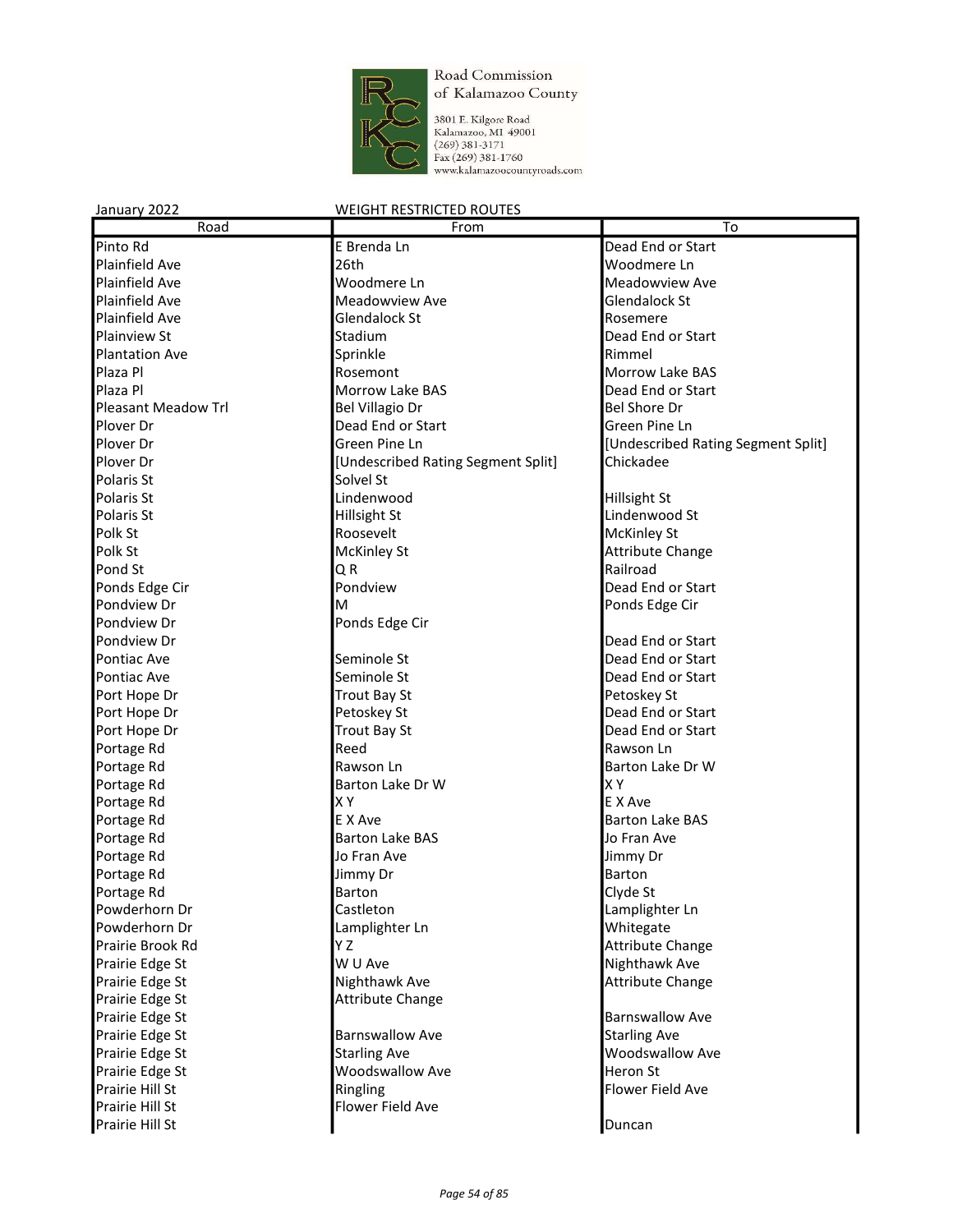

3801 E. Kilgore Road<br>Kalamazoo, MI 49001<br>(269) 381-3171<br>Fax (269) 381-1760<br>www.kalamazoocountyroads.com

| Road                | From                               | To                                       |
|---------------------|------------------------------------|------------------------------------------|
| Prairie Ronde Rd    | Y Z                                | Deer Run                                 |
| Prairie Ronde Rd    | Deer Run                           | Woodbrook St                             |
| Prairie Ronde Rd    | <b>Woodbrook St</b>                | Dead End or Start                        |
| Presque Isle Dr     | <b>Trout Bay St</b>                | West Bay St                              |
| Presque Isle Dr     | West Bay St                        | Petoskey St                              |
| <b>Pristine Ave</b> | Parkside                           | Sonia Ln                                 |
| <b>Pristine Ave</b> | Sonia Ln                           | Sunsprite                                |
| <b>Pristine Ave</b> | Sunsprite Dr                       | City/Twp Line                            |
| Pristine Ave        | City/Twp Line                      | Casper St                                |
| <b>Proctor Ave</b>  | <b>Brookview</b>                   | Shirley Dr                               |
| <b>Proctor Ave</b>  | Shirley Dr                         | <b>Ermine Ave</b>                        |
| <b>Proctor Ave</b>  | <b>Ermine Ave</b>                  | Dead End or Start                        |
| Promenade St        | Northstar                          | H                                        |
| Q Ave E             | 29th                               | S 31st St                                |
| Q Ave E             | S 31st St                          | 33rd                                     |
| Q Ave E             | 33rd                               | 33rd St S                                |
| Q Ave E             | 33rd St S                          | 34th                                     |
| Q R Ave E           | 36th                               | <b>Watson St</b>                         |
| Q R Ave E           | <b>Watson St</b>                   | <b>Erick Ave</b>                         |
| Q R Ave E           | <b>Erick Ave</b>                   | Wooden                                   |
| Q R Ave E           | Wooden                             | 38th                                     |
| Q R Ave E           | 35th                               |                                          |
|                     |                                    |                                          |
| Q R Ave E           |                                    | Canadian National Railway<br>Railroad St |
| Q R Ave E           | Canadian National Railway          |                                          |
| Q R Ave E           | Railroad St                        | Pond St                                  |
| Q R Ave E           | Pond St<br>Checker St              | Checker St<br><b>Wallene St</b>          |
| Q R Ave E           |                                    | 36th                                     |
| Q R Ave E           | <b>Wallene St</b><br>35th          | QR                                       |
| Q R Ave E           |                                    |                                          |
| Qr Ave              | <b>Greenfield Shores</b>           | Longwood Dr                              |
| Qr Ave              | Longwood Dr                        | 28th                                     |
| Qr Ave              | 28th                               | Canadian National Railway                |
| Or Ave              | Canadian National Railway          | 29th                                     |
| Quail Hollow Cir    | Bay Ridge                          | Dead End or Start                        |
| Quail Run Dr        | Venture Park Rd                    | Fairgrove Ave                            |
| Quail Run Dr        | <b>Fairgrove Ave</b>               | [Undescribed Rating Segment Split]       |
| Quail Run Dr        | [Undescribed Rating Segment Split] | Partridge Ln                             |
| Quail Run Dr        | Partridge Ln                       | Quail Cove Dr                            |
| Quail Run Dr        | Quail Cove Dr                      | [Undescribed Rating Segment Split]       |
| Quail Run Dr        | [Undescribed Rating Segment Split] | Partridge Ln                             |
| Quail Run Dr        | Partridge Ln                       | Quail Cove Dr & Tanger Ln                |
| Quail Run Dr        | Quail Cove Dr & Tanger Ln          | [Undescribed Rating Segment Split]       |
| Quail Run Dr        | [Undescribed Rating Segment Split] | [Undescribed Rating Segment Split]       |
| Quail Run Dr        | [Undescribed Rating Segment Split] | Skylark Way & Pheasant Ln                |
| Quail Run Dr        | Skylark Way & Pheasant Ln          | [Undescribed Rating Segment Split]       |
| Quail Run Dr        | [Undescribed Rating Segment Split] | [Undescribed Rating Segment Split]       |
| Quail Run Dr        | [Undescribed Rating Segment Split] | Tanger                                   |
| Quail Run Dr        | 9th                                |                                          |
| Quail Run Dr        |                                    | Tanger                                   |
| Quartz St           | Quartz St                          | Stony Ave                                |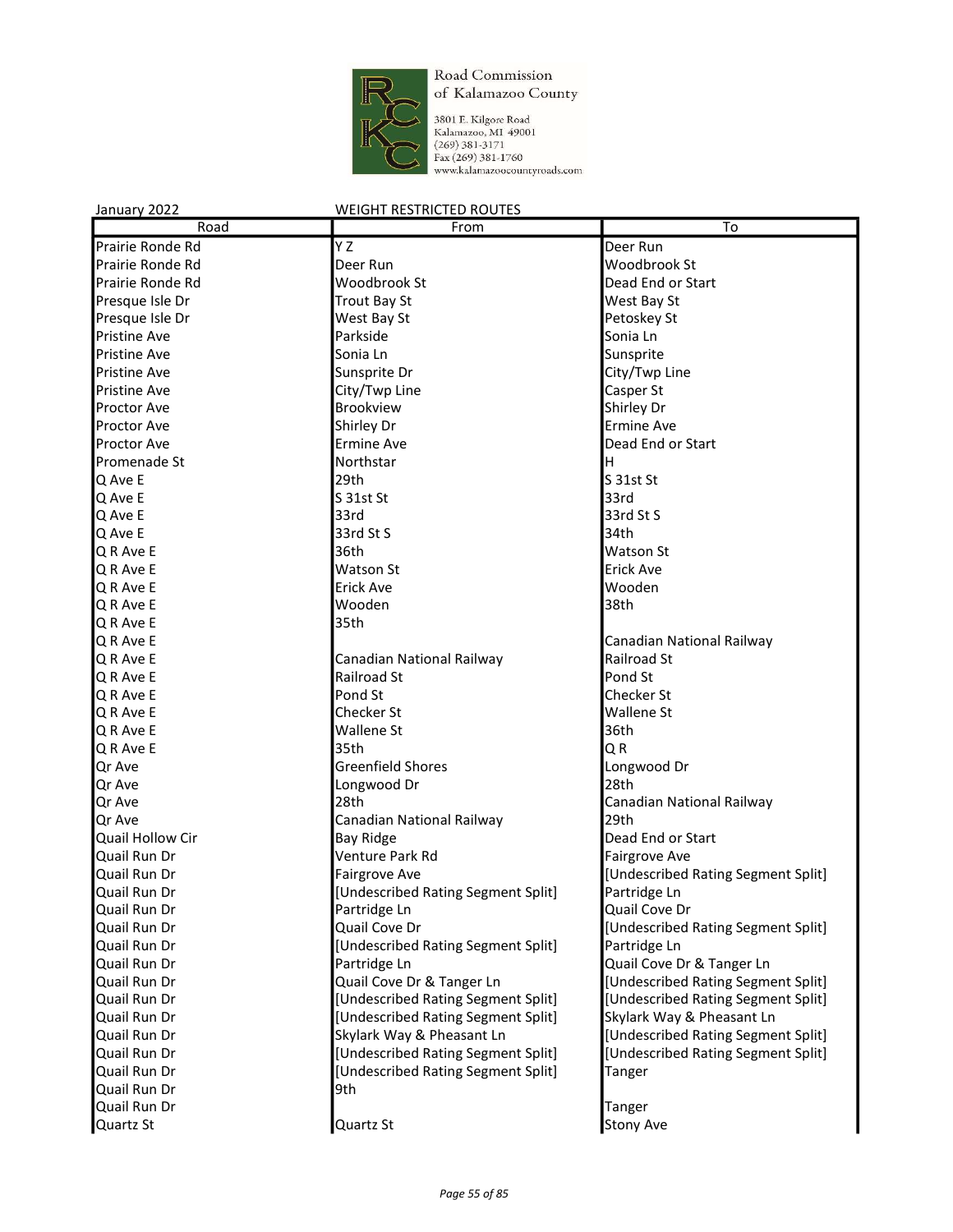

3801 E. Kilgore Road<br>Kalamazoo, MI 49001<br>(269) 381-3171<br>Fax (269) 381-1760<br>www.kalamazoocountyroads.com

| Road                                | From                               | To                                          |
|-------------------------------------|------------------------------------|---------------------------------------------|
| Queen Victoria Ln                   | Veronica St                        | <b>Attribute Change</b>                     |
| Queen Victoria Ln                   |                                    | 12th                                        |
| Queen Victoria Ln                   |                                    | 12th                                        |
| R Ave E                             | 29th                               |                                             |
| R Ave E                             | 32nd St S                          | 33rd St S                                   |
| R Ave E                             | 33rd St S                          | 34th                                        |
| R Ave E                             |                                    |                                             |
| R Ave E                             |                                    | 32nd St S                                   |
| R S Ave E                           | 39th                               | 41st St S                                   |
| R S Ave E                           | 41st St S                          | 43rd                                        |
| R S Ave E                           | 25th                               | 26th St S                                   |
| R S Ave E                           | 26th St S                          | Arrowhead Dr W                              |
| R S Ave E                           | Arrowhead Dr W                     | [Undescribed Rating Segment Split]          |
| R S Ave E                           | [Undescribed Rating Segment Split] | Jojemike Dr                                 |
| R S Ave E                           | Jojemike Dr                        | Jacaranda Dr                                |
| R S Ave E                           | Jacaranda Dr                       | 28th                                        |
| Railroad St                         | QR                                 | Pond St                                     |
| <b>Railroad St</b>                  | Pond St                            | Checker St                                  |
| Railroad St                         | Checker St                         | Wallene                                     |
| Rainbow Ridge Dr                    | Paw Paw                            | <b>END</b>                                  |
| <b>Randall St</b>                   | Sprinkle                           | Chapman St                                  |
| <b>Randall St</b>                   | Chapman St                         | Rimmel                                      |
|                                     | Saint Luke Dr                      | Camden Way Dr                               |
| Rapids Way St                       |                                    | Liverpool Ave                               |
| Rapids Way St                       | Camden Way Dr                      |                                             |
| Rapids Way St                       | Liverpool Ave                      | Dead End or Start                           |
| Rapp Ave                            | Stonecrest                         | Meadow<br>Schoolhouse                       |
| Red Brick Rd<br><b>Red Rock Trl</b> | Sprinkle                           |                                             |
|                                     | <b>Walkers Ridge</b>               | Eaglehead Ave                               |
| <b>Red Rock Trl</b>                 | Eaglehead Ave                      | <b>Rolling Meadows</b><br>Dead End or Start |
| <b>Redbud Trl</b>                   | Rose Arbor<br>Enola                |                                             |
| <b>Redhawk Ave</b>                  |                                    | Crestwood                                   |
| <b>Redhawk Ave</b>                  | Starchief                          | Reynolds                                    |
| <b>Reisling St</b>                  | PQ                                 | [Undescribed Rating Segment Split]          |
| <b>Reisling St</b>                  | [Undescribed Rating Segment Split] | Chianti                                     |
| Remus St                            | Everhard                           | <b>Beverly Ave</b>                          |
| Remus St                            | <b>Beverly Ave</b>                 | 20th                                        |
| <b>Rex Ave</b>                      | Michigan                           | <b>Barker Ave</b>                           |
| <b>Rex Ave</b>                      | <b>Barker Ave</b>                  | Charles                                     |
| Reynolds St                         | Enola                              | Redhawk Ave                                 |
| Reynolds St                         | Redhawk Ave                        | Whitehorse Ave                              |
| Reynolds St                         | Whitehorse Ave                     | Tulsa Ave                                   |
| Reynolds St                         | Tulsa Ave                          | Crestwood Ave                               |
| Reynolds St                         | Crestwood Ave                      | Silverton                                   |
| Reynolds St                         | H.                                 | Woodlea                                     |
| <b>Richland Ave</b>                 | Hillsdale                          | Alamo                                       |
| <b>Ricker St</b>                    | С                                  | Migber                                      |
| Riedell Dr                          | Coronet Dr                         | Tillman Dr                                  |
| Riedell Dr                          | Tillman Dr                         | Deerfield Trl                               |
| Riedell Dr                          | Deerfield Trl                      | Farallon Dr                                 |
| <b>Rimmel Dr</b>                    | Sprinkle                           | Chapman St                                  |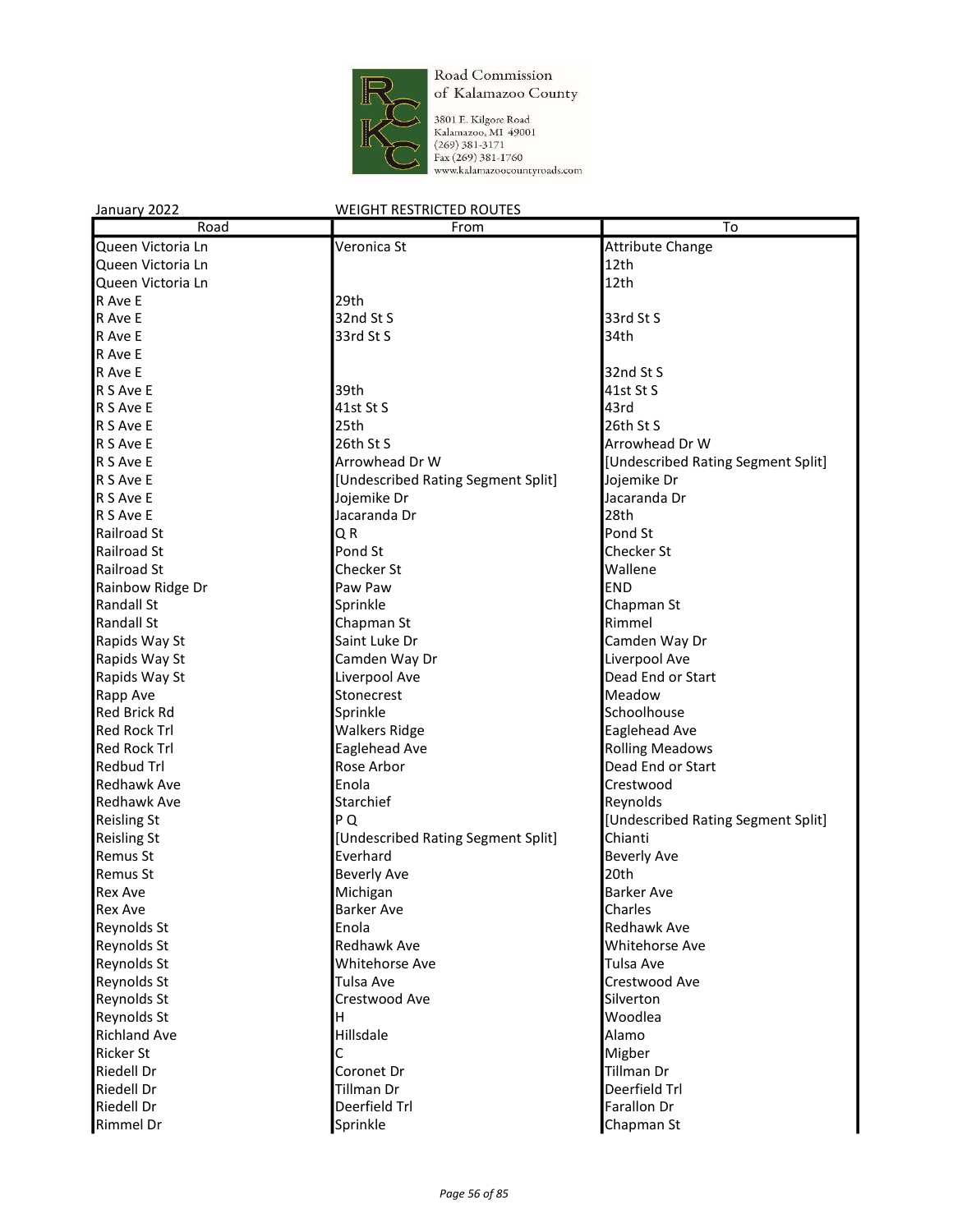

3801 E. Kilgore Road<br>Kalamazoo, MI 49001<br>(269) 381-3171<br>Fax (269) 381-1760<br>www.kalamazoocountyroads.com

| Road                      | From                          | To                                     |
|---------------------------|-------------------------------|----------------------------------------|
| Rimmel Dr                 | Chapman St                    | <b>Randall St</b>                      |
| Rimmel Dr                 | <b>Randall St</b>             | <b>Plantation Ave</b>                  |
| Rimmel Dr                 | <b>Plantation Ave</b>         | Dead End or Start                      |
| <b>Ringling Ave</b>       | <b>Country Meadows</b>        | Wild Meadows St                        |
| <b>Ringling Ave</b>       | Wild Meadows St               | Prairie Hill St                        |
| <b>Ringling Ave</b>       | Prairie Hill St               | 28th                                   |
| <b>Ripley St</b>          | Dead End or Start             | Larch Ave                              |
| <b>Ripley St</b>          | Larch Ave                     | Azuba Ave                              |
| <b>Ripley St</b>          | Azuba Ave                     | Harway                                 |
| <b>River St</b>           | Amvet                         | Amvet                                  |
| Riverside Ave             | Lake                          | <b>Carleton Ave</b>                    |
| Riverside Ave             | Carleton Ave                  | Saint Joe Ave                          |
| Riverside Ave             | Saint Joe Ave                 | Willow                                 |
| <b>Rock Crest Ave</b>     | <b>Rolling Meadows</b>        | Hillview                               |
| Rock Valley Dr            | <b>Grand Prairie Rd</b>       | Dead End or Start                      |
| Rockingham St             | н                             | Gull                                   |
| Rockwood Dr               | Winding                       | Northview Dr                           |
| Rockwood Dr               | Northview Dr                  | Runnymede Dr                           |
| Rockwood Dr               | Runnymede Dr                  | Meadowcroft                            |
| Rocky Mountain St         | Rocky Mountain                | <b>Andes Ave</b>                       |
| Rocky Mountain St         | <b>Andes Ave</b>              | Dead End or Start                      |
| Rocky Mountain St         | Rocky Mountain                | Dead End or Start                      |
| Rocky Rd                  | Rollridge                     | Patti Cir                              |
| Rocky Rd                  | Patti Cir                     | <b>Granite Ave</b>                     |
| Rocky Rd                  | <b>Granite Ave</b>            | Stony                                  |
| Roe St                    | Market                        | Celery                                 |
| Rolling Hills Dr          | Douglas                       | Dead End or Start                      |
| <b>Rolling Meadows Dr</b> | Eaglehead                     | <b>Red Rock Trl</b>                    |
| <b>Rolling Meadows Dr</b> | <b>Red Rock Trl</b>           | <b>Boulder Ave</b>                     |
| <b>Rolling Meadows Dr</b> | <b>Boulder Ave</b>            | Stoney Hill Dr                         |
| <b>Rolling Meadows Dr</b> | Stoney Hill Dr                | <b>Glacier Valley Ave</b>              |
| <b>Rolling Meadows Dr</b> | <b>Glacier Valley Ave</b>     | <b>Rock Crest Ave</b>                  |
| <b>Rolling Meadows Dr</b> | <b>Rock Crest Ave</b>         | D                                      |
| <b>Rolling Pines Ct</b>   | 10th                          | Dead End or Start                      |
| Rollridge Ave             | Oriole                        | Wren St                                |
| Rollridge Ave             | Wren St                       | 24th                                   |
| Rollridge Ave             | Mount Olivet                  | W Brenda Ln                            |
| Rollridge Ave             | W Brenda Ln                   | Observation Ave & E Brenda Ln          |
| Rollridge Ave             | Observation Ave & E Brenda Ln | Rocky Rd                               |
| Rollridge Ave             | Rocky Rd                      | Whitmore St                            |
| Rollridge Ave             | Whitmore St                   | Rollridge                              |
| Roosevelt Ave             | 21st                          | Polk St                                |
|                           |                               |                                        |
| Roosevelt Ave             | Polk St                       | Attribute Change                       |
| Roosevelt Ave             | 20th                          | Dead End or Start<br><b>Redbud Trl</b> |
| Rose Arbor Ave            | 9th                           |                                        |
| Rose Arbor Ave            | <b>Redbud Trl</b>             | Chesapeake Dr                          |
| Rose Arbor Ave            | Chesapeake Dr                 | <b>Bramble Dr</b>                      |
| Rose Arbor Ave            | <b>Bramble Dr</b>             | Dead End or Start                      |
| Rosedale Ave              | 20th                          | <b>Boylan St</b>                       |
| Rosedale Ave              | <b>Boylan St</b>              | Wayne Ave                              |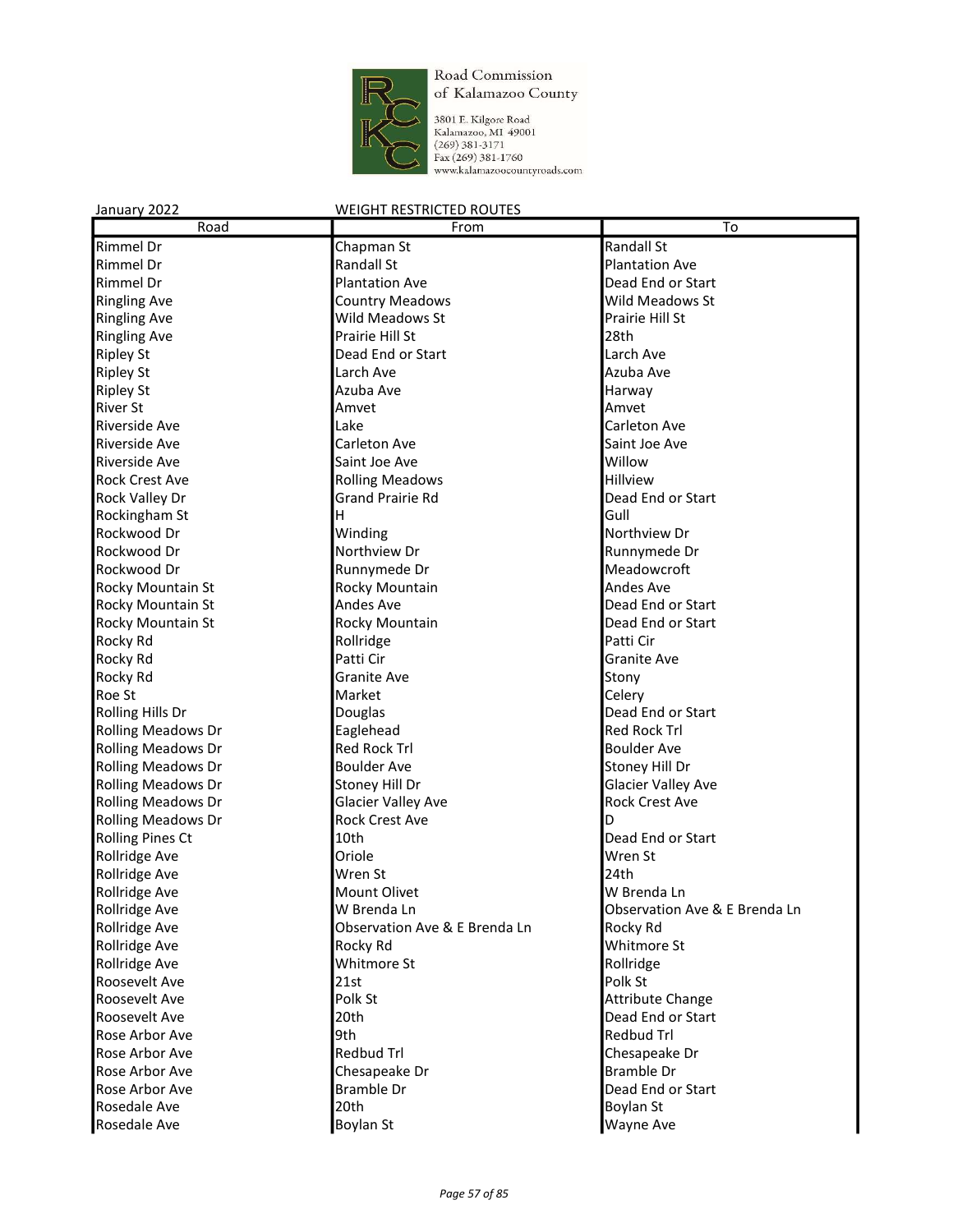

| January 2022        | <b>WEIGHT RESTRICTED ROUTES</b>       |                                       |
|---------------------|---------------------------------------|---------------------------------------|
| Road                | From                                  | To                                    |
| Rosedale Ave        | Wayne Ave                             | Weller St                             |
| Rosedale Ave        | Weller St                             | Collingwood                           |
| Rosedale Ave        | Collingwood                           | Keyes Dr                              |
| Rosedale Ave        | Keyes Dr                              | Riverview                             |
| Rosemary Ln         | 2nd                                   | Josiane Ln                            |
| Rosemary Ln         | Josiane Ln                            | Dead End or Start                     |
| Rosemary Ln         | Josiane Ln                            | Dead End or Start                     |
| Rosemere St         | Plainfield                            | Meadowview Ave                        |
| Rosemere St         | Meadowview Ave                        | Crestwood                             |
| Rosemont Dr         | Plaza                                 | Michigan                              |
| Roush St            | <b>Buck Ave</b>                       | Dead End or Start                     |
| Roy Ave             | Lake                                  | Carleton                              |
| Rudgate Dr          | Cadet                                 | 10th                                  |
| Runnymede Dr        | Rockwood                              | Stonegate                             |
| <b>Rupal St</b>     | <b>Rupal St</b>                       | Dead End or Start                     |
| <b>Rupal St</b>     | <b>Bela Ave</b>                       | Dead End or Start                     |
| <b>Rusridge Ave</b> | Melcrest                              | Marywood                              |
| <b>Rystock St</b>   | Comstock                              | Dead End or Start                     |
| S 10th St           | County Line                           | YZ                                    |
| S 10th St           | YZ                                    | W Y Z Ave                             |
| S 10th St           | W Y Z Ave                             | [Undescribed Inventory Segment Split] |
| S 10th St           | [Undescribed Inventory Segment Split] | Woodbrook St                          |
| S 10th St           | Woodbrook St                          | XY                                    |
| S 10th St           | XY                                    | W X Y Ave                             |
| S 10th St           | W X Y Ave                             | S 10th St                             |
| S 10th St           | S 10th St                             | W W X Ave                             |
| S 10th St           | W W X Ave                             | lw                                    |
| S 10th St           | W                                     | W W Ave                               |
| S 10th St           | W W Ave                               | <b>VW</b>                             |
| S 10th St           | VW                                    | W V W Ave                             |
| S 10th St           | W V W Ave                             | W V Ave                               |
| S 10th St           | W V Ave                               |                                       |
| S 10th St           | V                                     |                                       |
| S 10th St           |                                       | City/Twp Line                         |
| S 10th St           | City/Twp Line                         |                                       |
| S 10th St           | s                                     | R                                     |
| S 10th St           | R                                     | <b>Swallow Ave</b>                    |
| S 10th St           | Swallow Ave                           | Blue Jay Dr                           |
| S 10th St           | Blue Jay Dr                           | W Q Ave                               |
| $S$ 10th St         | Chadeau Ave                           | Saddle Club Dr                        |
| S 10th St           | Saddle Club Dr                        | <b>Stone Creek Trl</b>                |
| S 10th St           | <b>Stone Creek Trl</b>                | <b>Ashland Blvd</b>                   |
| S 10th St           | Ashland Blvd                          | Texas                                 |
| S 10th St           | <b>Rolling Pines Ct</b>               | Chadeau Ave                           |
| S 10th St           | W Q Ave                               | <b>Rolling Pines Ct</b>               |
| S 10th St           | W X Y Ave                             | S 10th St                             |
| S 11th St           | Ν                                     | Antiqua Cir                           |
| S 11th St           | Antiqua Cir                           | Sweet Briar Dr                        |
| S 11th St           | Sweet Briar Dr                        | Misty Creek Dr                        |
| S 11th St           | Misty Creek Dr                        | Sundowner Ln                          |
|                     |                                       |                                       |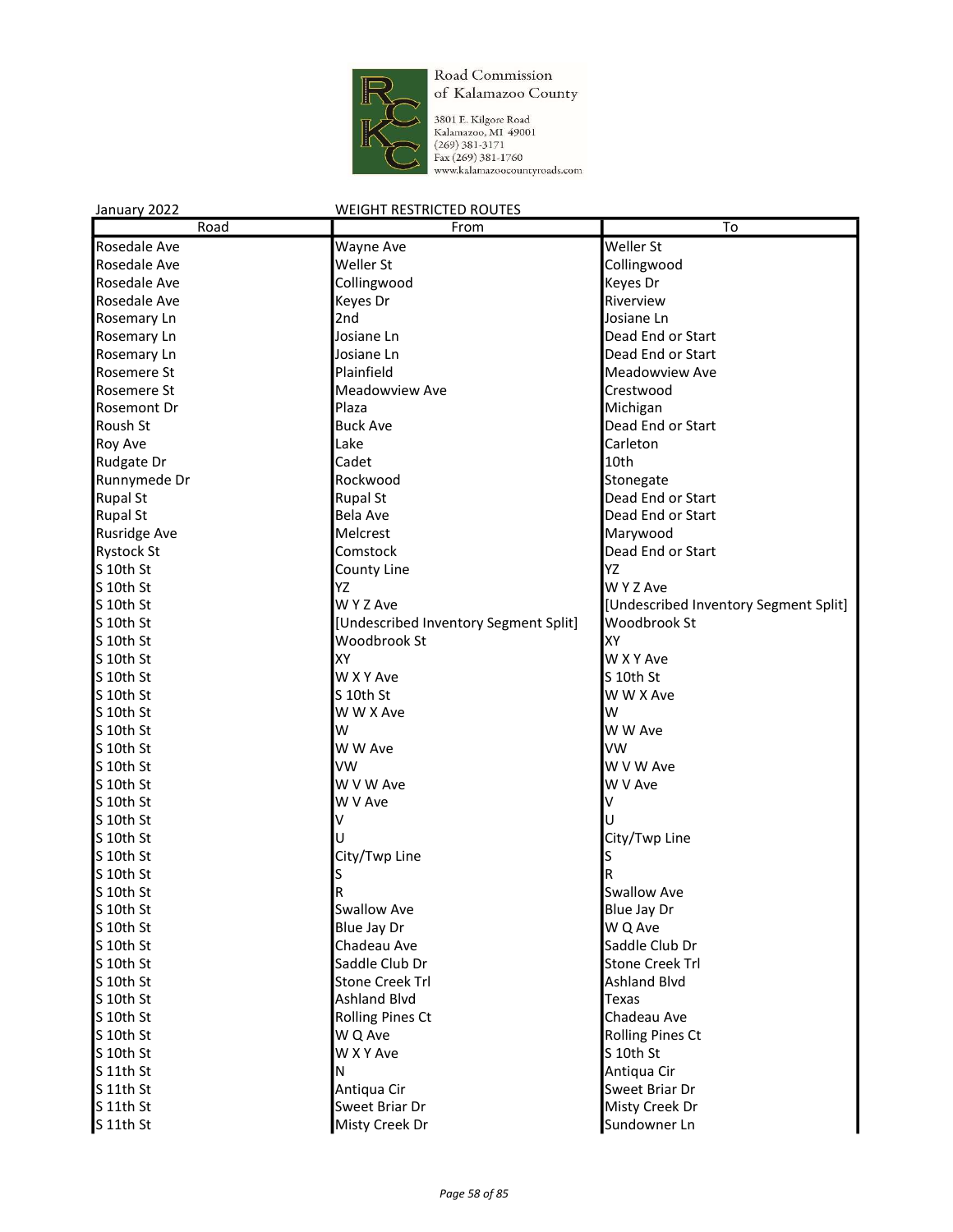

| January 2022 | <b>WEIGHT RESTRICTED ROUTES</b>       |                                       |
|--------------|---------------------------------------|---------------------------------------|
| Road         | From                                  | To                                    |
| S 11th St    | Sundowner Ln                          | Parkview                              |
| S 12th St    | V W                                   | [Undescribed Inventory Segment Split] |
| S 12th St    | [Undescribed Inventory Segment Split] |                                       |
| S 12th St    |                                       | City/Twp Line                         |
| S 12th St    | City/Twp Line                         |                                       |
| S 12th St    |                                       | W S Ave                               |
| S 12th St    | W S Ave                               | W R Ave                               |
| S 12th St    | W R Ave                               | Swallow                               |
| S 12th St    | Swallow                               | Whippoorwill                          |
| S 12th St    | Whippoorwill                          | Centre                                |
| S 12Th St    | S 12Th St                             | <b>Texas Dr</b>                       |
| S 12Th St    | Texas Dr                              | Texas Dr                              |
| S 12Th St    | Texas Dr                              | S 12Th St                             |
| S 15th St    | County Line                           | Y Z                                   |
| S 16th St    |                                       | W Y Z Ave                             |
| S 16th St    | W Y Z Ave                             | XY                                    |
| S 16th St    | XY                                    | W X Y Ave                             |
| S 16th St    | W X Y Ave                             | Canadian National Railway             |
| S 16th St    | Canadian National Railway             | W W Ave                               |
| S 16th St    | W W Ave                               | VW                                    |
| S 18th St    | XY                                    | [Undescribed Rating Segment Split]    |
| S 18th St    | [Undescribed Rating Segment Split]    | Canadian National Railway             |
| S 18th St    | Canadian National Railway             | W                                     |
| S 18th St    | W                                     | E W Ave & W W Ave                     |
| S 18th St    | E W Ave & W W Ave                     | [Undescribed Rating Segment Split]    |
| S 18th St    | [Undescribed Rating Segment Split]    | E V W Ave                             |
| S 18th St    | E V W Ave                             | E V Ave                               |
| S 18th St    | E V Ave                               | <b>Hildebrand Dr</b>                  |
| S 18th St    | Hildebrand Dr                         | <b>Mission Dr</b>                     |
| S 18th St    | Mission Dr                            |                                       |
| S 1st St     | Almena                                | <b>WKLAve</b>                         |
| S 1st St     | W K L Ave                             | Skyview Dr                            |
| S 1st St     | Skyview Dr                            | Main                                  |
| S 1st St     | XY                                    | [Undescribed Inventory Segment Split] |
| S 1st St     | [Undescribed Inventory Segment Split] | W                                     |
| S 1st St     |                                       | U                                     |
| S 1st St     | Dead End or Start                     | Callaway Dr                           |
| S 1st St     | Callaway Dr                           | Stadium                               |
| S 1st St     | Stadium                               |                                       |
| S 1st St     | City/Twp Line                         | M                                     |
| S 1st St     | Dead End or Start                     | W O Ave                               |
| S 1st St     | W O Ave                               | Dead End or Start                     |
| S 1st St     | P                                     | Chicory Trl                           |
| S 1st St     | Chicory Trl                           | Pennycress Ln                         |
| S 1st St     | Pennycress Ln                         | Dead End or Start                     |
| S 1st St     | W K L Ave                             | Skyview Dr                            |
| S 1st St     |                                       | City/Twp Line                         |
| $S$ 21st St  | Z                                     |                                       |
| S 22nd St    | City/Twp Line                         | Centennial Blvd                       |
| S 22nd St    | Centennial Blvd                       | E U Ave                               |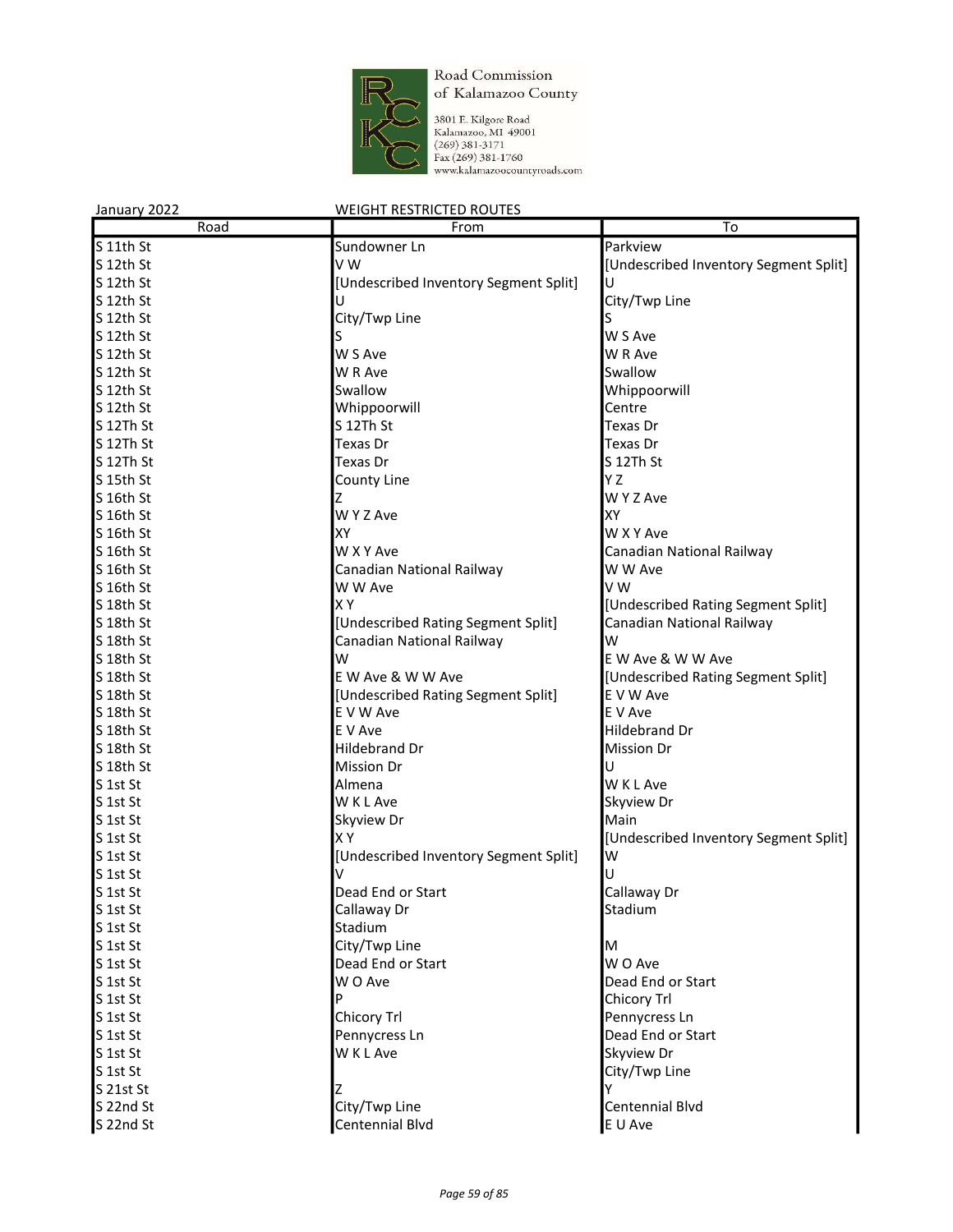

| January 2022 | <b>WEIGHT RESTRICTED ROUTES</b>       |                                       |
|--------------|---------------------------------------|---------------------------------------|
| Road         | From                                  | To                                    |
| S 22nd St    | Y                                     | Χ                                     |
| S 22nd St    | Χ                                     | change to double seal                 |
| S 22nd St    | 22nd                                  | X                                     |
| S 22nd St    | change to double seal                 | 22nd                                  |
| S 22nd St    | Χ                                     | change to double seal                 |
| S 22nd St    | 22nd                                  | x                                     |
| S 23rd St    | U                                     | E T U Ave                             |
| S 23rd St    | E T U Ave                             | Mandigo                               |
| S 24th St    | Deep Point                            | Solomon Rd                            |
| S 24th St    | Solomon Rd                            | Land O Lakes Dr                       |
| S 24th St    | Land O Lakes Dr                       | Graham St                             |
| S 24th St    | Graham St                             | Q                                     |
| S 24th St    | <b>Undefined Segment</b>              | <b>Undefined Segment</b>              |
| S 26th St    | UV                                    | ΙTυ                                   |
| S 26th St    | TU                                    |                                       |
| S 27th St    | Т                                     |                                       |
| S 27th St    | Y Z                                   |                                       |
| S 27th St    | Y                                     | W                                     |
| S 28th St    | Mn                                    | ML                                    |
| S 28th St    | County Line                           | Y Z                                   |
| S 28th St    | W                                     | Amelia Dr                             |
| S 28th St    | Amelia Dr                             | E V Ave                               |
| S 28th St    | E V Ave                               | U V                                   |
| S 29th St    | т                                     | N Indian Lake Dr                      |
| S 29th St    | N Indian Lake Dr                      |                                       |
| S 29th St    | N                                     | End New Pavement(2010 project)        |
| S 29th St    | End New Pavement(2010 project)        | Mn                                    |
| S 29th St    | W                                     | E V Ave                               |
| S 29th St    | E V Ave                               | U V                                   |
| S 29th St    | UV                                    | U                                     |
| S 29th St    | Y                                     | E X Y Ave                             |
| S 29th St    | E X Ave                               | W                                     |
| S 29th St    | E X Y Ave                             | E X Ave                               |
| S 2nd St     |                                       | ΚL                                    |
| S 2nd St     |                                       | Paw Paw                               |
| S 2nd St     |                                       | YZ                                    |
| S 2nd St     | YZ                                    | 7                                     |
| S 2nd St     |                                       |                                       |
| S 2nd St     |                                       |                                       |
| S 2nd St     |                                       | XY                                    |
| S 2nd St     | XY                                    | XΥ                                    |
| S 2nd St     | XY                                    | [Undescribed Inventory Segment Split] |
| S 2nd St     | [Undescribed Inventory Segment Split] | W                                     |
| S 2nd St     | W                                     | v                                     |
| S 30th St    | XY                                    | E X Ave                               |
| S 30th St    | E X Ave                               | W                                     |
| S 30th St    | U                                     | 1000' north of U                      |
| S 30th St    | 1000' north of U                      | Indian Lake                           |
| S 30th St    | O P                                   | O                                     |
| S 31st St    |                                       | W                                     |
|              |                                       |                                       |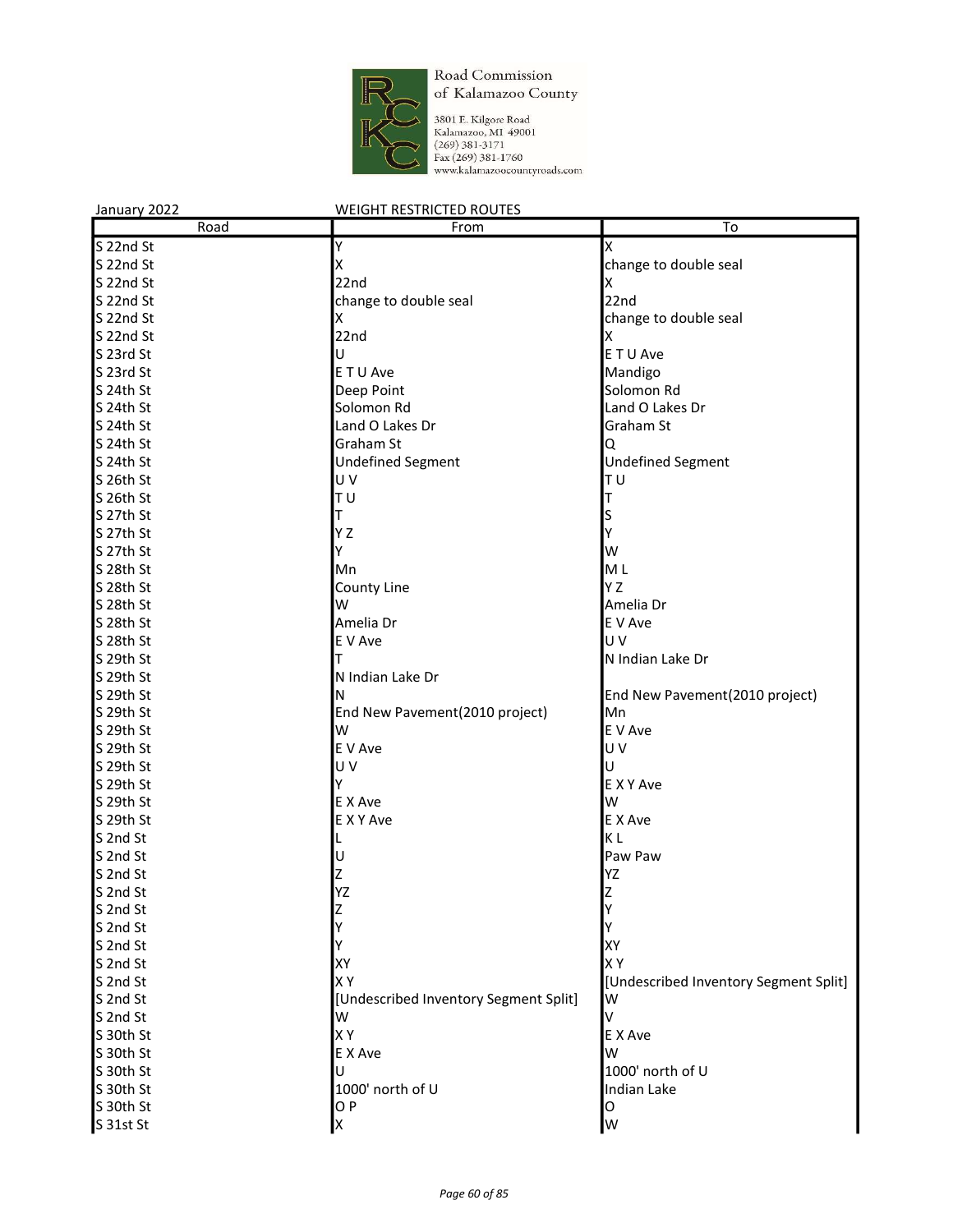

| Road<br>To<br>From<br>S 31st St<br>V<br>U<br>S 31st St<br>N<br>0<br>S 31st St<br>M n<br>Mn Ave<br>S 31st St<br>Mn Ave<br>ML<br>O P<br>S 31st St<br>Q<br>Y Z<br>S 31st St<br>County Line<br>Y Z<br>E Y Ave<br>S 31st St<br>E X Y Ave<br>Χ<br>S 31st St<br>E Y Ave<br>S 31st St<br>E X Y Ave<br>S 31st St<br>W<br>x<br>S 31st St<br>W<br>S 32nd St<br>U<br>E O P Ave<br>S 32nd St<br>S 32nd St<br>E O P Ave<br>O<br>Y Z<br>S 32nd St<br>County Line<br>X Y<br>S 32nd St<br>ΥZ<br>XY<br>S 32nd St<br>Χ<br>W<br>S 32nd St<br>E V Ave<br>E V Ave<br>S 32nd St<br>E U V Ave<br>U<br>S 32nd St<br>E U V Ave<br>S 33rd St<br>Χ<br>E W X Ave<br>S 33rd St<br>E W X Ave<br>[Undescribed Rating Segment Split]<br>S 33rd St<br>[Undescribed Rating Segment Split]<br>W<br>S 33rd St<br>Ν<br>O<br>S 33rd St<br>E M Ave<br>N<br>S 33rd St<br>E M Ave<br>M <sub>L</sub><br>M <sub>L</sub><br>S 33rd St<br>Dead End or Start<br>S 33rd St<br>E T S Ave<br>E T S Ave<br>S 33rd St<br>S 33rd St<br>E Y Z Ave<br>YZ<br>S 33rd St<br>E Y Z Ave<br>YZ<br>E X Y Ave<br>S 33rd St<br>E X Y Ave<br>S 33rd St<br>Χ<br><b>TS</b><br>TS<br>E T S Ave<br>S 34th St<br>ETS Ave<br>TS<br>S<br>[Undescribed Rating Segment Split]<br>E S Ave<br>S 34th St<br>S<br>E S Ave<br>S 34th St<br>R<br>S 34th St<br>E R Ave<br>R<br>S 34th St<br>E R Ave<br>Canadian National Railway<br>R Ave E<br>S 34th St<br>Canadian National Railway<br>R Ave E<br>[Undescribed Rating Segment Split]<br>S 34th St<br>[Undescribed Rating Segment Split]<br>S 34th St<br>Q<br>E P Ave<br>S 34th St<br>Q Ave<br>E P Ave<br>OP Ave<br>S 34th St | January 2022 | <b>WEIGHT RESTRICTED ROUTES</b> |         |
|-----------------------------------------------------------------------------------------------------------------------------------------------------------------------------------------------------------------------------------------------------------------------------------------------------------------------------------------------------------------------------------------------------------------------------------------------------------------------------------------------------------------------------------------------------------------------------------------------------------------------------------------------------------------------------------------------------------------------------------------------------------------------------------------------------------------------------------------------------------------------------------------------------------------------------------------------------------------------------------------------------------------------------------------------------------------------------------------------------------------------------------------------------------------------------------------------------------------------------------------------------------------------------------------------------------------------------------------------------------------------------------------------------------------------------------------------------------------------------------------------------------------------------------------------------------------------------------------------|--------------|---------------------------------|---------|
|                                                                                                                                                                                                                                                                                                                                                                                                                                                                                                                                                                                                                                                                                                                                                                                                                                                                                                                                                                                                                                                                                                                                                                                                                                                                                                                                                                                                                                                                                                                                                                                               |              |                                 |         |
|                                                                                                                                                                                                                                                                                                                                                                                                                                                                                                                                                                                                                                                                                                                                                                                                                                                                                                                                                                                                                                                                                                                                                                                                                                                                                                                                                                                                                                                                                                                                                                                               |              |                                 |         |
|                                                                                                                                                                                                                                                                                                                                                                                                                                                                                                                                                                                                                                                                                                                                                                                                                                                                                                                                                                                                                                                                                                                                                                                                                                                                                                                                                                                                                                                                                                                                                                                               |              |                                 |         |
|                                                                                                                                                                                                                                                                                                                                                                                                                                                                                                                                                                                                                                                                                                                                                                                                                                                                                                                                                                                                                                                                                                                                                                                                                                                                                                                                                                                                                                                                                                                                                                                               |              |                                 |         |
|                                                                                                                                                                                                                                                                                                                                                                                                                                                                                                                                                                                                                                                                                                                                                                                                                                                                                                                                                                                                                                                                                                                                                                                                                                                                                                                                                                                                                                                                                                                                                                                               |              |                                 |         |
|                                                                                                                                                                                                                                                                                                                                                                                                                                                                                                                                                                                                                                                                                                                                                                                                                                                                                                                                                                                                                                                                                                                                                                                                                                                                                                                                                                                                                                                                                                                                                                                               |              |                                 |         |
|                                                                                                                                                                                                                                                                                                                                                                                                                                                                                                                                                                                                                                                                                                                                                                                                                                                                                                                                                                                                                                                                                                                                                                                                                                                                                                                                                                                                                                                                                                                                                                                               |              |                                 |         |
|                                                                                                                                                                                                                                                                                                                                                                                                                                                                                                                                                                                                                                                                                                                                                                                                                                                                                                                                                                                                                                                                                                                                                                                                                                                                                                                                                                                                                                                                                                                                                                                               |              |                                 |         |
|                                                                                                                                                                                                                                                                                                                                                                                                                                                                                                                                                                                                                                                                                                                                                                                                                                                                                                                                                                                                                                                                                                                                                                                                                                                                                                                                                                                                                                                                                                                                                                                               |              |                                 |         |
|                                                                                                                                                                                                                                                                                                                                                                                                                                                                                                                                                                                                                                                                                                                                                                                                                                                                                                                                                                                                                                                                                                                                                                                                                                                                                                                                                                                                                                                                                                                                                                                               |              |                                 |         |
|                                                                                                                                                                                                                                                                                                                                                                                                                                                                                                                                                                                                                                                                                                                                                                                                                                                                                                                                                                                                                                                                                                                                                                                                                                                                                                                                                                                                                                                                                                                                                                                               |              |                                 |         |
|                                                                                                                                                                                                                                                                                                                                                                                                                                                                                                                                                                                                                                                                                                                                                                                                                                                                                                                                                                                                                                                                                                                                                                                                                                                                                                                                                                                                                                                                                                                                                                                               |              |                                 |         |
|                                                                                                                                                                                                                                                                                                                                                                                                                                                                                                                                                                                                                                                                                                                                                                                                                                                                                                                                                                                                                                                                                                                                                                                                                                                                                                                                                                                                                                                                                                                                                                                               |              |                                 |         |
|                                                                                                                                                                                                                                                                                                                                                                                                                                                                                                                                                                                                                                                                                                                                                                                                                                                                                                                                                                                                                                                                                                                                                                                                                                                                                                                                                                                                                                                                                                                                                                                               |              |                                 |         |
|                                                                                                                                                                                                                                                                                                                                                                                                                                                                                                                                                                                                                                                                                                                                                                                                                                                                                                                                                                                                                                                                                                                                                                                                                                                                                                                                                                                                                                                                                                                                                                                               |              |                                 |         |
|                                                                                                                                                                                                                                                                                                                                                                                                                                                                                                                                                                                                                                                                                                                                                                                                                                                                                                                                                                                                                                                                                                                                                                                                                                                                                                                                                                                                                                                                                                                                                                                               |              |                                 |         |
|                                                                                                                                                                                                                                                                                                                                                                                                                                                                                                                                                                                                                                                                                                                                                                                                                                                                                                                                                                                                                                                                                                                                                                                                                                                                                                                                                                                                                                                                                                                                                                                               |              |                                 |         |
|                                                                                                                                                                                                                                                                                                                                                                                                                                                                                                                                                                                                                                                                                                                                                                                                                                                                                                                                                                                                                                                                                                                                                                                                                                                                                                                                                                                                                                                                                                                                                                                               |              |                                 |         |
|                                                                                                                                                                                                                                                                                                                                                                                                                                                                                                                                                                                                                                                                                                                                                                                                                                                                                                                                                                                                                                                                                                                                                                                                                                                                                                                                                                                                                                                                                                                                                                                               |              |                                 |         |
|                                                                                                                                                                                                                                                                                                                                                                                                                                                                                                                                                                                                                                                                                                                                                                                                                                                                                                                                                                                                                                                                                                                                                                                                                                                                                                                                                                                                                                                                                                                                                                                               |              |                                 |         |
|                                                                                                                                                                                                                                                                                                                                                                                                                                                                                                                                                                                                                                                                                                                                                                                                                                                                                                                                                                                                                                                                                                                                                                                                                                                                                                                                                                                                                                                                                                                                                                                               |              |                                 |         |
|                                                                                                                                                                                                                                                                                                                                                                                                                                                                                                                                                                                                                                                                                                                                                                                                                                                                                                                                                                                                                                                                                                                                                                                                                                                                                                                                                                                                                                                                                                                                                                                               |              |                                 |         |
|                                                                                                                                                                                                                                                                                                                                                                                                                                                                                                                                                                                                                                                                                                                                                                                                                                                                                                                                                                                                                                                                                                                                                                                                                                                                                                                                                                                                                                                                                                                                                                                               |              |                                 |         |
|                                                                                                                                                                                                                                                                                                                                                                                                                                                                                                                                                                                                                                                                                                                                                                                                                                                                                                                                                                                                                                                                                                                                                                                                                                                                                                                                                                                                                                                                                                                                                                                               |              |                                 |         |
|                                                                                                                                                                                                                                                                                                                                                                                                                                                                                                                                                                                                                                                                                                                                                                                                                                                                                                                                                                                                                                                                                                                                                                                                                                                                                                                                                                                                                                                                                                                                                                                               |              |                                 |         |
|                                                                                                                                                                                                                                                                                                                                                                                                                                                                                                                                                                                                                                                                                                                                                                                                                                                                                                                                                                                                                                                                                                                                                                                                                                                                                                                                                                                                                                                                                                                                                                                               |              |                                 |         |
|                                                                                                                                                                                                                                                                                                                                                                                                                                                                                                                                                                                                                                                                                                                                                                                                                                                                                                                                                                                                                                                                                                                                                                                                                                                                                                                                                                                                                                                                                                                                                                                               |              |                                 |         |
|                                                                                                                                                                                                                                                                                                                                                                                                                                                                                                                                                                                                                                                                                                                                                                                                                                                                                                                                                                                                                                                                                                                                                                                                                                                                                                                                                                                                                                                                                                                                                                                               |              |                                 |         |
|                                                                                                                                                                                                                                                                                                                                                                                                                                                                                                                                                                                                                                                                                                                                                                                                                                                                                                                                                                                                                                                                                                                                                                                                                                                                                                                                                                                                                                                                                                                                                                                               |              |                                 |         |
|                                                                                                                                                                                                                                                                                                                                                                                                                                                                                                                                                                                                                                                                                                                                                                                                                                                                                                                                                                                                                                                                                                                                                                                                                                                                                                                                                                                                                                                                                                                                                                                               |              |                                 |         |
|                                                                                                                                                                                                                                                                                                                                                                                                                                                                                                                                                                                                                                                                                                                                                                                                                                                                                                                                                                                                                                                                                                                                                                                                                                                                                                                                                                                                                                                                                                                                                                                               |              |                                 |         |
|                                                                                                                                                                                                                                                                                                                                                                                                                                                                                                                                                                                                                                                                                                                                                                                                                                                                                                                                                                                                                                                                                                                                                                                                                                                                                                                                                                                                                                                                                                                                                                                               |              |                                 |         |
|                                                                                                                                                                                                                                                                                                                                                                                                                                                                                                                                                                                                                                                                                                                                                                                                                                                                                                                                                                                                                                                                                                                                                                                                                                                                                                                                                                                                                                                                                                                                                                                               |              |                                 |         |
|                                                                                                                                                                                                                                                                                                                                                                                                                                                                                                                                                                                                                                                                                                                                                                                                                                                                                                                                                                                                                                                                                                                                                                                                                                                                                                                                                                                                                                                                                                                                                                                               |              |                                 |         |
|                                                                                                                                                                                                                                                                                                                                                                                                                                                                                                                                                                                                                                                                                                                                                                                                                                                                                                                                                                                                                                                                                                                                                                                                                                                                                                                                                                                                                                                                                                                                                                                               |              |                                 |         |
|                                                                                                                                                                                                                                                                                                                                                                                                                                                                                                                                                                                                                                                                                                                                                                                                                                                                                                                                                                                                                                                                                                                                                                                                                                                                                                                                                                                                                                                                                                                                                                                               | S 34th St    |                                 |         |
|                                                                                                                                                                                                                                                                                                                                                                                                                                                                                                                                                                                                                                                                                                                                                                                                                                                                                                                                                                                                                                                                                                                                                                                                                                                                                                                                                                                                                                                                                                                                                                                               | S 34th St    |                                 |         |
|                                                                                                                                                                                                                                                                                                                                                                                                                                                                                                                                                                                                                                                                                                                                                                                                                                                                                                                                                                                                                                                                                                                                                                                                                                                                                                                                                                                                                                                                                                                                                                                               |              |                                 |         |
|                                                                                                                                                                                                                                                                                                                                                                                                                                                                                                                                                                                                                                                                                                                                                                                                                                                                                                                                                                                                                                                                                                                                                                                                                                                                                                                                                                                                                                                                                                                                                                                               | S 34th St    |                                 |         |
|                                                                                                                                                                                                                                                                                                                                                                                                                                                                                                                                                                                                                                                                                                                                                                                                                                                                                                                                                                                                                                                                                                                                                                                                                                                                                                                                                                                                                                                                                                                                                                                               |              |                                 |         |
|                                                                                                                                                                                                                                                                                                                                                                                                                                                                                                                                                                                                                                                                                                                                                                                                                                                                                                                                                                                                                                                                                                                                                                                                                                                                                                                                                                                                                                                                                                                                                                                               |              |                                 |         |
|                                                                                                                                                                                                                                                                                                                                                                                                                                                                                                                                                                                                                                                                                                                                                                                                                                                                                                                                                                                                                                                                                                                                                                                                                                                                                                                                                                                                                                                                                                                                                                                               |              |                                 |         |
|                                                                                                                                                                                                                                                                                                                                                                                                                                                                                                                                                                                                                                                                                                                                                                                                                                                                                                                                                                                                                                                                                                                                                                                                                                                                                                                                                                                                                                                                                                                                                                                               |              |                                 |         |
|                                                                                                                                                                                                                                                                                                                                                                                                                                                                                                                                                                                                                                                                                                                                                                                                                                                                                                                                                                                                                                                                                                                                                                                                                                                                                                                                                                                                                                                                                                                                                                                               |              |                                 |         |
|                                                                                                                                                                                                                                                                                                                                                                                                                                                                                                                                                                                                                                                                                                                                                                                                                                                                                                                                                                                                                                                                                                                                                                                                                                                                                                                                                                                                                                                                                                                                                                                               |              |                                 |         |
|                                                                                                                                                                                                                                                                                                                                                                                                                                                                                                                                                                                                                                                                                                                                                                                                                                                                                                                                                                                                                                                                                                                                                                                                                                                                                                                                                                                                                                                                                                                                                                                               |              |                                 |         |
|                                                                                                                                                                                                                                                                                                                                                                                                                                                                                                                                                                                                                                                                                                                                                                                                                                                                                                                                                                                                                                                                                                                                                                                                                                                                                                                                                                                                                                                                                                                                                                                               |              |                                 |         |
|                                                                                                                                                                                                                                                                                                                                                                                                                                                                                                                                                                                                                                                                                                                                                                                                                                                                                                                                                                                                                                                                                                                                                                                                                                                                                                                                                                                                                                                                                                                                                                                               |              |                                 |         |
|                                                                                                                                                                                                                                                                                                                                                                                                                                                                                                                                                                                                                                                                                                                                                                                                                                                                                                                                                                                                                                                                                                                                                                                                                                                                                                                                                                                                                                                                                                                                                                                               | S 34th St    | OP Ave                          | E O Ave |
| S 34th St<br>E O Ave<br>N                                                                                                                                                                                                                                                                                                                                                                                                                                                                                                                                                                                                                                                                                                                                                                                                                                                                                                                                                                                                                                                                                                                                                                                                                                                                                                                                                                                                                                                                                                                                                                     |              |                                 |         |
| S 34th St<br>W<br>E Vw Ave                                                                                                                                                                                                                                                                                                                                                                                                                                                                                                                                                                                                                                                                                                                                                                                                                                                                                                                                                                                                                                                                                                                                                                                                                                                                                                                                                                                                                                                                                                                                                                    |              |                                 |         |
| S 34th St<br>E Vw Ave<br>E V Ave                                                                                                                                                                                                                                                                                                                                                                                                                                                                                                                                                                                                                                                                                                                                                                                                                                                                                                                                                                                                                                                                                                                                                                                                                                                                                                                                                                                                                                                                                                                                                              |              |                                 |         |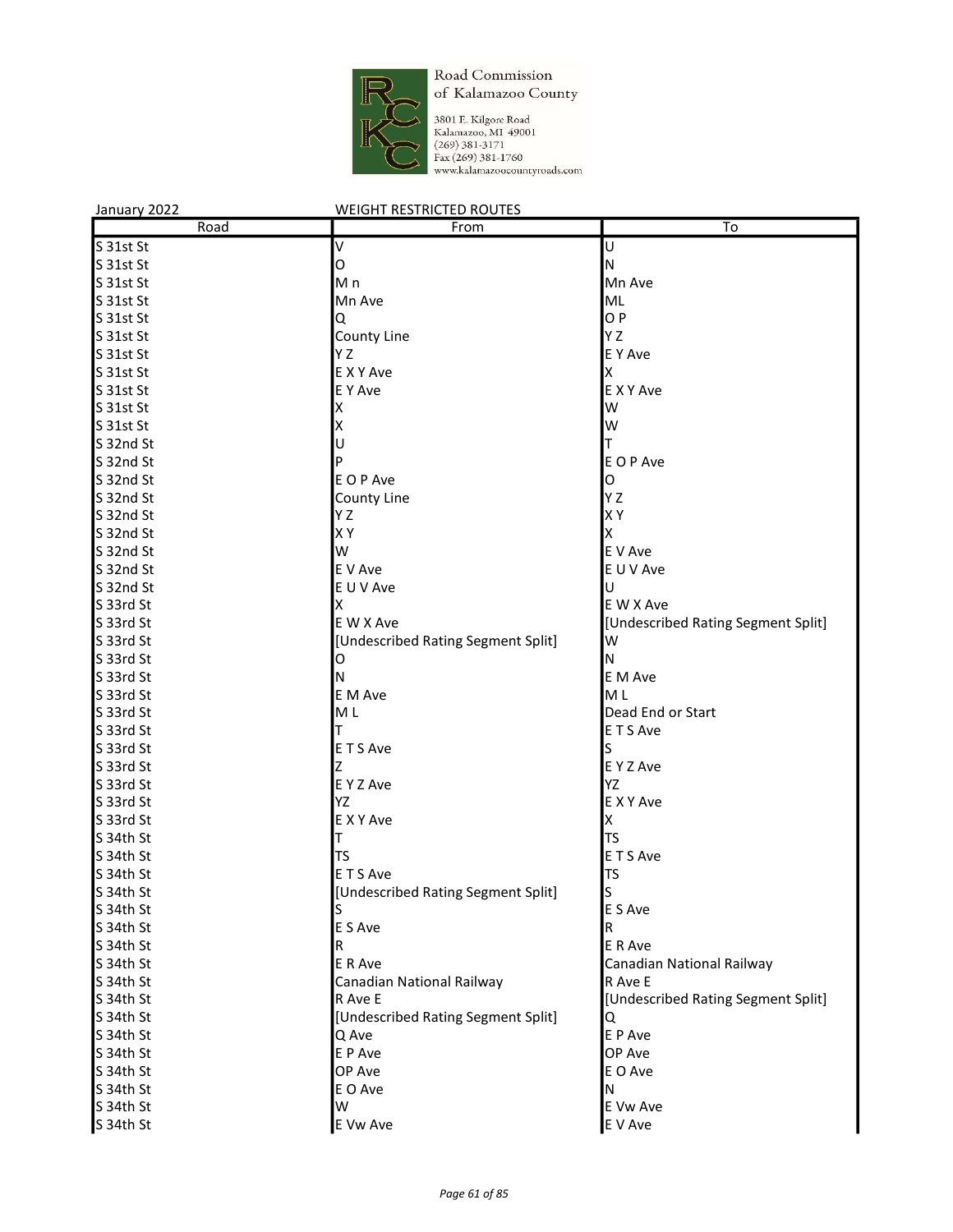

| January 2022 | <b>WEIGHT RESTRICTED ROUTES</b>     |                                    |
|--------------|-------------------------------------|------------------------------------|
| Road         | From                                | $\overline{\text{To}}$             |
| S 34th St    | E V Ave                             | E U V Ave                          |
| S 34th St    | E U V Ave                           | E U Ave                            |
| S 34th St    | E U Ave                             | T                                  |
| S 36th St    | W X                                 | W                                  |
| S 36th St    | Ù                                   | Ù                                  |
| S 36th St    | M <sub>N</sub>                      | Hawthorne Dr                       |
| S 36th St    | Hawthorne Dr                        | ML                                 |
| S 36th St    | [Undescribed Surface Segment Split] | Hawthorne                          |
| S 36th St    | OP                                  | OP                                 |
| S 36th St    | O                                   | E O Ave                            |
| S 37th St    | Υ                                   | <b>EXYAve</b>                      |
| S 37th St    | E X Y Ave                           | E X Ave                            |
| S 37th St    | E X Ave                             | W X                                |
| S 38th St    | PQ                                  | E P Ave                            |
| S 38th St    | E P Ave                             | O                                  |
| S 38th St    | O                                   | City/Twp Line                      |
| S 38th St    | City/Twp Line                       | M <sub>N</sub>                     |
| S 38th St    | Bridge 4583                         | Bridge 4583                        |
| S 38th St    | Z                                   | E Y Z Ave                          |
| S 38th St    | E Y Z Ave                           | XY                                 |
| S 38th St    | XY                                  | E X Y Ave                          |
| S 38th St    | E X Y Ave                           | X                                  |
| S 38th St    | Χ                                   | W                                  |
| S 38th St    | W                                   | v                                  |
| S 39th St    | O <sub>N</sub>                      | City/Twp Line                      |
| S 39th St    | City/Twp Line                       | M <sub>N</sub>                     |
| S 39th St    | V                                   | E U Ave                            |
| S 39th St    | E U Ave                             | U                                  |
| S 39th St    | U                                   | ΙTυ                                |
| S 39th St    | TU                                  | Т                                  |
| S 39th St    | T                                   | TS                                 |
| S 39th St    | <b>TS</b>                           | E S Ave                            |
| S 39th St    | E S Ave                             | <b>RS</b>                          |
| S 39th St    | <b>RS</b>                           | $\mathsf R$                        |
| S 3rd St     | Υ                                   | X Y                                |
| S 3rd St     |                                     | O P                                |
| S 3rd St     | P                                   | PQ                                 |
|              | Q.                                  |                                    |
| S 3rd St     | PQ                                  | P Q Ave                            |
| S 3rd St     | P Q Ave                             | P Q Ave                            |
| S 3rd St     | P Q Ave                             | 3rd<br>P                           |
| S 3rd St     | 3rd                                 |                                    |
| S 40th St    | Michigan                            | 40th/ E I 94                       |
| S 40th St    | R                                   | ΙQ                                 |
| S 40th St    | E Q Ave                             | P                                  |
| S 40th St    | Z                                   | YZ                                 |
| S 40th St    | YZ                                  | E Y Z Ave                          |
| S 40th St    | E Y Z Ave                           | [Undescribed Rating Segment Split] |
| S 40th St    | E Y Ave                             | E X Ave                            |
| S 40th St    | E X Ave                             | E W Ave                            |
| S 40th St    | E W Ave                             | Attribute Change                   |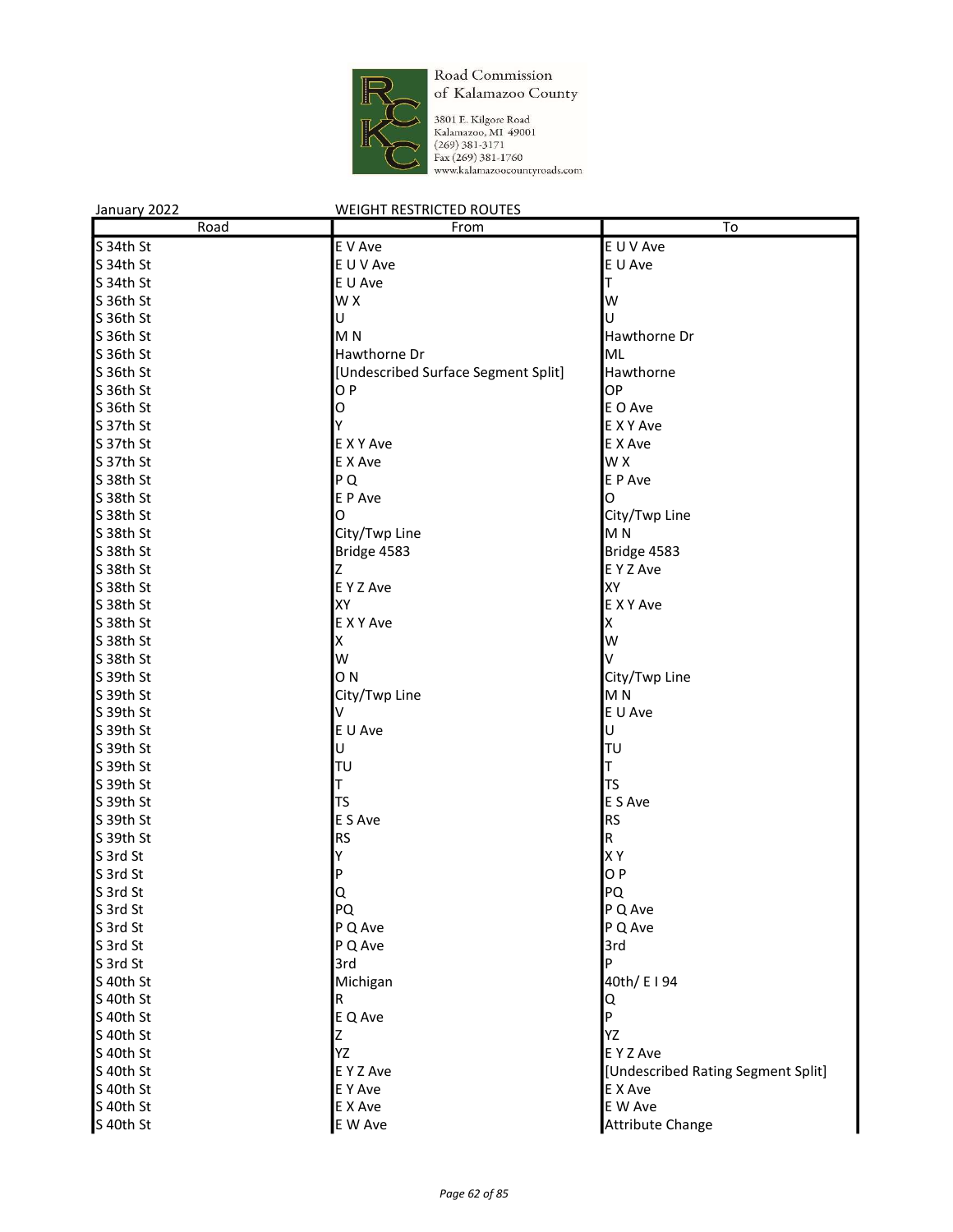

| January 2022 | <b>WEIGHT RESTRICTED ROUTES</b>    |                                    |  |
|--------------|------------------------------------|------------------------------------|--|
| Road         | From                               | To                                 |  |
| S 40th St    | Q                                  | E Q Ave                            |  |
| S 40th St    | [Undescribed Rating Segment Split] | E Y Ave                            |  |
| S 42nd St    |                                    | Michigan                           |  |
| S 42nd St    | O <sub>N</sub>                     | City/Twp Line                      |  |
| S 42nd St    | City/Twp Line                      | Shady Shore                        |  |
| S 42nd St    | <b>Shady Shore</b>                 | M <sub>N</sub>                     |  |
| S 42nd St    | Fulton                             | W                                  |  |
| S 42nd St    | P                                  | OP                                 |  |
| S 42nd St    | OP                                 | Canadian National Railway          |  |
| S 42nd St    | Canadian National Railway          | 0                                  |  |
| S 43rd St    | Q                                  | Þ                                  |  |
| S 44th St    | <b>MN Ave</b>                      | E M Ave                            |  |
| S 44th St    | E M Ave                            | Lonchar Dr                         |  |
| S 44th St    | Lonchar Dr                         | Roof Dr                            |  |
| S 44th St    | Roof Dr                            | E L Ave                            |  |
| S 44th St    | E L Ave                            | Michigan                           |  |
| S 44th St    | Kline                              | Υ                                  |  |
| S 44th St    | Υ                                  | E Y Ave                            |  |
| S 44th St    | <b>E</b> Y Ave                     | E X Ave                            |  |
| S 44th St    | E X Ave                            | Χ                                  |  |
| S 44th St    | X                                  | W                                  |  |
| S 44th St    | W                                  | W                                  |  |
| S 44th St    | w                                  | [Undescribed Rating Segment Split] |  |
| S 44th St    | [Undescribed Rating Segment Split] | V                                  |  |
| S 44th St    |                                    |                                    |  |
| S 44th St    |                                    | [Surface Segment Split]            |  |
| S 44th St    | [Surface Segment Split]            | U                                  |  |
| S 44th St    | U                                  | E U Ave                            |  |
| S 44th St    | E U Ave                            | [Undescribed Rating Segment Split] |  |
| S 44th St    | U                                  | 44th                               |  |
| S 44th St    | Q                                  | Dead End or Start                  |  |
| S 44th St    | 44th                               | ETS Ave                            |  |
| S 44th St    | E T S Ave                          |                                    |  |
| S 45th St    | Q                                  |                                    |  |
| S 45th St    | S                                  | R                                  |  |
| S 45th St    | R                                  | Q                                  |  |
| S 45th St    |                                    | E U V Ave                          |  |
| S 45th St    | E U V Ave                          | ETU Ave & EU Ave                   |  |
| S 45th St    | E U Ave & S 45th St                | TU                                 |  |
| S 46th St    | Mercury                            | Mercury Dr                         |  |
| S 46th St    | Mercury Dr                         | E L Ave                            |  |
| S 46th St    | E L Ave                            | E L                                |  |
| S 46th St    | Q                                  | P Q                                |  |
| S 46th St    | Kline                              | E Y Z Ave                          |  |
| S 46th St    | E Y Z Ave                          | Y                                  |  |
| S 46th St    | Υ                                  | х                                  |  |
| S 46th St    | S                                  | E Rs Ave                           |  |
| S 46th St    | E Rs Ave                           | <b>RS</b>                          |  |
| S 46th St    | <b>RS</b>                          | R                                  |  |
| S 47th St    | P Q                                | E O P Ave                          |  |
|              |                                    |                                    |  |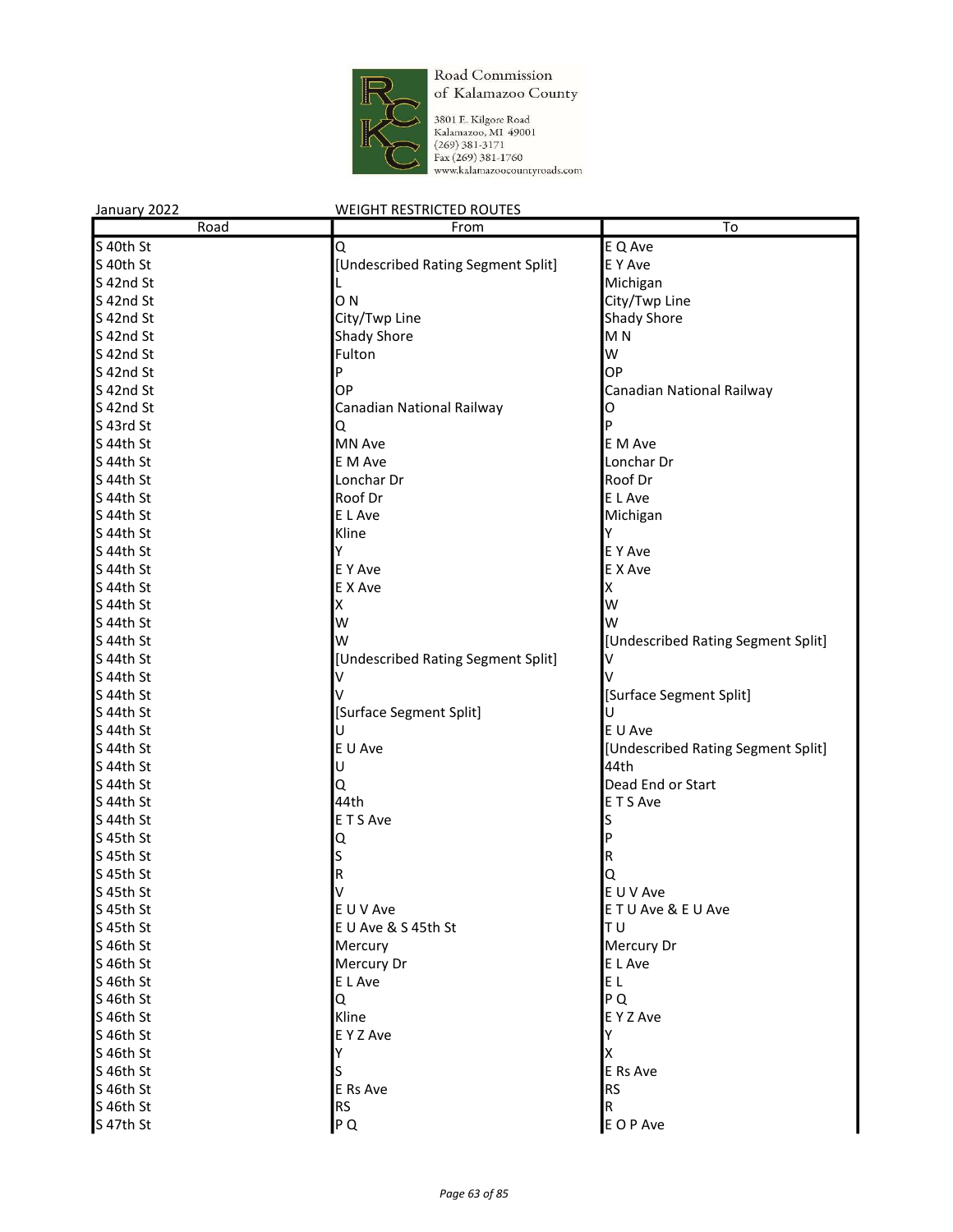

| January 2022 | <b>WEIGHT RESTRICTED ROUTES</b>     |                                    |
|--------------|-------------------------------------|------------------------------------|
| Road         | From                                | To                                 |
| S 47th St    | E O P Ave                           | O <sub>N</sub>                     |
| S 47th St    | T S                                 | S                                  |
| S 47th St    | Χ                                   | W                                  |
| S 47th St    | W                                   | UV                                 |
| S 47th St    | UV                                  | UV                                 |
| S 47th St    | [Undescribed Surface Segment Split] | E T U Ave                          |
| S 47th St    | E T U Ave                           | т                                  |
| S 4th St     | XY                                  | [Undescribed Rating Segment Split] |
| S 4th St     | [Undescribed Rating Segment Split]  | X Ave                              |
| S 4th St     | X Ave                               | W                                  |
| S 4th St     | V                                   | U]                                 |
| S 4th St     | OP                                  | W O Ave                            |
| S 4th St     | W O Ave                             | W O Ave                            |
| S 4th St     | W O Ave                             | E I 94                             |
| S 4th St     | E I 94                              | Bridge 4588                        |
| S 4th St     | Bridge 4588                         | W194                               |
| S 4th St     | W194                                | Bridge 4588                        |
| S 4th St     | Bridge 4588                         | W O Ave                            |
| S 4th St     | W O Ave                             | W O Ave                            |
| S 4th St     | W O Ave                             | Montezuma Ave                      |
| S 4th St     | Montezuma Ave                       | Montezuma Ave                      |
| S 4th St     | Montezuma Ave                       | <b>Mountian Pine Trl</b>           |
| S 4th St     | <b>Mountian Pine Trl</b>            | Weeping Pine Ln                    |
| S 4th St     | Weeping Pine Ln                     | Maricopa Trl                       |
| S 4th St     | Maricopa Trl                        | Maricopa Trl                       |
| S 4th St     | Maricopa Trl                        | <b>Stratford Woods Trl</b>         |
| S 4th St     | <b>Stratford Woods Trl</b>          | Woods Edge Dr                      |
| S 4th St     | Woods Edge Dr                       | City/Twp Line                      |
| S 4th St     | City/Twp Line                       | Briarwood Ave                      |
| S 4th St     | <b>Briarwood Ave</b>                | Greystone Rd                       |
| S 4th St     | Greystone Rd                        | Greystone Rd                       |
| S 4th St     | Greystone Rd                        | <b>Woodland Ave</b>                |
| S 4th St     | <b>Woodland Ave</b>                 | Hobbit Cir                         |
| S 4th St     | Hobbit Cir                          | Stadium                            |
| S 5th St     | N                                   | Gibbs Ave                          |
| S 5th St     | Gibbs Ave                           | Stadium                            |
| S 5th St     | Y Z                                 | Y Z                                |
| S 5th St     | W                                   | [Undescribed Rating Segment Split] |
| S 5th St     | [Undescribed Rating Segment Split]  |                                    |
| S 6th St     | E   94                              | Bridge 4589                        |
| S 6th St     | Stadium                             | W M L Ave                          |
| S 6th St     | U                                   | ΤU                                 |
| S 6th St     | W X                                 | W                                  |
| S 6th St     | ΥZ                                  | Canadian National Railway          |
| S 6th St     | Canadian National Railway           | W X Y Ave                          |
| S 6th St     | W X Y Ave                           | [Surface Segment Split]            |
| S 6th St     | [Surface Segment Split]             | X Ave                              |
| S 6th St     | X Ave                               | W X                                |
| S 6th St     | R                                   | Bainbridge Dr                      |
| S 6th St     | Bainbridge Dr                       | lQ.                                |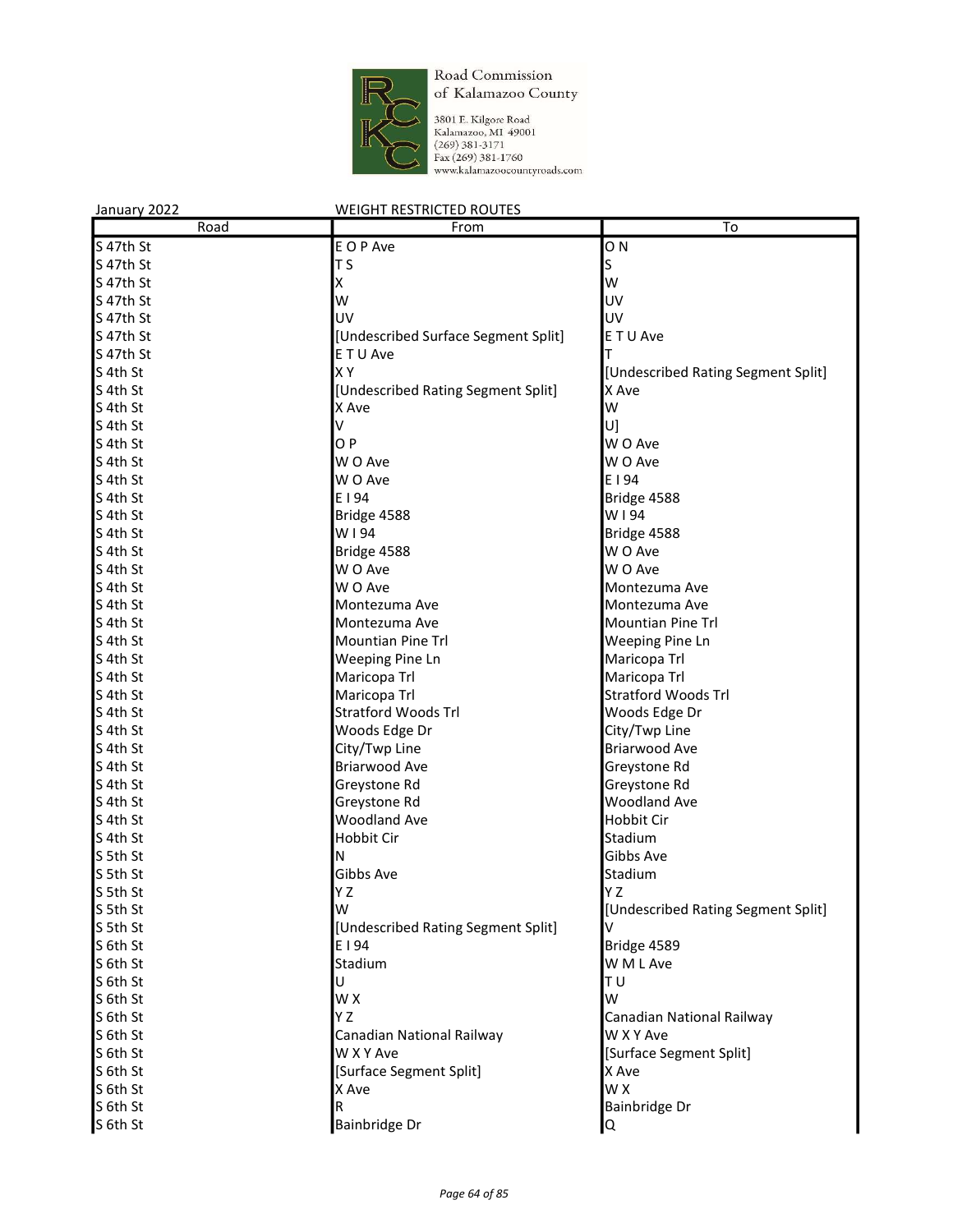

| January 2022      | <b>WEIGHT RESTRICTED ROUTES</b> |                          |  |
|-------------------|---------------------------------|--------------------------|--|
| Road              | From                            | To                       |  |
| S 6th St          | S                               | W R S Ave                |  |
| S 6th St          | W R S Ave                       | R.                       |  |
| S 7th St          | Stadium                         | pavement change          |  |
| S 7th St          | Q                               | Crooked Lake             |  |
| S 7th St          | pavement change                 | <b>Attribute Change</b>  |  |
| S 8th St          | Stadium                         | Jacobs Cir & Glendora Ln |  |
| S 8th St          | Jacobs Cir & Glendora Ln        | Saint Charles Pl         |  |
| S 8th St          | Saint Charles Pl                | <b>Baton Rouge Ave</b>   |  |
| S 8th St          | <b>Baton Rouge Ave</b>          | ML                       |  |
| S 8th St          | ML                              | Christopher Dr           |  |
| S 8th St          | Christopher Dr                  | Amtrak                   |  |
| S 8th St          | Amtrak                          | ΚL                       |  |
| S 8th St          | KL                              | W Main                   |  |
| S 8th St          | U                               | TU                       |  |
| S 8th St          | T U                             | City/Twp Line            |  |
| S 8th St          | City/Twp Line                   | S                        |  |
| S 8th St          | Q                               | Texas                    |  |
| S 8th St          | Texas                           | Country Ridge Dr         |  |
| S 8th St          | Country Ridge Dr                | Inverness Dr             |  |
| S 8th St          | Inverness Dr                    | Hidden                   |  |
| S 8th St          | Hidden                          | Bentwood Trl             |  |
| S 8th St          | <b>Bentwood Trl</b>             | Hidden Cove Pl           |  |
| S 8th St          | Hidden Cove Pl                  | Glade                    |  |
| S 8th St          | Glade                           | <b>Boy Scout</b>         |  |
| S 8th St          | <b>Boy Scout</b>                | Cougar Dr W              |  |
| S 8th St          | Cougar Dr W                     | O                        |  |
| S 8th St          | KL                              |                          |  |
| S 9th St          | O                               | San Gabriel              |  |
| S Crooked Lake Dr | Crooked Lake                    | <b>Attribute Change</b>  |  |
| S Crooked Lake Dr | Q                               |                          |  |
| S Crooked Lake Dr |                                 | <b>Attribute Change</b>  |  |
| S Gull Lake Dr    | D                               | Avery St                 |  |
| S Gull Lake Dr    | Avery St                        | Green                    |  |
| S Gull Lake Dr    | Green                           | N Yorkville Ln           |  |
| S Gull Lake Dr    | Labelle Ter                     |                          |  |
| S Gull Lake Dr    |                                 | Labelle Ter              |  |
| S Gull Lake Dr    | Labelle Ter                     | D                        |  |
| S Gull Lake Dr    | N Yorkville Ln                  | Labelle Ter              |  |
| S Gullway St      | Gullway                         | Gullway                  |  |
| S Indian Lake Dr  | Indian Lake                     | <b>Attribute Change</b>  |  |
| S Manorwood Dr    | Echo Hills                      | Woodlane Dr              |  |
| S Manorwood Dr    | Woodlane Dr                     | Windingwood              |  |
| S Sherman Lake Dr | G                               | <b>Attribute Change</b>  |  |
| S Van Kal St      | County Line                     | W Y Ave                  |  |
| S Van Kal St      | W Y Ave                         | W X Y Ave                |  |
| S Van Kal St      | W X Y Ave                       | 87th Ave                 |  |
| S Van Kal St      | 87th Ave                        | County Road 352          |  |
| S Van Kal St      | 72nd Ave &                      | <b>Territorial Way</b>   |  |
| S Van Kal St      | <b>Territorial Way</b>          | S                        |  |
| S Van Kal St      | W S Ave                         | 66th Ave                 |  |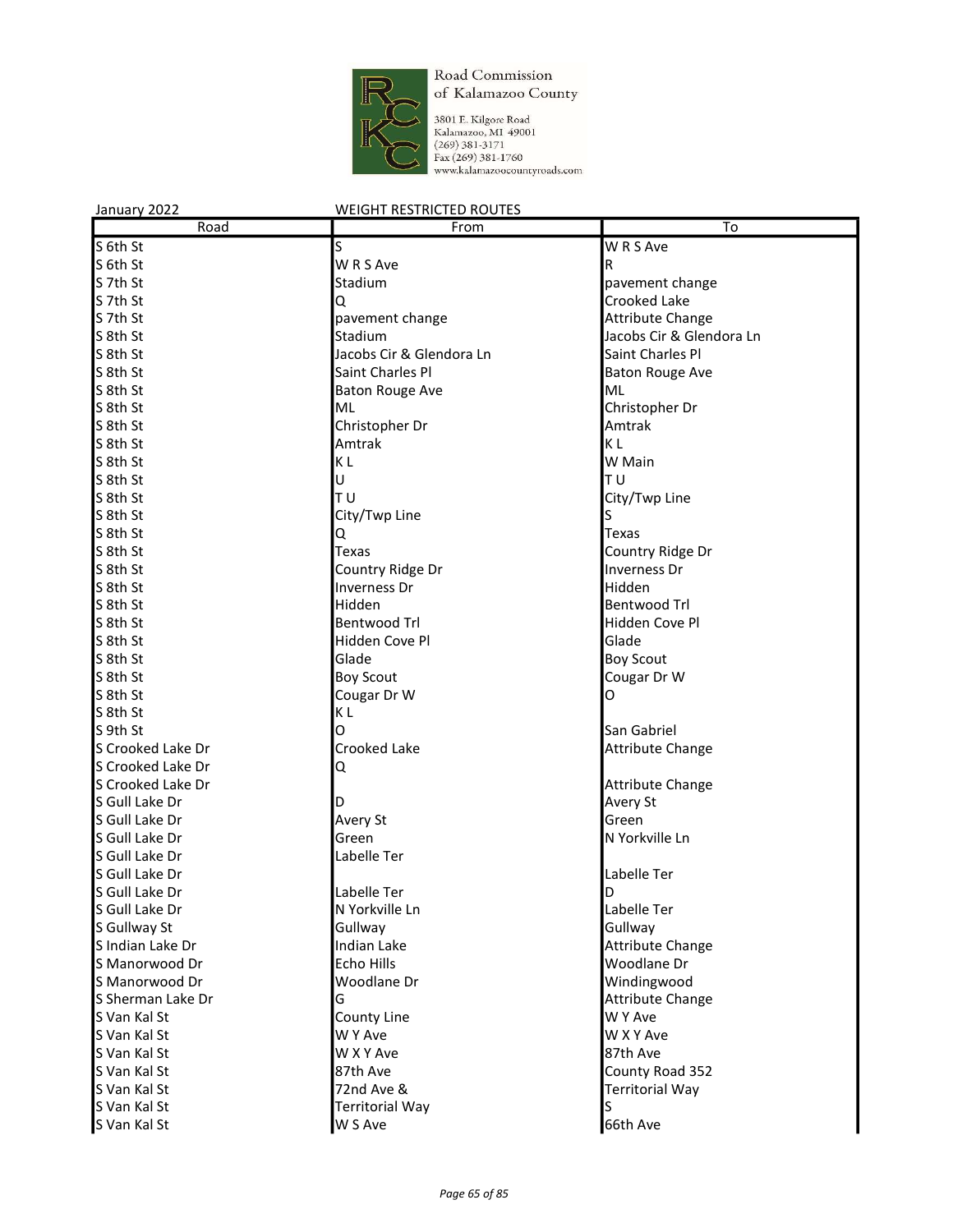

3801 E. Kilgore Road<br>Kalamazoo, MI 49001<br>(269) 381-3171<br>Fax (269) 381-1760<br>www.kalamazoocountyroads.com

| Road             | From                    | To                      |
|------------------|-------------------------|-------------------------|
| S Van Kal St     | 66th Ave                | W R S Ave               |
| S Van Kal St     | W R S Ave               | 64th Ave                |
| S Van Kal St     | 64th Ave                | W R Ave                 |
| S Van Kal St     | W R Ave                 | Q                       |
| S Van Kal St     | S                       | W S Ave                 |
| S Victor Ave     | Michigan                | <b>Attribute Change</b> |
| S Westnedge Ave  | Dunkley                 | Amsterdam St            |
| S Westnedge Ave  | Amsterdam St            | Dead End or Start       |
| Sabin St         | Main                    | <b>Attribute Change</b> |
| Saddle Club Dr   | <b>Stoney Brook</b>     | Dunwoody Ct             |
| Saddle Club Dr   | Dunwoody Ct             | Doubletree Ct           |
| Saddle Club Dr   | Doubletree Ct           | Summerhill Ct           |
| Saddle Club Dr   | Summerhill Ct           | Deerpath Rd             |
| Saddle Club Dr   | Deerpath Rd             | Four Seasons Dr         |
| Saddle Club Dr   | Four Seasons Dr         | Shepherds Glen Ct       |
| Saddle Club Dr   | Shepherds Glen Ct       | Dead End or Start       |
| Sagebrush St     | <b>Grand Prairie Rd</b> | Long Leaf St            |
| Sagebrush St     | Fawn Ave                | Andora Ave              |
| Sagebrush St     | Andora                  | Dead End or Start       |
| Saginaw Dr       | 28th                    | <b>Bailey</b>           |
| Saint Charles Pl | 8th                     | Bayou Vista St          |
| Saint Charles Pl | Bayou Vista St          | <b>Belle Chase Blvd</b> |
| Saint Charles Pl | <b>Belle Chase Blvd</b> | Dead End or Start       |
| Saint James Ave  | 6th                     | La Jessica              |
| Saint Joe Ave    | Riverside               | Melrose                 |
| Saint Luke Dr    | Rapids Way St           | <b>British St</b>       |
| Saint Luke Dr    | <b>British St</b>       | Durham St               |
| Saint Luke Dr    | Durham St               | Dead End or Start       |
| Sandra Dr        | Clato                   | Linda Ln                |
| Sandra Dr        | Linda Ln                | Mount Olivet            |
| Sandstone Ave    | <b>Heather Ridge</b>    | Flagstone               |
| Sandwood St      | Miller                  | Streamside              |
| Sandy Cove Dr    | Sandy Cove              | Forest Harbor           |
| Sandy Cove Dr    | 26th                    | Sandy Cove              |
| Sanfield Ln      | Brogan                  | Sugarbush               |
| Santos Ave       | Solon                   | Cherry Hill St          |
| Santos Ave       | Cherry Hill St          | Kendall                 |
| Saquaro Trl      | Mystic                  | Sierra Madre            |
| Sarah St         | Miah                    | Shadowlane Ave          |
| Sarah St         | Shadowlane Ave          | Dead End or Start       |
| Saratoga Ave     | Gull                    | Midway Ave              |
| Saratoga Ave     | Midway Ave              | <b>Mission Ave</b>      |
| Saratoga Ave     | <b>Mission Ave</b>      | Savannah Ave            |
| Saratoga Ave     | Savannah Ave            | Dead End or Start       |
| Savannah Ave     | Saratoga                | Midway Ave              |
| Savannah Ave     | Midway Ave              | Dead End or Start       |
| Saybrook Dr      | Dead End or Start       | Saybrook                |
| Saybrook Dr      | Signal Hill             | Dead End or Start       |
| Scenic Way Dr    | Echo Hills              | Windingwood             |
| Schippers Ln     | Michigan                | Chicago Ave             |
|                  |                         |                         |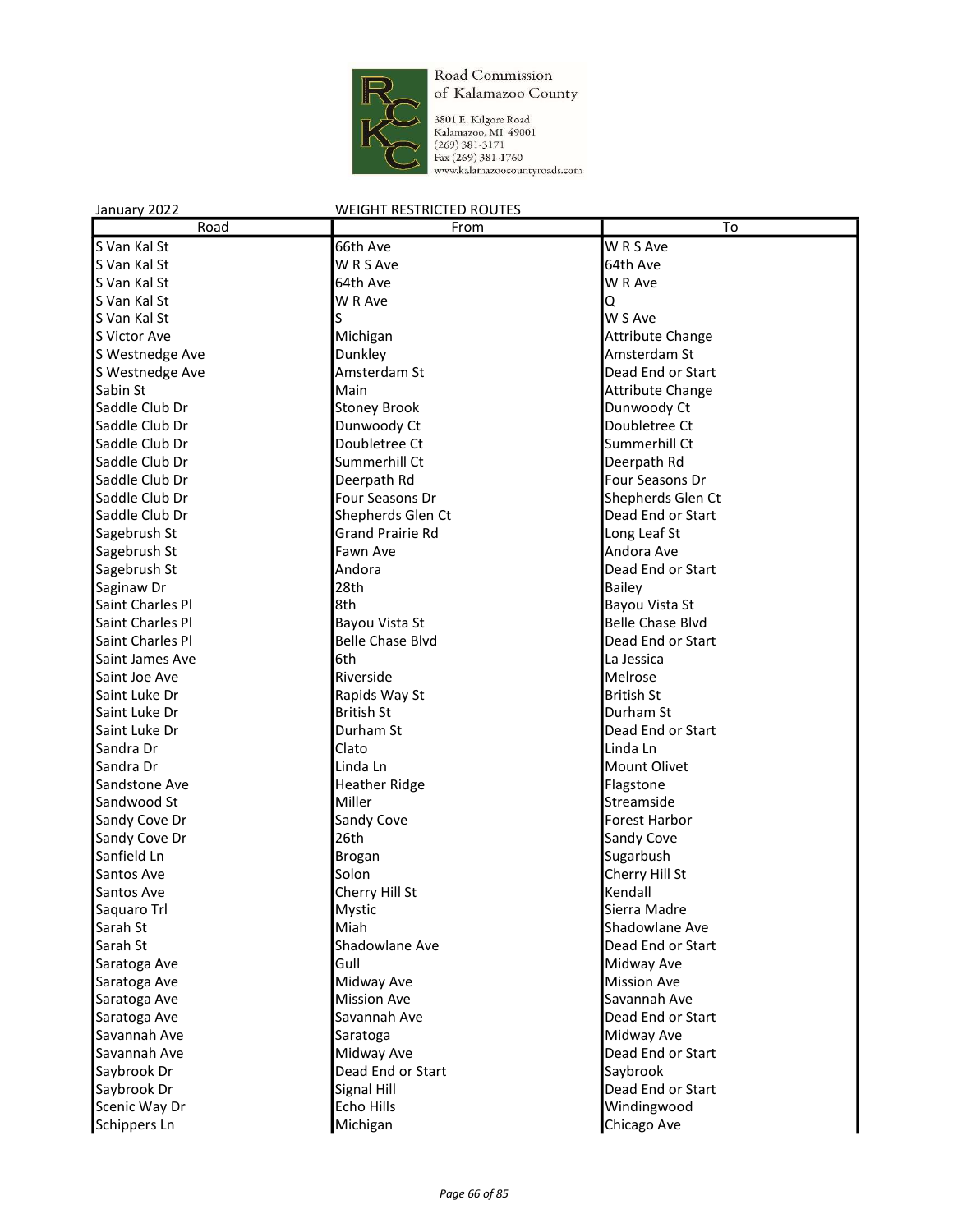

3801 E. Kilgore Road<br>Kalamazoo, MI 49001<br>(269) 381-3171<br>Fax (269) 381-1760<br>www.kalamazoocountyroads.com

| Road                | From                    | $\overline{\text{To}}$ |
|---------------------|-------------------------|------------------------|
| Schippers Ln        | Chicago Ave             | City/Twp Line          |
| Schippers Ln        | City/Twp Line           | City/Twp Line          |
| Schippers Ln        | City/Twp Line           | City/Twp Line          |
| Schippers Ln        | City/Twp Line           | Darling                |
| School St           | <b>Attribute Change</b> | Oran                   |
| Schoolhouse Dr      | TU                      | <b>Red Brick Rd</b>    |
| Schoolhouse Dr      | <b>Red Brick Rd</b>     | Dead End or Start      |
| <b>Schuster Ave</b> | Clinton                 | <b>Egleston Ave</b>    |
| <b>Schuster Ave</b> | <b>Egleston Ave</b>     | E Stockbridge Ave      |
| <b>Schuster Ave</b> | E Stockbridge Ave       | Lake                   |
| Seamers St          | <b>Brook</b>            | Fairfield              |
| Seeco Dr            | 9th                     | American Rd            |
| Seeco Dr            | American Rd             | Dead End or Start      |
| Seemore Ave         | Humphrey                | Dead End or Start      |
| Selah CT            | P Q Ave                 | Dead End or Start      |
| Seminole St         | Croyden                 | Huron Ave              |
| Seminole St         | Huron Ave               | Iroquois Trl           |
| Seminole St         | Iroquois Trl            | Alamo Ave              |
| Seminole St         | Alamo Ave               | Ottawa Ave             |
| Seminole St         | Ottawa Ave              | Pontiac Ave            |
| Seminole St         | Pontiac Ave             | <b>Grand Prairie</b>   |
| Senne St            | Heath                   | Cork                   |
| Sequoia Ct          | Chaparral               | Dead End or Start      |
| Seville Ave         | Shasta                  | Monterey               |
| Shadowlane Ave      | Kimberly                | Woodlark Dr            |
| Shadowlane Ave      | Woodlark Dr             | 35th                   |
| Shadowlane Ave      | Sarah                   | Mildred St             |
| Shadowlane Ave      | Mildred St              | Courtney St            |
| Shadowlane Ave      | Courtney St             | Cynthia St             |
| Shadowlane Ave      | Cynthia St              | Kimberly               |
| Shady Grove St      | Springbrook             | Twin Spruce Dr         |
| Shady Grove St      | Twin Spruce Dr          | Twin Spruce Dr         |
| Shady Grove St      | Twin Spruce Dr          | E                      |
| Shady Shore Dr      | 42nd                    | Dead End or Start      |
| Shadywood Dr        | Shadywood               | Sunrise Cir            |
| Shadywood Dr        | Sunrise Cir             | Club View              |
| Shaffer St          | Gull                    | Dead End or Start      |
| Shakespeare Ave     | Clinton                 | <b>Egleston Ave</b>    |
| Shakespeare Ave     | <b>Egleston Ave</b>     | E Stockbridge Ave      |
| Shakespeare Ave     | E Stockbridge Ave       | Lake                   |
| Shane St            | W N Ave                 | <b>Timberview Ave</b>  |
| Shane St            | <b>Timberview Ave</b>   | Dead End or Start      |
| Shane St            | Oakwood Ave             | Attribute Change       |
| Shane St            |                         | 0 Autumn Glen St       |
| Shangri La Dr       | Mount Olivet            | Tibet                  |
| Sharon St           | Spartan                 | Summerdale             |
| Shasta Dr           | Barclay                 | Monterey Dr            |
| Shasta Dr           | Monterey Dr             | Seville Ave            |
| Shasta Dr           | Seville Ave             | Mosel                  |
| Shawnee Cir         | Arrowhead               | Dead End or Start      |
|                     |                         |                        |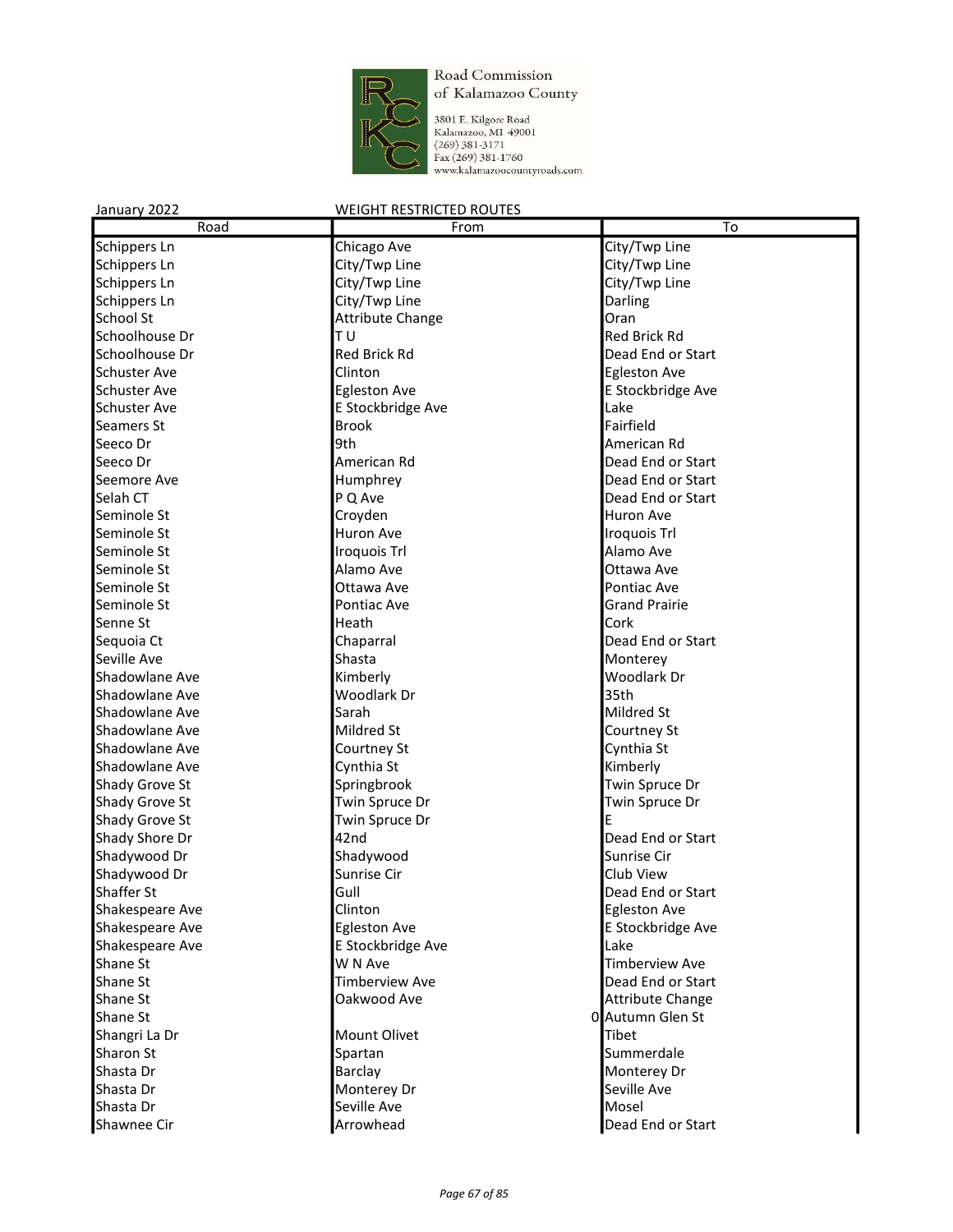

3801 E. Kilgore Road<br>Kalamazoo, MI 49001<br>(269) 381-3171<br>Fax (269) 381-1760<br>www.kalamazoocountyroads.com

| Road                 | From                     | To                                 |
|----------------------|--------------------------|------------------------------------|
| Shepherds Glen Ct    | Saddle Club              | <b>Bent Tree Rd</b>                |
| Shepherds Glen Ct    | Bent Tree Rd             | Huntwick Rd                        |
| Shepherds Glen Ct    | Huntwick Rd              |                                    |
| Shepherds Glen Ct    |                          | Dead End or Start                  |
| Shepherds Glen Ct    | Shepherds Glen           | Dead End or Start                  |
| Sherbrook St         | CD                       | Littlefield                        |
| Shields St           | Shields                  | Cross St                           |
| Shields St           | Cross St                 | Electra St                         |
| <b>Shields St</b>    | Electra St               | <b>Neal Ave</b>                    |
| Shields St           | <b>Neal Ave</b>          | Charles                            |
| Shirley Dr           | Proctor                  | King Hwy & Grange Ave              |
| <b>Shirley Dr</b>    | King Hwy & Grange Ave    | Copeland Ave                       |
| Shirley Dr           | Copeland Ave             | Michigan                           |
| <b>Shoal Ave</b>     | 37th                     | W Gull Lake Dr                     |
| Shoal Ave            | W Gull Lake Dr           | <b>Attribute Change</b>            |
| Shoshone St          | Montezuma Ave            | El Dorado Ave                      |
| Sierra Madre Trl     | Mountain Pine Ln         | Mystic Trl                         |
| Sierra Madre Trl     | Maricopa Trl             | Continental Trl                    |
| Sierra Madre Trl     | Continental Trl          | [Undescribed Rating Segment Split] |
| Sierra Madre Trl     | Appalachian Trl          | Teton Trl                          |
| Sierra Madre Trl     | <b>Teton Trl</b>         | S 6th St                           |
| Sierra Madre Trl     | Saquaro Trl              | Maricopa Trl                       |
| Sierra Madre Trl     | Mystic Trl               | Saquaro Trl                        |
| Signal Hill Dr       | Torrington               | Saybrook Dr                        |
| Signal Hill Dr       | Saybrook Dr              | 210 south of Nightingale           |
| Signal Hill Dr       | 210 south of Nightingale | Nightingale                        |
| Silo St              | Deer Run Rd              | Angus Ave                          |
| Silva St             | Talaria                  | Contingo                           |
| Silver Hills Ave     | Nazareth                 | Enterprise Dr                      |
| Silver Hills Ave     | Enterprise Dr            | Dead End or Start                  |
| Silverado Ln         | Hemel Ln                 | Decker Ln                          |
| Silverado Ln         | Decker                   | Foxwood                            |
| Silverleaf Ln        | <b>Hickory Nut</b>       | Arrow Wood                         |
| Silverpine St        | Hidden Oak Ave           | <b>Elmgrove Ave</b>                |
| Silverpine St        | <b>Elmgrove Ave</b>      | <b>Attribute Change</b>            |
| <b>Silverton Ave</b> | Silverton                | Reynolds St                        |
| <b>Silverton Ave</b> | Reynolds St              |                                    |
| <b>Silverton Ave</b> | Attribute Change         | Country Meadows Dr                 |
| Silverton Ave        | Silverton                | Dead End or Start                  |
| Simmons St           | Spartan                  | Summerdale                         |
| Sky Ridge Ave        | <b>Attribute Change</b>  |                                    |
| Sky Ridge Ave        |                          | Mandalay Dr                        |
| Sky Ridge Ave        | Mandalay Dr              | Westview St                        |
| Sky Ridge Ave        | <b>Westview St</b>       | <b>Drake</b>                       |
| Skyline Dr           | <b>Grand Prairie</b>     | Yew St                             |
| Skyline Dr           | Yew St                   | Fir Ave                            |
| Skyline Dr           | Fir Ave                  | Aspen                              |
| <b>Skyview St</b>    | Ormada                   | Enola                              |
| Sleeper St           | Comstock                 | Higgins St                         |
| Sleeper St           | <b>Higgins St</b>        | Dead End or Start                  |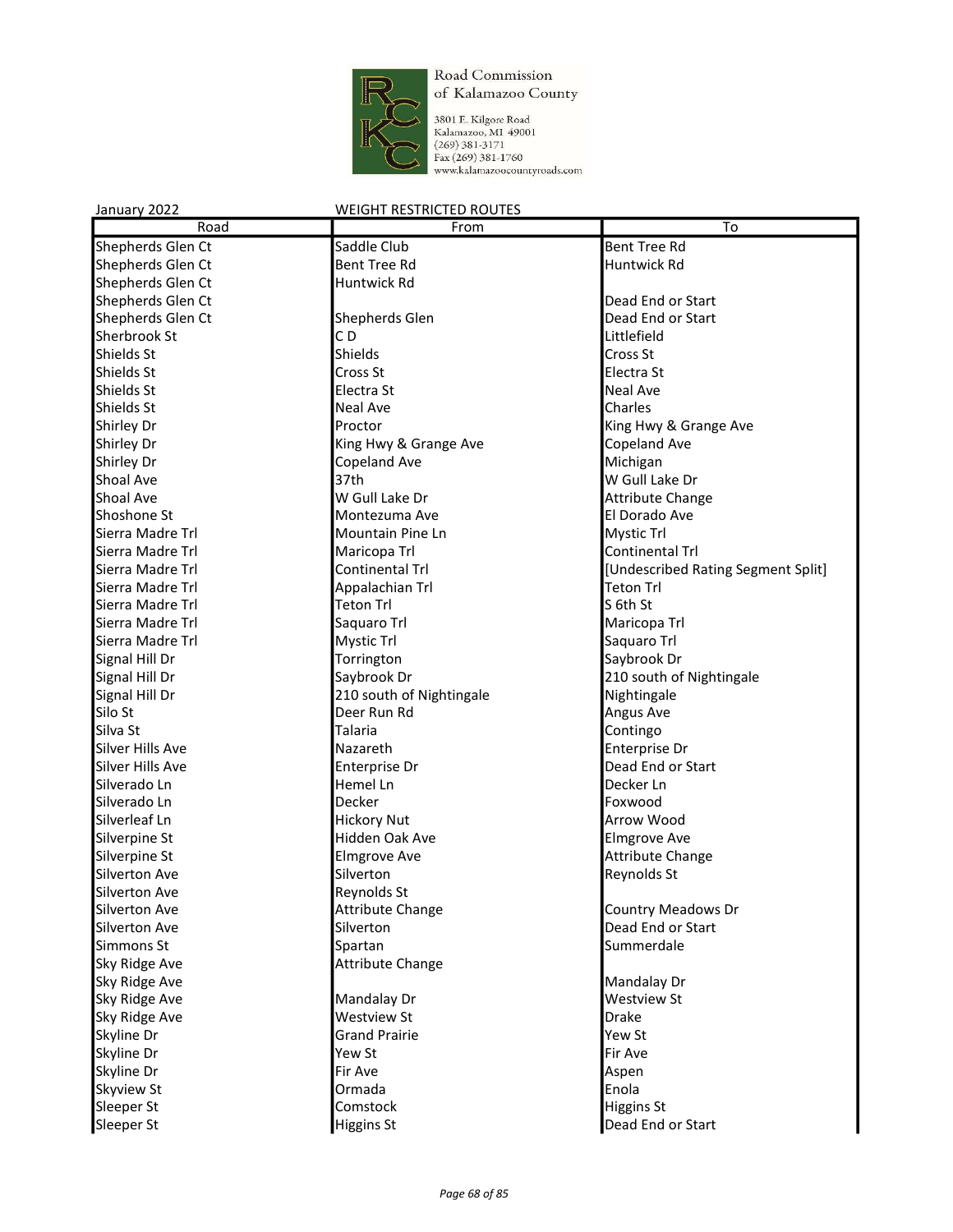

3801 E. Kilgore Road<br>Kalamazoo, MI 49001<br>(269) 381-3171<br>Fax (269) 381-1760<br>www.kalamazoocountyroads.com

| Road                | From                    | To                      |
|---------------------|-------------------------|-------------------------|
| Snowbird Ct         | <b>Hunters Ridge</b>    | Dead End or Start       |
| Snyder St           | Midlake                 | <b>Norris</b>           |
| Solomon Rd          | 24th                    | Long Lake               |
| Solvel St           | G                       | Summerdale Ave          |
| Solvel St           | Summerdale Ave          | Thayer                  |
| Solvel St           | <b>Thayer Ave</b>       | Polaris St              |
| Sonia Ln            | Pristine                | Sunsprite               |
| Sonora St           | Barclay                 | Fargo Ave               |
| Sonora St           | Fargo Ave               | Mosel                   |
| South Hill Ave      | <b>Blue Ridge</b>       | <b>Starlet St</b>       |
| South Hill Ave      | Starlet St              | Whitestone St           |
| South Hill Ave      | Whitestone St           |                         |
| South Hill Ave      |                         | Crimora St              |
| South Hill Ave      |                         | Crimora St              |
| South Hill Ave      |                         | Crimora St              |
| Southwind St        | Southwind St            | <b>Attribute Change</b> |
| Southwind St        | <b>Attribute Change</b> | Gooseberry Ave          |
| Sparrow Ave         | Oriole                  | Wren St                 |
| Sparrow Ave         | Wren St                 | Dead End or Start       |
| Spartan Dr          | G                       | Spartan Dr              |
| Spartan Dr          | Simmons St              | Spiral St               |
| Spartan Dr          | Spiral St               | Sharon St               |
| Spartan Dr          | Sharon St               | Dead End or Start       |
| Spike St            | Fawn Meadow             | Dead End or Start       |
| Spiral St           | Spartan                 | Summerdale              |
| Springbrook Dr      | Dead End or Start       | Riverview               |
| Springbrook Dr      | Riverview               | Shady Grove St          |
| Springbrook Dr      | Shady Grove St          | Springbrook Ln          |
| Springbrook Dr      | Springbrook Ln          | Е                       |
| Springbrook Ln      | Springbrook             | Dead End or Start       |
| Springfield Ave     | Olmstead                | Crossfield              |
| Springwood Dr       | 2nd                     | Sunnywood Dr            |
| Springwood Dr       | Sunnywood Dr            | Summerset Dr            |
| Springwood Dr       | Summerset Dr            | Autumwood Dr            |
| Springwood Dr       | Autumwood Dr            | Amber Cir               |
| Springwood Dr       | Amber Cir               | Main                    |
| Sprinkle Rd         | Amvet                   | Amvet                   |
| Sprinkle Rd         | Plantation              | UV                      |
| Sprinkle Rd         | City/Twp Line           |                         |
| Sprinkle Rd         | Sprinkle                | R                       |
| Sprinkle Rd         | Plantation              | UV                      |
| Spruce Pine St      | <b>Weeping Pine Ln</b>  | Dead End or Start       |
| Spruce St           | City/Twp Line           | Richardson              |
| Spruce St           | City/Twp Line           | Richardson              |
| Spruce St           | City/Twp Line           | Richardson              |
| Sprucebrook Rd      | <b>Willow Brook</b>     | Maple Brook Dr          |
| Sprucebrook Rd      | Maple Brook Dr          | Fawn Brook Cir          |
| Sprucebrook Rd      | Fawn Brook Cir          | Cedarbrook              |
| <b>Stalwart St</b>  |                         | Market                  |
| <b>Stamford Ave</b> | Main                    | Ann St                  |
|                     |                         |                         |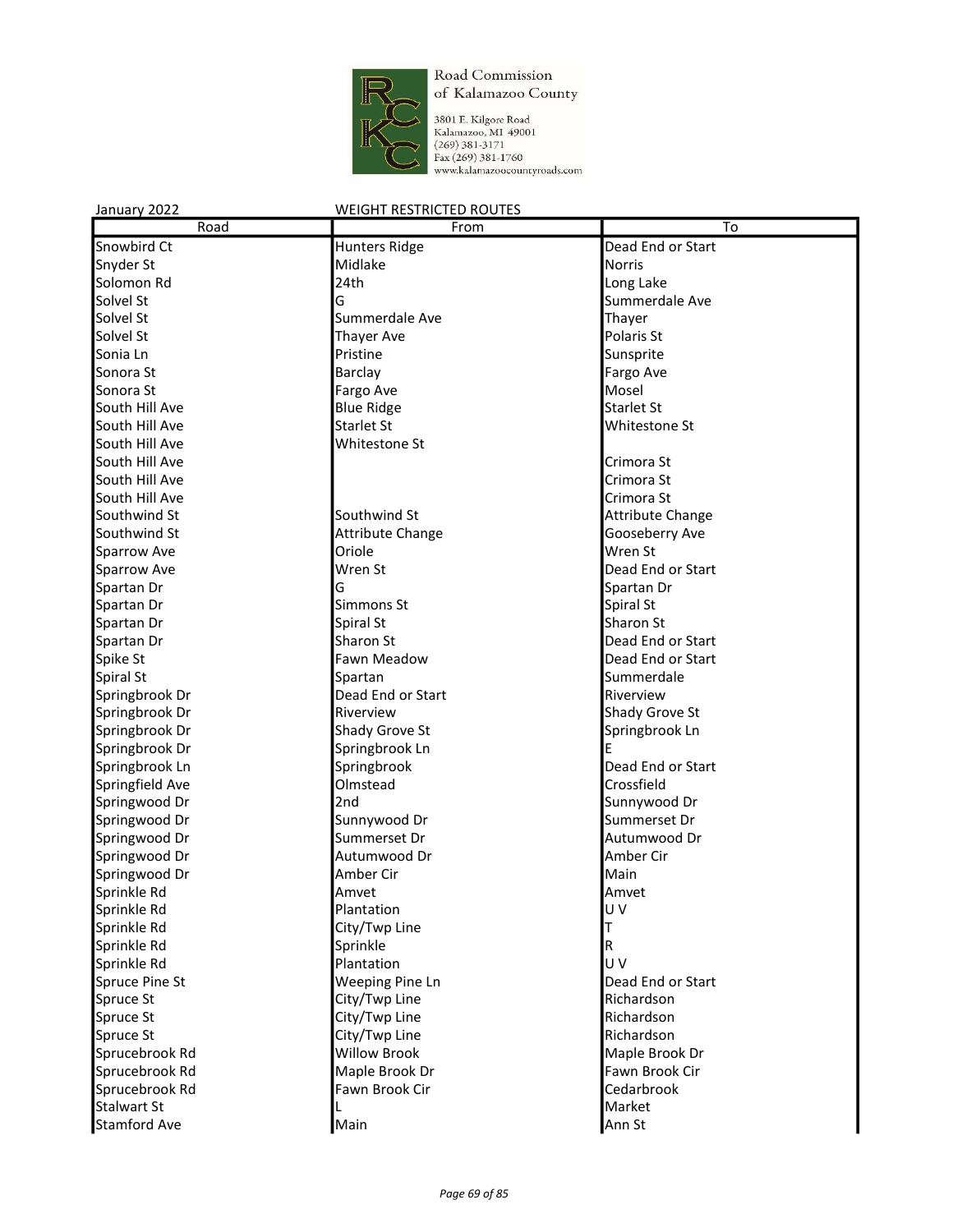

| January 2022           | <b>WEIGHT RESTRICTED ROUTES</b>    |                                    |
|------------------------|------------------------------------|------------------------------------|
| Road                   | From                               | To                                 |
| <b>Stamford Ave</b>    | Ann St                             | Gertrude                           |
| <b>Standiford St</b>   | Heathrow                           | Stapleton                          |
| Stapleton Dr           | 12th                               | [Undescribed Rating Segment Split] |
| Stapleton Dr           | [Undescribed Rating Segment Split] | <b>Standiford St</b>               |
| Stapleton Dr           | <b>Standiford St</b>               | Dorval Rd                          |
| Stapleton Dr           | Dorval Rd                          |                                    |
| Stapleton Dr           |                                    | [Undescribed Rating Segment Split] |
| Stapleton Dr           | [Undescribed Rating Segment Split] | <b>Torrey Pines Dr</b>             |
| <b>Starchief St</b>    | Enola                              | <b>Whitehorse Ave</b>              |
| <b>Starchief St</b>    | Whitehorse Ave                     | Tulsa Ave                          |
| <b>Starchief St</b>    | Tulsa Ave                          | Crestwood                          |
| <b>Starlet St</b>      | Crimora                            | lSouth Hill                        |
| <b>Starling Ave</b>    | Prairie Edge St                    | Heron St                           |
| Steeplechase Ct        | <b>Cross Country</b>               | Dead End or Start                  |
| <b>Steger Ave</b>      | Leigh                              | Fordham                            |
| Stermer Dr             | S 29th St                          | Dead End or Start                  |
| <b>Stewart Dr</b>      | Olmstead                           | Dead End or Start                  |
| Stolk Dr               | <b>Nichols</b>                     | Dead End or Start                  |
| Stone Mountain Dr      | Stone Mountain Dr                  | Marietta Cir                       |
| Stone Mountain Dr      | Marietta Cir                       | Dead End or Start                  |
| <b>Stone Pine St</b>   | <b>Stone Pine St</b>               | Dead End or Start                  |
| <b>Stonecrest Ave</b>  | Portage                            | Fayette Ave                        |
| <b>Stonecrest Ave</b>  | Fayette Ave                        | Rapp Ave                           |
| Stonecrest Ave         | Rapp Ave                           | Meadow                             |
| Stonegate Rd           | Northview                          | Glengarry Ave                      |
| Stonegate Rd           | <b>Glengarry Ave</b>               | Attribute Change                   |
| Stonegate Rd           | Dead End or Start                  | <b>Thornhill Ave</b>               |
| Stonegate Rd           | <b>Thornhill Ave</b>               | Meadowcroft Ave                    |
| Stonegate Rd           | Meadowcroft Ave                    | Runnymede Dr                       |
| Stonegate Rd           | Runnymede Dr                       | Northview                          |
| <b>Stoneview Ave</b>   | Northfield Trl                     | Dead End or Start                  |
| Stoney Brook Rd        | 10th                               | Saddle Club Dr                     |
| Stoney Brook Rd        | Saddle Club Dr                     | [Undescribed Rating Segment Split] |
| Stoney Brook Rd        | [Undescribed Rating Segment Split] | <b>Braeburn Ct</b>                 |
| <b>Stoney Brook Rd</b> | Dunwoody Ct                        | Vista Ridge Rd                     |
| <b>Stoney Brook Rd</b> | Vista Ridge Rd                     | [Undescribed Rating Segment Split] |
| <b>Stoney Brook Rd</b> | [Undescribed Rating Segment Split] | [Undescribed Rating Segment Split] |
| Stoney Brook Rd        | [Undescribed Rating Segment Split] | [Undescribed Rating Segment Split] |
| <b>Stoney Brook Rd</b> | [Undescribed Rating Segment Split] | [Undescribed Rating Segment Split] |
| Stoney Brook Rd        | [Undescribed Rating Segment Split] | [Undescribed Rating Segment Split] |
| Stoney Brook Rd        | [Undescribed Rating Segment Split] | <b>Burning Tree St</b>             |
| Stoney Brook Rd        | <b>Burning Tree St</b>             | [Undescribed Rating Segment Split] |
| Stoney Brook Rd        | [Undescribed Rating Segment Split] | 12th                               |
| Stoney Brook Rd        | Braeburn Ct                        | Dunwoody Ct                        |
| <b>Stoney Creek Ct</b> | <b>Stoney Creek Dr</b>             | Dead End or Start                  |
| <b>Stoney Creek Dr</b> | Augusta                            | D                                  |
| <b>Stoney Creek Dr</b> |                                    | E D Ave                            |
| <b>Stoney Creek Dr</b> | Augusta                            | Marsh Ridge Trl                    |
| <b>Stoney Creek Dr</b> | Marsh Ridge Trl                    | ID                                 |
| Stoney Hill Dr         | <b>Rolling Meadows</b>             | Dead End or Start                  |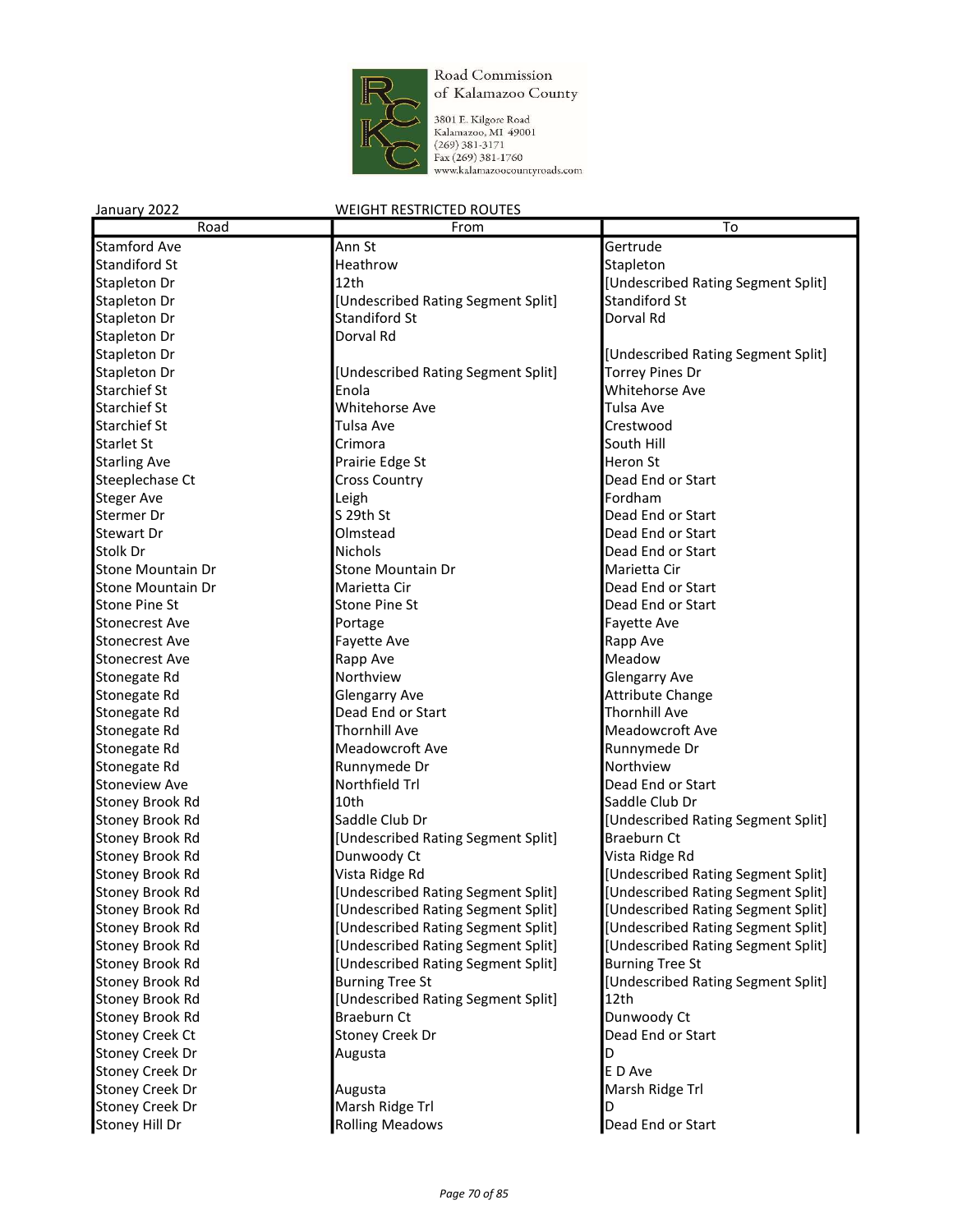

3801 E. Kilgore Road<br>Kalamazoo, MI 49001<br>(269) 381-3171<br>Fax (269) 381-1760<br>www.kalamazoocountyroads.com

| Road                  | From                               | To                                 |
|-----------------------|------------------------------------|------------------------------------|
| Stoney Woods Dr       | Ravine Rd                          | Dead End or Start                  |
| <b>Stony Ave</b>      | Rocky                              | Quartz St                          |
| <b>Strathmore St</b>  | Mansfield                          | Dead End or Start                  |
| Streamside Dr         | Miller                             | Sandwood St                        |
| Streamside Dr         | Sandwood St                        | Climax                             |
| Sturbridge Dr         | Dead End or Start                  | Eagle Ridge Dr                     |
| Sturbridge Dr         | Eagle Ridge Dr                     | Gullwynd Dr                        |
| Sturbridge Dr         | Gullwynd Dr                        | Eagle Ridge Dr                     |
| Sturbridge Dr         | Eagle Ridge Dr                     | 27th                               |
| <b>Sturtevant Ave</b> | Lausen Ln                          | <b>Banting Rd</b>                  |
| Sugar Isle Dr         | Shaver                             | Higley Cir E & Higley Cir W        |
| Sugar Isle Dr         | Higley Cir E & Higley Cir W        | Higley                             |
| Sugarbush Trl         | Trundel                            | Sanfield Ln                        |
| Sugarbush Trl         | Sanfield Ln                        | <b>Breezy Point Ln</b>             |
| Sugarbush Trl         | <b>Breezy Point Ln</b>             | Bunkerhill                         |
| Sullivan Dr           | Comstock                           | Dead End or Start                  |
| Sumac St              | Treetop                            | Battenkill                         |
| Summerdale Ave        | Dead End or Start                  | Sharon St                          |
| Summerdale Ave        | Sharon St                          | Spiral St                          |
| Summerdale Ave        | Spiral St                          | Simmons St                         |
| Summerdale Ave        | Simmons St                         | Solvel                             |
| Summerfield St        | Wolverine                          | Tanda                              |
| Summerhill Ct         | Saddle Club                        | Dead End or Start                  |
| Summerset Dr          | Almena                             | Laguna Cir & Winter Wood Ln        |
| Summerset Dr          | Laguna Cir & Winter Wood Ln        | Golden Pond Ct & Naples Ct         |
| Summerset Dr          | Golden Pond Ct & Naples Ct         | Springwood                         |
| Sundowner Ln          | Genessee                           | <b>Sweet Briar</b>                 |
| Sundrop Ave           | <b>Buttercup St</b>                | Juneberry St                       |
| Sunnycrest Dr         | Percy                              | н                                  |
| Sunnyside Dr          | Main                               | Ann St                             |
| Sunnyside Dr          | Ann St                             | Gertrude St                        |
| Sunnyside Dr          | Gertrude St                        | Asbury Ave                         |
| Sunnyside Dr          | Asbury Ave                         | Gull                               |
| Sunnywood Dr          | 2nd                                | Sunnywood                          |
| Sunnywood Dr          | Sunnywood                          | Springwood Dr                      |
| Sunnywood Dr          | Springwood Dr                      | Oak Forest                         |
| Sunnywood Dr          | Oak Forest                         | Dead End or Start                  |
| Sunnywood Dr          | Springwood Dr                      | Oak Forest                         |
| Sunrise Cir           | Shadywood                          | Dead End or Start                  |
| Sunset Rd             | Stadium                            | Meridian                           |
| Sunshine Ave          | Indian Valley St                   | [Undescribed Rating Segment Split] |
| Sunshine Ave          | [Undescribed Rating Segment Split] | Grazenview St                      |
| Sunshine Ave          | Grazenview St                      | Farmstone St                       |
| Sunshine Ave          | Farmstone St                       | Deer Run                           |
| Sunsprite Dr          | Pristine                           | Sonia                              |
| Sunsprite Dr          | Sonia Ln                           | Grandessa Dr                       |
| Sunsprite Dr          | Grandessa Dr                       |                                    |
| Sunsprite Dr          |                                    | City/Twp Line                      |
| Sunsprite Dr          | City/Twp Line                      |                                    |
| Sunsprite Dr          |                                    | Casper St                          |
|                       |                                    |                                    |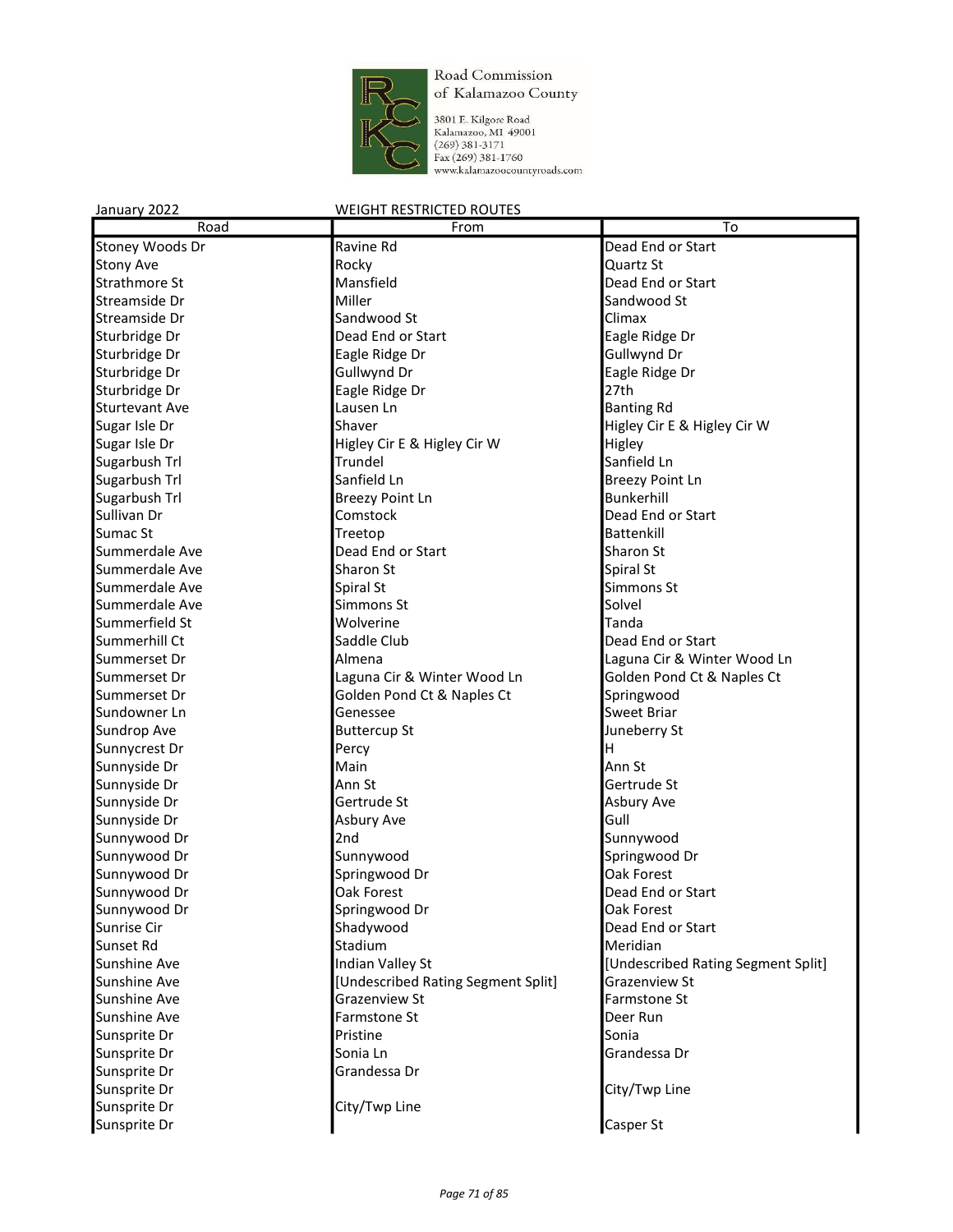

3801 E. Kilgore Road<br>Kalamazoo, MI 49001<br>(269) 381-3171<br>Fax (269) 381-1760<br>www.kalamazoocountyroads.com

| Road                  | From                               | To                                 |
|-----------------------|------------------------------------|------------------------------------|
| Surprise Ave          | Lake                               | Carleton                           |
| Surry Ave             | <b>Blue Ridge</b>                  | Crimora St                         |
| <b>Surry Ave</b>      | Crimora St                         | Oakland                            |
| Susan Ave             | Patricia                           | Magnolia St                        |
| Susan Ave             | Magnolia St                        | Verleen                            |
| <b>Suttons Bay St</b> | Petoskey St                        | Boyne St                           |
| Swainwood St          | Torrington                         | Country Wood Ct                    |
| Swainwood St          | Country Wood Ct                    | <b>Windrift Ave</b>                |
| Swainwood St          | Windrift Ave                       | Karabrook Ct                       |
| Swainwood St          | Karabrook Ct                       | Karabrook Ct                       |
| Swainwood St          | Karabrook Ct                       | ΙH                                 |
| <b>Swallow Ave</b>    | 10th                               | Canary Dr                          |
| <b>Swallow Ave</b>    | Canary Dr                          | <b>Morning Dove</b>                |
| <b>Swallow Ave</b>    | <b>Morning Dove</b>                | Finch Dr                           |
| <b>Swallow Ave</b>    | Finch Dr                           | Warbler Dr                         |
| <b>Swallow Ave</b>    | Warbler Dr                         | Plover Dr                          |
| Swallow Ave           | Plover Dr                          | Swan St                            |
| <b>Swallow Ave</b>    | Swan St                            | Phoebe St                          |
| <b>Swallow Ave</b>    | Phoebe St                          | 12th                               |
| Swan St               | Dead End or Start                  |                                    |
| Swan St               | <b>Attribute Change</b>            | [Undescribed Rating Segment Split] |
| Swan St               | [Undescribed Rating Segment Split] | [Undescribed Rating Segment Split] |
| Swan St               | [Undescribed Rating Segment Split] | Chickadee                          |
| Sweet Briar Dr        | Genessee                           | Sundowner Ln                       |
| Sweet Briar Dr        | Sundowner Ln                       | Fountain Square Dr                 |
| Sweet Briar Dr        | Fountain Square Dr                 | Dead End or Start                  |
| Sweet Cherry Ln       | Green Oak                          | Orange Meadow Ln                   |
| Sweet Cherry Ln       | Orange Meadow Ln                   | <b>Buttonwood Ln</b>               |
| Sweet Cherry Ln       | Buttonwood Ln                      | Hazelnut Ln                        |
| Sweet Cherry Ln       | Hazelnut Ln                        | Hickory Nut Ln                     |
| Sweet Cherry Ln       | Hickory Nut Ln                     | Arrow Wood Ln                      |
| Sweet Cherry Ln       | Arrow Wood Ln                      | G                                  |
| Sweet William Dr      | 14th                               | Crocus                             |
| Sydelle Ave           | Fletcher                           | Main                               |
| Sylvan Ct             | Burlington                         | Attribute Change                   |
| T Ave                 | Sprinkle                           | Dead End or Start                  |
| T Dr S                | 47th                               | <b>County Line</b>                 |
| T S Ave E             | 29th                               | ls                                 |
| T S Ave E             | 29th                               | <b>Width Change</b>                |
| T S Ave E             | 29th                               |                                    |
| T S Ave E             | Width Change                       | S                                  |
| T U Ave E             | 39th                               | 42nd                               |
| Tabernacle Ave        | Midlake                            | Harger                             |
| Taft St               | Edison                             | G                                  |
| Tahoe Ave             | Mountain Ridge St                  | N Peak St                          |
| Talaria Dr            | Silva                              | Klepper St                         |
| Talaria Dr            | Klepper St                         | Dead End or Start                  |
| Tamarack St           | Yew                                | Fir Ave                            |
| Tamarack St           | Fir Ave                            | Andora Ave                         |
|                       |                                    |                                    |
| <b>Tamarack St</b>    | Andora Ave                         | Fir                                |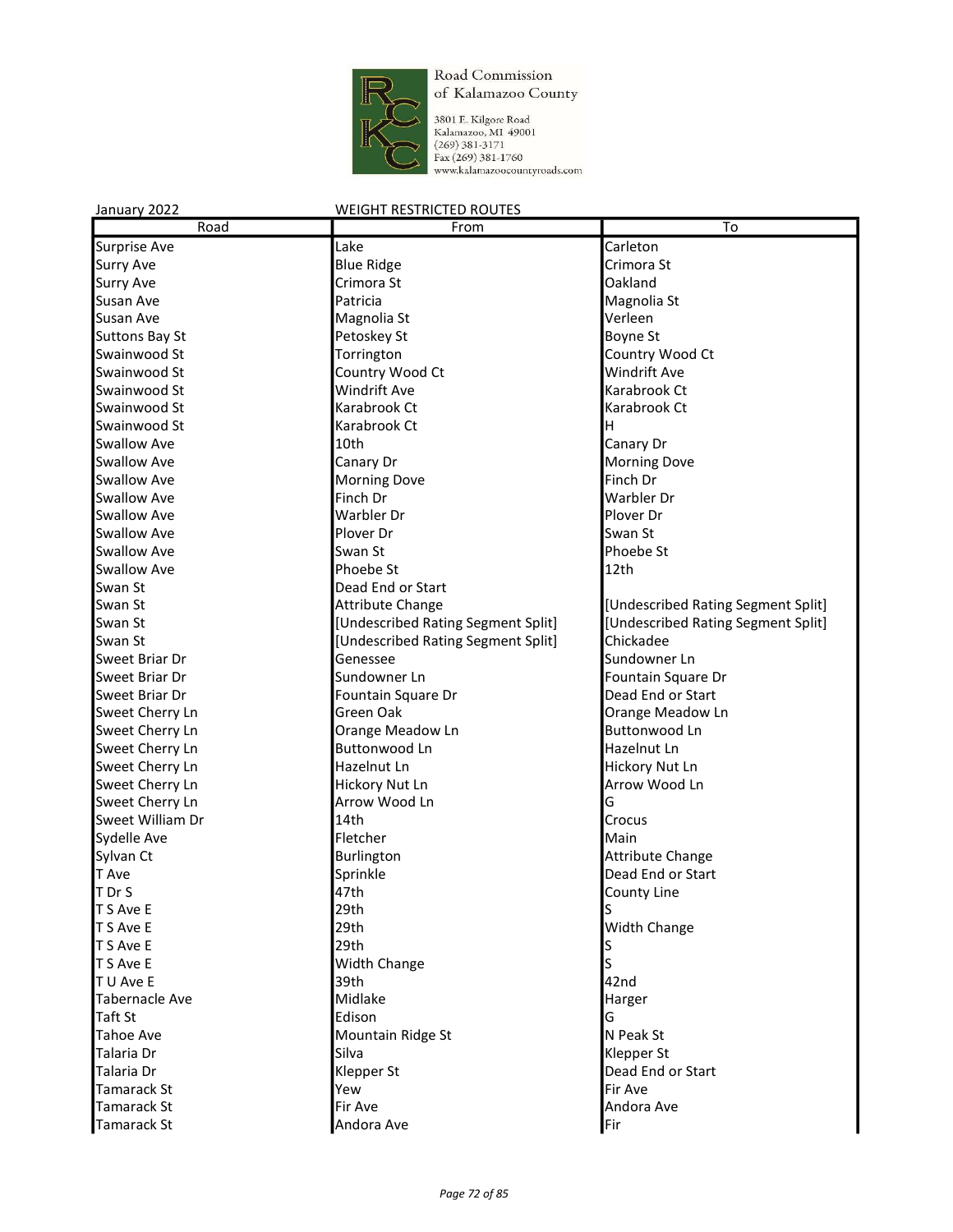

3801 E. Kilgore Road<br>Kalamazoo, M1 49001<br>(269) 381-3171<br>Fax (269) 381-1760<br>www.kalamazoocountyroads.com

| January 2022            | <b>WEIGHT RESTRICTED ROUTES</b>    |                                    |
|-------------------------|------------------------------------|------------------------------------|
| Road                    | From                               | To                                 |
| Tampa St                | <b>Baker</b>                       | Nazareth                           |
| Tanda Ave               | Clato                              | Manana Ave                         |
| Tanda Ave               | Manana Ave                         | Summerfield St                     |
| <b>Tanda Ave</b>        | Summerfield St                     | Mount Olivet                       |
| <b>Tanger Ln</b>        | Quail Run                          | Tanger Ct                          |
| Tanger Ln               | <b>Tanger Ct</b>                   | Pheasant Ln                        |
| Tanger Ln               | Pheasant Ln                        | Quail Run                          |
| <b>Tawney Pt</b>        | Wine Stone Ter                     | Dead End or Start                  |
| Telluride Dr            | <b>Hunters Ridge</b>               | Dead End or Start                  |
| Telluride Dr            | Annadale Dr                        | 0                                  |
| <b>Terrier Trl</b>      | Dustin Cir & Spaniel Dr            | <b>Griffon Way</b>                 |
| Terrier Trl             | Griffon Way                        | Griffon Way                        |
| <b>Terrier Trl</b>      | Griffon Way                        | Dustin Cir                         |
| Teton Trl               | Mystic                             | Sierra Madre                       |
| Texas Dr                | 8th                                |                                    |
| Texas Dr                | <b>Belgian Ave</b>                 | Charlie Johnson Way                |
| Texas Dr                | Charlie Johnson Way                | 10th                               |
| Texas Dr                | 10th                               | <b>Bentley Dr</b>                  |
| Texas Dr                | <b>Bentley Dr</b>                  | Bay Ridge Rd                       |
| Texas Dr                | Bay Ridge Rd                       | Annadale Dr                        |
| Texas Dr                | Annadale Dr                        | Birchwood Dr                       |
| Texas Dr                | Birchwood Dr                       | Atwater                            |
| Texas Dr                | Atwater                            | 12th                               |
| <b>Texas Dr</b>         |                                    | <b>Belgian Ave</b>                 |
| Texas Dr                | Atwater                            | 12th                               |
| Texas Dr                | Atwater                            | 12th                               |
| Texas Dr                | Texas Dr                           | lS 12Th St                         |
| Texas Dr                | S 12Th St                          | W Milham Ave & S 12th St           |
| Texas Heights Dr        | Boyne St                           | Charlevoix St                      |
| Texas Heights Dr        | Charlevoix St                      |                                    |
| Texas Heights Dr        | Interlochen Dr                     | Interlochen Dr                     |
| Texas Heights Dr        | Interlochen                        | Copper Harbor St                   |
| Texas Heights Dr        | [Undescribed Rating Segment Split] | [Undescribed Rating Segment Split] |
| Texas Heights Dr        | [Undescribed Rating Segment Split] | [Undescribed Rating Segment Split] |
| <b>Texas Heights Dr</b> | [Undescribed Rating Segment Split] | Logan Bay St                       |
| <b>Texas Heights Dr</b> | Logan Bay St                       | Leland Ct                          |
| <b>Texas Heights Dr</b> | Leland Ct                          | Kaleb Kove St                      |
| <b>Texas Heights Dr</b> | Kaleb Kove St                      | 8th                                |
| Texas Heights Dr        | Copper Harbor St                   | [Undescribed Rating Segment Split] |
| Texel Dr                | Main                               | Ann St                             |
| <b>Texel Dr</b>         | Ann St                             | Gertrude St                        |
| Texel Dr                | Gertrude St                        | Woodrow Dr                         |
| <b>Texel Dr</b>         | Woodrow Dr                         | Gull                               |
| <b>Thayer Ave</b>       | <b>Brackett</b>                    | Solvel St                          |
| <b>Thayer Ave</b>       | Solvel St                          | Thayer                             |
| <b>Thayer Ave</b>       | Hillsight                          | Lindenwood St & Pico St            |
| <b>Thayer Ave</b>       | Pico St                            | Polaris St                         |
| <b>Thayer Ave</b>       | Polaris St                         | Polaris St                         |
| Thayer Ave              | Hillsight                          | Lindenwood St & Pico St            |
| The Dells St            | Chicago                            | Dell Ave                           |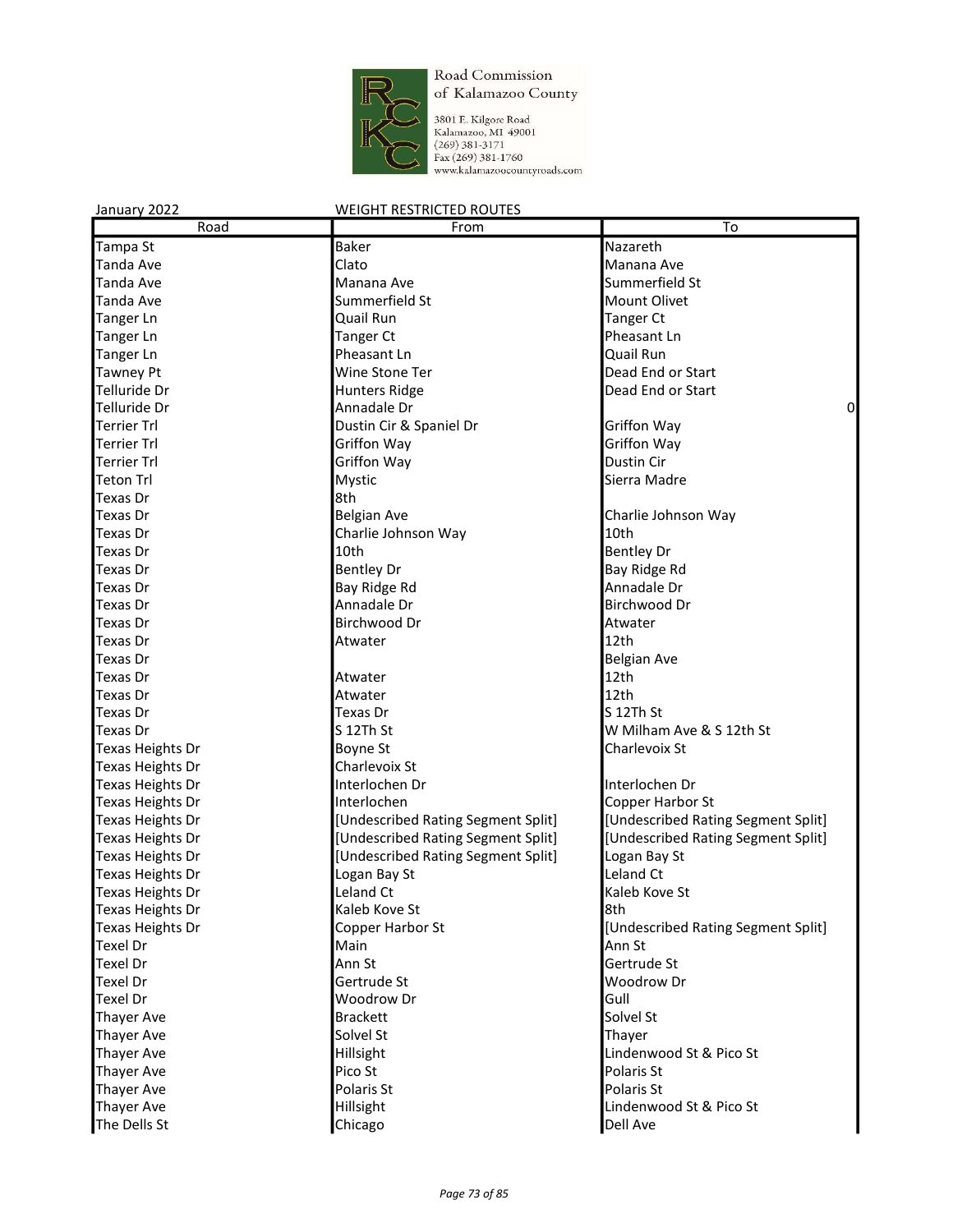

3801 E. Kilgore Road<br>Kalamazoo, MI 49001<br>(269) 381-3171<br>Fax (269) 381-1760<br>www.kalamazoocountyroads.com

| Road                   | From                               | To                                 |
|------------------------|------------------------------------|------------------------------------|
| The Dells St           | Dell Ave                           | Cooper                             |
| Thisle Mill Ct         | Squires                            | Dead End or Start                  |
| Thistlewood Ave        | Grapeholly                         | Lupine St                          |
| Thistlewood Ave        | Lupine St                          | Moonflower St                      |
| <b>Thistlewood Ave</b> | Moonflower St                      | Indian Trl                         |
| Thistlewood Ave        | Indian Trl                         | Waterclover                        |
| <b>Thornhill Ave</b>   | Dead End or Start                  | Laurelhill St                      |
| <b>Thornhill Ave</b>   | Laurelhill St                      | Stonegate Rd                       |
| <b>Thornhill Ave</b>   | Stonegate Rd                       | <b>Nichols</b>                     |
| Thornwood Pt           | Barony                             | Dead End or Start                  |
| <b>Thrall Ave</b>      | Brockway                           | Dead End or Start                  |
| <b>Thrasher Ct</b>     | Thrasher                           | Dead End or Start                  |
| Thrasher Ln            | Foxcroft                           | Thrasher Ct                        |
| Thrasher Ln            | Thrasher Ct                        | <b>Stoney Brook</b>                |
| Thunder Bluff Rd       | Litchfield                         | Wingate                            |
| <b>Tibet Ave</b>       | Chandra                            | Shangri La Dr                      |
| <b>Tibet Ave</b>       | Shangri La Dr                      | Dead End or Start                  |
| <b>Tiger Lily Dr</b>   | <b>Tiger Lily Dr</b>               | Woodrush Ave                       |
| <b>Tiger Lily Dr</b>   | Woodrush Ave                       | Dead End or Start                  |
| Tillingsdale Dr        | Coddington Ln                      | Crayton Ave                        |
| Tillingsdale Dr        | Crayton Ave                        | Ellington Dr                       |
| Tillman Dr             | <b>Riedell Dr</b>                  | Stadium Ave                        |
| Timberleaf Ln          | Coolidge Ave                       | <b>Grand Pre Ave</b>               |
| <b>Timberview Ave</b>  | Autumn Glen                        |                                    |
| <b>Timberview Ave</b>  |                                    | Shane St                           |
| Tomkinson Dr           | 29th                               | Attribute Change                   |
| <b>Torrey Pines Dr</b> | Cypress Bay Dr                     | Stapleton Dr                       |
| <b>Torrey Pines Dr</b> | Stapleton Dr                       | Veronica St                        |
| <b>Torrington Rd</b>   | Wild Cherry                        | Signal Hill Dr                     |
| <b>Torrington Rd</b>   | Signal Hill Dr                     | Little Meadow Pass                 |
| <b>Torrington Rd</b>   | Little Meadow Pass                 | Swainwood St                       |
| <b>Torrington Rd</b>   | Swainwood St                       | 10th                               |
| <b>Toscana St</b>      | Mirabella Ave                      | Calabria Ave                       |
| Toscana St             | Calabria Ave                       | W L Ave                            |
| <b>Traction Ct</b>     | Boardman St                        | <b>Healy St</b>                    |
| <b>Travis Rd</b>       | 20th                               | Attribute Change                   |
| <b>Trayburne Trl</b>   | Linden Hurst Ln                    |                                    |
| Trayburne Trl          |                                    | <b>Oakharbor St</b>                |
| Trayburne Trl          | Oakharbor St                       | Dead End or Start                  |
| Treasure Island Dr     | Pepper                             | Woods Dr                           |
| Treasure Island Dr     | Woods Dr                           | Dead End or Start                  |
| <b>Treetop Dr</b>      | Sumac                              | <b>Battenkill Dr</b>               |
| <b>Treetop Dr</b>      | <b>Battenkill Dr</b>               | Ivy St                             |
| <b>Treetop Dr</b>      | Ivy St                             | Catskill                           |
| <b>Trillium Dr</b>     | Fernwood                           | [Undescribed Rating Segment Split] |
| <b>Trillium Dr</b>     | [Undescribed Rating Segment Split] | Dead End or Start                  |
| <b>Trimble Ave</b>     | Junction                           | Gull                               |
| Tropicana St           | <b>Brandy</b>                      | Antiqua                            |
| <b>Trout Bay St</b>    | Presque Isle Dr                    | Port Hope Dr                       |
| <b>Trout Bay St</b>    | Port Hope Dr                       | Dead End or Start                  |
|                        |                                    |                                    |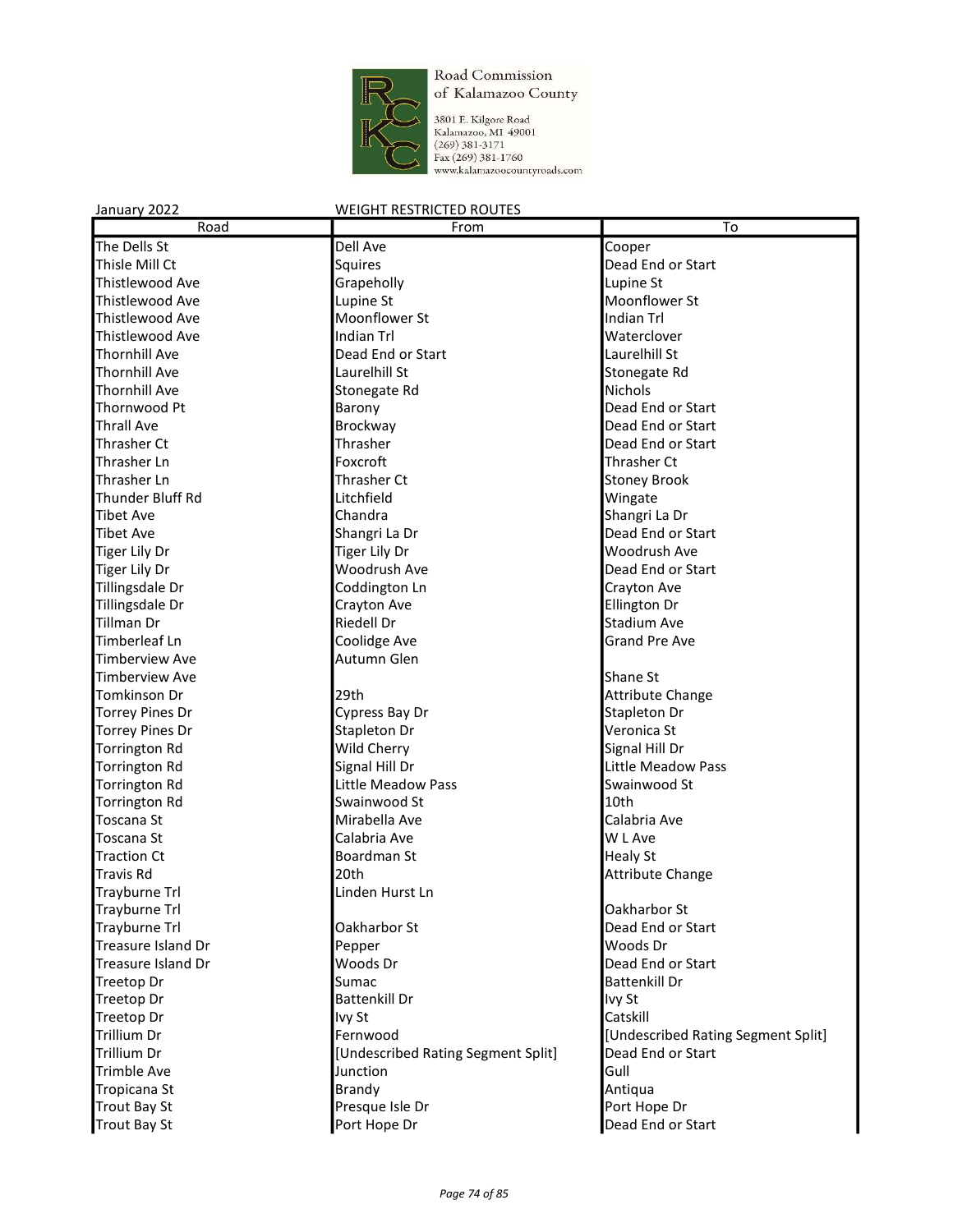

3801 E. Kilgore Road<br>Kalamazoo, MI 49001<br>(269) 381-3171<br>Fax (269) 381-1760<br>www.kalamazoocountyroads.com

| Road                       | From                    | To                      |
|----------------------------|-------------------------|-------------------------|
| <b>Trout Bay St</b>        |                         | 0 Bowers Harbor AVE     |
| Truman St                  | Edison                  | G                       |
| <b>Trundel Ln</b>          | Brogan                  | <b>Bluffton Ave</b>     |
| <b>Trundel Ln</b>          | <b>Bluffton Ave</b>     | Sugarbush               |
| Tulsa Ave                  | Starchief               | Reynolds                |
| <b>Turwill Ln</b>          | Main                    | Canterbury Ave          |
| <b>Turwill Ln</b>          | Canterbury Ave          | Devonshire Ave          |
| <b>Turwill Ln</b>          | Devonshire Ave          | Croyden Ave             |
| <b>Turwill Ln</b>          | Croyden Ave             | Huron Ave               |
| <b>Turwill Ln</b>          | <b>Huron Ave</b>        | <b>Iroquois Trl</b>     |
| <b>Turwill Ln</b>          | <b>Iroquois Trl</b>     | Alamo Ave               |
| Turwill Ln                 | Alamo Ave               | Ottawa                  |
| <b>Turwill Ln</b>          | <b>Attribute Change</b> | Spice Ln                |
| <b>Turwill Ln</b>          | Spice Ln                | Main                    |
| <b>Twilight Ave</b>        | 26th                    | Dead End or Start       |
| Twilingate Ln              | Wingate                 | 10th                    |
| Twin Spruce Dr             | <b>Shady Grove</b>      | Shady Grove St          |
| Twin Spruce Dr             | Shady Grove St          | Dead End or Start       |
| Tyler St                   | Westnedge               | Dead End or Start       |
| Unknown                    | E Michigan Ave          | Dead End or Start       |
| Unknown 077 65560 5        | Unknown 077 65560 6     | City/Twp Line           |
| <b>Upland Dr</b>           | Main                    | Ann St                  |
| <b>Upland Dr</b>           | Ann St                  | Gertrude St             |
| <b>Upland Dr</b>           | Gertrude St             | Dead End or Start       |
| <b>Upper Valley Trl</b>    | Oshtemo                 | Dead End or Start       |
| Vail Dr                    | Vail Dr                 | Canyon Dr               |
| Vail Dr                    | Canyon Dr               | Dead End or Start       |
| Vale View Rd               | Alamo                   | Dead End or Start       |
| Valley Forge Dr            | Bunkerhill              | Cadet                   |
| Valley Glenn Cir           | <b>Nichols</b>          | Valley Glenn Cir        |
| Valley Glenn Cir           | Vliet Ln                | <b>Valley Glenn</b>     |
| Valley Glenn Cir           | <b>Valley Glenn</b>     | Valley Glenn            |
| Valley View Dr             | Highcrest               | E Ridge Cir             |
| Valley View Dr             | E Ridge Cir             | Lodge Ln                |
| Valley View Dr             | Lodge Ln                | Club View               |
| Van Woert St               | Gleason                 | 28th                    |
| Venture Ct                 | <b>Venture Park</b>     | Dead End or Start       |
| Verleen St                 | Verleen                 | <b>Elaine Ave</b>       |
| Verleen St                 | <b>Elaine Ave</b>       |                         |
| Verleen St                 |                         | Lantana Ave             |
| Verleen St                 | Lantana Ave<br>Angela   | Lucerne<br>Verleen      |
| Veronica St                | Cypress Bay Dr          | <b>Torrey Pines Dr</b>  |
|                            |                         |                         |
| Veronica St<br>Veronica St | <b>Torrey Pines Dr</b>  | Stapleton Dr            |
|                            | Stapleton Dr            | <b>Attribute Change</b> |
| Veronica St                |                         | Lewsinda Ave            |
| Veronica St                | Lewsinda Ave            | Veronica                |
| Veronica St                | Lewsinda                |                         |
| Veronica St                | <b>Attribute Change</b> | Vineyard Ave            |
| Veronica St                | Vineyard Ave            | Queen Victoria Ln       |
| Vienna St                  | Parkview                | Dead End or Start       |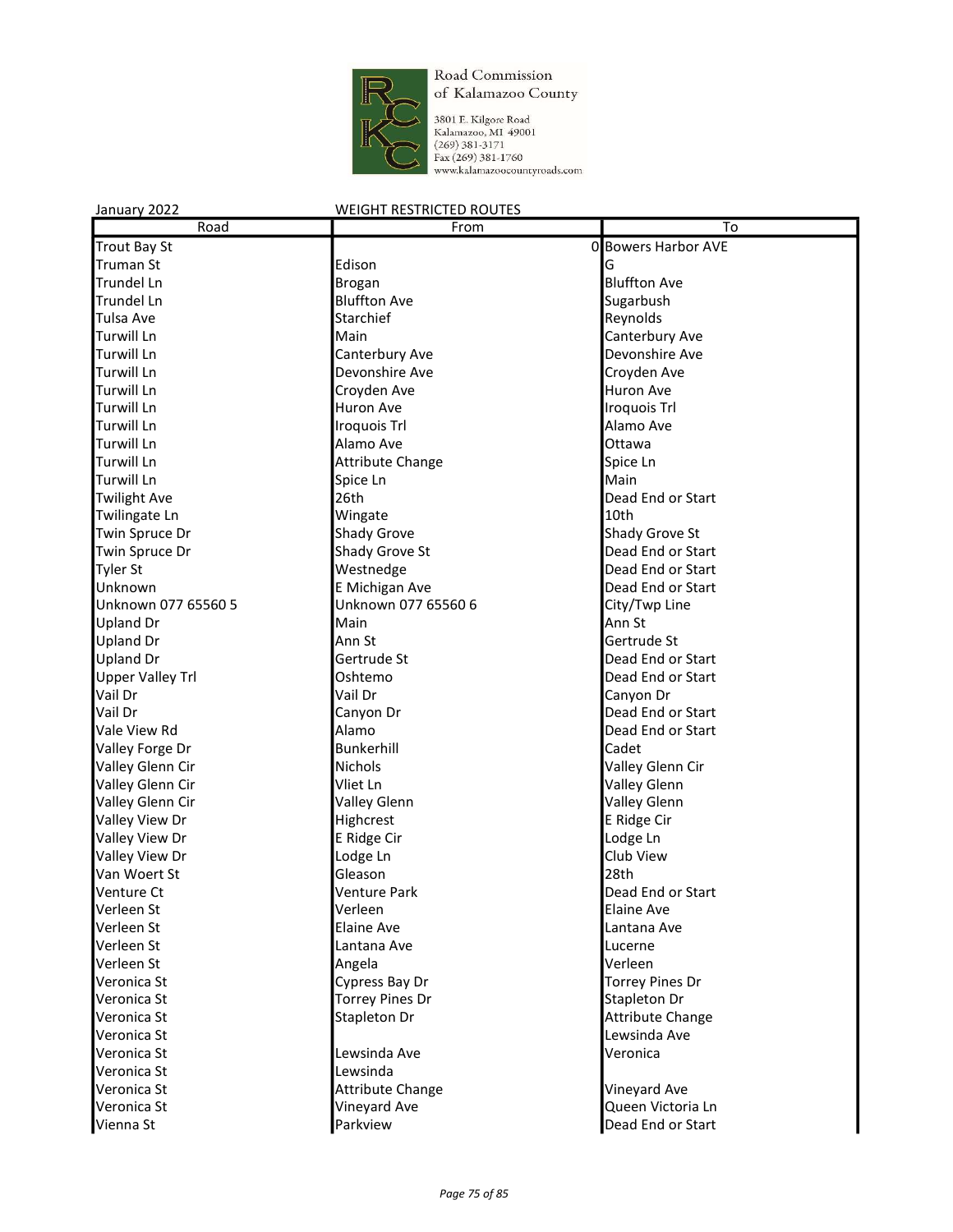

3801 E. Kilgore Road<br>Kalamazoo, MI 49001<br>(269) 381-3171<br>Fax (269) 381-1760<br>www.kalamazoocountyroads.com

| January 2022      | <b>WEIGHT RESTRICTED ROUTES</b>       |                                       |
|-------------------|---------------------------------------|---------------------------------------|
| Road              | From                                  | To                                    |
| Vinewood Pt       | <b>Barony Pt</b>                      | Dead End or Start                     |
| Vineyard Ave      | Veronica St                           | Dead End or Start                     |
| Vineyard Pkwy     | W Q Ave                               | Dead End or Start                     |
| W A B Ave         | 16th                                  | Norfolk Southern Railway              |
| W A B Ave         | Norfolk Southern Railway              | 17th                                  |
| W A B Ave         | 12th                                  | [Undescribed Inventory Segment Split] |
| W A B Ave         | [Undescribed Inventory Segment Split] | Douglas                               |
| W B Ave           | Van Kal                               | 2nd                                   |
| W B Ave           | Ravine                                | 8th                                   |
| W B Ave           | 8th                                   | N 10th St                             |
| W B Ave           | N 10th St                             | Owen Dr                               |
| W B Ave           | Owen Dr                               | Bridge 4567                           |
| W B Ave           | Bridge 4567                           | Bridge 4567                           |
| W B Ave           | Bridge 4567                           | Owen Dr                               |
| W B Ave           | Owen Dr                               | 12th                                  |
| W B Ave           | 12th                                  | Martingale Ln                         |
| W B Ave           | Martingale Ln                         | Douglas Ave                           |
| W B Ave           | Douglas Ave                           | N 16th St                             |
| W B Ave           | N 16th St                             | N 17th St                             |
| W B Ave           | N 17th St                             | <b>Grand Elk Railroad</b>             |
| W B Ave           | <b>Grand Elk Railroad</b>             | Dead End or Start                     |
| W B Ave           | 2nd                                   | Rupert Lake BAS                       |
| W B Ave           | <b>Rupert Lake BAS</b>                | N 6th St                              |
| W B Ave           | N 6th St                              | Ravine                                |
| W Baseline Rd     | Douglas                               | 16th                                  |
| W Brenda Ln       | Rollridge                             | <b>Brenda</b>                         |
| W C Ave           | Dead End or Start                     | 12th                                  |
| W C Ave           | 12th                                  | 14th                                  |
| W C Ave           | 14th                                  | 14th                                  |
| W C Ave           | 14th                                  | Douglas                               |
| W C Ave           | Douglas                               | Douglas Ave                           |
| W C Ave           | Douglas Ave                           | Douglas                               |
| W C Ave           | [Undescribed Rating Segment Split]    | Douglas                               |
| W C Ave           | Ravine                                | [Undescribed Rating Segment Split]    |
| W C Ave           | N 6th St                              | Ravine Rd                             |
| W C Ave           | Ravine Rd                             | <b>RAVINE</b>                         |
| W C Ave           | Owen Dr                               | Owen                                  |
| W C Ave           | <b>RAVINE</b>                         | Owen Dr                               |
| W County Line Rd  | D                                     | County Line                           |
| W County Line Rd  | CD                                    | Cd Ave                                |
| W County Line Rd  | Cd Ave                                | [Undescribed Rating Segment Split]    |
| W County Line Rd  | [Undescribed Rating Segment Split]    |                                       |
| W County Line Rd  | С                                     | С                                     |
| W County Line Rd  | U V                                   |                                       |
| W County Line Rd  |                                       | K Dr S & E T S Ave                    |
| W County Line Rd  | KDrS&ETSAve                           | S                                     |
| W County Line Rd  | O N                                   | City/Twp Line                         |
| W County Line Rd  | City/Twp Line                         | M <sub>N</sub>                        |
| W Crooked Lake Dr | Q                                     | PQ                                    |
| W D Ave           | 6th                                   | Ravine                                |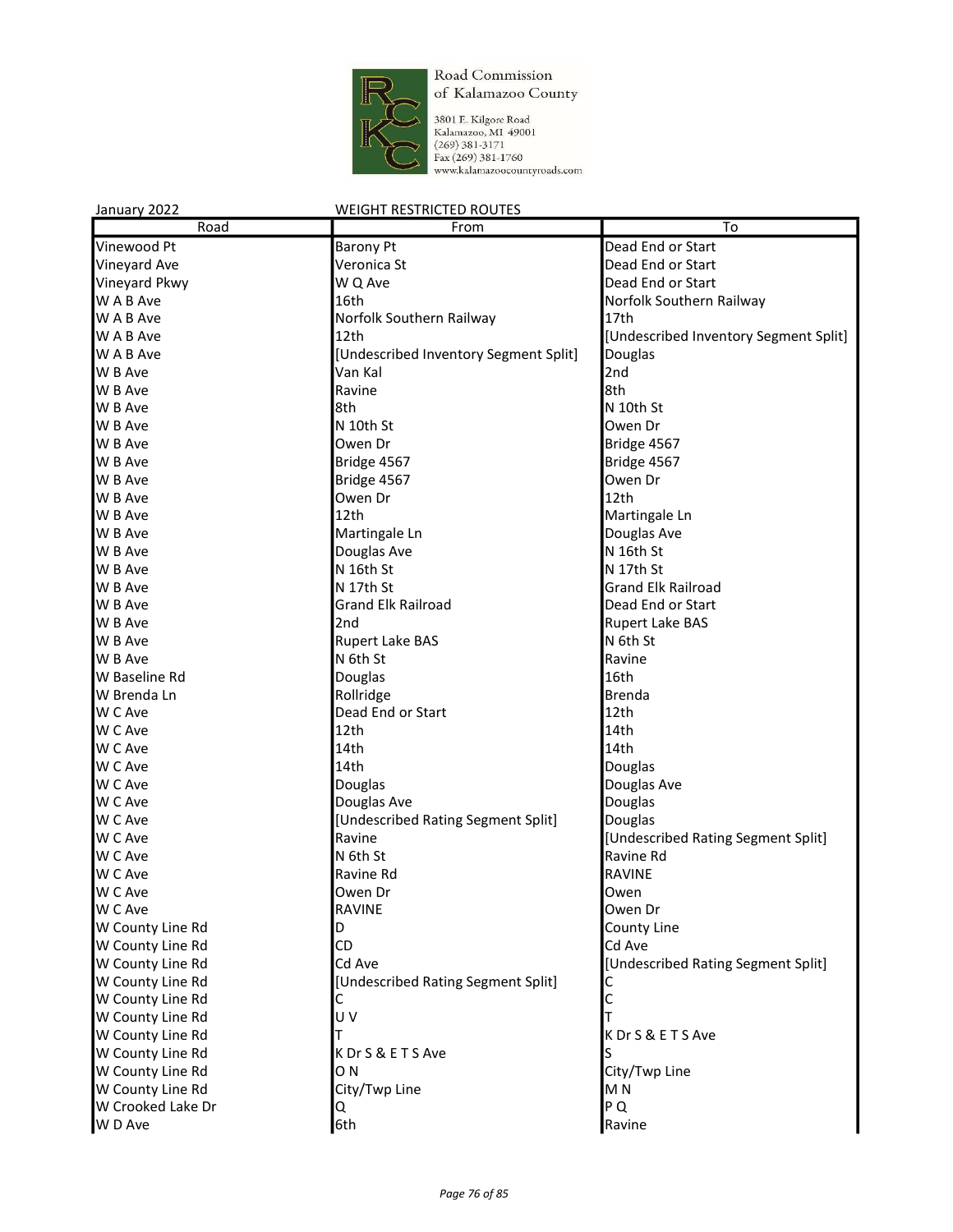

3801 E. Kilgore Road<br>Kalamazoo, MI 49001<br>(269) 381-3171<br>Fax (269) 381-1760<br>www.kalamazoocountyroads.com

| January 2022   | <b>WEIGHT RESTRICTED ROUTES</b>       |                                       |
|----------------|---------------------------------------|---------------------------------------|
| Road           | From                                  | To                                    |
| W D E Ave      | 2nd                                   | Kal Haven Trl                         |
| W D E Ave      | Kal Haven Trl                         | N 5th St                              |
| W D E Ave      | N 5th St                              | 6th                                   |
| W E Ave        | Ravine                                | Coldspring Run Rd                     |
| W E Ave        | Coldspring Run Rd                     | Dead End or Start                     |
| W E Ave        | Dead End or Start                     | 12th                                  |
| W E Ave        | 12th                                  | <b>British St</b>                     |
| W E Ave        | <b>British St</b>                     | 14th                                  |
| W E Ave        | Westnedge                             | N Scheffers Ln                        |
| W E Ave        | N Scheffers Ln                        | Douglas                               |
| W E Ave        | Douglas                               | Douglas                               |
| W E Ave        | Douglas                               | Douglas Ave                           |
| W E Ave        | Douglas Ave                           | Douglas                               |
| W E F Ave      | County Line                           | 2nd                                   |
| W F Ave        | Ravine                                | 12th                                  |
| W F Ave        | Ravine                                | 12th                                  |
| W F Ave        | 12th                                  | N 14th St                             |
| W F Ave        | N 14th St                             | Old Douglas Ave                       |
| W F Ave        | Old Douglas Ave                       | Douglas                               |
| <b>W</b> F Ave | Douglas                               | Westnedge                             |
| W F Ave        | 8th                                   | Kal Haven Trl                         |
| W F Ave        | Kal Haven Trl                         | N 9th St                              |
| W F Ave        | N 9th St                              | Waterpointe Dr                        |
| W F Ave        | Waterpointe Dr                        | Ravine                                |
| W F Ave        | 3rd                                   | Owen Dr                               |
| W F Ave        | Owen Dr                               | Far Hills Way                         |
| W F Ave        | Far Hills Way                         | N 6th St                              |
| W F Ave        | N 6th St                              | N 7th St                              |
| W F Ave        | N 7th St                              | 8th                                   |
| W F G Ave      | 2nd                                   | 3rd                                   |
| W Foxmoor Ct   | Foxmoor                               | Dead End or Start                     |
| W G Ave        | Wolf                                  | 2nd                                   |
| W G Ave        | 2nd                                   | 2nd                                   |
| W G Ave        | 2nd                                   | N 3rd St                              |
| W G Ave        | N 3rd St                              | [Undescribed Inventory Segment Split] |
| W G Ave        | [Undescribed Inventory Segment Split] | N 6th St                              |
| W G Ave        | N 6th St                              | N 7th St & N 4th St                   |
| W G Ave        | N 7th St & N 4th St                   | 8th                                   |
| W G Ave        | 8th                                   | N 8th St                              |
| W G Ave        | N 8th St                              | Kal Haven Trl                         |
| W G Ave        | Kal Haven Trl                         | 10th                                  |
| W G Ave        | 14th                                  | <b>Black Oak Ln</b>                   |
| W G Ave        | <b>Black Oak Ln</b>                   | Sweet Cherry Ln                       |
| W G Ave        | Sweet Cherry Ln                       | Yellow Pine Ln & Patland Dr           |
| W G Ave        | Yellow Pine Ln & Patland Dr           | Cypress Creek Ln & Lands End Dr       |
| W G Ave        |                                       | Old Douglas Ave                       |
| W G Ave        | Cypress Creek Ln & Lands End Dr       | Douglas Ave                           |
| W G Ave        | Old Douglas Ave<br>Douglas Ave        | <b>Truman St</b>                      |
| W G Ave        | Truman St                             | Taft St                               |
| W G Ave        | Taft St                               | Waldorf St                            |
|                |                                       |                                       |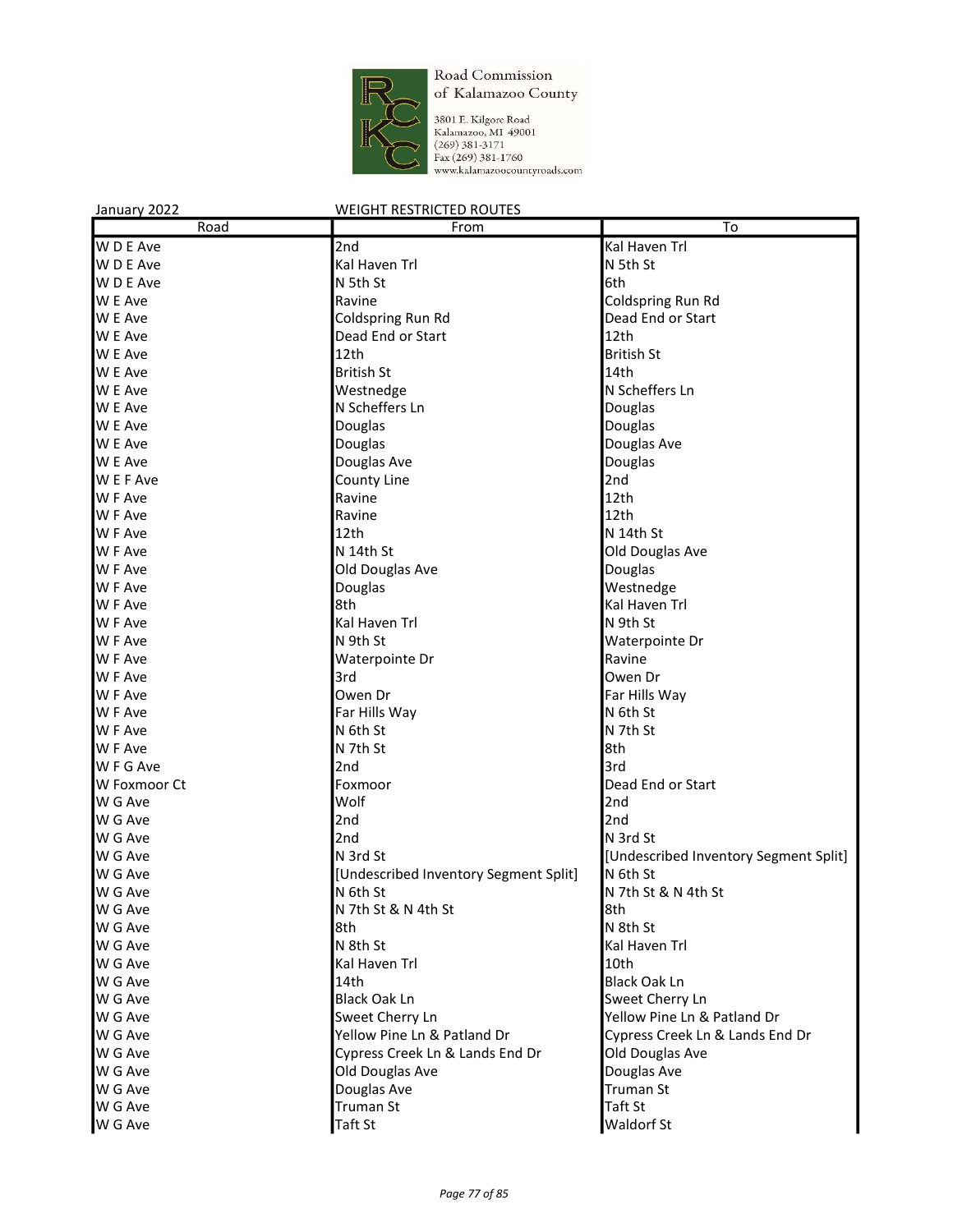

3801 E. Kilgore Road Kalamazoo, MI 49001  $(269)$  381-3171 Fax (269) 381-1760 www.kalamazoocountyroads.com

#### January 2022 WEIGHT RESTRICTED ROUTES Road **From To** W G Ave Glen St Glen St Glen St Glen St Glen St Glen St Glen St Glen St Glen St Glen St Glen St Glen St Glen St W G Ave Glen St Glen St George St George St W G Ave **George St** George St N Westnedge Ave W G Ave N Westnedge Ave N Westnedge Ave N Henshaw St W G Ave **Henshaw St** Pitcher W G Ave **Ravine** Ravine **City/Twp Line** W G Ave **City/Twp Line** City/Twp Line **City** City Constants **City** Constants **City** Constants **City** Constants **C** W G Ave **City/Twp Line** Attribute Change Attribute Change W G Ave **Attribute Change Change Dead End or Start** W G H Ave 8th 8th 8th 9th 9th **N** G H Ave **Ravine Ravine Ravine Ravine Dead End or Start** W Gleneagle Dr **ML** M L **M** M L **Kilowatt Dr** W Gleneagle Dr Gleneagle Communication of Kilowatt Dr Gleneagle Cleneagle W Gull Lake Dr **C D Delmar St Delmar St** W Gull Lake Dr **Delmar St** City/Twp Line W Gull Lake Dr **City/Twp Line** City/Twp Line E C Ave W Gull Lake Dr **EXEC EXECUTE:** E C Ave **COUNTY Club Dr** Country Club Dr W Gull Lake Dr **B Country Club Dr** B C W Gull Lake Dr **B C** B C B B C Doubleday Dr W Gull Lake Dr **Doubleday Dr** Boubleday Dr Gull Hills Dr W Gull Lake Dr Gull Hills Dr Gull Hills Dr Gull Hills Dr Gull Hills Dr Wildwood Dr W Gull Lake Dr **Wildwood Dr** M 43 W Gull Lake Dr D [Undescribed Rating Segment Split] W Gull Lake Dr **boat Communist Communist Communist Communist Communist Communist Communist Communist Communist Communist Communist Communist Communist Communist Communist Communist Communist Communist Communist Communist C** W Gull Lake Dr Shoal Ave W Gullway St B C Gullway B C W H Ave N 2nd St N 2nd St N 2nd St N 2nd St N 2nd St N 2nd St N 2nd St N 2nd St N 2nd St N 2nd St N 2nd St N 2nd St N 2nd St N 2nd St N 2nd St N 2nd St N 2nd St N 2nd St N 2nd St N 2nd St N 2nd St N 2nd St N 2nd St N 2nd S W H Ave N 2nd St 2nd W H Ave 2nd N 3rd St W H Ave N 3rd St N 3rd St N 5th St N 5th St W H Ave 2nd W H Ave 6th Kellison Dr **NOTE Are Constructed Ave** Kellison Dr **Constructed Ave Are Constructed Ave Are Constructed Ave Are Constructed Ave** W H Ave **Collection Collection** Cold Savannah Dr **Promenade St** W H Ave **Promenade St** Promenade St **Promenade St** W I 94/ Michigan Ramp Michigan Michigan Michigan Michigan Michigan Michigan Michigan Cutoff W J Ave Van Kal Wickford Dr W J Ave 2nd 2nd Wickford Dr W K L Ave Server Area Server Assembly M Van Kal Server Area Server Assembly S 1st St W K L Ave Server Almena Dr S 1st St St Almena Dr S 1st St Almena Dr S 1st St Almena Dr W K L Ave S 2nd St 2nd St 2nd St 2nd St 2nd St 2nd St 32nd St 32nd St 32nd St 32nd St 32nd St 32nd St 32nd St W K L Ave Service S 2nd St Autumns Way Blvd W K L Ave Autumns Way Blvd 4th W K L Ave 2nd W K L Ave Server Server All 2nd Server Server All 2nd St 2nd St 2nd St 2nd St 2nd St 2nd St 2nd St 2nd St 2nd St W K L Ave Service S 2nd St Autumns Way Blvd W K L Ave **Autumns Way Blvd** 4th W K L Ave **4th** 4th 4th W K L Ave 4th All Season End

W L Ave Van Kal Toscana St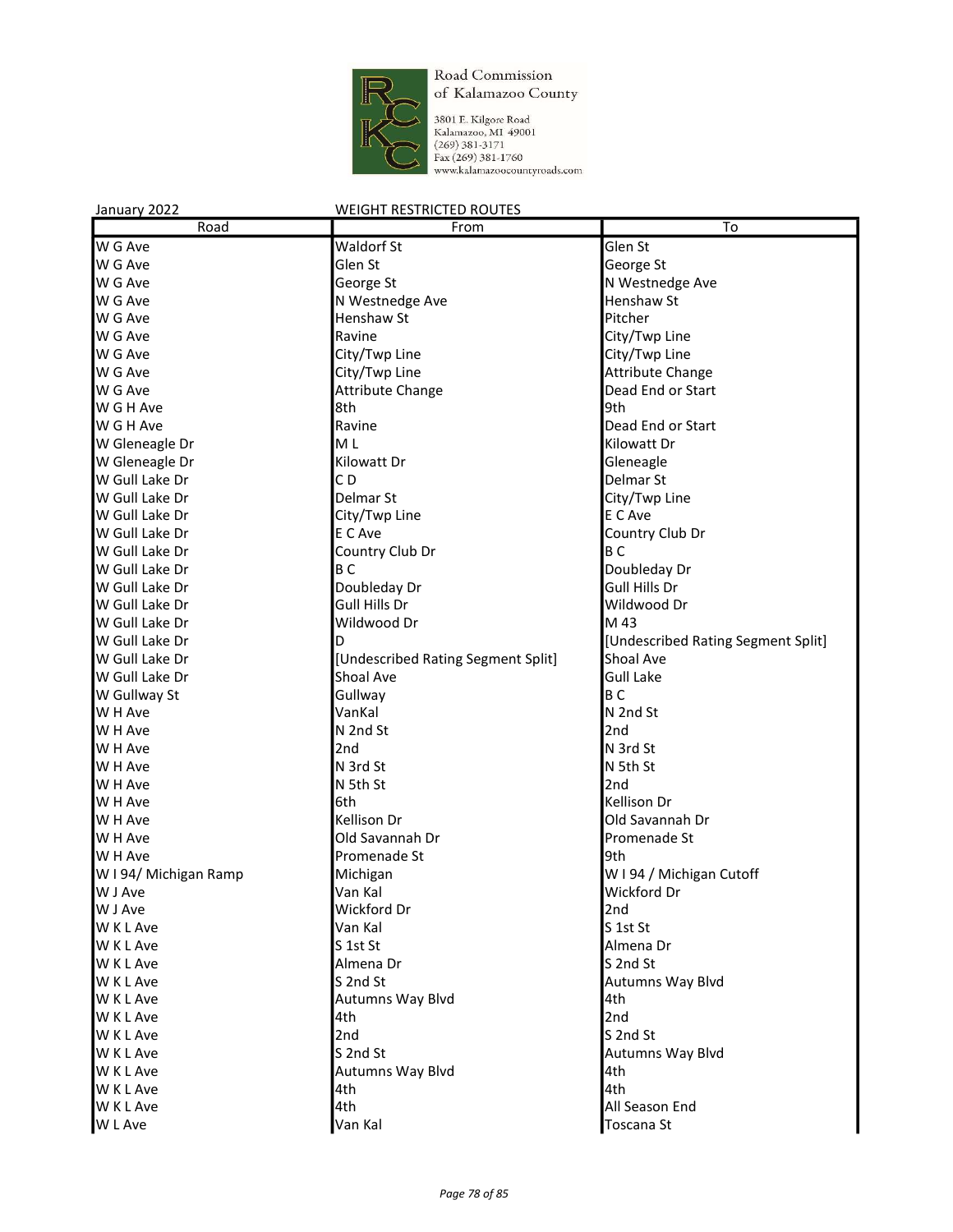

3801 E. Kilgore Road<br>Kalamazoo, MI 49001<br>(269) 381-3171<br>Fax (269) 381-1760<br>www.kalamazoocountyroads.com

| Road           | From                                  | To                                    |
|----------------|---------------------------------------|---------------------------------------|
| W L Ave        | Toscana St                            | 2nd                                   |
| W L Ave        | 2nd                                   | S 2nd St                              |
| W L Ave        | S 2nd St                              | 4th                                   |
| W Long Lake Dr | Deep Point                            | Solomon Rd                            |
| W Long Lake Dr | Solomon Rd                            | Graham St                             |
| W Long Lake Dr | Graham St                             | Q                                     |
| W M Ave        | Van Kal                               | Pondview Dr                           |
| W M Ave        | Pondview Dr                           | S 1st St                              |
| W M Ave        | S 1st St                              | 1st                                   |
| W M Ave        | 1st                                   | 4th                                   |
|                |                                       |                                       |
| W M L Ave      | 4th                                   | Amtrak                                |
| W M L Ave      | Amtrak                                | S 6th St                              |
| W M L Ave      | S 6th St                              | 8th                                   |
| W Michigan Ave | Bridge 4560                           | Bridge 4560                           |
| W N Ave        | <b>Resource St</b>                    | 11th St                               |
| W North St     | N Darthmouth St                       | N Clarendon St                        |
| W North St     | N Clarendon St                        | Berkley                               |
| W O Ave        | 4th                                   | Glenwynd Dr                           |
| W O Ave        | Glenwynd Dr                           | 6th                                   |
| W O Ave        | 6th                                   | [Undescribed Inventory Segment Split] |
| W O Ave        | [Undescribed Inventory Segment Split] | 8th                                   |
| W O Ave        | 4th                                   | Attribute Change                      |
| W O Ave        | County Line                           | <b>Embassy St</b>                     |
| W O Ave        | <b>Embassy St</b>                     | Amtrak                                |
| W O Ave        | Amtrak                                | S 1st St                              |
| W O Ave        | S 1st St                              | [Undescribed Rating Segment Split]    |
| W O Ave        | [Undescribed Rating Segment Split]    | O                                     |
| W O P Ave      | 3rd                                   | S 4th St                              |
| WOP Ave        | S 4th St                              | <b>DNR St</b>                         |
| WOP Ave        | <b>DNR St</b>                         | 5th St                                |
| W O P Ave      | 5th St                                | E Eagle Lake Dr                       |
| W O P Ave      | E Eagle Lake Dr                       | 6th                                   |
| W P Ave        | County Line                           | Pennycress Ln                         |
| W P Ave        | Pennycress Ln                         | S 1st St                              |
| W P Ave        | S 1st St                              | Apple Blossom Ln                      |
| W P Ave        | Apple Blossom Ln                      | Dustin Cir                            |
| W P Ave        | Dustin Cir                            | S 3rd St                              |
| W P Ave        | S 3rd St                              | 3rd                                   |
|                |                                       |                                       |
| W P Ave        | 3rd                                   | 3rd                                   |
| WPQ Ave        | 4th                                   | Treasure Island Dr                    |
| W P Q Ave      | <b>Treasure Island Dr</b>             | Finnegan Dr & Finnagen Dr             |
| W P Q Ave      | Finnegan Dr & Finnagen Dr             | 5th                                   |
| W Point Dr     | Point                                 | 10th                                  |
| W Q Ave        | City/Twp Line                         | S 24th St                             |
| W Q Ave        | S 24th St                             | Q                                     |
| W R Ave        | 22nd                                  | 2nd St                                |
| W R Ave        | 2nd St                                | <b>Hutchins</b>                       |
| W R Ave        | 6th                                   | [Undescribed Inventory Segment Split] |
| W R Ave        | [Undescribed Inventory Segment Split] | 8th                                   |
| W R Ave        | 8th                                   | S 10th St                             |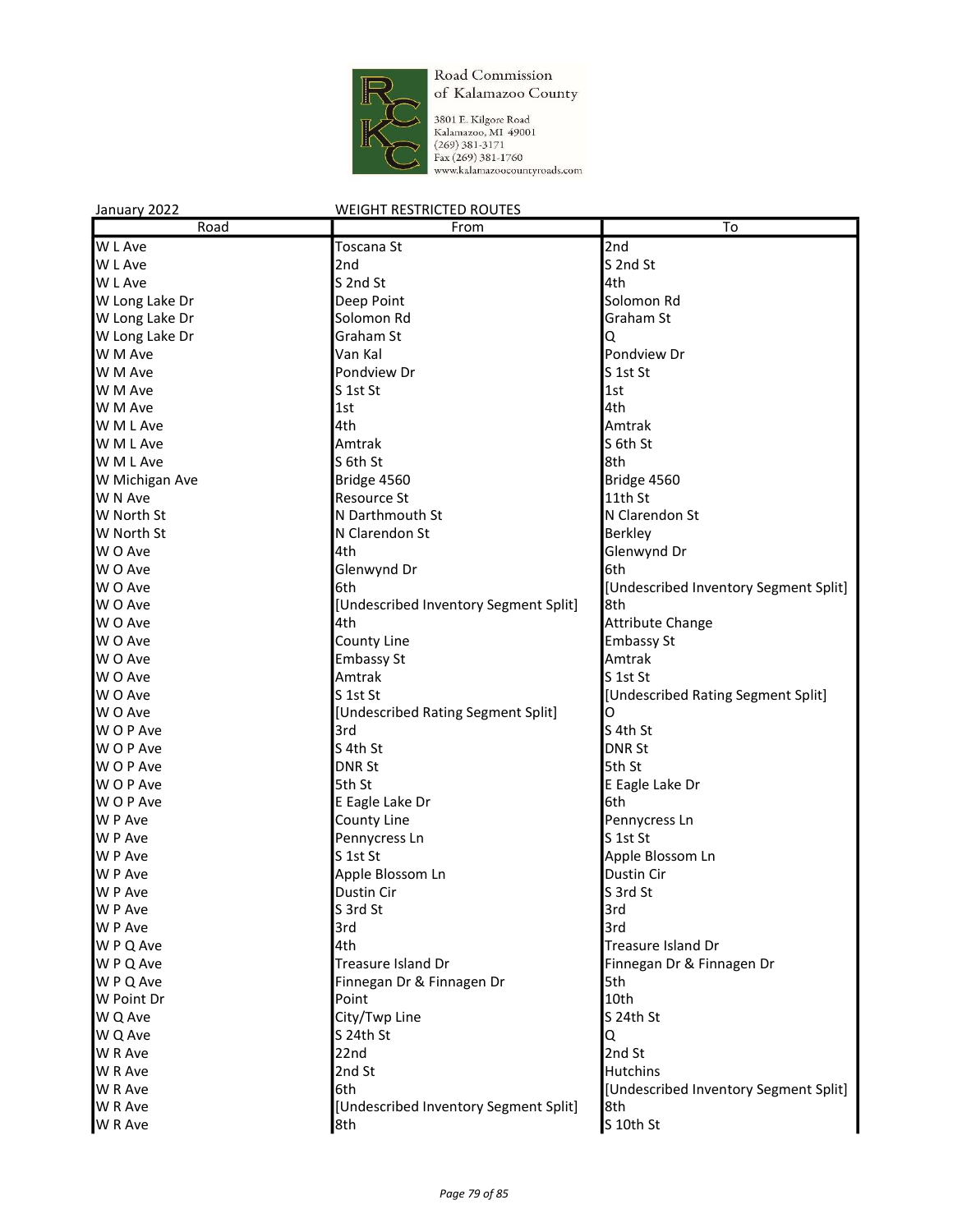

3801 E. Kilgore Road<br>Kalamazoo, M1 49001<br>(269) 381-3171<br>Fax (269) 381-1760<br>www.kalamazoocountyroads.com

| January 2022  | <b>WEIGHT RESTRICTED ROUTES</b>       |                                       |
|---------------|---------------------------------------|---------------------------------------|
| Road          | From                                  | To                                    |
| W R Ave       | S 10th St                             | Alidor                                |
| W R Ave       | Alidor                                | 12th                                  |
| W R Ave       | Hutchins                              | 6th                                   |
| W R S Ave     | 22nd                                  | Paw Paw Lake Dr                       |
| W R S Ave     | Paw Paw Lake Dr                       | 2nd St                                |
| W R S Ave     | S 6th St                              | 8th                                   |
| W R S Ave     | 2nd St                                | S 6th St                              |
| W Ridge Cir   | Ridge                                 | Ridge                                 |
| W S Ave       | 22nd                                  | Paw Paw                               |
| W S Ave       | Paw Paw                               | 2nd                                   |
| W S Ave       | 2nd                                   | [Undescribed Inventory Segment Split] |
| W S Ave       | [Undescribed Inventory Segment Split] | 6th                                   |
| W S Ave       | 6th                                   | [Undescribed Inventory Segment Split] |
| W S Ave       | [Undescribed Inventory Segment Split] | 8th                                   |
| W S Ave       | 8th                                   | S 10th St                             |
| W S Ave       | <b>Bel Villagio Dr</b>                | 12th                                  |
| W S Ave       | S 10th St                             | Bel Villagio Dr                       |
| W T U Ave     | 22nd                                  | Paw Paw                               |
| W T U Ave     | Paw Paw Lake                          | S 6th St                              |
| W T U Ave     | S 6th St                              |                                       |
| W T U Ave     |                                       | 8th                                   |
| W Tremblay Dr | Tremblay                              | V W                                   |
| W U Ave       | S US 131                              | N US 131                              |
| W U Ave       | N US 131                              | Norfolk Southern Railway              |
| W U Ave       | Norfolk Southern Railway              | 14th                                  |
| W U Ave       | 14th                                  | Prairie Edge St                       |
| W U Ave       | Prairie Edge St                       | Heron St                              |
| W U Ave       | Heron St                              | Whitestone St                         |
| W U Ave       | Whitestone St                         | Oakland                               |
| W U Ave       | Oakland                               | 18th                                  |
| W U Ave       | 18th                                  | S 18th St                             |
| W U Ave       | S 18th St                             | Pineview Ln                           |
| W U Ave       | Pineview Ln                           | Pineview Ln                           |
| W U Ave       | Pineview Ln                           | Portage                               |
| W U Ave       | Portage                               | 22nd                                  |
| W U Ave       | Portage                               | Farm Oak Blvd                         |
| W U Ave       | Farm Oak Blvd                         | 22 <sub>nd</sub>                      |
| W U Ave       | 22nd                                  | 23rd                                  |
| W V Ave       | 22nd                                  | S 1st St                              |
| W V Ave       | S 1st St                              | S 2nd St                              |
| W V Ave       | S 2nd St                              | [Undescribed Rating Segment Split]    |
| W V Ave       | [Undescribed Rating Segment Split]    | S 4th St                              |
| W V Ave       | S 4th St                              | S 5th St                              |
| W V Ave       | S 5th St                              | [Undescribed Inventory Segment Split] |
| W V Ave       | [Undescribed Inventory Segment Split] | [Undescribed Rating Segment Split]    |
| W V Ave       | [Undescribed Rating Segment Split]    | S 8th St                              |
| W V Ave       | S 8th St                              | 10th                                  |
| W V W Ave     | 5th                                   | S 8th St                              |
| W V W Ave     | S 8th St                              | 10th                                  |
| W V W Ave     | 10th                                  | 10th                                  |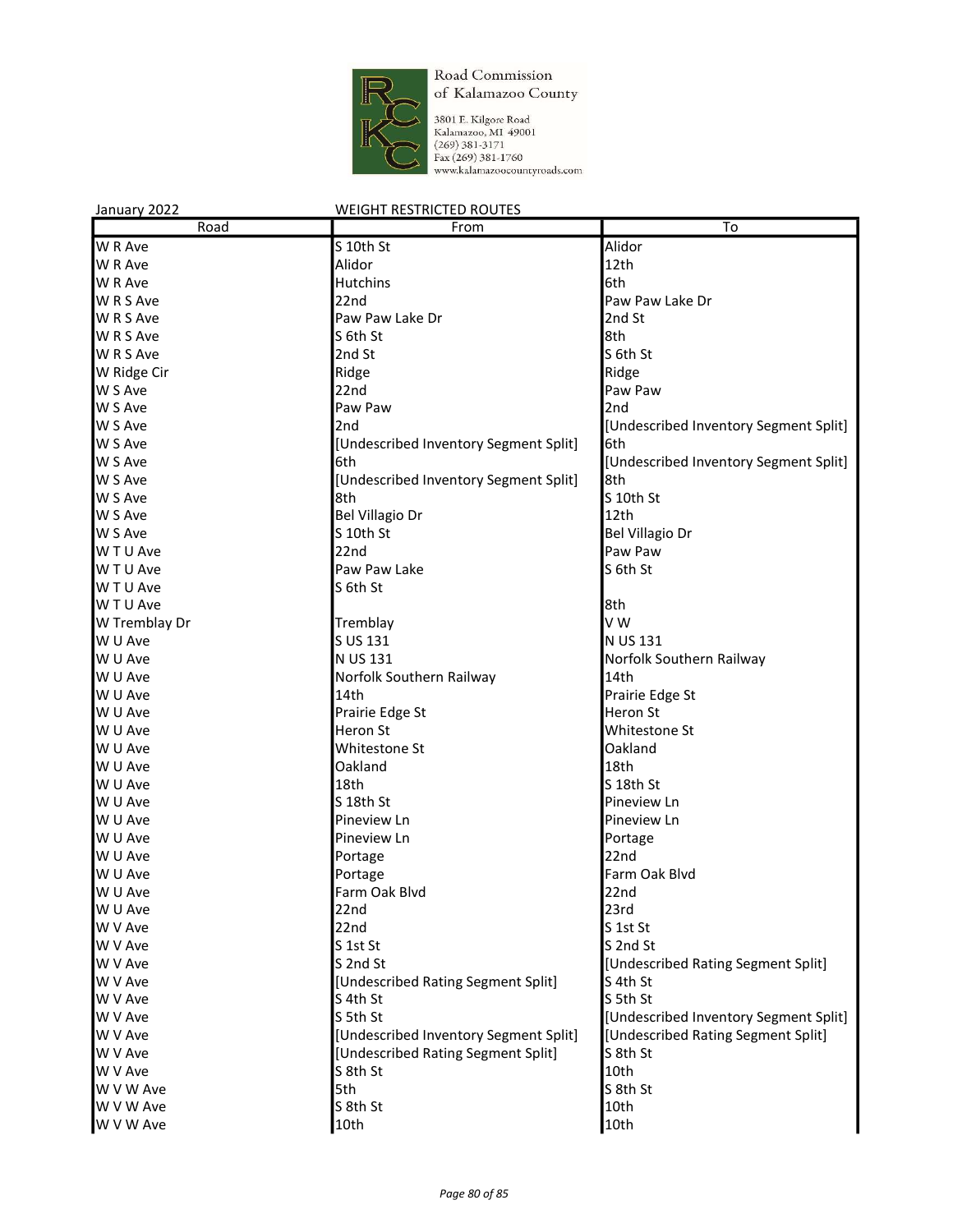

3801 E. Kilgore Road Kalamazoo, MI 49001  $(269)$  381-3171 Fax (269) 381-1760 www.kalamazoocountyroads.com

#### January 2022 WEIGHT RESTRICTED ROUTES Road **From To**  $W$  V W Ave  $\begin{array}{ccc} 10 \text{th} & \text{cm} & \text{cm} & \text{S} & 10 \text{th} & \text{S} & \text{S} & 10 \text{th} & \text{S} & \text{S} & 10 \text{th} & \text{S} & \text{S} & \text{S} & \text{S} & \text{S} & \text{S} & \text{S} & \text{S} & \text{S} & \text{S} & \text{S} & \text{S} & \text{S} & \text{S} & \text{S} & \text{S} & \text{S} & \text{S} & \text{S} & \text{S} & \text{$  $\blacksquare$  W V W Ave  $\blacksquare$  S 10th St  $\blacksquare$  S 10th St  $\blacksquare$  S 10th St  $\blacksquare$ W V W Ave 2012 12th City/Twp Line W V W Ave **City/Twp Line City/Twp Line Bernard St** W V W Ave **Bernard St** Bernard St West W W X Ave 6th St 56th St 56th St 56th St 56th St 56th St 56th St 56th St 56th St 56th St 56th St 56th St 56th St 56th St 56th St 56th St 56th St 56th St 56th St 56th St 56th St 56th St 56th St 56th St 56th St 56th St 56th W W X Ave S 6th St S 8th St W W X Ave and S 8th St 10th W Westwood Dr **Main** Main Main Westwood Dr **Main** Westwood W X Y Ave 22nd S 1st St W X Y Ave S 1st St S 2nd St W X Y Ave S 2nd St S 2nd St S 3rd St S 3rd St W X Y Ave Service State State State State State State State State State State State State State State State St W X Y Ave Segment Split and Section 1 S 4th St and Section 1 Section 1 Section 1 Section 1 Section 1 Section 1 W X Y Ave **EXECUTE:** [Undescribed Rating Segment Split] S 6th St W X Y Ave 8th St 8th St 8th St 8th St 8th 8th W X Y Ave  $\begin{array}{c} \text{SB } \text{US } 131 \end{array}$  NB US 131 W X Y Ave NB US 131 MB US 131 Morris Industrial Dr & Industrial Dr & Industrial Dr W X Y Ave **Morris Industrial Dr & Industrial Dr** Grand Elk Railroad W X Y Ave **Grand Elk Railroad** 14th W X Y Ave 2012 14th 2012 14th 2012 15th W X Y Ave Strategy and Strategy and Strategy and Strategy and Strategy and Strategy and Strategy and Strategy and Strategy and Strategy and Strategy and Strategy and Strategy and Strategy and Strategy and Strategy and Stra W X Y Ave Rustic Ln S 16th St Rustic Ln S W X Y Ave 28th 2008 and 2009 and 2009 and 2009 and 2009 and 2009 and 2009 and 2009 and 2009 and 2009 and 2009  $\mu$ W X Y Ave Server Server At the Server Server Assembly N Server Server Server Server Server Server Server Server W X Y Ave Portage S 18th St Portage S 18th St W Y Ave **22nd** 22nd 22nd **19.10 COVID-20.00** [Undescribed Rating Segment Split] W Y Ave **EXECUTE:** [Undescribed Rating Segment Split] 2nd W Y Ave 2nd S 2nd St W Y Ave Service S 2nd St S 2nd St S 3rd St W Y Ave Same Sand St Canadian National Railway & W Y Z Ave W Y Ave Canadian National Railway 5th W Y Ave Sard St Sand St Canadian National Railway & W Y Z Ave W Y Ave Service States Area States States Associates Canadian National Railway & W Y Z Ave W Y Z Ave 5th 6th W Y Z Ave 2012 19:00 19:00 19:00 19:00 19:00 19:00 19:00 19:00 19:00 19:00 19:00 19:00 19:00 19:00 19:00 19:00 W Y Z Ave 2012 2014 19:00 7th 7th St 2014 19:00 7th St 2014 19:00 7th St W Y Z Ave **7th St 2006** 7th St **1986** The St and Test in the Split Lundescribed Rating Segment Split W Y Z Ave **Example 3 COVERSIST** [Undescribed Rating Segment Split] [Undescribed Rating Segment Split] W Y Z Ave **EXEC ACCOM THE EXECUTE CONCERNATION** [Undescribed Rating Segment Split] Prairie Brook Rd W Y Z Ave **Prairie Brook Rd** Prairie Brook Rd **Prairie Ronde Rd** Prairie Ronde Rd W Y Z Ave **Prairie Ronde Rd** 211th W Y Z Ave Service Service Service Service Service Service Service Service Service Service Service Service Service Service Service Service Service Service Service Service Service Service Service Service Service Service Serv W Y Z Ave Service S 11th St City/Twp Line W Y Z Ave Subsetting Subsetting City/Twp Line Subsetting Subsetting Subsetting Subsetting Subsetting Subsetting Subsetting Subsetting Subsetting Subsetting Subsetting Subsetting Subsetting Subsetting Subsetting Subsetting W Y Z Ave  $\begin{array}{c} S \cup S \ 131 \end{array}$  US 131 W Y Z Ave  $US 131$  N US 131 W Y Z Ave State Southern Railway S 14th St W Y Z Ave S 14th St S 14th St S 14th St S 15th St

W Y Z Ave S 15th St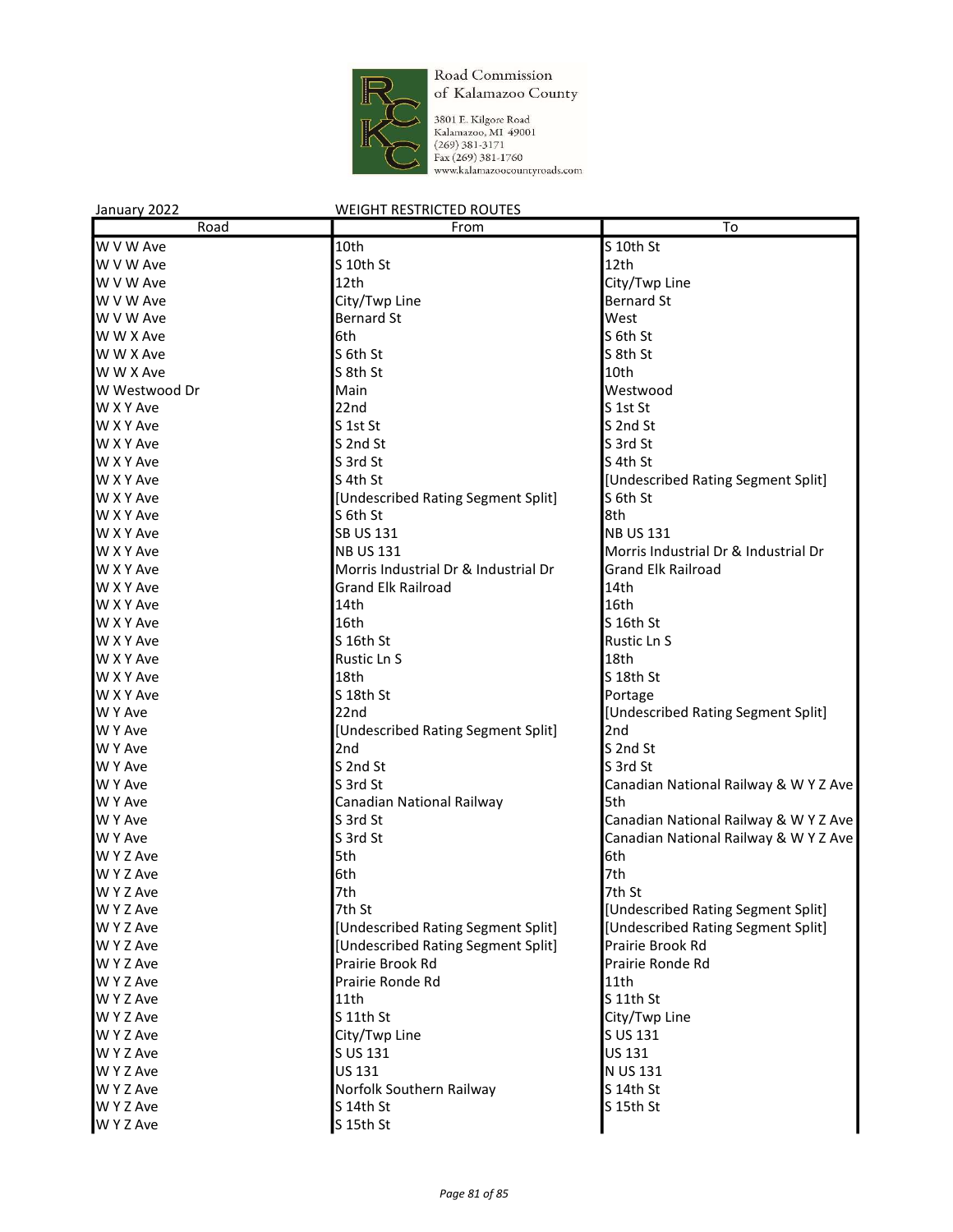

3801 E. Kilgore Road<br>Kalamazoo, MI 49001<br>(269) 381-3171<br>Fax (269) 381-1760<br>www.kalamazoocountyroads.com

| Road                   | From                                 | To                                   |
|------------------------|--------------------------------------|--------------------------------------|
| W Y Z Ave              |                                      | 16th                                 |
| <b>Waldorf St</b>      | Edison                               | Glen St                              |
| <b>Waldorf St</b>      | Glen St                              | G                                    |
| <b>Walker Trl</b>      | Wyndham                              | Attribute Change                     |
| Walkers Ridge Rd       | 12th                                 | <b>Red Rock Trl</b>                  |
| Walkers Ridge Rd       | <b>Red Rock Trl</b>                  | Turkey Glen Trl                      |
| Walkers Ridge Rd       | <b>Turkey Glen Trl</b>               | Attribute Change                     |
| Wallene St             | Q R                                  | Oakscot St                           |
| Wallene St             | Oakscot St                           | Norscott St                          |
| Wallene St             | <b>Norscott St</b>                   | Railroad                             |
| Warbler Dr             | Swallow                              | [Undescribed Rating Segment Split]   |
| Warbler Dr             | [Undescribed Rating Segment Split]   | [Undescribed Rating Segment Split]   |
| Warbler Dr             | [Undescribed Rating Segment Split]   | [Undescribed Rating Segment Split]   |
| Warbler Dr             | [Undescribed Rating Segment Split]   | [Undescribed Rating Segment Split]   |
| Warbler Dr             | [Undescribed Rating Segment Split]   | Whippoorwill                         |
| Warren Pl              | <b>Attribute Change</b>              | Alamo                                |
| Washburn Ave           | Charles                              | Kenilworth Ave                       |
| Washburn Ave           | Kenilworth Ave                       | Dearborn Ave                         |
| Washburn Ave           | Dearborn Ave                         | Coy Ave                              |
| Washburn Ave           | Coy Ave                              | Stamford                             |
| <b>Washington Ave</b>  | Boardman                             | Healy                                |
| Waterclover St         | Thistlewood Ave                      | <b>Clovermeadows Ave</b>             |
| Waterview Dr           | 23rd                                 | <b>Bayview Dr</b>                    |
| Waterview Dr           | <b>Bayview Dr</b>                    | <b>Channel View Ave</b>              |
| Waterview Dr           | Channel View Ave                     | Dead End or Start                    |
| Waterwood Dr           | Waterwood                            | Dead End or Start                    |
| Waterwood Dr           | Waterwood                            | Dead End or Start                    |
| <b>Watkins Rd</b>      | Mercury                              | County Line                          |
| <b>Watson St</b>       | QR                                   | Jamieson St                          |
| <b>Watson St</b>       | Jamieson St                          | Norscott                             |
| Waverly Dr             | Main                                 | Ann St                               |
| Waverly Dr             | Ann St                               | Gertrude                             |
| Waverly St             | Pinehurst                            | Dead End or Start                    |
| Waverly St             | Pinehurst                            | Dead End or Start                    |
| Wayne Ave              | Collingwood                          | Rosedale Ave                         |
| Wayne Ave              | Rosedale Ave                         | Colby                                |
| Wayside Rd             | Humphrey                             | Dead End or Start                    |
| <b>Wealthy St</b>      | Main                                 | Jennison Ave & Kenwood St            |
| Wealthy St             | Jennison Ave                         | Pinehurst Blvd                       |
| Wealthy St             | Pinehurst Blvd                       | Campbell                             |
| Wealthy St             | Main                                 | Jennison Ave & Kenwood St            |
| Wealthy St             | Jennison Ave                         | Pinehurst Blvd                       |
| <b>Weeping Pine Ln</b> | S 4th St                             | [Undescribed Rating Segment Split]   |
| Weeping Pine Ln        | [Undescribed Rating Segment Split]   | Mountain Pine Ln & Mountian Pine Trl |
| <b>Weeping Pine Ln</b> | Mountain Pine Ln & Mountian Pine Trl | <b>Stone Pine St</b>                 |
| Weller St              | Rosedale                             | Colby                                |
| Wendalyn Way           | 4th                                  | Dead End or Start                    |
| Wendel St              | Midlake                              | Norris                               |
| Werner St              | С                                    | Migber                               |
| West Bay St            | Presque Isle Dr                      | Dead End or Start                    |
|                        |                                      |                                      |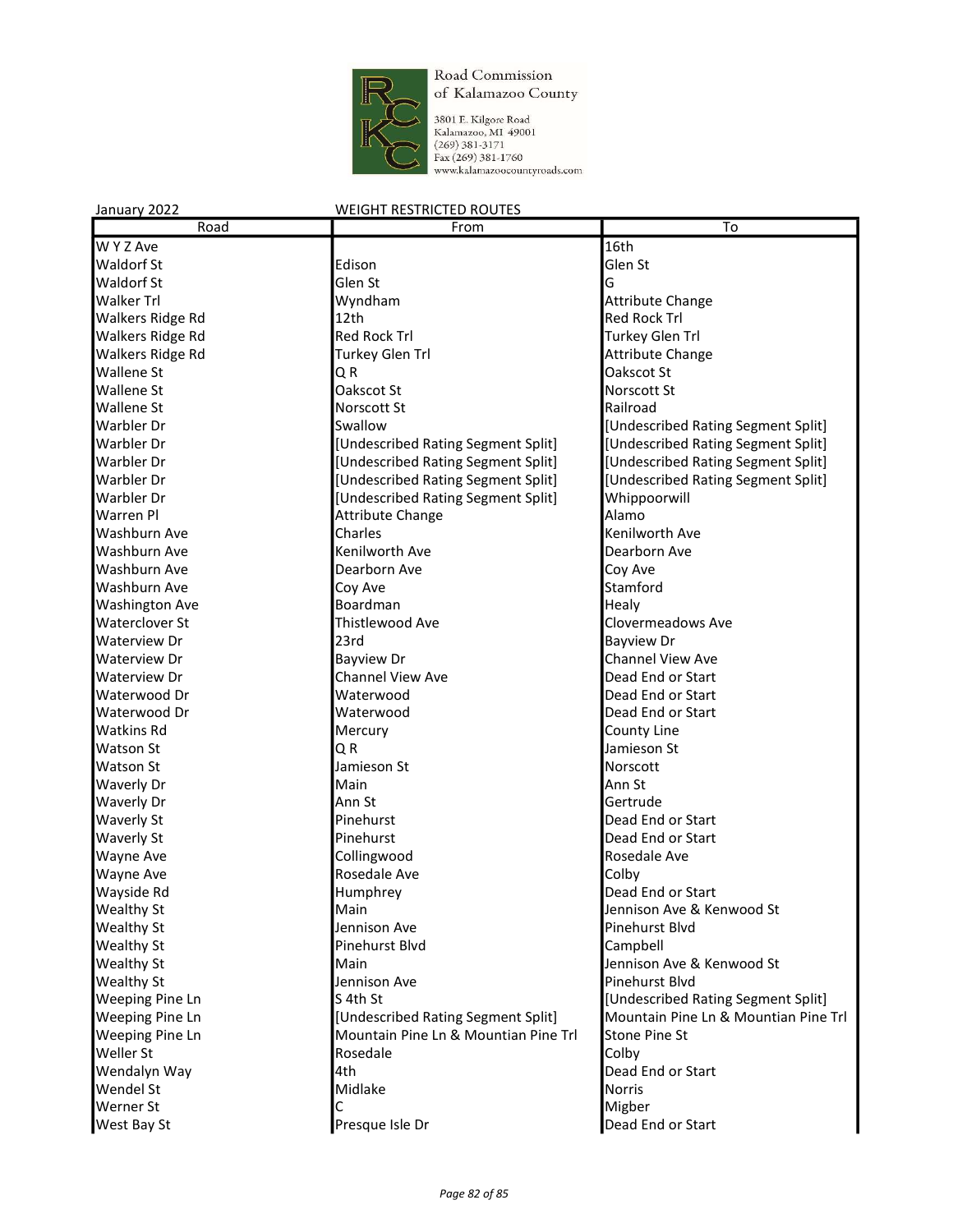

3801 E. Kilgore Road<br>Kalamazoo, MI 49001<br>(269) 381-3171<br>Fax (269) 381-1760<br>www.kalamazoocountyroads.com

| Road                  | From                               | To                                  |
|-----------------------|------------------------------------|-------------------------------------|
| Western Woods Dr      | N 5th St                           | Doolittle Ct                        |
| Western Woods Dr      | Doolittle Ct                       | <b>Buster Dr</b>                    |
| Western Woods Dr      | <b>Buster Dr</b>                   | <b>Hawkins Ct</b>                   |
| Western Woods Dr      | Hawkins Ct                         | Dead End or Start                   |
| Westhaven Trl         | Northfield Trl                     | Northfield Trl                      |
| <b>Westlins Ave</b>   | Dead End or Start                  | <b>Bunkerhill Dr</b>                |
| <b>Westlins Ave</b>   | <b>Bunkerhill Dr</b>               | Old Post Rd                         |
| <b>Westlins Ave</b>   | Old Post Rd                        | Cadet                               |
| Westview St           | Driftwood                          | Sky Ridge                           |
| <b>Wheatlands Ave</b> | 25th St S                          | Grapeholly St                       |
| <b>Wheatlands Ave</b> | Grapeholly St                      | Lupine St                           |
| <b>Wheatlands Ave</b> | Lupine St                          | Moonflower St                       |
| Whippoorwill Dr       | <b>Attribute Change</b>            | Warbler Dr                          |
| Whippoorwill Dr       | Warbler Dr                         | Whistler Dr                         |
| Whippoorwill Dr       | Whistler Dr                        | Phoebe St                           |
| Whippoorwill Dr       | Phoebe St                          | 12th                                |
| Whistler Dr           | Chickadee                          | Whippoorwill                        |
| Whitegate Ln          | Michigan                           | Powderhorn Dr                       |
| Whitegate Ln          | Powderhorn Dr                      | Lamplighter Ln                      |
| Whitegate Ln          | Lamplighter Ln                     | Castleton                           |
| Whitehorse Ave        | Starchief                          | Reynolds                            |
| Whitelawn Ave         | 42nd                               | <b>Art Martin St</b>                |
| Whitelawn Ave         | Art Martin St                      | Dead End or Start                   |
| Whitestone St         | U                                  | South Hill                          |
| Whitmore St           | Rollridge                          | Pine Knoll                          |
| Wickford Dr           | Main                               |                                     |
| Wild Cherry Ln        | Killington                         | Old Log Trl                         |
| Wild Cherry Ln        | Old Log Trl                        | Wyndham St                          |
| Wild Cherry Ln        | Wyndham St                         | Torrington                          |
| Wild Coyote Trl       | Wild Coyote Trl                    | Dead End or Start                   |
| Wild Coyote Trl       | Chestnut Trl                       | <b>Attribute Change</b>             |
| Wild Dr               | Idlewild                           | Dead End or Start                   |
| Wild Flower Path      | <b>Hunters Xing</b>                | Dead End or Start                   |
| Wild Meadow St        | <b>Kristin Ave</b>                 | Little Red Ave                      |
| Wild Meadow St        | Little Red Ave                     | Natalie St                          |
| Wild Meadow St        | Natalie St                         |                                     |
| Wild Meadow St        |                                    | <b>Attribute Change</b>             |
| Wild Meadow St        |                                    |                                     |
| Wild Meadows St       | <b>Attribute Change</b>            | Wild Meadows St<br>Flower Field Ave |
| Wild Meadows St       | Ringling<br>Flower Field Ave       |                                     |
| Wild Meadows St       |                                    |                                     |
|                       |                                    | Duncan                              |
| Wild Prairie Ct       | Interlochen St                     | Dead End or Start                   |
| Wildemere St          | Mansfield                          | Dead End or Start                   |
| <b>Willette Ave</b>   | Margaret                           | Leigh                               |
| <b>Willis Ave</b>     | Lake                               | Carleton Ave                        |
| <b>Willis Ave</b>     | Carleton Ave                       | Willow                              |
| Willow Beach Rd       | <b>Gull Lake</b>                   | <b>Attribute Change</b>             |
| Willow Bend Trl       | <b>Misty Creek</b>                 | [Undescribed Rating Segment Split]  |
| Willow Bend Trl       | [Undescribed Rating Segment Split] | Cranberry Ct                        |
| Willow Bend Trl       | Cranberry Ct                       | Fountain Square Dr                  |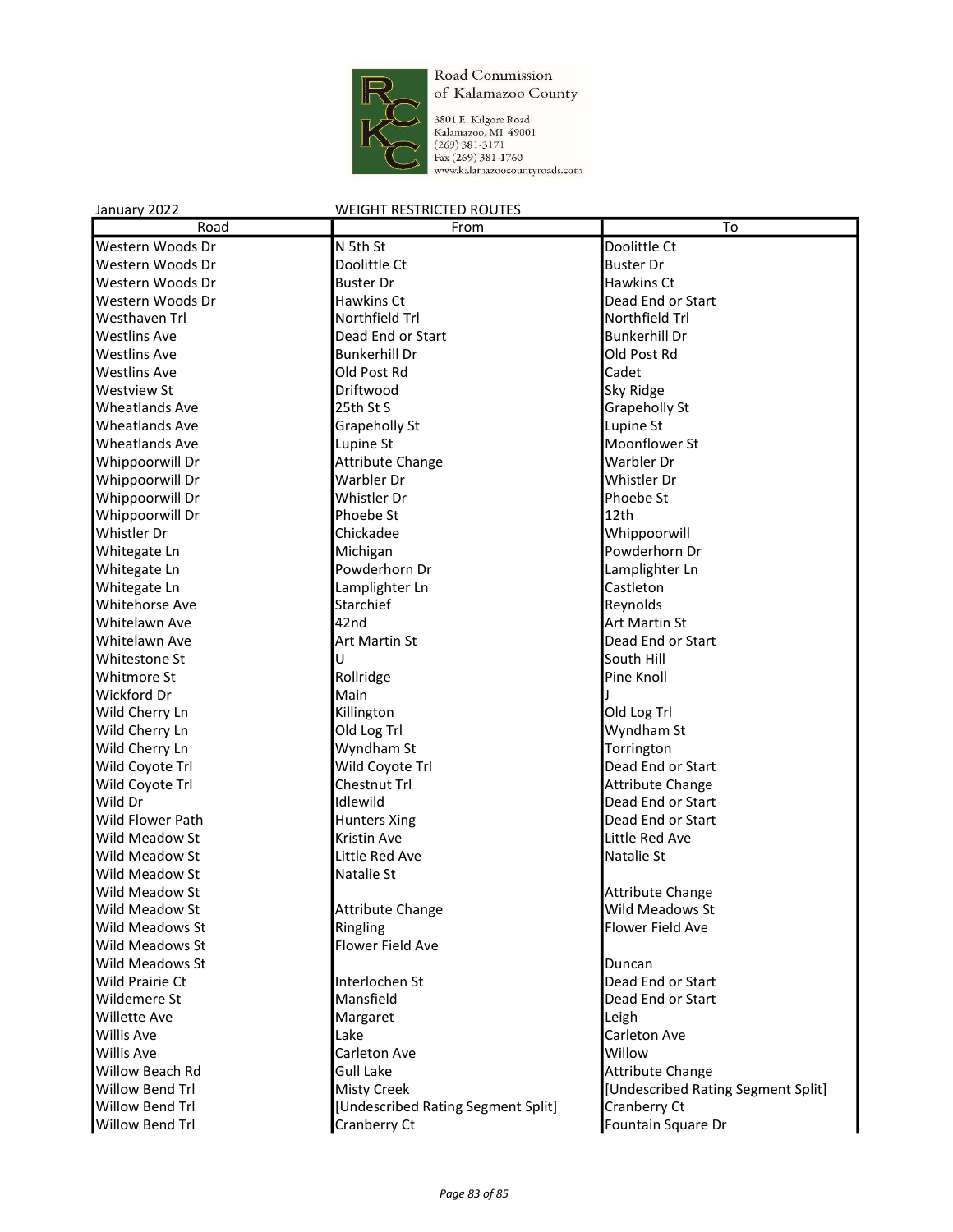

3801 E. Kilgore Road<br>Kalamazoo, MI 49001<br>(269) 381-3171<br>Fax (269) 381-1760<br>www.kalamazoocountyroads.com

| Road                   | From                               | To                                 |
|------------------------|------------------------------------|------------------------------------|
| Willow Bend Trl        | Fountain Square Dr                 | Dead End or Start                  |
| <b>Willow Blvd</b>     | Field                              | <b>Dupont Ave</b>                  |
| <b>Willow Blvd</b>     | <b>Dupont Ave</b>                  | Lamont Ave                         |
| Willow Blvd            | Lamont Ave                         | <b>Willis Ave</b>                  |
| <b>Willow Blvd</b>     | <b>Willis Ave</b>                  | Riverside                          |
| <b>Willow Brook Rd</b> | Sprucebrook                        | Winding Brook Dr                   |
| <b>Willow Brook Rd</b> | Winding Brook Dr                   | Merry Brook                        |
| <b>Willow Point Ln</b> | <b>Cypress Creek</b>               | Hazlenut                           |
| Willow Way             | <b>Willow Bend</b>                 | Dead End or Start                  |
| Wilmette St            | Pinehurst                          | Dead End or Start                  |
| Wilmette St            | Pinehurst                          | Dead End or Start                  |
| Wilson Dr              | Carver                             | Dead End or Start                  |
| Windcrest Ct           | <b>Cross Country</b>               | Dead End or Start                  |
| Winding Brook Dr       | <b>Willow Brook</b>                | Dead End or Start                  |
| Winding Ln             | Richplain                          | Winding                            |
| Winding Ln             | Richplain                          | Winding                            |
| Winding Way            | Winding                            | Rockwood Dr                        |
| Winding Way            | Rockwood Dr                        | Dead End or Start                  |
| Winding Way            | Winding                            |                                    |
| Winding Way            |                                    | 12th                               |
| Windingwood Dr         | Scenic Way                         | Windingwood                        |
| Windingwood Dr         | Club View                          | Windingwood                        |
| Windrift Ave           | <b>Cutty Sark</b>                  | Chesapeake Dr                      |
| <b>Windrift Ave</b>    | Chesapeake Dr                      | Maple Leaf Ave                     |
| Windrift Ave           | Maple Leaf Ave                     |                                    |
| Windrift Ave           |                                    | Swainwood                          |
| Windscape Dr           | <b>Bay Ridge</b>                   | <b>Bentley Dr</b>                  |
| Windscape Dr           | <b>Bentley Dr</b>                  | Dead End or Start                  |
| Windscape Dr           | <b>Bentley Dr</b>                  | Dead End or Start                  |
| Windsong Way           | Gladeview                          | Glade                              |
| Wine Stone Ter         | <b>Barony Pt</b>                   | <b>Tawney Pt</b>                   |
| Wine Stone Ter         | <b>Tawney Pt</b>                   | [Undescribed Rating Segment Split] |
| Wine Stone Ter         | [Undescribed Rating Segment Split] | [Undescribed Rating Segment Split] |
| Wine Stone Ter         | [Undescribed Rating Segment Split] | Bainbridge Dr                      |
| Wingate Rd             | <b>Thunder Bluff</b>               | Twilingate Ln                      |
| Wingate Rd             | Twilingate Ln                      | Old Log                            |
| Winter Wood Ln         | Summerset                          | Dead End or Start                  |
| Winterburn St          | Dead End or Start                  | Michigan                           |
| Wolf Dr                | Van Kal                            | G                                  |
| Wolverine Dr           | Citadel                            | Tanda                              |
| Wolverine Dr           | Wolverine                          | Summerfield St                     |
| Wolverine Dr           | Summerfield St                     | Mount Olivet                       |
| Wolverine Dr           | <b>Wolverine Ave</b>               | Mountain Ridge St                  |
| Wolverine Dr           | Citadel                            | Tanda                              |
| Wood Hollow Ave        | Buckham Wood Dr                    | Dead End or Start                  |
| Woodbrook St           | Prairie Ronde                      | Angus Ave                          |
| Woodbrook St           | Angus Ave                          | 11th                               |
| Wooden St              | QR                                 | Jamieson St                        |
| Wooden St              | Jamieson St                        | Norscott St                        |
| Wooden St              | Norscott St                        | Q R                                |
|                        |                                    |                                    |